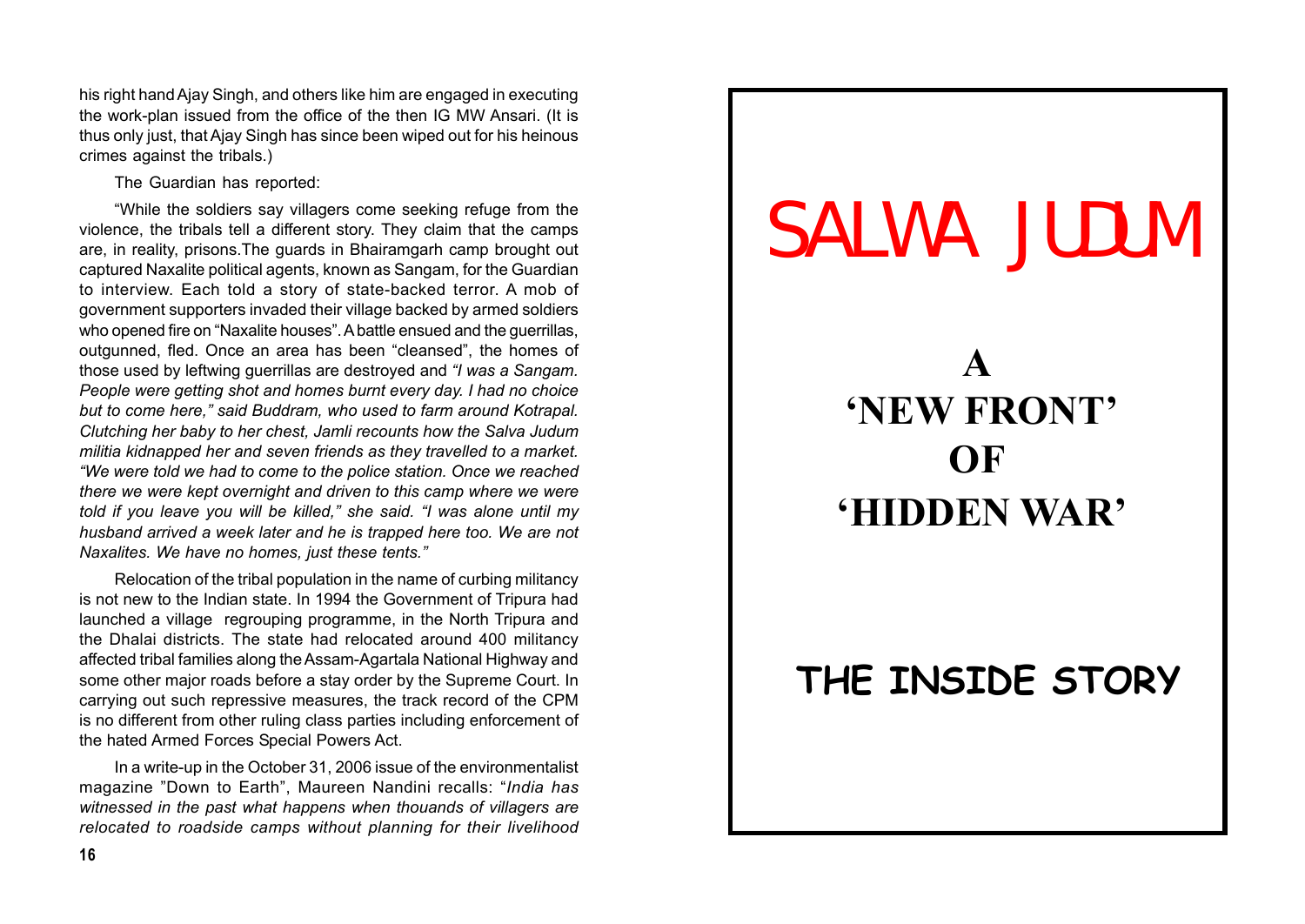*not a people's movement as claimed by the BJP. It is resulting in ordinary tribals becoming victims of depredations of police as well as naxalites. The conditions in the camps set-up by the Chattisgarh government is so bad that tribals cannot live there. In contrast, the West Bengal experience under Left Front rule is noteworthy. The West Bengal government, by introducing pro-people and pro-tribal measures, has been able to contain the activities of the extremists. Unless this loot of the tribals is stopped, no effective measures can be taken to contain the naxalite activities."*

## **Forcible displacement and relocation The 'strategic hamlet' theory**

That relocation of large tribal populations by the barbarian state forces is a strategy of their defense policy is now a well established fact. The erstwhile Inspector General of Police of Bastar range MW Ansari is on record stating that: *"In order to curb the Naxalites it is necessary to have collectivization of rural residence".*

(It is a separate fact , that two lakh rupees looted from a Kaju trader of Jagdalpur was recovered from this officer's residence, after which he was transfered !

An ex. Secretary of the Government of India - EAS Sharma has written in a recent article: **"** *Salwa Judum's overall aim is to relocate the Adivasis at any cost, from their villages to roadside relief camps."*

The Newyork Times reports on April 13, 2006: *"Last September the Salwa Judum, backed by the local police, swept through Kotrapal with a clear message: Move to the camps or face the Salwa Judum's wrath. "We finished off the village," said Ajay Singh, the Salwa Judum's leader in a nearby town Bhairamgarh. Then he clarified: "People were excited. Of course they destroyed the houses." Salwa Judum leaders say they have waged their campaign with a singular goal in mind: to clear the villages, one by one, and break the Maoists' web of support. "Unless you cut off the source of disease, the disease will remain," is how the group's most prominent backer, an influential adivasi politician named Mahendra Karma, put it. "The source is the people, the villagers."* This leaves no room for doubt that Mahendra Karma and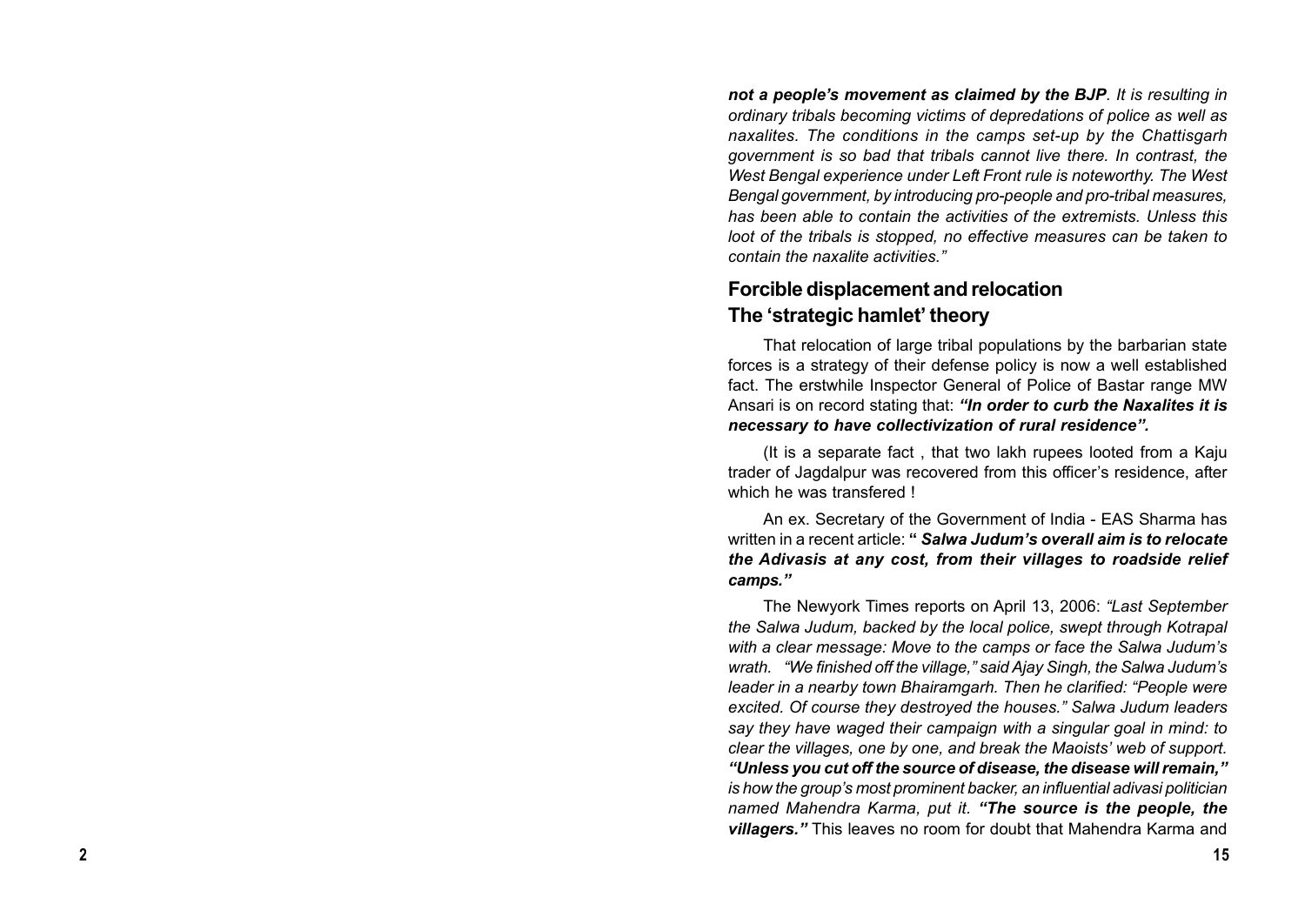*have divided loyalties and, for this, police must be given targets. The Collector also advocates controls on the media. All of this is uncannily being followed to plan....*".

These facts conclusively prove that the stories repeated again and again in the media that Salwa Judum is a spontaneous movement of the adivasis which started in June 2005 from Kutru, is nothing but an elaborate propaganda-management.

The national English weekly Outlook observed on May 15, 2006 that, "*The state is playing a violent game of forcibly arming the tribals against the Maoists"* which has created a situation of *"state-sponsored civil war launched by the state government, in which adivasis are being pitted against adivasis - cannon fodder for a failed administration."*

The News International observes on June 3, 2006 that, " *The government in the Central state of Chhattisgarh is about to launch a massive military operation against Naxalites with a dozen paramilitary battalions under the so-called "Supercop" and former Punjab police chief KPS Gill. The operation has been called the "ultimate" or "knockout" punch. The CRPF will be assisted by special commandos from Mizoram, trained in "counter-insurgency" operations by United States troops in a decade-old programme. Gill's strategy involves gathering reliable intelligence on the Maoists' hideouts, and hitting them hard "in a sudden and well-coordinated attack", giving them little time "to regroup and retaliate". The plan also entails evacuation of large numbers of people from forests."*

It is all too well-known that the CPI(M) is very much party to the ruling classes' efforts to crush the Maoist movement in India. But this ruling class party is also having to describe the true character of Salwa Judum and condemn it. The following statement of the Polit Bureau of the CPI (M) issued on 20 June 2006 describes Salwa Judum as a police operation:

"*The unfounded criticism made by the spokesperson of the BJP regarding the Left parties demand in the meeting of the UPA-Left coordination committee to withdraw Salwa Judum operation in Chattisgarh has only exposed the real intention of the BJP government in Chattisgarh. The Salwa Judum operation is a police action and*

# **As we go to the Press**

Anand Bazaar Patrika (Suprakash Chakravarti) has reported on 24th November 2006 that, "*An Empowered Group of Central Ministers has been constituted at the top most level to keep a strict watch for the suppression of Naxalites. This indicates that the other high level committees constituted so far are not being considered sufficient to deal with the situation. This group formed with the special sanction of the Prime Minister consists of 7 Central Ministers including Home Minister Shivraj Patil, Finance Minister P. Chidambaram, and Ministers for Rural Development, Panchayati Raj Institutions, Forests & Environment, Tribal Affairs and Law and Justice. The Deputy Chairman of the Planning Commission Montek Singh Ahluwalia shall be a permanent invitee. The group shall include the Chief Ministers of Naxalaffected states – West Bengal, Orissa, Bihar, Jharkhand, Andhra Pradesh, Chhattisgarh and Maharashtra. Clearance has been obtained for co-opting Chief Ministers of other states and other Central Ministers if necessary. The agenda for the group, as laid down by the Cabinet Secretary, is to enhance more meaningful and effective co-ordination between the Centre and States, recommend exchange of officials (security), and to carry out a thorough-going analysis of the Naxalite problem including political, security and socio-economic aspects.*"

Some well meaning intellectuals are urging that the revolutionaries should engage in talks with the government. In this situation when, it is clear that the State is gearing up for more and more brutal assault - not only through military escalation, vigilante groups and informer networks against the revolutionaries, but also through increased repression on the vast masses of the people; when the government is refusing to negotiate with agitating peasants, displaced adivasis, striking workers; when they are not prepared to permit even the revolutionary womens organization Mahila Mukti Manch to observe 8<sup>th</sup> March at Ambikapur (district Sarguja, Chhattisgarh). Where is the question of holding talks? We earnestly appeal to the intellectuals to consider this question deeply.

# **CPI (Maoist) Chhattisgarh State Committee**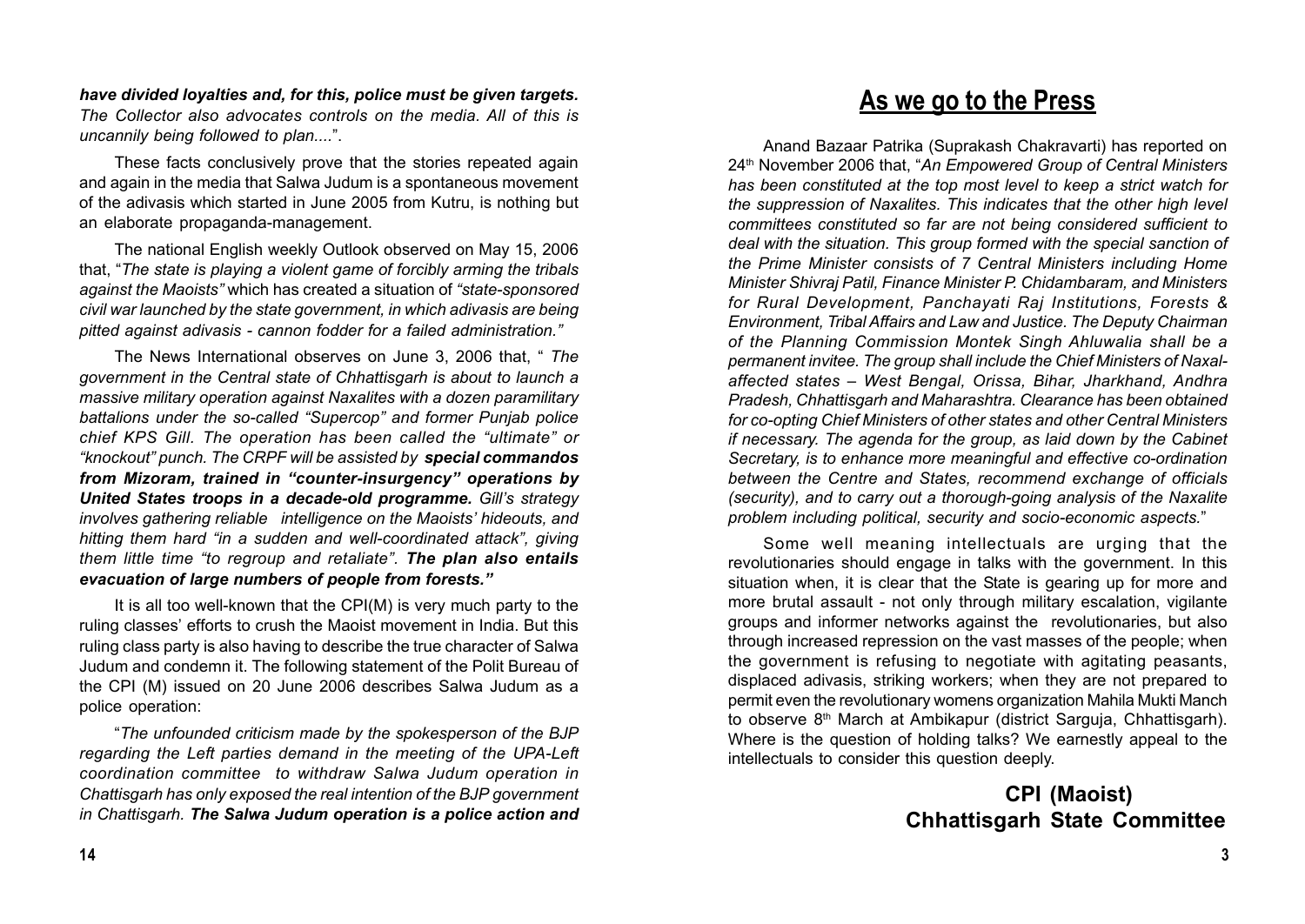# **A NOTE TO THE READERS**

This booklet is not a theoretical work. It is an attempt to compile lively factual detail from the ground, from the so-called mainstream media and journals, reputed researchers and experts and most of all from the enemy itself about what is happening in Bastar today, and its relation with the world situation. We have minimized references to party documents because we are confident that an honest analysis of the facts, a "joining of the dots" can only give a picture that vindicates our party's understanding.

In the appendix, we have included two replies from our central leadership which answer some serious questions that are raised by many intellectuals . Though, these two are independent publications, these deal with some of the central issues on the subject matter of this booklet. So, we have provided these here so that much of the imprtant related matter is available to the readers in one place.

Today there is an unprecedented hatred among the broad masses of people all over the world against imperialism, manifested as the American Empire, bringing hunger, devastation, and war in its wake. There is also growing resistance exemplified by Iraq. No doubt the revolutionary forces are relatively weak in the face of this challenge, and after the capitalist restoration in USSR and China, revisionism poses the gravest threat ideologically. Yet Comrade Mao has taught us that even a small force, which has grasped the ideological line firmly and which is deeply integrated with the masses in its revolutionary practice, can prove to be the spark that starts the prairie fire. At this juncture our party, the CPI (Maoist), having supreme confidence in the struggling people, is giving a determined fight ideologically against revisionism, politically against imperialism and its lackeys, and militarily against the armed forces of the Indian State in Dandakaranya, Jharkhand, Bihar, and all over India.

The people of India are struggling everywhere – usually spontaneously, limitedly. They are often cheated, most often betrayed and always brutally repressed. The purpose of this booklet is to bring

# **CHAPTER ONE**

# **A Factual Description of Salwa Judum**

# **The Origin of Salwa Judum is in the Police Headquarters. To call it a spontaneous movement is a fascist lie.**

An untitled video given to a fact finding team of the Independent Citizens' Initiative (which visited Dantewada between 17th-22nd May 2006), by Brigadier Ponwar of the Counter Insurgency and Jungle Warfare College, Kanker, as a video made by the police, speaks clearly of 'Operation Salwa Judum' beginning as early as January 2005, when the police launched overt and covert operations to mobilize villagers against the Maoists.

In the early phases of the campaign (from June 2005), the invitations to mobilize people for the Salwa Judum meetings, and press releases about them were issued in the name of one 'Sodi Deva' who was not traceable. Rather, on investigation by local journalists, these invitations and press releases turned out to be emanating from the office of the Inspector General of Police in Jagdalpur.

Ian Welsh in a report "Writ of the State in India" comments aptly on an official document prepared by the Collector:

"*An official Government document - The Work proposal for the 'People's Movement against Naxalites' drawn up by the Collector of Dantewara in 2005 - clearly spells out the modalities of the Salwa Judum's operation. The document mentions the need to give the movement prominent leadership, specifies how much funding is necessary and what tasks must be conducted by which department. For example, the police must identify friendly villages to know how many are with the police and how many are with the Naxalites, and create village defence committees. Chapter 4, paragraph 9 says that informers will not trust government unless their information is immediately acted upon and Naxalites are shot and killed. The police should not wait for written complaints. Paragraph 10 notes that if innocents die in large operations , higher up authorities must keep quiet. Unless Maoists are killed in large numbers people will*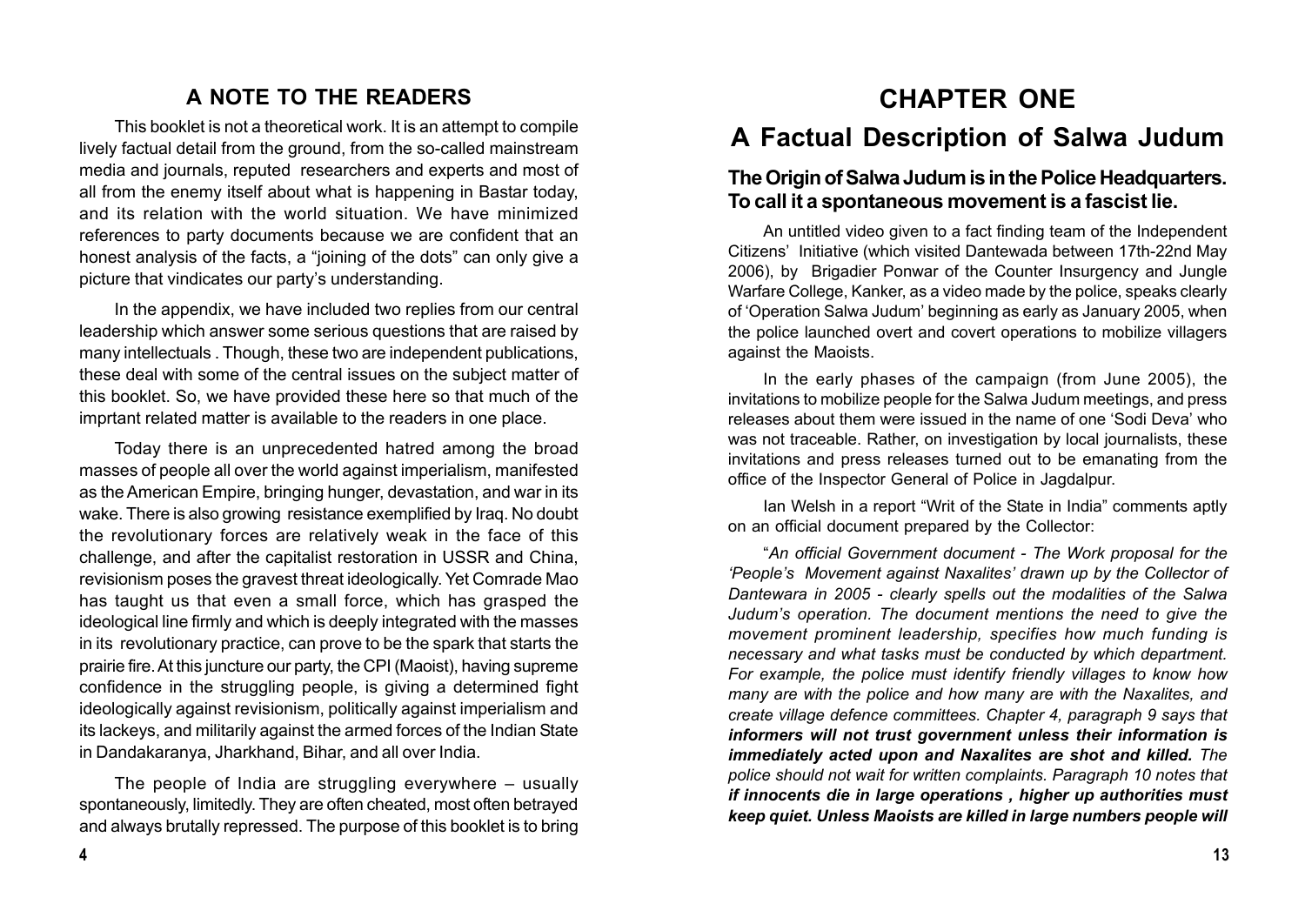The imperialist onslaught on the people of India - its 'hidden war'; its 'battle' against more than 8 crore people of Chhattisgarh, Jharkhand and Orissa for the exploitation of mineral riches, and its 'new front' against the people of Bastar in the form of operation Salwa Judum, is comparable to the situation in West Asia both in terms of the enormity of human suffering and political significance.

It is with this seriousness that we request the readers to study the situation in Bastar.

\* \* \*

to them the shining example of the people's war of resistance in Bastar, where under the leadership of the party, the masses of adivasi people are bravely engaging at the very battlefront of the imperialist onslaught, to stop the loot of the country and the adivasi areas in particular, and to bring about a new society.

**Finally, we dedicate this booklet to all the martyrs, from Bastar to Iraq, who are laying down their lives each day, to give death blows to the monstrous imperialist war machine.**

# **CPI (Maoist) 30-11-2006. Chhattisgarh State Committee**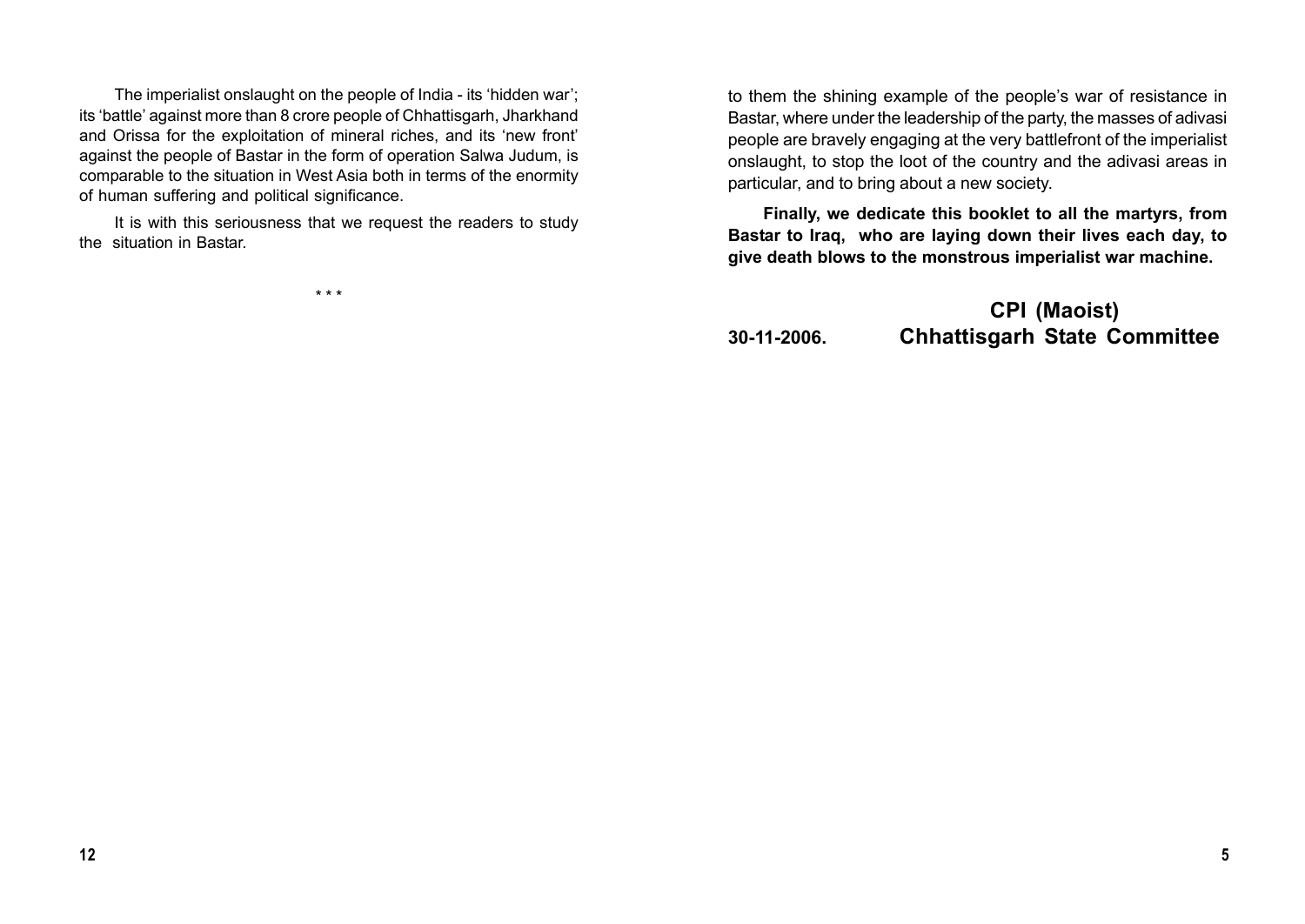# **CONTENTS**

|                   | <b>Introduction</b>                                                                                                                                 | 7   |
|-------------------|-----------------------------------------------------------------------------------------------------------------------------------------------------|-----|
| <b>Chapter 1</b>  | A Factual Description of Salwa Judum                                                                                                                | 13  |
| <b>Chapter 2</b>  | The Class Basis: Concrete role of<br>the Feudals, CBB & Imperialists                                                                                | 34  |
| <b>Chapter 3</b>  | LPG Onslaught: No less than a war<br>against the whole people                                                                                       | 43  |
| <b>Chapter 4</b>  | The Mechanisms of Imperialist Rule:<br><b>Politico-Economic &amp; Politico-Military</b>                                                             | 67  |
| <b>Chapter 5</b>  | The State sends out its invading<br>occupational army                                                                                               | 75  |
| <b>Chapter 6</b>  | The People's War of Resistance<br>in Bastar (Chhattisgarh) & Jharkhand                                                                              | 85  |
|                   | <b>Conclusion</b>                                                                                                                                   | 94  |
| <b>Appendix 1</b> | Letter of the CPI (Maoist) to the ICI.                                                                                                              | 102 |
| <b>Appendix 2</b> | <b>Excerpts from the article "Maoists in India -</b><br>A Rejoinder", sent by the CPI (Maoist) to the<br>Economic & Political Weekly in reply to an | 116 |

**issue of the same name.**

Chhattisgarh, and to perpetuate their kingdom of loot.

The tribals of Bastar are going through a horrifying time. More than 50 thousand have been forcibly uprooted from their villages and detained in the concentration camps, ironically called relief camps. Over 600 villages have been emptied in this manner. The other half of the population is being hunted for by the 'security forces'. More than 200 tribals have been killed by the state police, Naga 9th IR Batallion, the CRPF and the Salwa Judum goons. Many of them are women. More than 30 women have been gang-raped by these forces, many of them were killed subsequently. Over 2000 houses were burnt in more than 100 villages because these tribals were not wanting to join the government sponsered Salwa Judum operation. Para-military forces Naga, Mizo, CRPF etc. that have been deployed at a massive scale, are behaving like invading, occupation armies. Killing of a Dornapal trader by Naga soldiers after a petty dispute over Rs. 15 on October 15, 2006 is only the latest of so many of such incidents.

The Indian State has started an all-out campaign to crush what it percieves as "the biggest threat to it since 'Independence' " - the menace of Maoism. Both the army and the air force are being involed in anti-Naxalite operations.

The Communist Party of India (Maoist), on the other hand, is leading the tribals of Bastar in a heroic resistance against the economic and military onslaught of the imperialists, the compradors and their feudal allies. About one and a half lakh tribals have organized themselves in the Maoist mass-organizations. Even the DGP of Chhattisgarh, O.P. Rathore admits that this number is 45 to 50 thousand, which is a sigificant proportion of a thinly populated region such as Bastar. In the present round, the massive offensive of the state forces has been beaten back by the PLGA, militias and mass organisations keeping the politico-military initiative.

 The occupation of Iraq by the U.S. army for control over crude oil and for world dominance, and the heroic resistance of the Iraqi people has attracted attention world over. So has the resistance of the people of Lebanon, Palestine and Afghanistan. The people have shown once again, that in the strategic sense, the imperialists are paper tigers.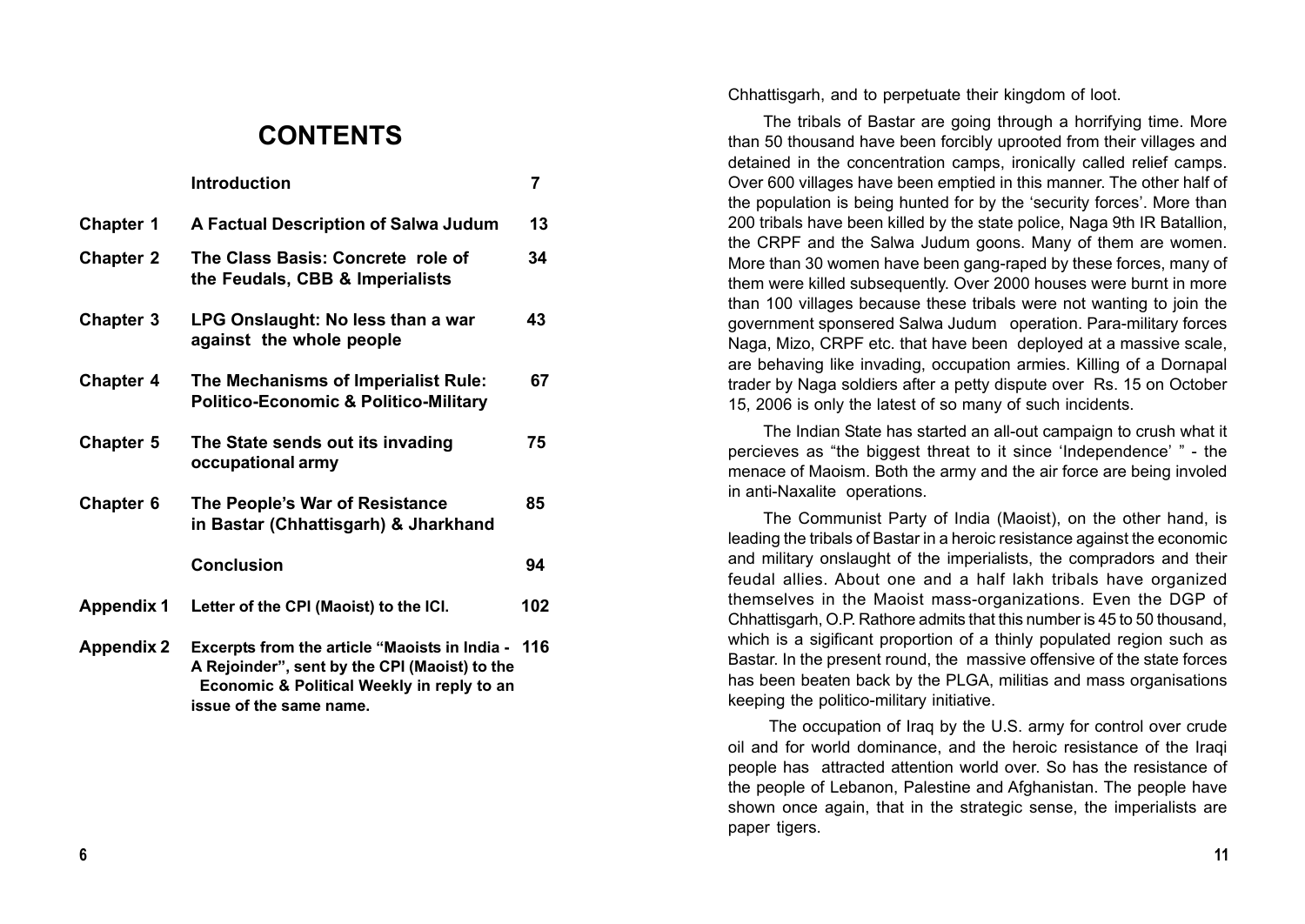Chhattisgarh, Punjab and U.P. opposing privatisation; or the teachers employed as shiksha karmis.The onslaught is devastating and allsided.

As the magazine Business World (August 2006) has depicted on its cover page, the mineral rich states of Chhattisgarh, Jharkhand and Orissa have indeed been turned into 'a battle ground' with Tata, Essar, Mittal, Vedanta, Jindal, Posco, Ambani signing up MOUs primarily to exploit the vast natural resources available in these three states, in a growth without employment model. Lakhs of peasants, mostly adivasis will be displaced if these plans succeed.

 In the Bastar region of Chhattisgarh where the Maoists have succeeded in developing a guerilla zone/guerilla base; they have called for a halt to the export of rich iron ore to Japan from the Bailadila mines.They have also opposed the supply of our own iron-ore to the MNCs and the big compradors at dirt cheap price, while over 400 small industrialists of Chhattisgarh, Orissa and Jharkhand are charged many fold more. It is amply clear to everyone concerned, that it will not be smooth sailing for the imperialist big capital and the compradors of India when they attempt to exploit the rich mineral resources of Bastar, Chhattisgarh. For there, the people have already taken up the fight against the loot of their land, under the leadership of the CPI (Maoist) and the PLGA.

Marxist-Leninist-Maoists oppose the ruthless exploitation of the globe, its natural resources and people, the overwhelming vast majority by minute minority imperialists with Marx's vision that,

" From the standpoint of a higher economic form of society, private ownership of the globe by the single individuals will appear quite as absurd as private ownership of one man by another. Even a whole *society, a nation, or even all simultaneously existing societies taken together, are not the owners of the globe. They are only its possessors, its usufructuaries, and, like boni patres familias, they must hand it down to succeeding generations in an improved condition."* (Marx, Capital, Vol. III, 776)

It is amply clear that the government has opened up this 'new front' - the tribal genocide operation under the name of Salwa Judum - to crush the economic and political aspirations of the people of Bastar-

# **I**NTRODUCTION

There remains a great confusion among the vast masses of India as to what exactly is happening in Bastar in the present war-like situation. The corporate controlled media has been functioning as the Goebbelsian propaganda arm of the Indian state. With utter disregard for the devastation caused to lakhs of adivasis/tribals, or to the truth on the ground, the press hand-outs by combatant officials come out as news.

The well known agents of imperialists like Manmohan, Chidambaram, Montek and Raman Singh are running governments on the dictat of their imperialist masters. They have a political compulsion to hide from the masses of India, the real objective of this massive deployment of forces - the blatant loot of rich mineral resources, not only of Bastar, but also of Chhattisgarh, Jharkhand and Orissa. The propaganda efforts are geared to hide this connection between imperialist loot and war on its own people.

But their imperialist masters have no such compulsion. The leading lights of their international media such as The Guardian, The Newyork Times, The Washington Post and The Economist are quite outspoken on what lies 'inside India's hidden war.'

It is under this title that the Guardian reports:

" Indian paramilitary forces have backed this militia known as Salwa-Judum (peace march) against Naxalites, turning the forest into a battlefield. Entire villages have been emptied as tribal communities flee from the burning, lootings and killings. The civil conflict has left more than 50,000 people camping under tarpaulin sheets without work or food along the roadsides of southern Chhattisgarh.

*Campaigners say that the reason why the government has opened a new front in this battle lies beneath ...some of the country's richest reserves of iron ore, coal, limestone and bauxite."*

The Guardian has also noted that the 'extremists', about whom B. Muthuraman, M.D.Tata Steel is concerned so gravely after the gruesome Kalinga Nagar killings, "*are now at the centre of a corporate debate over how to exploit resources in the mineral rich but poverty*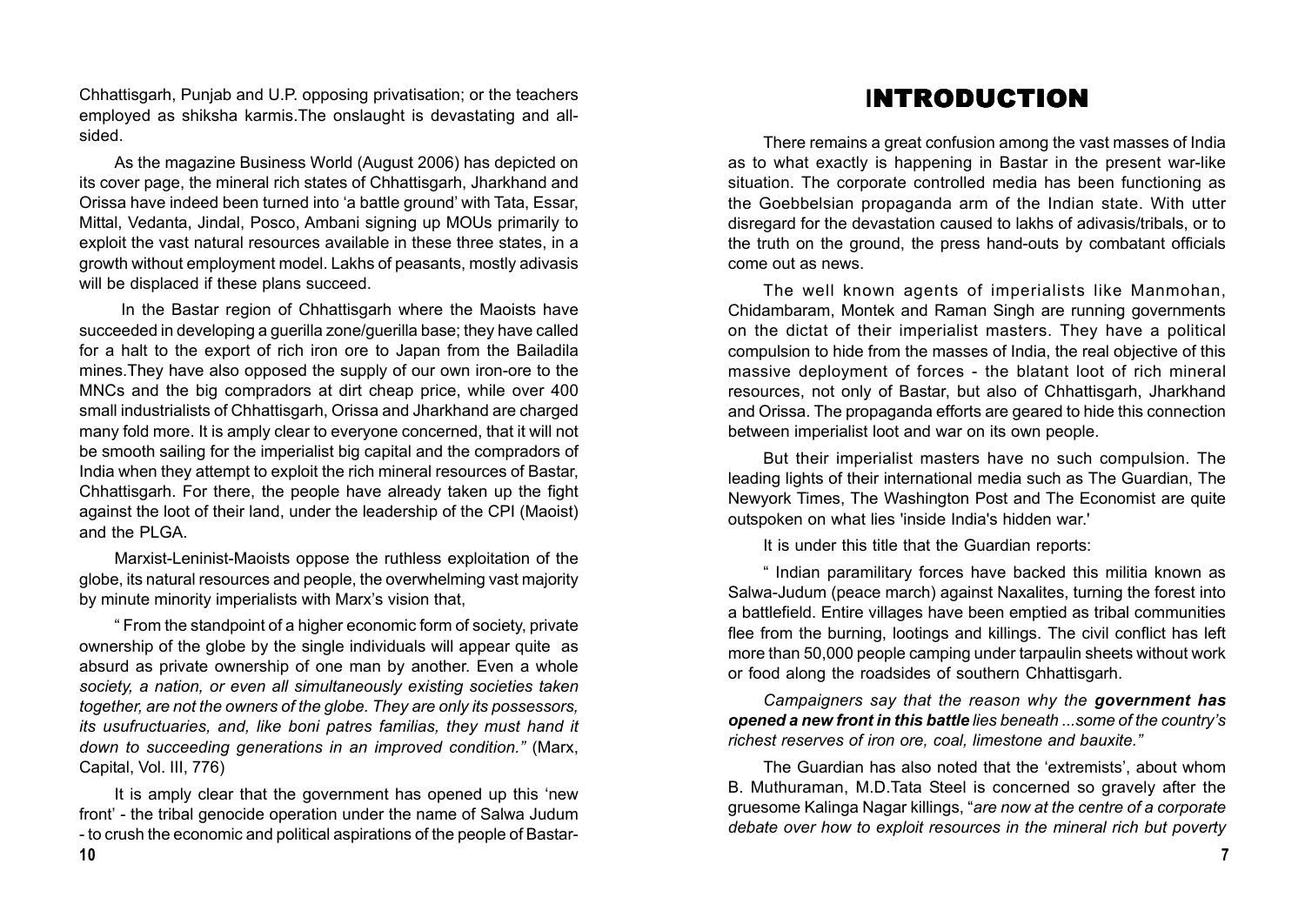*stricken tribal belt in India.*"

John Lancaster for The Washington Post was witness to determined opposition to imperialist loot, when he interviewed the Maoist spokesperson in heavily forested Bastar. He heard slogans like, *" Stop corrupting Adivasi Culture to Make it Market Culture Under the Guise of Tourism"* and a song that included the line *"America and Japan are big exploiters of this country."*

The Economist also notes the same determined opposition based on a clear theoretical understanding, when it records the statement of Ganesh Ueike, secretary of the West Bastar Divisional Committee of CPI(Maoist), *"He said his party was facing renewed suppression, because the resources of finance capitalism are facing sluggishness in their development, and are looking for new routes such as mineral riches of this forest."*

Another influential magazine of the imperialists, The Newyork Times observes that the Chhattisgarh government is negotiating about \$1.8 billion in private investment, mostly in the mining industry, which the insurgents violently oppose. It also puts down frankly the Salwa Judum's aim of '*clearing the villages one by one to break the Maoist web of support*' and quotes its leader Mahendra Karma as saying *" Unless you cut off the source of disease, the disease will remain, the source is the people, the villagers."*

Jill McGiveri for the BBC and The Economist completely identfies herself with the present imperialist venture of promoting Salwa Judum gangs when she wistfully recalls that "*during the Vietnam war the Mantagnard militias were among the bravest and most effective local anti-communist force, given the right leadership and support.*"

 Bearing this 'white man's burden', the U.S. administration is closely monitoring this battlefront. The Chief Minister of Chhattisgarh Raman Singh visited U.S. and Canada in May 2005. There he was sufficiently 'energised' to carry out the genocidal operation against adivasis that started in the name of Salwa Judum in June 2005. In March 2006, a senior U.S. official Michael Owen visited Raipur and met Raman Singh. During his stay, he is reported to have stated that the Naxalite problem will have an adverse effect on investors. He also publicly offered assistance to 'tackle' this problem. Two U.S. officials William Inman

and Kevin Green visited Raipur in May 2006. William Inman is supposed to be an expert of sorts with four years experience of dealing with the situation in Iraq. These U.S. officials also visited the Counter Terrorism and Jungle Warfare College, at Kanker (in Bastar, Chhattisgarh). It seems that the masters have taught their lessons well. Brigadier B.K. Ponwar, director, Warfare College, proudly states, *"We taught them whatever the U.S. troops were learning in Iraq."* (TOI, Oct.4,2006) Additional Chief Secretary (Home) of Chhattisgarh - B.K.S. Ray, met these U.S. officials on May 23, 2006 and shamelessly sought U.S. assistance to curb Naxalism. The U.S. government has already put the Maoists of India in its list of terrorist organizations.

Prominent Indian journalist Praful Bidwai has noted that an attempt is underway to break up tribal communities into the equivalent of the 'strategic hamlets' which the U.S. created in Vietnam.

The Economist also calls the displacement of thousands of tribals in Bastar a 'scorched village' policy to starve the Maoists of local support. It is pertinent that in 2002, U.S. had sent its forces to Colombia to lead a military campaign against the leftist peoples' army FARC. The same 'scorched earth policy' directed against the civilian population was pursued there, as admitted by a former general of the U.S. - James Hill. General Richard B. Myers of the U.S. Air Force has been quoted , '*this policy must be mirrored around the world.' (Analytic Monthly Reveiw, September 2005)*

In terms of its devastating consequences, the onslaught of the imperialists-comprador bureaucratic bourgeoisie-local feudals combine in India in the name of LPG (liberalization, privatization and globalization) is no less than a war against its own people. According to govt. figures over one lakh peasants have committed suicide in the last ten years. Where the people refuse to die silently, inevitably the Indian State shows its true colours with the package of lathi, firing and jail. This has been the experience everywhere - whether it is the peasants of Rajasthan demanding water for irrigation; the adivasis of Kalinga Nagar, Kashipur, Lanjigarh, Koelkaro or the Narmada Bachao Andolan; the peasants of Singur in W. Bengal, the peasants in the proposed SEZ areas fighting against displacement; the workers in Gurgaon or Bhilai fighting for basic rights; the electricity workers of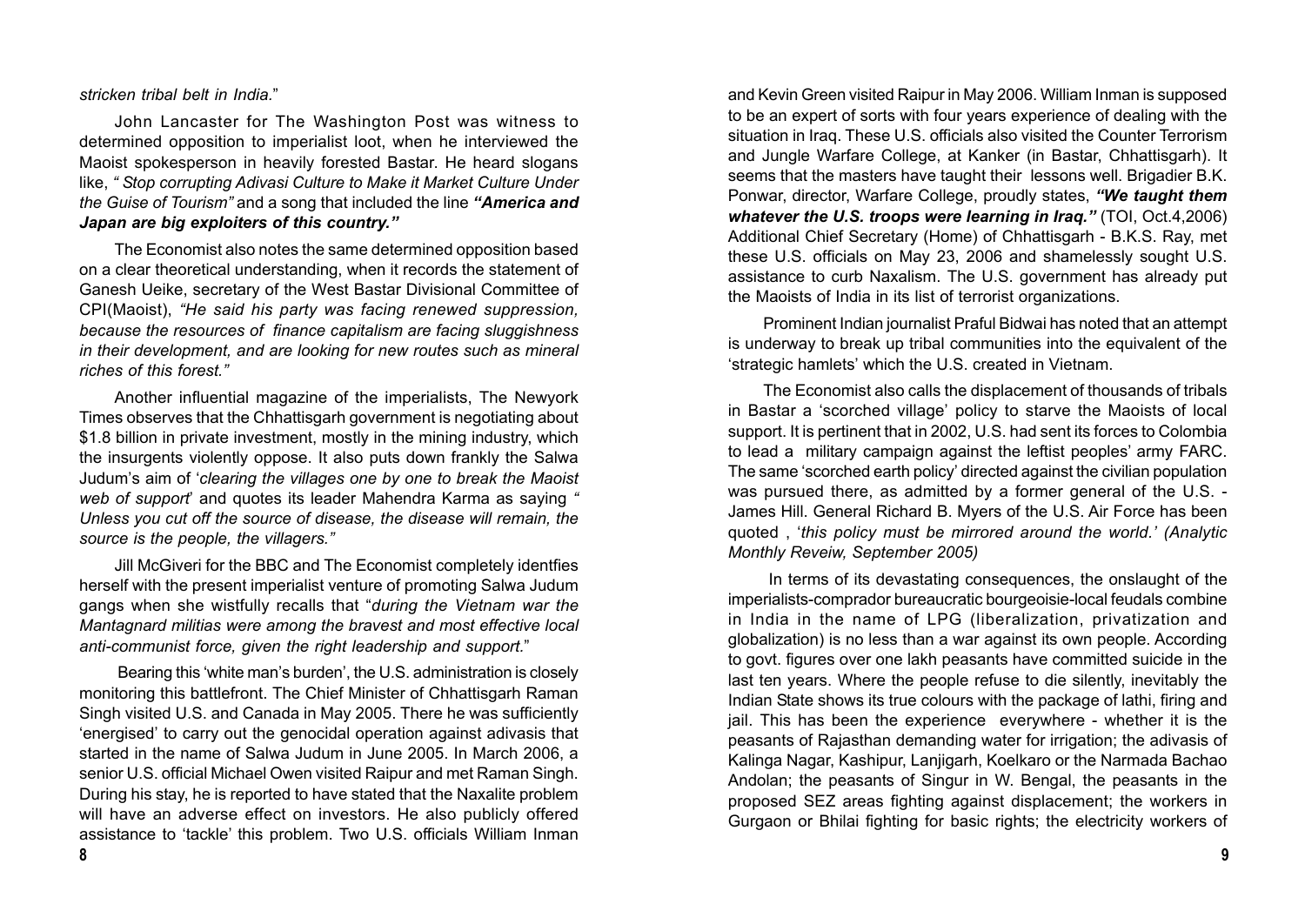Christopher Warren, President of the International Federation of Journalists has stated, "*Intimidation of journalists and preventing them from carrying out their profession is unacceptable under any circumstances, but when reporting on conflict, journalists are already in a precarious position between combatant parties. Only when they are allowed to report independently and without fear, can a genuine democracy be said to be in place...Under no circumstances has gagging the media and silencing journalists furthered the objective of tackling armed conflict.* "

Newswatch India reports: "*Naxalite activities are making the Chhattisgarh government see red everywhere. Pushed on the backfoot over increased Maoist violence in the state, the government has decided one of the ways to control ultra-Left insurgency is by training its guns on the press. The State Assembly has passed a controversial Bill, barring the media from carrying reports of any kind of 'unlawful activities' (read Naxal/Maoist violence) in the state.*"

#### **"Chhattisgarh Special Public Security Act"--the blackest law**

This Chhattisgarh Special Public Security Act (CSPSA) has been called even more draconian than TADA and POTA by various human rights organisations. The definition of unlawful activities encompasses every sort of dissent. And any assistance, even unintentional, to an organisation declared unlawful, is punishable with long periods of imprisonment without any provision for bail or appeal. Not only our party - the CPI (Maoist), but even the mass organisations - DAKMS, KAMS, KABS, Krantikari Kisan Committee and Mahila Mukti Manch have been banned under this Act. For which public? For whose security?

Clearly the State was planning to target broad masses of the adivasi people with this black law but the widespread protest against this Act has proved a check. The Chhattisgarh PUCL and other human rights organisations from all over the country held a candlelight procession on the night of 24th June 2006 and a well attended protest rally on 25th June in the State capital Raipur demanding the scrapping of this Act. Over one thousand industrial workers of the Ultratech

*options. In 1966 when Mizo National Front guerillas overran Aizawl, the government retaliated with massive counter-insurgency operations, as part of which they regrouped Mizo villages into virtual concentration camps in order to deny rebels hiding in the hills access to food and water. Tens of thousands of villagers were uprooted and dumped into these camps. Instead of quelling the rebellion, the move spurred more young Mizos to join the rebels.*

*What was worse, the counter-insurgency operations destroyed the structure of Mizo society, its symbiotic relationship with the land and contributed much to the alienation of Mizos from mainstream India. Similar strategies used in the Philipines and East Timor to quell rebellions had terrible effects*."

The same is now being carried out at a much larger scale in South Bastar.

'The Economist' (17 August, 2006) observes: *"Salwa Judum itself is also* responsible for displacing people - a "scorched village" policy intended to starve the Maoists of local support. This recognises that the Naxalites' real strength lies not in their guerrillas in the jungle, with their peaked caps and "country-made" rifles, but in their civilian networks in the villages themselves."

The well known journalist Praful Bidwai notes: *" ..An attempt is also underway to break up tribal communities into the equivalent of strategic hamlets which the U.S. created in Vietnam. This model isn't as far-fetched as it might appear. Last fortnight, two U.S. Embassy officials met the Chhattisgarh chief secretary to offer 'assistance' in fighting Naxalites. Although the government hasn't accepted the offer, it's following the same approach to insurgencies that the US favours."*

The experience of U.S. direct military intervention in Colombia against the FARC-EP (Fuerzas Armadas Revolucionarias de Colombia - Ejercito del Pueblo) or the Revolutionary Armed Forces of Colombia - Peoples' Army, also brings to the fore the same genocidal 'scorched earth' policy, directed not against the leftist rebels but mainly against the whole population which supports them. The Analytical Monthly Review (September 2005) has carried an article "The FARC-EP in Colombia: A Revolutionary Exception in an Age of Imperialist Expansion" wherein the plan of US imperialism to intervene all over the globe is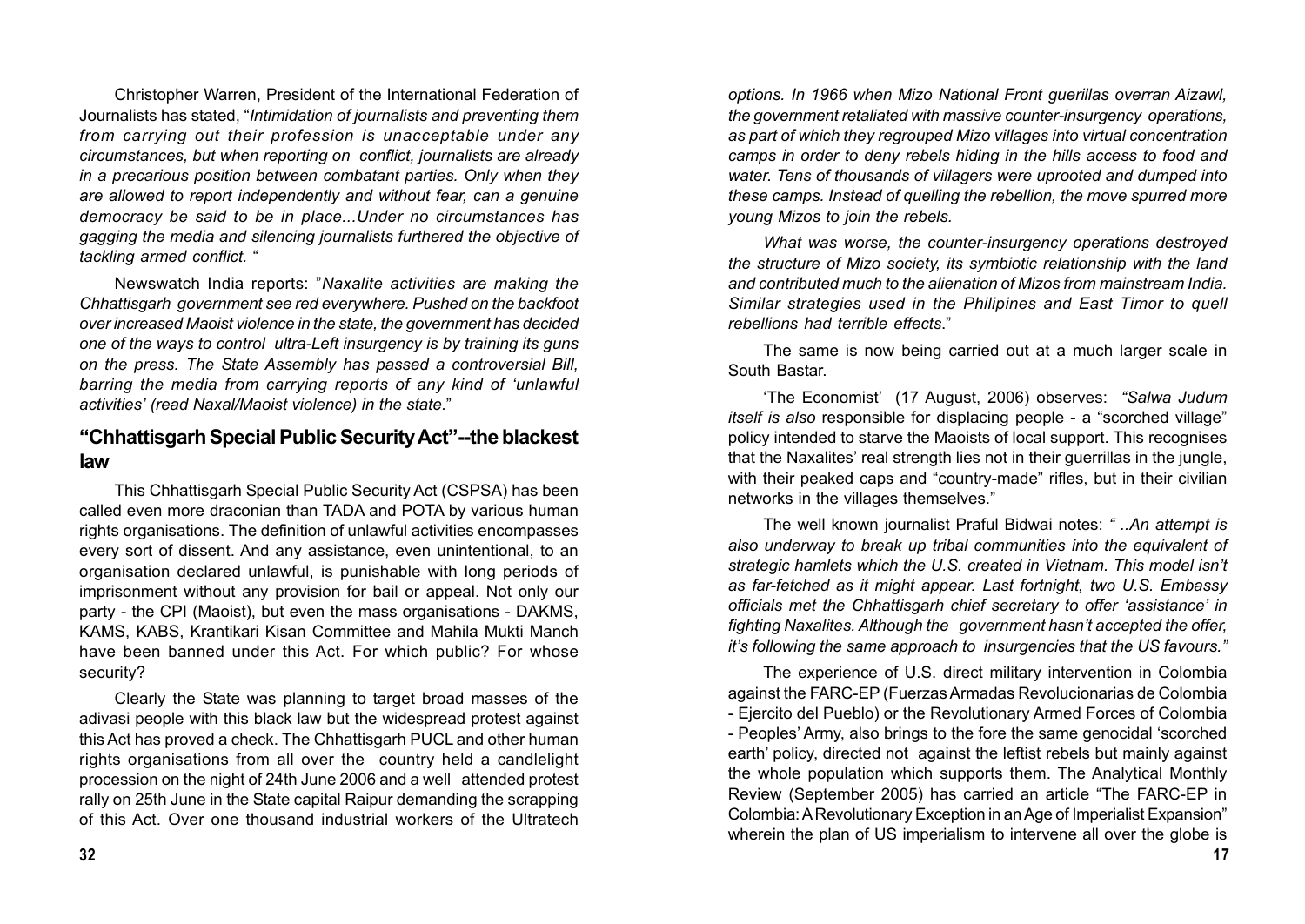illustrated well. Here are some excerpts:

"..... A direct offensive campaign of armed aggression against Colombia called Plan Patriota was started. Assaults have been carried out by conjoined US military and private combatants, leading over 20,000 Colombian soldiers in a scorched earth policy largely concentrated in the southern Colombian departments of Putumayo, Caqueta, Narino, and Meta.

In October 2002, reports were leaked indicating that US marines were on "orders to eliminate all high officials of FARC," " scattering those who escape to the remote corners of the Amazon."

US Air Force General Richard B. Myers claimed that " we are winning" and that "the cooperation between the US and Colombia must be mirrored around the world."

Unnamed US officials are quoted as claiming that FARC has been significantly degraded and now there is no portion of the country where Colombian forces cannot go. In the past there were huge swathes of land that FARC dominated.

*Despite the propaganda that Plan Patriota was aimed at fighting the FARC, what is really happenning is an attempt to " drain the sea." The target is the unarmed peasantry which is the real force of the rebel. James Hill - the former general of the US Southern Command, admitted that the reformulated campaign began with an attack on rural areas where local peasant farmers support the FARC, not against the guerrilla army itself.*"

It is interesting to note that contrary to the high claims of the imperialists, the strength of the FARC people's army has grown inspite of, or say because of, the struggle against the open imperialist attacks. The combatant force of FARC was 18,000 in 1992, and 32,000 in 1994. It increased to 40,000 in 2002 and by 2004 it had gone upto 50,000.

The same phenomenon is being witnessed in Bastar, where even the Collector is having to admit that **"***after the initiation of Salwa Judum, there has been a spurt in the recruitment of the Maoists.***"** Hundreds of villages have turned into fortresses with the adivasi people preferring to join the just resistance under the leadership of the

atrocities in Mankeli began to filter out, Paikra's life was made miserable. The permit for his fair price shop, which Paikra ran to supplement his meagre income as a journalist, was cancelled. Even his movements were physically restricted, and Salwa Judum personnel prevented him from travelling outside Bijapur, especially to camps of displaced persons.

 Following a human rights team's press release, the administration was further irked and a false case was lodged against Paikra's elder brother Tarkeshwar Singh, headmaster of a village school, who was arrested on 1 December on grounds of possessing Naxalite literature and uniforms. Singh was released on bail after two weeks, but the case is still pending. Kamlesh Paikra was forced to move along with his wife and parents to Dantewada town.

The 'Chattisgarh Shramjivi Patrakar Sangh' (Chattisgarh Working Journalists Union), petitioned the Chief Minister Dr Raman Singh and Governor Lt Gen KM Seth to provide security to enable Paikra to return to Bijapur. There has been no response to this petition, and his life continues to be at risk.

Another Bijapur based journalist Laxman Singh Kusram was threatened by police in January 2006 after reporting in a local publication that women had been beaten up by the CRPF jawans.

Journalists Sanjay Reddy and Anwar Khan had reported rampant corruption in the name of supplies to Salwa Judum camps. They showed that there were serious discrepancies between the official figures provided by the SDM (16,000) and Collector (29,000) of persons residing in the camps in their area. They were called to the police thana and beaten up by Salwa Judum goons while the police looked on. They were beaten so badly that they had to be hospitalized in Bhadrachalam, Andhra Pradesh. Subsequently these journalists had sat on dharna at Jagdalpur.

Local Member of Parliament and BJP leader Baliram Kashyap created a sensation when he came out with a statement on September 1, 2006 threatening that journalists who glorify Maoists should be killed.(It is the same BJP MP who was involved in accepting bribe from Ajit Jogi and his son Amit.)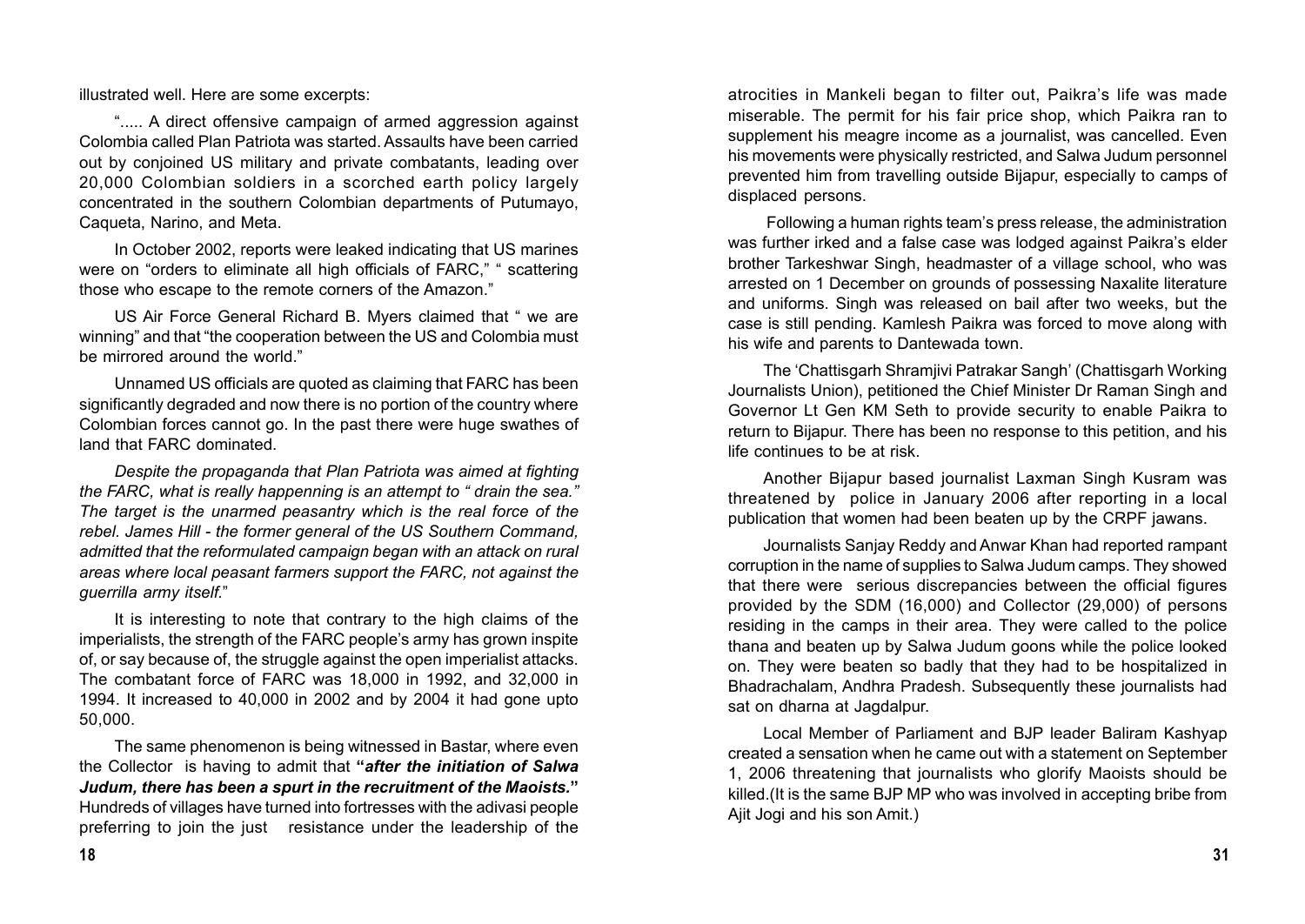there would be a Salwa Judum rally at Bhopalpatnam. One or two newspapers even published his claim that 40,000 persons had gathered for this. But not a single photograph was published. In reality a few hundred of Salwa Judum goons protected by police and paramilitary forces marched from Madded to Bhopalpatnam spreading terror in their wake. They molested a girl, daughter of the Patel of Gollaguda – a village about 2 km away from Bhopalpatnam, as she was going to serve food to her father in the fields. In the Bhopalpatnam High School Maidan they burnt the effigies of Mahendra Karma's political opponents Ajit Jogi and Manish Kunjam who oppose Salwa Judum. They tried to force people to come up on stage to support Salwa Judum. Later behind the High School they called the Kotwars (village police officers) of several villages and beat them. Two Kotwars became unconscious. A journalist Mohammed Afzal was beaten on the hands resulting in a fracture. The mood of the villagers is going from terror to anger, they are resolving that if the Salwa Judum comes again they will fight them to the finish.

It is well known in Bastar that in the Usoor area about 5000 persons have shifted to the forest and in the leadership of the party are participating in the just and inevitable resistance against the Salwa Judum.

#### **"Training the guns on the press"**

The case of Kamlesh Paikra, the Bijapur correspondent with Hindsatt, a daily published from Jagdalpur, is typical of the situation of journalists in Bastar. Paikra's regular reporting on Maoist activities in Dantewada district drew attention of the police. In April 2005, D L Manhar, the Superintendent of Police hadsummoned him and demanded that he reveal his sources. But adhering to journalistic ethics,he refused to do so. The SP then warned Paikra of "dire consequences". Incidentally this is the same SP whose wireless message "*If any journalist comes to report on Naxalites -kill them*" was recorded by our party and sent to the press.In September 2005, around 50 houses were burnt in Mankeli village, 15km from Bijapur by the Salwa Judum. Kamlesh Paikra's report on this incident published in the September 8th issue of Hindsatt generated wide concern, and resulted in a visit to Mankeli by a team of the CPI. When news of the

Maoists rather than suffer subjugation in silence. Thousands have gone to the forests to swell the ranks of the PLGA and militias, and in fact a new "Koya Bhoomkal Militia" has been formed.

#### **Initiation of Salwa Judum in June 2005**

Kutru area from where Salwa Judum is supposed to have started lies in South-West Bastar , south of the river Indravati. The area north of the Indravati is the Maad area of 12000 sq. km which is the stronghold of the party and the security forces have not been able to enter there for a long time. On the other hand, the area south of the river Indravati, is relatively weak, so far as the revolutionary organization is concerned. By 2003, repression here had increased with massive deployment of CRPF.

 On May 24, 2005 the PLGA carried out an ambush in Karremarka killing 5 CRPF jawans. The State retaliated by putting in action their cold-blooded work-plan of forcibly carrying the adivasis with them as human shields in their military operations.

Immediately after the blast of Karremarka, a meeting was called in the village Usakipatanam on June 5, 2005 in which leaders of DAKMS of the area were also called and then treachorously handed over to the police. Next, in the leadership of Collector K.R. Pisda and Mahendra Karma, a meeting of about 3000 was held in Maatwada. About 1000 of this Salwa Judum crowd went and attacked village Kotrapal. Most of the members of this crowd were taken along forcibly and there were only a small number of hard-core elements. The villagers of Kotrapal had already become aware of this attack and they were ready to face it, only the youth had stayed back and the old and children were sent to the forest. Accordingly, the attacking crowd was resisted and had to make a hasty retreat. 12 members of the attacking Salwa Judum crowd were taken hostage and one was killed after being tried in a jan-adaalat.

After this incident, whatever has been carried out in the name of Salwa Judum campaign, has been an operation of the state armed forces with Salwa Judum as its vigilante wing.

This new mode of operation carried out by the security forces is aptly described in the words of the perpetrators themselves, as narrated to the All India Team of Human Rights Organisations which visited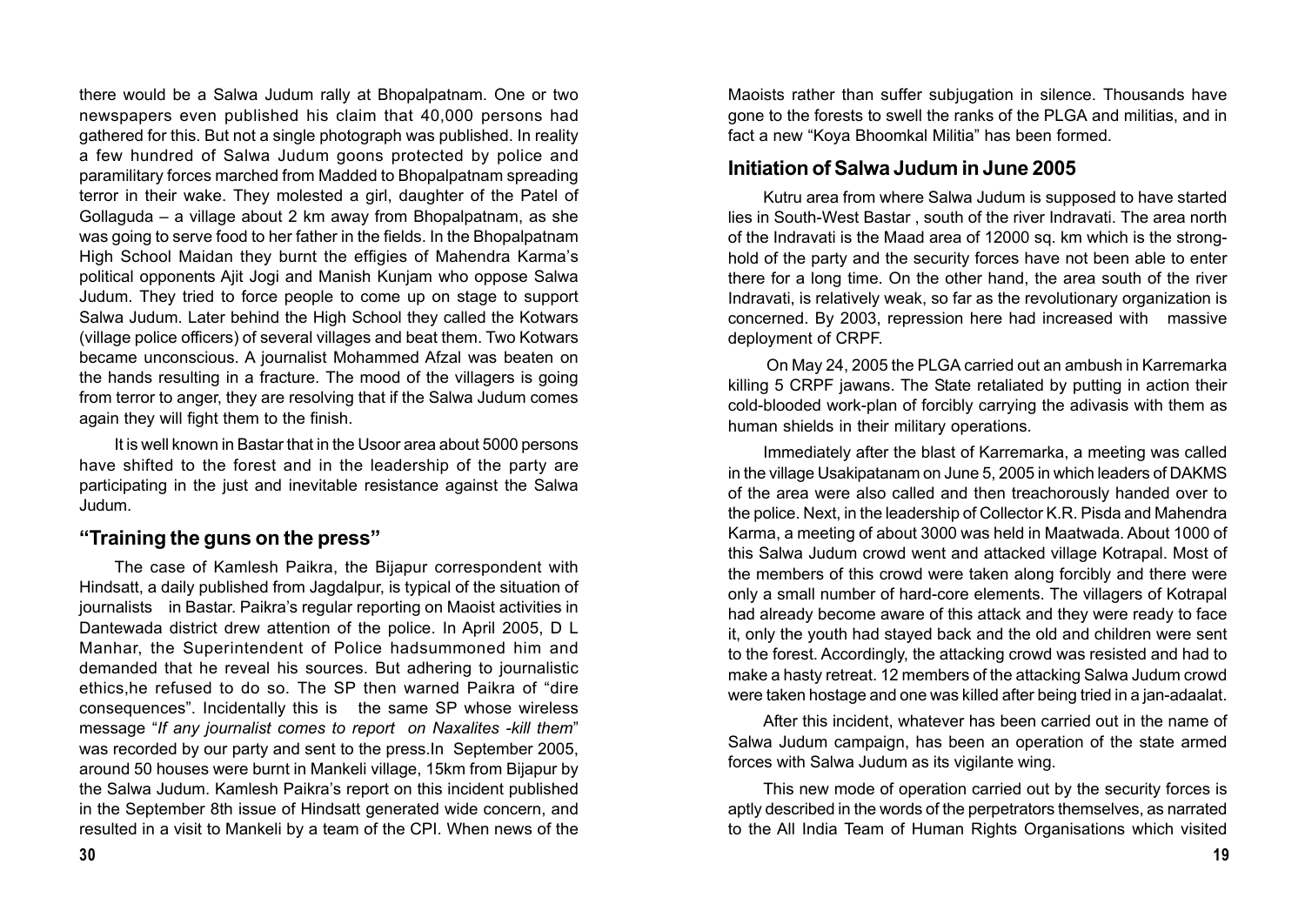Dantewada between 28th November and 1st December 2005:.

Laxman Kashyap , a local leader of Salwa Judum has described gleefully,

 "*This is what happened in Bangapal, sir. On August 3, we had a meeting in Munder village. Villagers from Munder ran away to the hills. The Naga Batallion went to the hill, caught them and brought them back, and made them join the Salwa Judum. Those who were unwilling to join were arrested*."

The Independent Citizens' Initiative report has reproduced the wireless message of the Former Superintendent of Police, Bijapur D.L. Manhar issuing instructions regarding Salwa Judum, which was recorded by the party and released to the press in August 2005 in Raipur. An extract of the English translation of the transcript is produced below:

- *0.13 The villages which have joined in Jagran* (Salwa Judum) *two lakh rupees have been sanctioned for them.*
- 4 .25 Take care of that side. All officers and the forces should be distributed on all sides. And be on high alert. **If any journalist comes to report on Naxalites kill them. Did you understand? Roger Sir.**
- 8.11 Three encounters happened . Nine people died.
- 8.18 And all the grain storages have been burned by the Jan Jagaran people.
- 8.24 Today Kotrapal sangham members will surrender.
- 8.32 They are saying people are dying on the other side, no development is happening so they will surrender today.
- 8.43 The Jan Jagaran are telling the villagers very clearly, " you come with us the first time, or the second time. If you do not come the third time we will burn your village.

The same wireless message also includes:

……"*Any party, any thana, can be asked for encirclement operation ..because when it happens, they run helter-skelter. It happened so now in Kotrapal. Nine are dead, others escaped. If a party had come from the other side, whole gang would have been* with big corporate groups, could not digest this and he accordingly directed the Collector to grant permission. What does the media have to say about this rally?

"*It was the first time that people had seen such a big rally against Salwa Judum. The rally started at about 11.30 am and reached the High School Ground. Vehicular traffic came to a halt in the city for about two and a half hours... The villagers in the rally were shouting slogans to stop Salwa Judum and against Essar." (*Dainik Bhaskar, 15 November 2006)

*"More than 50,000 villagers came walking 150 to 200 kilometres to say that they do not want Salwa Judum... By participating in this huge rally which was taken out after permission was granted by the High Court, the villagers showed it was not possible to solve the Naxalite problem by Salwa Judum. The villagers also raised a lot of slogans against Mahendra Karma and also opposed Tata and Essar in Bastar.... They had come by their own means over the past four days... The district administration and top officials of intelligence agencies ,Collector, SP, CRPF commandant and other security agencies were keeping a close watch on the law and order situation ... According to knowledgable sources this rally was about one and a half times the rally which was held to demand inclusion of Bastar in the Sixth Schedule... Leader of the Opposition Mahendra Karma, sitting at Delhi was getting minute to minute information regarding the rally from his activists. It is pertinent that in this rally and meeting the villagers expressed greatest anger against Shri Karma."* (Navbharat, 15 Novemvber 2006)

In the Madded-Bhopalpatnam area, despite all the efforts of Mahendra Karma and his Salwa Judum goons, the villagers have continuously refused to allow Salwa Judum to be initiated here. In fact a large number of villages had passed Gram Sabha resolutions to this effect. In the month of October 2006 a number of panchayat representatives (sarpanches, panches and janpad members) had taken a press conference in Raipur regarding Salwa Judum excesses and atrocities, and their opposition to this brutal operation. The Salwa Judum had attacked them at Bijapur when they were returning in a jeep. On 14<sup>th</sup> November 2006 Mahendra Karma had announced that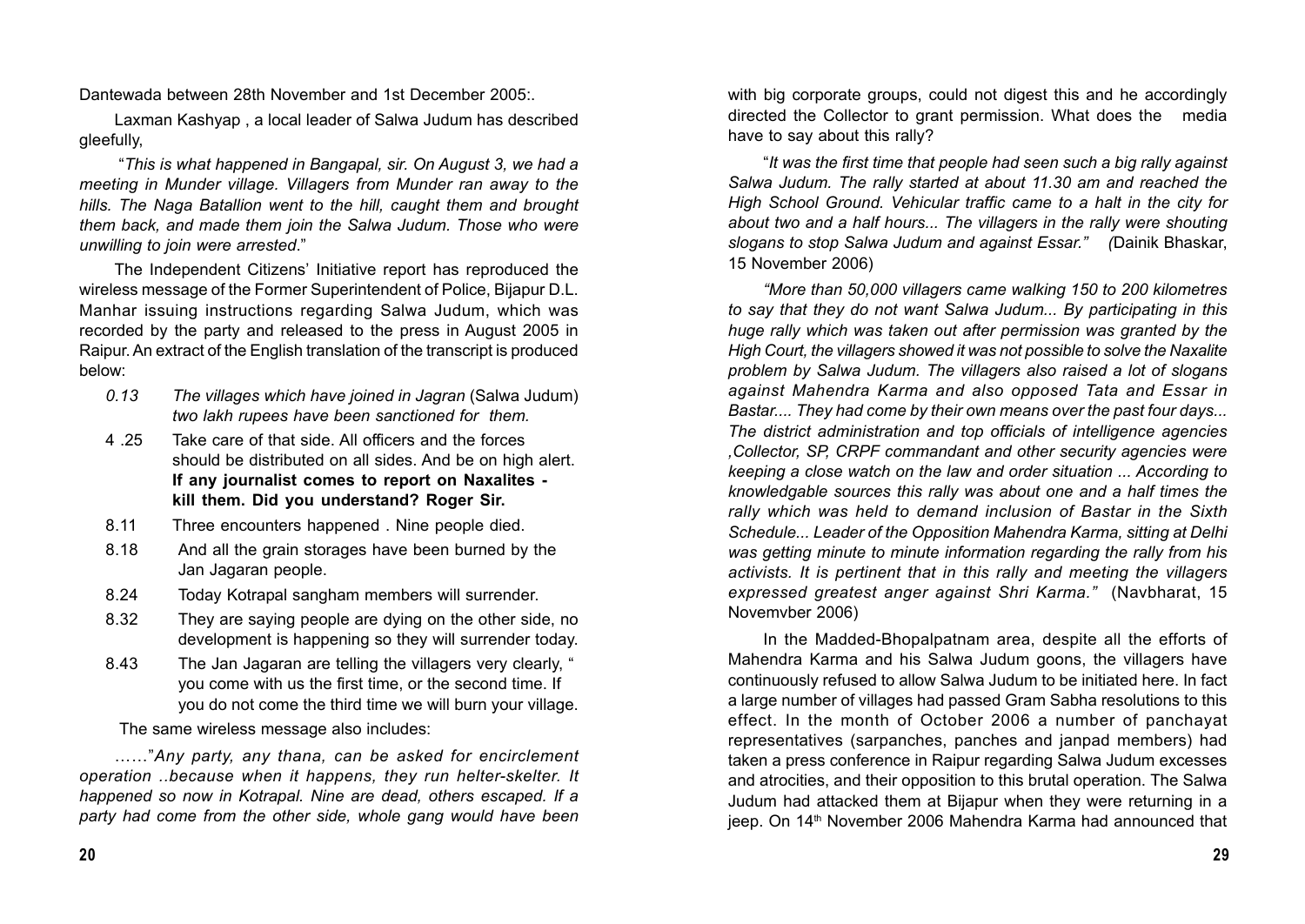All thanas we had the opportunity to observe - including at Nelasnaar, Bhairamgarh, Kutru and Karkeli had inside their heavily barbed wire boundaries, the brick barracks of the SPOs (of men and women) surrounding the main police/CRPF/SAF thana....Usually the SPO's lead 'gasht' (patrols) while the police follow. From Karkeli - a village of 60 households, 66 SPOs including 11 women have been recruited. Thus this village has been militarized for counter insurgency taking advantage of the dire situation of the adivasis. ...... in the same village there is not even one health worker..

*.... We were also told that when women come from such villages* (which have refused to move to the camps) *to buy rations at the weekly haat they are chased away by the SPOs and paramilitary on the pretext that they are supplying rice to the Naxalites. Thus these villages are being starved. We personally witnessed the bullying and initimidating behaviour of the SPOs and paramilitary in the Bodli Haat and the Bhairamgarh Bazaar."*

#### **People are rejecting Salwa Judum**

In spite of the media management of the government, considerable protests have filtered out against the Salwa Judum, from a broad spectrum of organisations in Chhattisgarh, like the quasigovernmental Adivasi Vikas Parishad, local adivasi MLAs and Sarpanches, a section of the Congress led by former Chief Minister Ajit Jogi, the Gondwana Gantantra Party, Jan Mukti Morcha, the parliamentary left parties, the Chhattisgarh Mukti Morcha and trade unions affiliated with it, the Chhattisgarh PUCL and various other human rights organisations from all over the country.

The Adivasi Mahasabha had made an application to the Collector for permission to hold a rally jointly with the CPI on 14th November, 2006 at Dantewada to oppose Salwa Judum and the land acquisitions being carried out at gunpoint for the Tata and Essar groups. The Collector Dantewada refused. The reason? The by-election due to be held at Kota (Bilaspur) at a distance of more than 500 kilometres away! Even the Chief Justice of the State, who had recently dismissed writ petitions praying for quashing of MOUs with Tata and Essar, and about whom it is common knowledge that he solicits dalali arrangements

*dead. These are the things and nine who are dead, of the two they have reported in Jangla thana to the contrary saying that it was by Naxalites. Look at the trick and the intelligence of our inspectors ……..who has been killed in the encounter they are saying that he has been killed by the Naxalites so that there is propaganda in the people and they immediately get one lakh rupees each.….*" (Deshbandhu August 2, 2006)

It is surprising that this portion of the wireless message showing blatant abetment of murder by SP Manhar has been omitted by the ICI report. This officer was subsequently transferred …... only to be attached to the State Human Rights Commission!

#### **Atrocities by Salwa Judum: Murder,Rape, Arson and Loot.**

Our party, the CPI(Maoist) has released lists of the adivasis killed, of the incidents of rape and sexual assault on women, and of the villages in which houses have been burnt. The party even released a video CD showing the brutalities perpetuated by the Salwa Judum and the para-military, which was delivered by hand to the residences of the MLAs in the capital city - Raipur.

If any of the law enforcing agencies had had an iota of intention to take action against these horrifying violations of human rights, there was more than enough information provided by the party to do so, but true to their class character they remained silent.

But a broad cross section of the 'mainstream media' and 'mainstream parties and organisations' have also reported that heinous atrocities have been committed on a wide scale in the name of Salwa Judum, and we are extracting from some of these reports below:

A fact finding team of the Communist Party of India reports the killing of Bere Santu of Eitu village and Sukhram of Palnar village by the CRPF. This report also describes the incidents of burning, loot and beating up by CRPF and the Salwa Judum combine in Murbedi, Kavad, Burji, Malur, Tamodi and Manjhimendri villages.

The news magazine Outlook of May 15,2006 reports:

" Marvinda and his family have just arrived from a refugee camp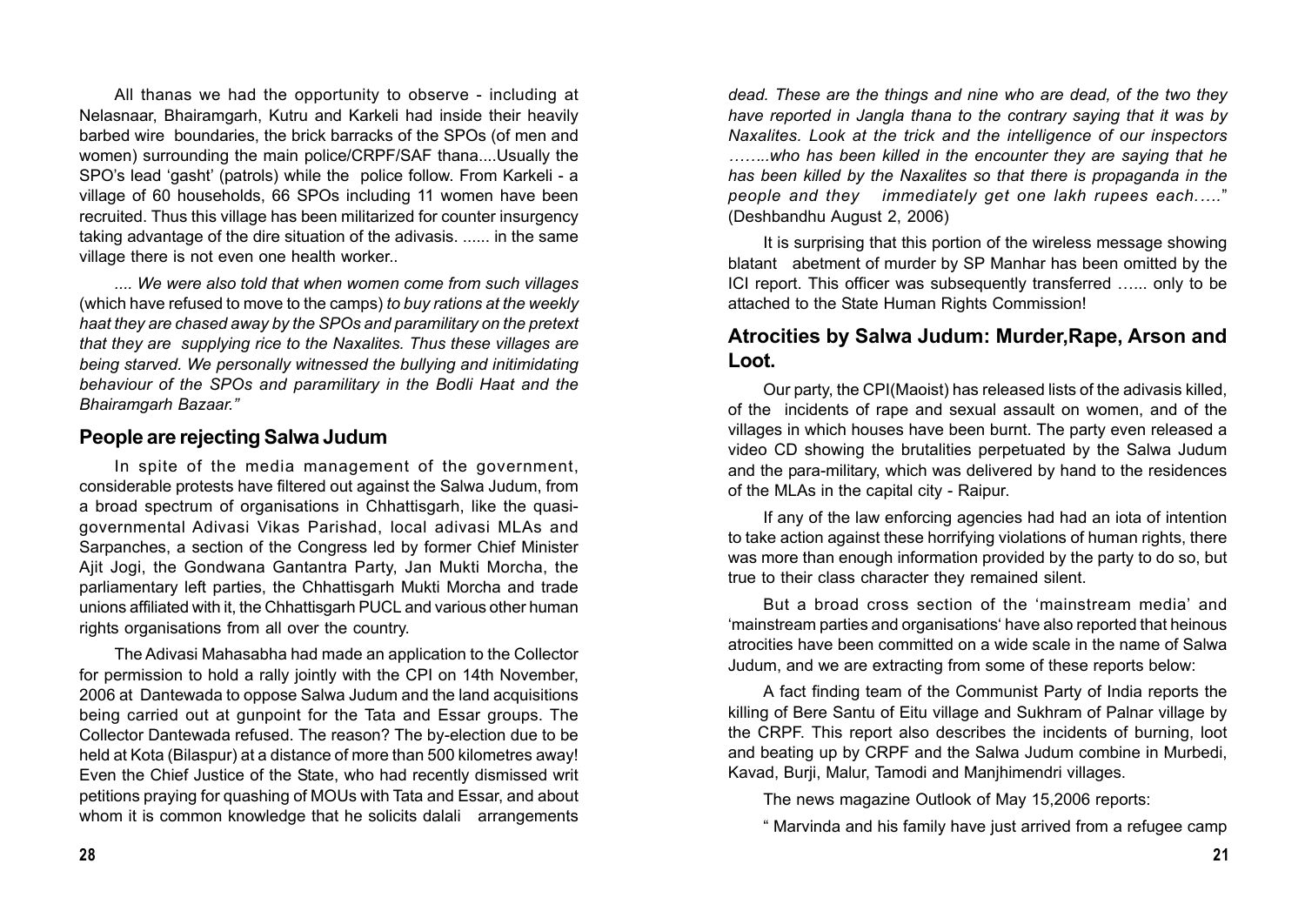at Shevnar (to their village Irulipallan) about 10 km away, to inspect the old, burnt remains of their home before cooking and eating lunch. Later, they will trudge back to the camp, completing what has virtually become a daily ritual since October 2005 , when the administration forced them to leave their village.

Marvinda says, " I don't want to leave. But the police beat me, tied my hands and hung me upside down from a tree. Then the Salwa Judum burnt our huts. They said if we didn't want to leave our villages, we must be Naxalites."

According to the author of this article, Smita Gupta, the Collector of Dantewada – K.R. Pisda said to her: **"If you are not a Naxalite, you must join the Salwa Judum. There is no third choice."**

This statement reeks ominously of Bush and indeed "The air smells of sulphur" in Dantewada.

The Independent Citizens' Initiative team has reported many such incidents-

 *" We met villagers from Cherli (Hariyal) now in Mirtur camp, who named ten people from their village who were killed in early September 2005, in what appears to have been cross-fire between the police and the Maoists. …………Villagers of Kondapal told us that one Vettri Joga had been killed in their village. These eleven names corroborated the information on the Maoist list of civilians killed (including names and date of the incident) ……….. The pro-Maoist journal People's March (January, 2006) ... claims that 10 villagers of Cherli were killed in cold blood and buried while on their way to the forest. The Hitvada newspaper, September 6, 2005 quotes the police saying that 10 armed Maoists were killed by the security forces in Operation Green Hunt*." An All India Team of Womens Organizations which visited Dantwada district between 30th September to 2nd October 2006 reports in their press release:

"*During our investigation we came across a number of incidents of unreported deaths. An elderly widow at the Baangapal camp described how her eldest son had been abducted by the police from the Geedam Bazaar and murdered in the Bodili Thana, she was not shown the body. An adivasi youth working with a voluntary organisation*

*government wholly responsible for the incident at Errabore.*" ( Haribhoomi, 19 July 2006)

In an unfortunate incident 14 traders and tribals were killed in a land mine blast by the people's militia. A police party had been using the targetted jeep and on the journey back they forcibly took the vehicle of the traders and put these traders on the jeep on which they had come. This had led to a serious mistake on the part of the party.

After this incident, when the Home Minister Ramvichar Netam and DGP Rathore visited the site, the local people gheraoed them and forced them to come out with a statement that, in future, police parties would not be allowed to forcibly use private vehicles.

## **Recruiting mercenaries called SPOs**

The latest strategy of the Chhattisgarh Government is to recruit young adivasi boys and girls as SPOs (Special Police Officers) at a pittance of a wage and with vague and remote promises of a regular job. Being neither accounted for nor accountable, the SPOs continue to be referred to as adivasis/ villagers/ civilians when attacked by the militia and the masses, while they actually act as official spies and hatchet men, doing the dirty work of the Salwa Judum and the paramilitary.

The manner in which the government is attempting to consolidate a division in the adivasi community is described in the Women's Team report:

"*A large number of young girls, many of whom do not appear to be 18, have been recruited as SPOs. At Bangapal, several of the women SPOs were wearing skirts and blouses off duty ..... Our fear is that the government is making widespread use of child soldiers ......Our suspicion is also that the meagre Rs. 1500/- paid to the SPOs is the only economic security that many families in the camps have. In Karkeli village an adivasi woman confirmed that these women SPOs are not allowed to leave the thana premises except for meals, they stay even during the nights. An anganwadi worker at Dornapal on condition of anonymity admitted that there were cases of prostitution in the camp, and it appears that at least 50 cases of termination of pregnancy of women SPOs had been reported at Bijapur.*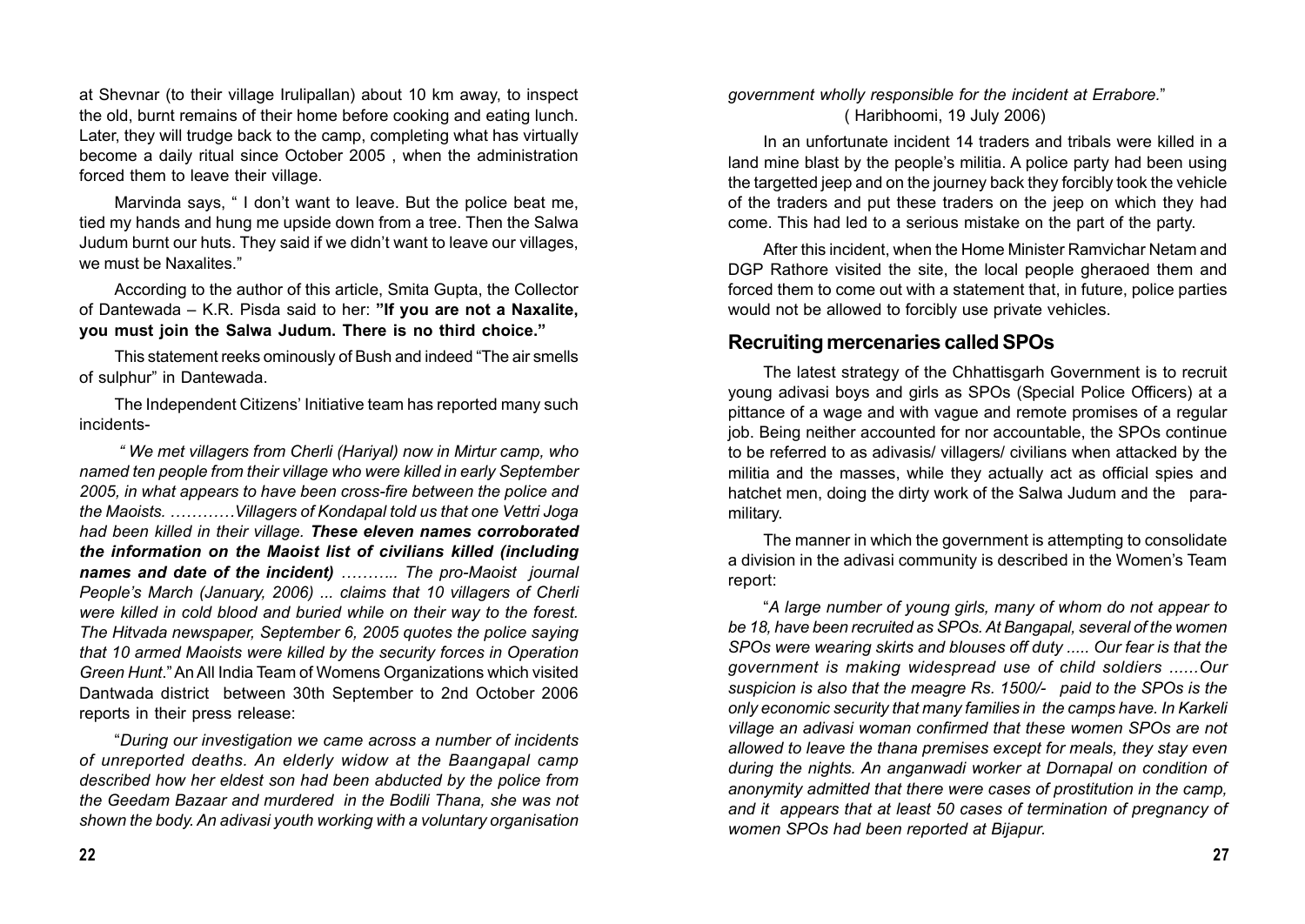of the adivasis as human shield became inescapable.

 A CRPF official warns on the South Asian Defence and Intelligence website, "*We only know that such attacks will happen in the future as well. What we can confidently say is that as long as Salwa Judum activists are present, these camps will be targeted*". He added that the attack on the Salwa Judum camp (Errabore) was one of the best-planned attacks in Chhattisgarh as over 1,000 Maoists had collectively attacked the camp.

The daily Haribhoomi has described, that after the incident, "*...Voices cursing the Salwa Judum campaign were also seen to be getting louder. In the camp the villagers were repeatedly cursing Salwa Judum. They were saying that when the Government and Salwa Judum did not have solid arrangements for their security, then why were they pushed to the front to die?……The absolute inaction of the police despite being only 50 metres away was inexplicable for them.*"

Home-minister Netam, DGP Rathore and Mahendra Karma faced the wrath of tribals kept in the camps as captives.

"*Shri Karma who reached the relief camp after the incident had to face the strong resentment of the adivasis. To Shri Karma, who was trying to cover the dead bodies with the burial cloth, the adivasis said you can leave this work to us, you should only look at the corpses. Looking to the anger of the adivasis, Shri Karma had to take refuge in the nearby thana.*" (Dainik Bhaskar, 18 July 2006)

"*The fury of the villagers broke out against the DGP after the Errabore Naxalite attack...When DGP Rathore was counseling the Salwa Judum supporters and villagers in the Konta base camp, some villagers climbed up on the stage and started shoving and pushing him. Seeing the situation getting aggravated, the DGP and local Salwa Judum activists had to leave the stage and run away.*"

#### Navbharat, 20 July 2006

" *Villagers vent rage at the Home Minister :- The local villagers vented their rage against the Home Minister of the State Ram Vichar Netam and the Minister in charge of Dantewada Kedar Kashyap, who had gone on behalf of the government to wipe the tears of the victims after the Naxalite incident at Errabore. The villagers held the*

*has seen two women who were shot dead by the Naga Batallion. Several persons confirmed that three adivasi villagers harvesting grain had been shot dead and their bodies had been buried by the police near the Geedam thana. All these persons requested anonymity. ....Young SPOs bragged to us about their capacities to kill and murder and to capture women "Naxalites" alive, and were hoping to be rewarded with a promotion to the regular police force."*

Independent Citizens' Initiative team also mentions the following among other incidents in its report:

" *We spoke to one Salwa Judum activist from Dubbatota village who admitted to personally burning houses in Arlampalli and Palemadgu villages.*

We were also told by Dornapal and Konta camp inmates of a number of burnings by the Salwa Judum and security forces in Gaganpalli, Asirguda, Arlampalli, Regadigatta, and Neelamadgu villages.

Village Arlampalli, which falls on the road from Dornapal to Jagargonda, was repeatedly referred to by camp inmates and by Sukma residents as a village which has been very badly affected. **Out of the 162 houses in the village Arlampalli, reportedly all except two or three houses had been burnt. All the grain had been destroyed. The houses apparently smouldered for almost a month. The villagers are said to be camping in the jungle. One women from Phandiguda …… told us that she had heard that people had been burnt alive in their houses in Arlampalli by the Naga battalion and the Salwa Judum. ………** We personally met people from Pottenar village at Jangla relief camp whose houses had been burnt by the Salwa Judum. 90 families from Pottenar have been forced to flee the villages."

These reports also describe the fate of those who attempted to resist joining the Salwa Judum or shifting to the camps:

*"A 25 year old Muria prisoner, Dabba Boomaiah, from village Bamanpur near Bhopalpattanam, said he was working as a labourer on a lift irrigation project, when some Boarder Roads men asked him the way to Bhopalpattanam police station. He escorted them and the*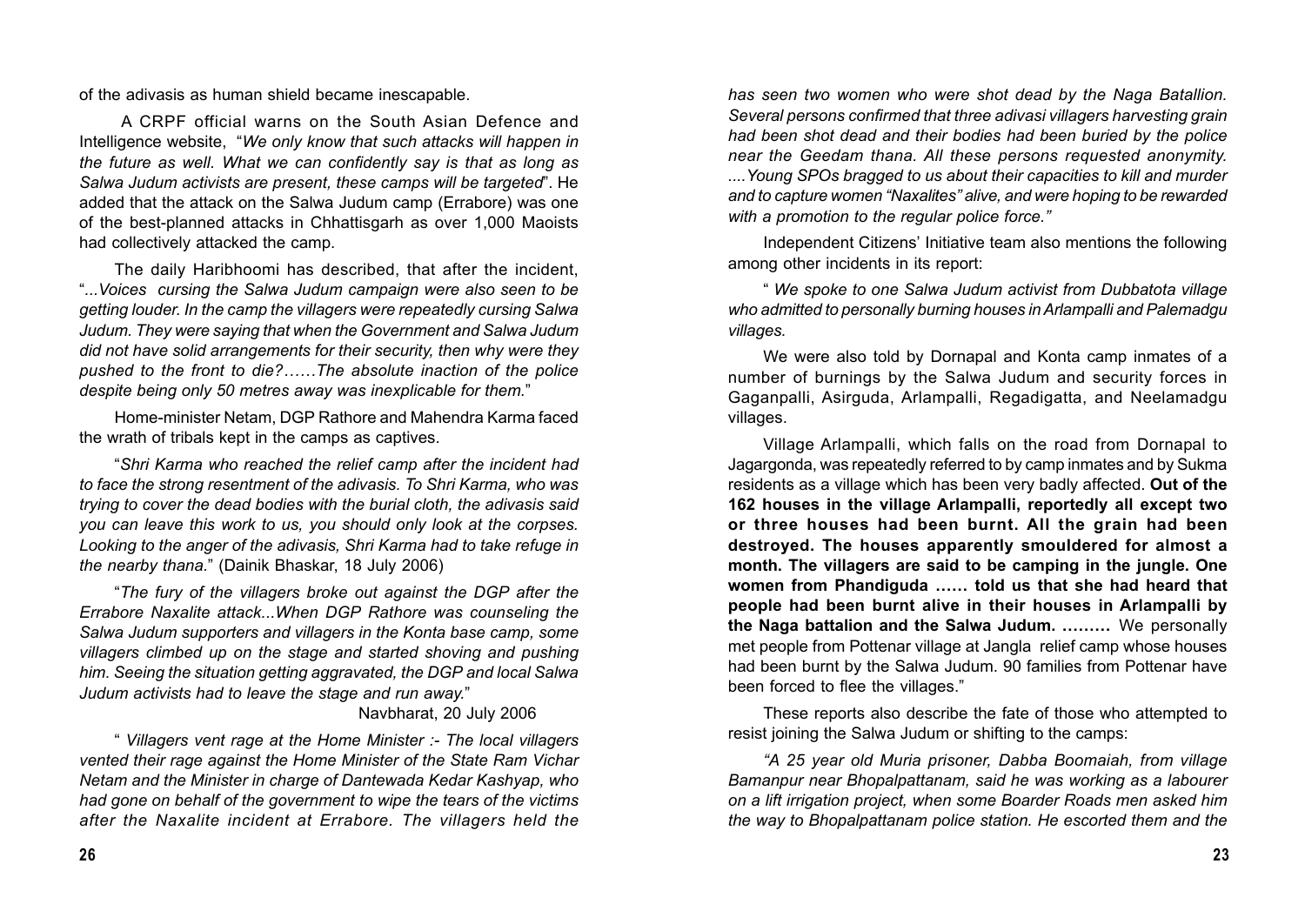*police started quizzing him about Naxalite presence in his village. Then they asked him to join Salwa Judum. When he said he couldn't as he had a wife, two small kids and a widowed mother to support, they arrested him."*

(An account of the violence perpetrated on women in the course of Salwa Judum is described separately in Chapter Six.)

#### **The Salwa Judum camps are in reality prisons.**

The conditions of the adivasi people in the so-called Salwa Judum relief camps, which are more like concentration camps for refugees, is also described in the Womens' Team report:

*" ...Thousands of villagers who are in the camps have largely abandoned their homes, hearths, and fields. They have lost their entire livestock (cattle, pigs and hens etc.), stocks of grain and forest produce. No employment is being provided to them by the government and they are dependent* on *occassional employment in the surrounding villages at the rate of Rs. 20/- per day. From these uncertain earnings they can purchase a mere 2 paili(less than 5 kg) of rice per week per family from the PDS supplies..... Almost all children we saw at the Bangapal and Dornapal camps had typically distended bellies. Parents at Bangapal camp had sent their children of school going age to live in an ashram school several villages away, where they were provided with a mid day meal, often their only meal in the day... In the large Dornapal camp the UNICEF had already identified nearly a hundred children as suffering from Grade 4 malnutrition.*

.... Many women stated that they wanted to return to their villages ... Some villagers of Belnar and Munder have run away from the Bangapal camp and ever since the SPOs (Special Police Officers - an adhoc recruitment of local youth) are guarding the camp... Several camps on the Nelasnaar-Bedre road are now empty. For instance villagers of Karkeli admitted that SPOs of their village went several times to forcibly bring other villagers to the Karkeli camp but they have run away each time and now the camp is empty"

The cover story of 'Down to Earth'October 31, 2006 records similar findings:

*"Relief supplies have been slow to reach since the state was struggling to cope with other, worse affected regions in Dantewada and Bastar. In the meantime, the administration has sent instructions that weekly food supplies for children be halved at all camps. None of the SPOs have been paid since February, when the camp came into being....says Ramlal Malkam, the local school principal, who's in charge of keeping a record of camp facilities , "The district collector assured us that salaries will be paid, but there is no sign of it yet. It's not good for the morale of the people."* The same article quotes an adivasi resident of a camp: *"Mandvi Bhima, a refugee at the Dornapal relief camp, about 30 km south of Errabore, sums up the problem: We were suffering there, but we are suffering here also. To live on your land and farm is one thing, and its another to live here almost like prisoner."*

# **Using adivasis as a human shield.**

## **Condemned by even those who do not support Maoists.**

Here we reproduce a fair amount of factual material brought out by the media and public figures who are known to have no sympathy with the Maoist cause, in fact many of them are known to be hostile towards it.

After a fact finding mission of the CPI(M) in April, 2006 Sanjay Parate a member of its state secretariat, has alleged that "*the government is utilizing the Salwa Judum activists as political goons and most of the Salwa Judum camps in south-west Bastar are established near the police-stations so that these can serve as a shield at the time of attacks by the naxalites.*"

The ex-Central Minister and senior adivasi leader of the BJP - Arvind Netam has objected to the use of adivasis like a shield in the Naxalite eradication campaign. Mr. Netam said in a statement to the Hindi daily Haribhoomi on 19th July 2006 that, "*Instead of waging a do-or-die battle with the Naxalites, the police is pushing the adivasis to the fore. .... From the kind of incidents that are happening, it does not seem that there is any value of the life of the adivasis.*"

When about one thousand adivasis led by the PLGA attacked the CRPF camp, police post and the SPO's at Errabore Salwa Judum camp and liberated hundreds of adivasi people, the fact of utilization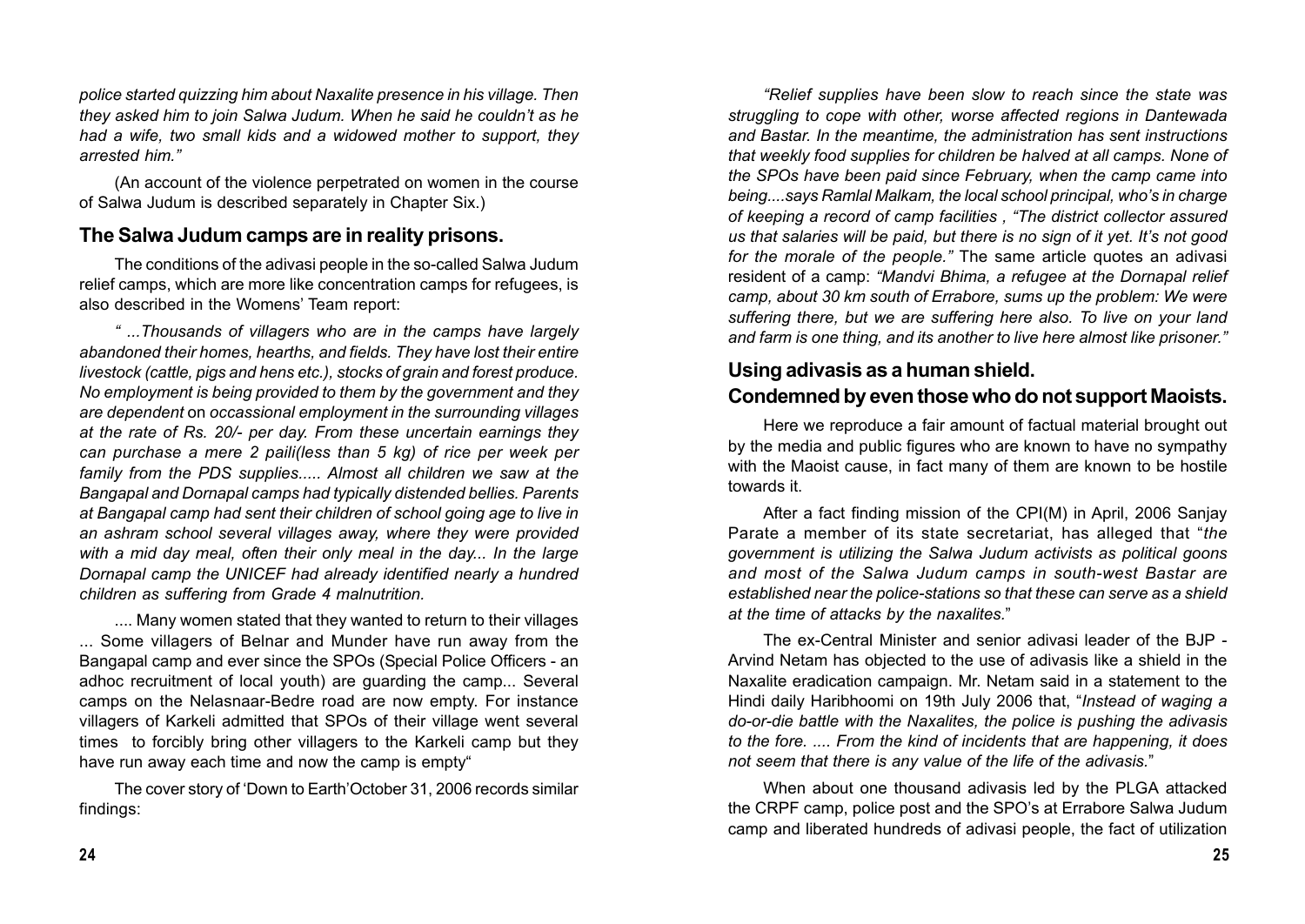demanding back their land. The govt resorted to brutal police firing on January 2, 2005 killing 12 adivasis. A policeman was killed by the tribals in retaliation.

Most of the agitationists were shot while retreating or at point blank range. A 28 year old adivasi woman Jinga Jarka was also killed while retreating. None of the killer policemen have been chargesheeted. On the other hand, fabricated cases including murder have been instituted against many of the activists of the movement. But the agitationists are continuing their road-block movement since . Most of the metallurgical plants coming up in this region are hi-tech export oriented enterprises, with minimum scope of employment generation for the local unemployed youth.

The tribals of Kashipur block in Raigarha district are carrying out and agitation against their displacement as Utkal Alumina, subsidiary of the Canadian MNC Alcan wants to acquire vast tracts of land and bauxite bearing hills. On December 16, 2000 three adivasis were martyred when policeresorted to brutal firing. Inspite of severe repression and the setting up of CRPF posts/ camps in the interior villages, the tribals have not allowed the company to grab their land so far.

Similarly, in the Lanjhigarh block of Kalahandi district, the tribal people are fighting against a proposed bauxite mining project by the London based Vedanta company (earlier called Sterlite). When these tribals first took out a protest rally in Lanjhigarh, they were brutally attacked by a gang of company goons. They were chased for nearly 4-5 kilometers away from the town. Since then, these tribals take out their procession carrying their traditional weapons such as bows-arrows and axes etc. and are determinedly facing the goons of the moneybags, in or out of uniform. Though the mining has been stopped at present, the govt. and the company are exerting tremendous pressure to displace these tribals.

### **The Koel Karo Anti-Dam Movement in Jharkhand**

Bela Bhatia, a researcher of social movements writes:

"*A FADED green flag flies atop the Shaheed Smarak (martyr's column) atTapkara village in Ranchi district of Jharkhand State. The* Cement Factory of Birla unionized by the Chhattisgarh Mukti Morcha went on a strike on 24th June 2006 protesting against the CSPS Act. On 1st May a bandh was held all over Dandakaranya against this black law.

Timely attacks on the ringleaders of Salwa Judum has nipped this bloody operation in the bud in other areas.

The efforts of the Chhattisgarh government to replicate the Salwa Judum in other areas has been determinedly fought back.

Marshal Bada was a potential leader for such a vigilante gang in the Sarguja region. This feudal bloodsucker had been grabbing the lands of poor Pahadi Korba adivasis and in fact according to a statement made to the daily Haribhoomi dated  $7<sup>th</sup>$  February 2006 by his son Ashok, he had been forced to return these lands back in 2004 "out of fear of Naxalite threats". With the backing of the police, Marshal Bada had been gathering adivasis in the name of sports events with a view to organize Salwa Judum. He was annihilated in a daring ambush by the PLGA and militia in Tendupara, Thana Batauli on 6 February 2006.

Similarly the present Home Minister Ram Vichar Netam, a resident of Sanawal, district Sarguja, was attempting to organize the feudal dalals to unleash Salwa Judum in his area. In Jajawal, a fraud was played on the adivasis who were called to attend a meeting in the name of airing their grievances regarding development works, and later Salwa Judum was announced from the same platform. But when the party carried out intensive propaganda among the people, they expressed their refusal to act as spies and goons on behalf of the State. Though the State has mounted brutal repression under the notorious SP Kalluri to murder many revolutionaries, it has not been able to start Salwa Judum in this area. And even now, the Home Minister fears to visit his village without massive security arrangements.

In Chhuria and Khairagarh blocks of Rajnandgaon district, where funds for Salwa Judum were allotted to various police thanas, the lumpen dalals who were attempting to start this operation like Imran Memon and Sameer Jha were wiped out by the peoples' militias, thus nipping this effort in the bud.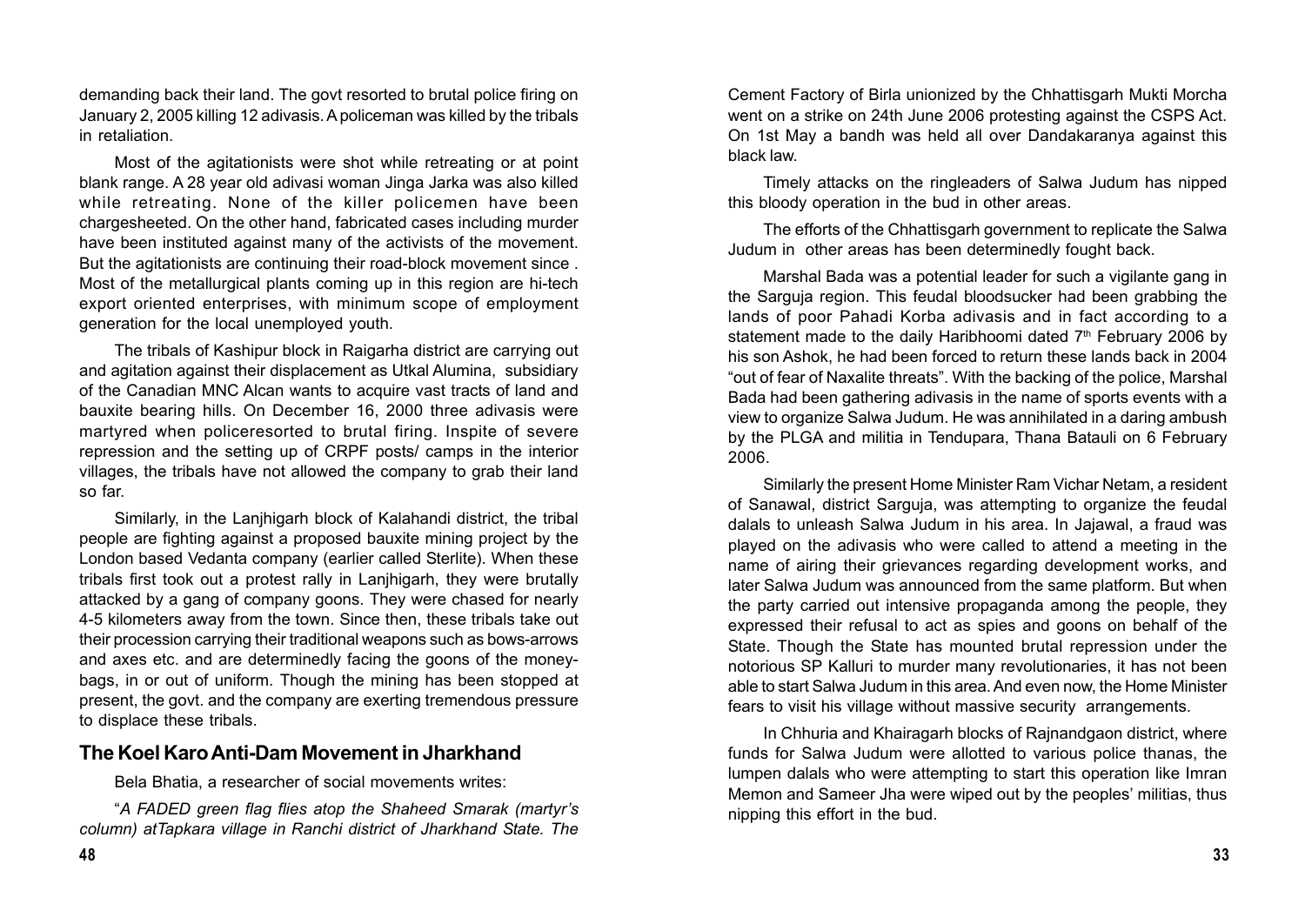# **CHAPTER TWO The Class basis Concrete role of Feudals, CBB and Imperialists**

Local Feudal elements find SJ an opportunity to regain their traditional authority with a vengeance

An ex-Secretary of the Government E.A.S. Sharma has admitted: "*For decades, unethical land-grabbers, wily traders, and exploitative contractors, all non-tribals, have dominated the lives of the Adivasis in this area, undeterred. The National Mineral Development Corporation (NMDC) has a long presence in Dantewada but it is the non-tribals that have benefited from it. The evolution of Salwa Judum makes an interesting case study. During the last two decades, the Maoists gained a mass base among the Adivasis by taking up cudgels on their behalf against corrupt government functionaries, exploitative traders, and moneylenders. "*

So, it is important to have a clear understanding as to the character of the elements from the local population who are actively conniving with the authority to carry out the bloody Salwa Judum operation.

**CBI had filed a criminal case against Mahendra Karma for defrauding 5 poor adivasis by grabing Rs. 16 lakhs out of Rs. 17.5 lakhs, in collusion with Gupta, Surana, Awasthi.**

Mahendra Karma is one of the important figures in the mafia which has been sucking the blood of local adivasis. Most of the mafia gang are outsiders and Mahendra Karma is the tribal face to cover up their corrupt deeds. Their character became public in what is known as the Maalik Makbuja scam. In this case Mahendra Karma, along with traders and contractors from outside such as Suresh Chandra Surana, Srinivasan Awasthi, Brij Mohan Gupta and others, was found to be guilty of cheating the poor tribals and the government on the basis of forged and fabricated documents.

leading to the SEZs becoming real estate speculation centres.

The recent events in Dadri (Ghaziabad) U.P., where thousands of acres of fertile agricultural land are being forcibly acquired for Reliance far in excess of requirement and at minimal prices despite widespread protests of the farmers made headlines. Most shocking was the role of the judiciary as brought out in a report of the joint factfinding team of the National Alliance of Peoples Movements and the PUCL. According to this report, in order to prevent a demonstration by VP Singh, the Chief Judge of the Lucknow Bench of the High Court entertained a petition by Reliance after office hours on 7th July, 2006, whereas the jurisdiction lies with the Allahabad Bench. This petition was heard by a Division Bench at 7 pm at their residence, where the son of the Chief Judgerepresented Reliance and the advocates of the Mulayam Singh government co-operated by appearing. An injunction order was passed and armed with this the police indulged in indiscriminate rampage and loot on the agitating peasants the following morning.

Even the Union Rural Development Minister and RJD leader Raghuvansh Prasad Singh terms the promotion of SEZs a land scam, a ploy to hand over huge tracts of agricultural land to corporate bigwigs. If this is the statement of a Union Minister, who is running the country? Is it not an admission of their puppet status?

Former Prime Minister V.P. Singh says that the government is acting as the muscle man of corporate powers to usurp the land of the farmers . He has been quoted stating **that it would create massive social unrest, which may even take form of armed struggle.**

# **Displacement on a hitherto unimaginable scale Facilitated by brutal state repression Kalinga Nagar, Kashipur, Lanjhigarh in Orissa**

In the Kalinga Nagar area, the land of the adivasis was acquired in the early 1990's by the Industrial Development Corporation of Orissa (IDCO) for Rs. 35,000 per acre and sold to Tisco (Tata Iron and Steel Company) for Rs.3.5 lakh per acre. When no plant came up on their land even after one decade, the adivasis started an agitation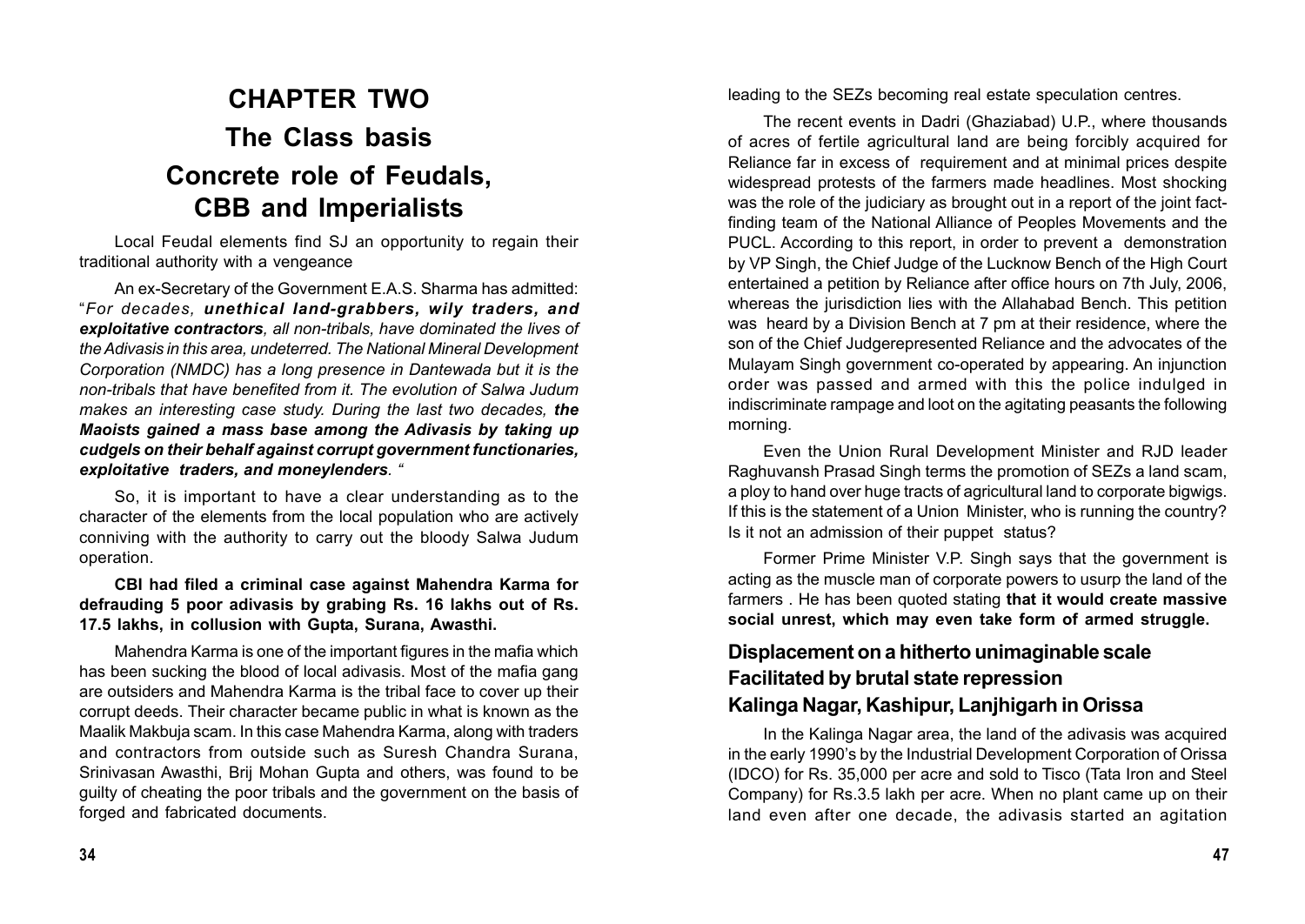## **individual,i.e. - Ex. C.M. O P Choutala = Rs. 1400 crores!**

The peasants of Haryana waged a struggle in 2001 against increased electricity bills under the LPG policies. This struggle was led by the Bharatiya Kisan Union (BKU), Haryana. A militant road-block agitation took place in Kandela in district Jind. Peasants also erected road-blocks in several other places in the state. The peasants had even taken a police officer hostage for a short while. The Om Prakash Chautala government resorted to police firing at four places to disperse the agitationists. Nine peasants were killed in these incidents but the road-block agitation continued, defying the worst kind of repression. Peasant leaders were put into jail for long periods under false charges including the charges of sedition.

Consequently, the Chautala government received a drubbing at the polls. The new government had to waive the pending electricity bills of the peasants totalling 1600 crores. In recent CBI raids the then Chief Minister Choutala was found to have a whopping 1400 crores of unaccounted money. These two sides of the same coin give complete picture of the present state machinery.

However the present Hooda government of Haryana is not far behind and is now acting as land broker for the likes of Ambani who are trying to grab vast stretches of land in Haryana in the name of SEZs.

## **The judiciary in UP vamps to facilitate Reliance SEZ.**

Under the directions of the US-India CEO Forum, the Indian government is virtually carving out enclaves in the country, the socalled Special Economic Zones, where neither Indian laws nor taxes would be applicable. The Haryana Govt. is giving 25,000 hectares and U.P. 30,000 hectares to Reliance.Two SEZs of 14,000 and 7,500 hectares are planned for the outskirts of Mumbai.The West Bengal government has also joined this bandwagon with SEZs at Haldia and Kulpi. Already about 150 SEZs have been approved by the Central Govt, where it is expected that about 33% of industry would shift. The expected loss in income tax, excise and customs duties (in other words the subsidies to industry) is a massive Rs 90,000 crores. No labour laws will apply. Only 35% of the land has to be used for factories,

An extract from a report submitted by the Lokayukta Committee set up on the directions of the Supreme Court on 5/3/97 shows that Mahendra Karma s/o Boda Karma r/o Pharsapal defrauded a number of poor adivasis namely Linga s/o Pandru, Smt.Bodo w/o Pandru, Paiku s/o Mara, Kuma s/o Mara and Rupa s/o Soma, all caste Gonds and r/ o Kasoli to the extent that about 17.5 lakh rupees were due to them but they were paid only 1.5 lakh rupees and the remaining 16 lakhs were grabbed by Mahendra Karma. So what is the real characterization of Mahendra Karma: **a leader of the adivasis or a blood sucker of the adivasis?**

The CBI had then filed an FIR on 8.12.98 which stated that: "*The facts contained in the writ petition, report of Lok Ayukta and its connected papers, prima facie show that the above named officials of Govt. of Madhya Pradesh and land owners namely Mahendra Karma, Rajaram Todem, Suresh Chand Surana, Srinivasan Awasthi, Brij Mohan Gupta and others were party to a criminal conspiracy during 1992-96 to cause wrongful gain to the land owners in the matter of felling trees. It is alleged that the accused public servants abused their respective official positions and bestowed undue favours to the said land owners and others and illegally accorded permission in their favour and in utter disregard of the provisions of the MP Protection of Aboriginal Tribes ( Interest in Trees ) Rules and Madhya Pradesh Land Revenue Code 1959."*

No further action has been taken on this FIR. **True to their class character, Lokayukta, Supreme Court and CBI failed to bring to book these blood suckers of the poor adivasis.** These instances are only a tip of the iceberg of such class based exploitation of the tribals of Bastar and also of the toiling masses of the country.

 When in 1998 there was a movement in Bastar, led by Arvind Netam, for provision of more autonomy and for the implementation of Schedule VI, , Mahendra Karma openly stood for the outsider exploiter class and his gang even resorted to physical attacks on Arvind Netam to coerce him into silence.

Apart from Karma, other prominent leaders of Salwa Judum - Rambhuvan Kushwaha and Ajay Singh are non-tribal immigrants from UP, who have worked as contractors and traders. They have many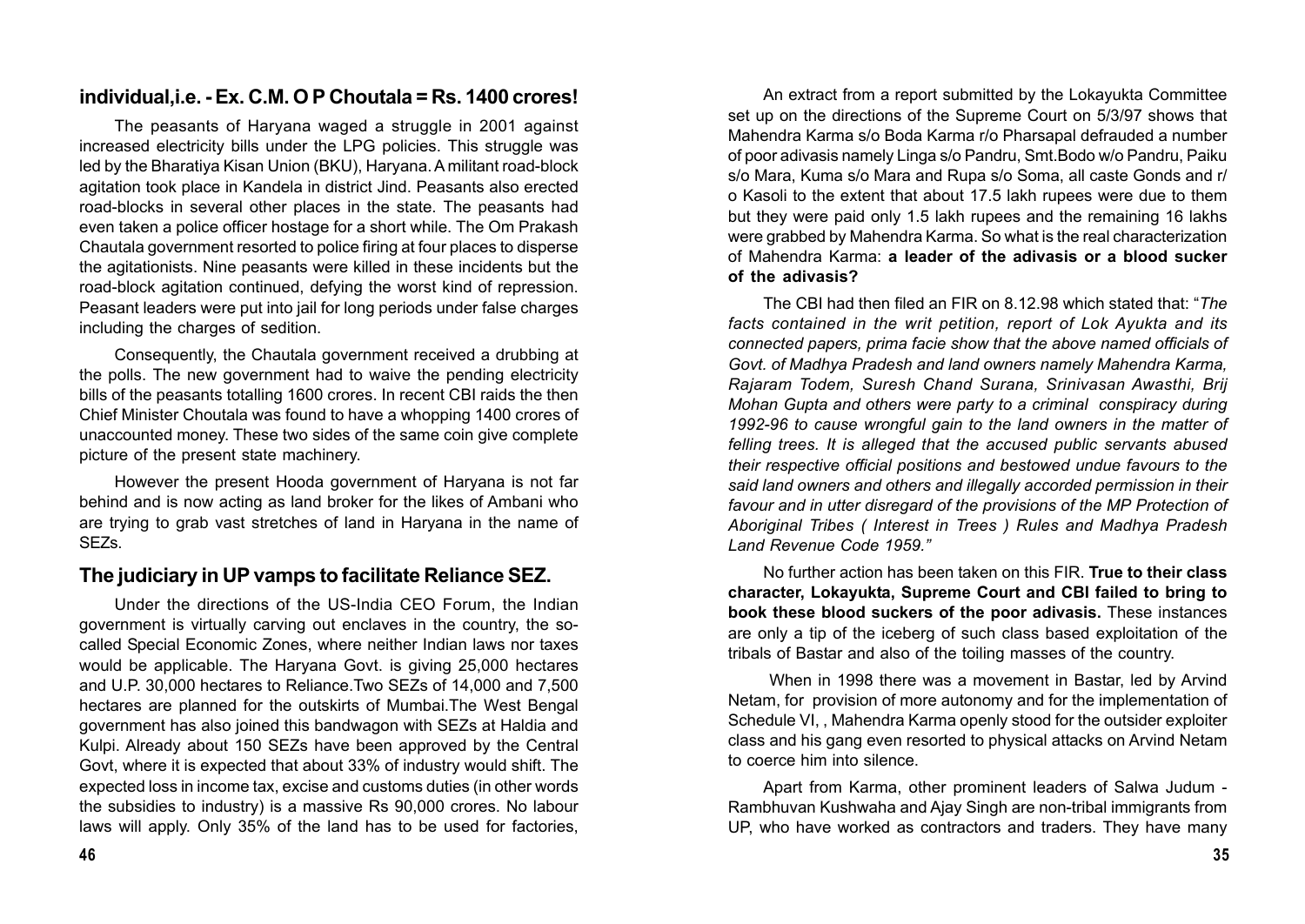criminal cases pending against them. Another leader of Salwa Judum - Soyam Mooka of Konta, a tribal, is son of an ex-MLA. Madhukar Rao of Kutru, is a non tribal and is a school teacher who never attends school. Maureen Nandini confirms ( 'Down to Earth' October 31, 2006): "*Most of the Salwa Judum leaders Down to Earth met at Errabore and Dornapal relief camps were either non-tribal or relatively wealthy tribals. They were school teachers, village heads, traders and contractors, people who could be labelled the 'local elite', those who suffered most at the hands of the Maoists.*"

 Under the leadership of the Maoists, the adivasis of Bastar had acquired organizational strength to curb the feudal exploitation by the likes of Karma, Kushwaha etc. In July 2006, Director General of Police Rathore admitted that, "Presently there are around 4000 Naxalites and between 45 to 50 thousand Sangham members in Bastar." Mahendra Karma had also admitted to the Independent Citizens' Initiative team that the Maoists had been organizing in Bastar for two decades and the shape of their Janatana Sarkar had been fully formed.

So when the state started its fresh onslaught on the revolutionary peoples struggle, these feudal elements saw an opportunity to reestablish their lost authority with vengeance behind the brutal armed mught of the state.

**The interest of the Comprador Bureaucrat Capitalists and their Imperialist masters of monopolizing the natural resources of the region, throttles the development aspirations of the whole people of Bastar and Chhattisgarh, including the indigenous small industry.**

The Bailadilla mines of Bastar owned by the NMDC have been supplying iron-ore to Japan dirt cheap. On the other hand, a large number of small steel plants in Chhattisgarh don't get their requirement of ore from these mines. Rather, they have to purchase ore from outside, costing anywhere from ten to twenty times the cost of ore from NMDC.

Essar group, a big comprador house of our country owned by Ruia brothers, has constructed a 267 kilometre long pipe-line from Bailadila to Vishakhapatnam to make this supply of ore to Japan even cheaper.

and "stealing of jetropha germplasm" .

# **Peasants in Ghadsana, Rajasthan face bullets for water while CM Vasundhara Raje Scindia walks the ramp in a fashion show.**

Farmers in the district of Sriganganagar, Rajasthan have been agitating since August-September 2006. At the very initial stage, the government arrested the leaders of the movement. But the peasants have forged a unity with the workers and traders of the region and are carrying out a militant mass movement under the banner of the 'Kisan-Vyapari-Mazdoor Sangharsh Samiti.'

The peasants are demanding water for irrigation as per the agreement signed earlier by the government, and also the release of their leaders. But instead of fulfilling these very just demands of the farmers, the Vasundhara Raje government has resorted to brutal repression. On several ocassions the army has been pressed into service, and while carrying out raids in the villages, armed forces had violent clashes with villagers, particularly women. Many women are reported to have been injured in these police operations. Curfew has been imposed in most of the towns of the district, several times over between September and November 2006. There have been brutal lathicharges. The administration has ordered all licensed guns to be deposited.

"We are not cowards. We will not commit suicide. We will fight the government even if they shoot us or hang us. Water is our right. We will fight for our share of water," said a farmer.

Two years ago in 2004, the militant farmers struggle had gone on for three months. On that occassion too, the government had resorted to brutal police repression in which eight farmers had been killed. In fact, the main demand of the farmers this year was to implement the settlement which the government had signed in 2004 for provision of water .

**Electricity dues of 3-4 lakh peasants of Haryana waived after the martyrdom of nine peasants: = Rs. 1600 croresDisproportionate assets uncovered of one**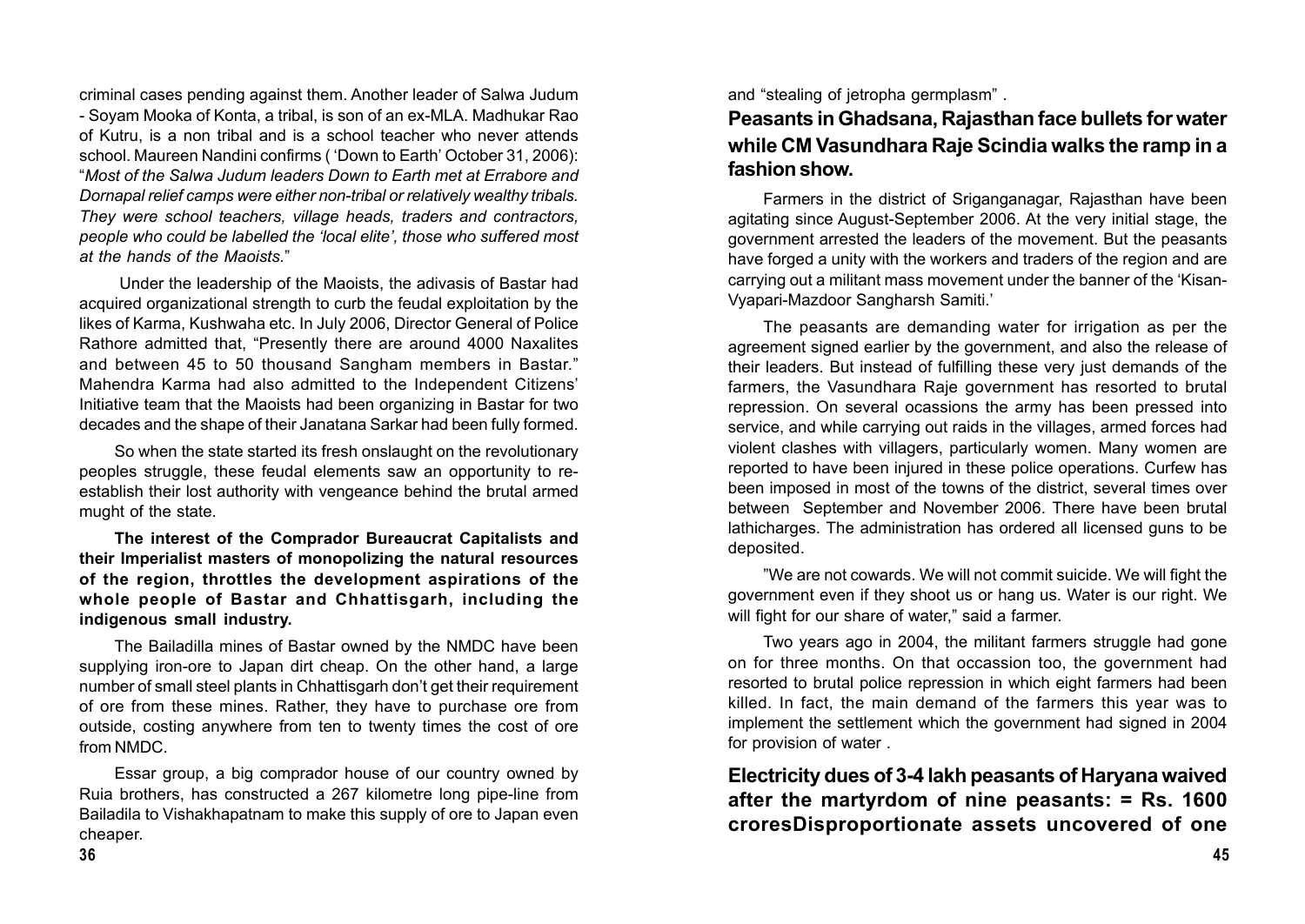Rs. 3000 per quintal. And the support price he gets is only Rs. 1700 per quintal. **Before the elections, the Congress had promised to increase the support price by Rs. 500 from the existing Rs. 2200 to Rs. 2700 per quintal. But after coming to power, it decreased the support price by Rs. 500 from Rs. 2200 to Rs. 1700!** This is a glaring example of how, in the name of free trade and globalization, an imperialist power like the U.S. is engaged in plunder and devastation of our economy.

Food rights of the poor through the Public Distribution System are under attack. India has created a network of 5,00,000 fair price shops to provide affordable food. However this food security and food sovereignty network is being deliberately dismantled. In 2001 - 2002, wheat production was 69.8 million tonnes and procurement for food distribution was 20 million tonnes. In 2006, inspite of production increasing to 71.5 million tonnes, procurement has dropped to 9 million tonnes.

There are instances to show that after exporting wheat at \$90 per ton, our government has imported wheat of very bad quality at the rate of \$190 in the same year. In 2001, when the cost of wheat for the Food Corporation of India (FCI) was Rs. 8300 per ton and the market price was Rs. 7000 per ton, Cargill bought wheat from FCI at Rs. 4200 per tonne! Subsidies are thus fattening Cargill's profits while the poor starve. Even in 2005, the FCI has sold wheat to private corporations in spite of dwindling stocks. The Government has subsidized wheat exports, which have registered a five fold increase between 2000- 2005.

Thus global corporations export Indian wheat subsidized by India's tax payers and import U.S. and Australian wheat, subsidized by U.S. and Australian taxpayers and make super profits both ways, while wheat producers and the poor suffer.

The recently formed US-India CEO Forum co-chaired by Ratan Tata also includes Warren Stanley of Cargill Incorporated. So one can forecast an intensification of this kind of loot. In Chhattisgarh giant agricorporations - Monsanto, Syngenta and D1 are implicated in various bio-diversity related crimes, like - illegal trials of GM crops, piracy of the priceless collection of thousands of varieties of indigenous rice,

In 2005 the Chhattisgarh government signed memoranda of understanding with the Tata group to set up a steel plant at Lohandiguda in Jagdalpur district, and with Essar to set up a steel plant at Bhansi in Dantewada district of Bastar. Despite considerable uproar in the Legislative Assembly these MOUs were not made public till a year later. The language of these MOUs is as if the government has signed a blank cheque giving these rich corporates all rights over land, forests, water and mineral resources of Bastar and Chhattisgarh.

When in the gram sabha meetings organized by the district administration, the local adivasi people refused to accept the officials 'advice' to agree to land acquisition, one Vijay Tiwari, an outsider exploiter and RSS functionary openly declares that the "antidevelopment" elements who are not cooperating are being identified and will be dealt with accordingly. Many of the workers of the Adivasi Mahasabha and CPI who are opposing forcible land acquisitions in both the Bhansi and the Lohandiguda regions have been arrested and put behind the bars.

What is the scene when a Gram Sabha is organized under the PESA on the question of land acquisition for the Essar plant? An article in 'Down to Earth' describes this graphically:

"*Dhurli village, Dantewada district, August 30, 11.30 am: Armed police in riot gear stand in clusters around the walled compound where people of this quiet picturesque village are to gather for a gram sabha hearing.They are to decide today whether they want Essar steel to set up a 3.2 million tonne plant on their land for Rs. 7000 crore. The single lane highway connecting this village, lying halfway between Dantewada town and the Bailadila iron ore mines, is lined with cars and jeeps of district administrators, Essar's top brass, Mahendra Karma and BJP public engineering and health minister Kedar Kashyap, and their respective entourages. They are all gathered inside the compound.*

This is the second hearing called to discuss the issue. An earlier one, called on June 10, was cancelled because villagers refused to turn up. Police officials say there's a possibility of Naxalite attack today, since the rebels are anti-development. Essar officials say "outside elements" were provoking the villagers to reject the steel plant, so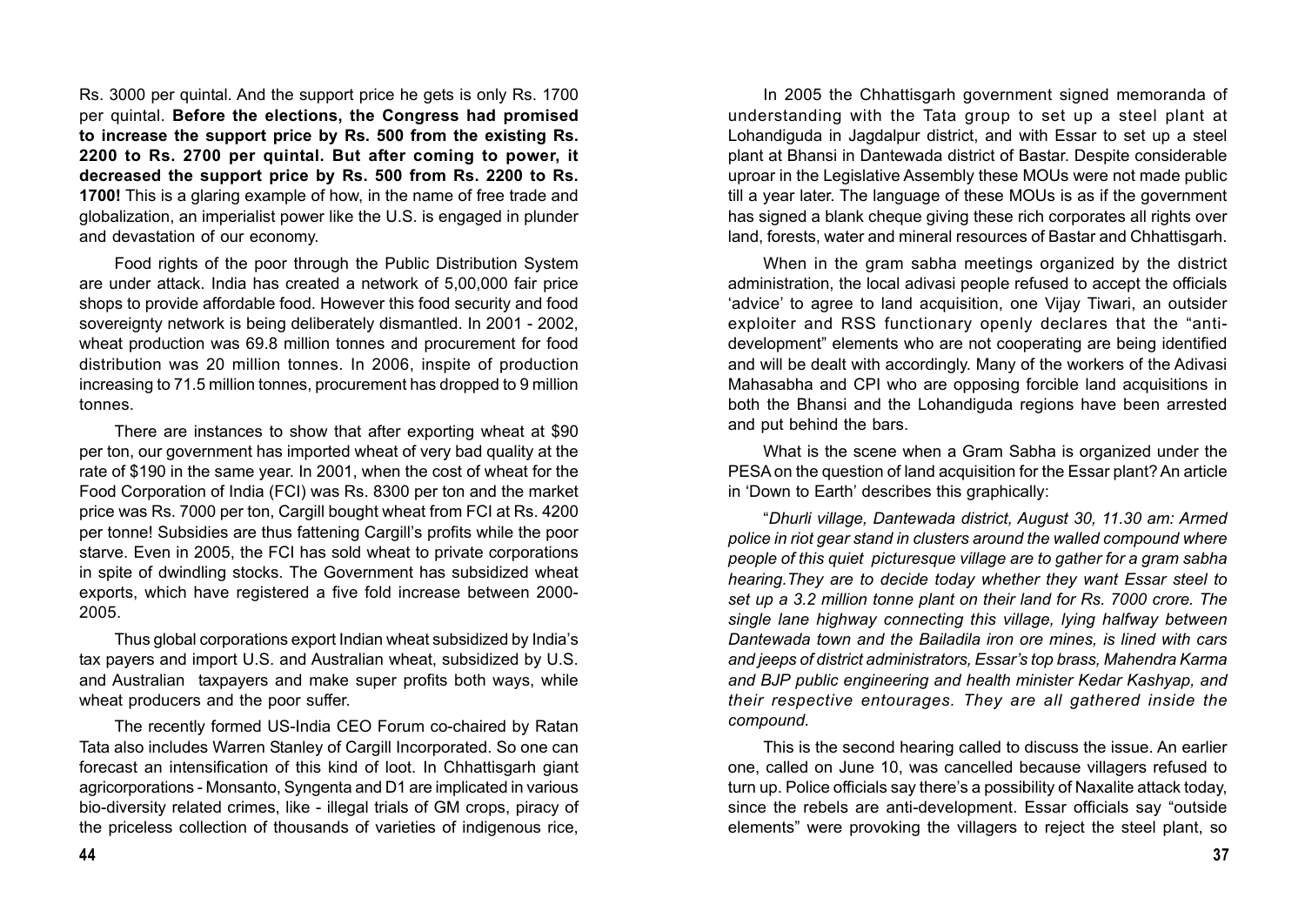they needed extra security. Pisda, Dantewada's Collector, says villagers were "fighting among themselves".... and they wanted the people to speak peacefully.

Gram Sabhas, as per law, shouldn't be attended by outsiders. Hence, gun-toting policemen keep media personnel - 'outsiders' beyond the walls, while within the walls Essar officials - 'insiders' in Dantewada administration's lingo - hobnob with state leaders...

*Section 144 of the Criminal Procedure Code, banning the gathering of five or more persons, had been imposed on Dhurli on August 26th. Police had picked up eight villagers that day, on charges that they had roughed up the Sarpanch, Bhagat Kunjam...*

Kunjam doesn't live in the village anymore. The villagers have labelled him 'Essar ka dalal' (Essar's agent) and are baying for his blood. For a while he was staying in Dantewada town's only hotel, but has since relocated to some unknown address. Villagers say the eight people arrested had been the most vocal about not wanting the plant. Deva Tellam, one of the four people who were released, says the police told them, if they agreed to give up their land they would be released.

Villagers begin trickling in around noon. H.S.Sethi, Essar's Chhattisgarh director, laughs. "Oh, the meeting won't start till about 4pm," he says. "These people take their time. They will eat and drink,....and then they will come... They don't follow our schedule"

The compound fills up by around 1.30 pm, however. But there's no meeting. No discussion. Villagers are taken in turns to a room where officials tell them they have to sign on a piece of paper indicating whether they are for or against the project. Confused, unable to read what is on the paper, about 30 give thumb impressions. By then, the rest of the villagers in the compound get restive. Why aren't we being allowed to discuss the issue, they ask, creating a commotion. Pisda tells them to "either sign or get out". Angry villagers leave....

At Dantewada town the next day, Karma has his own take on the Essar proposal. "Such big decisions aren't taken asking the common people. No gram sabha can take a decision against the villagers' own development."

# **CHAPTER THREE LPG Onslaught No less than a war against the whole people**

**Conditions of the Peasantry -**

#### **Suicides and Indebtedness are rampant**

## **The poor starve for lack of foodgrains.**

In the last ten years, more than one lakh peasants have committed suicide. But for the ruling classes, the lives of ordinary Indians have no value. They are happy in pocketing their share of dalali in selling the resources of our beloved country to their masters. A cursory investigation into the spate of suicides by Vidarbh peasants in the last few months lays bare the operation of devastating imperialist loot.

Suicide deaths in Vidarbha since 2001 ---------------2279 Suicide deaths in the past one year ------------------- 728

The U.S. provides huge subsidies to its cotton growers. Here the cost of production of one quintal of cotton lint is \$ 170 (Rs. 7990), the selling price is \$118 (Rs. 5546) and the subsidy provided to the cotton grower is \$ 100 i.e. about Rs. 4500. After getting such hefty subsidies the U.S. cotton growers have flooded the Indian market with their cheap cotton.

The U.S. has been constantly pressurizing our rulers to remove all kinds of subsidies to farmers and at the same time reduce the import tariff. Under the directions of the imperialist masters, our rulers have fixed this tariff at only 10%.

 As a result, between 1997 and 2003, we have imported 110 lakh bales of cotton, which is more than the total volume imported since 'Independence'.

In Vidarbha, the cost of production for a cotton farmer is about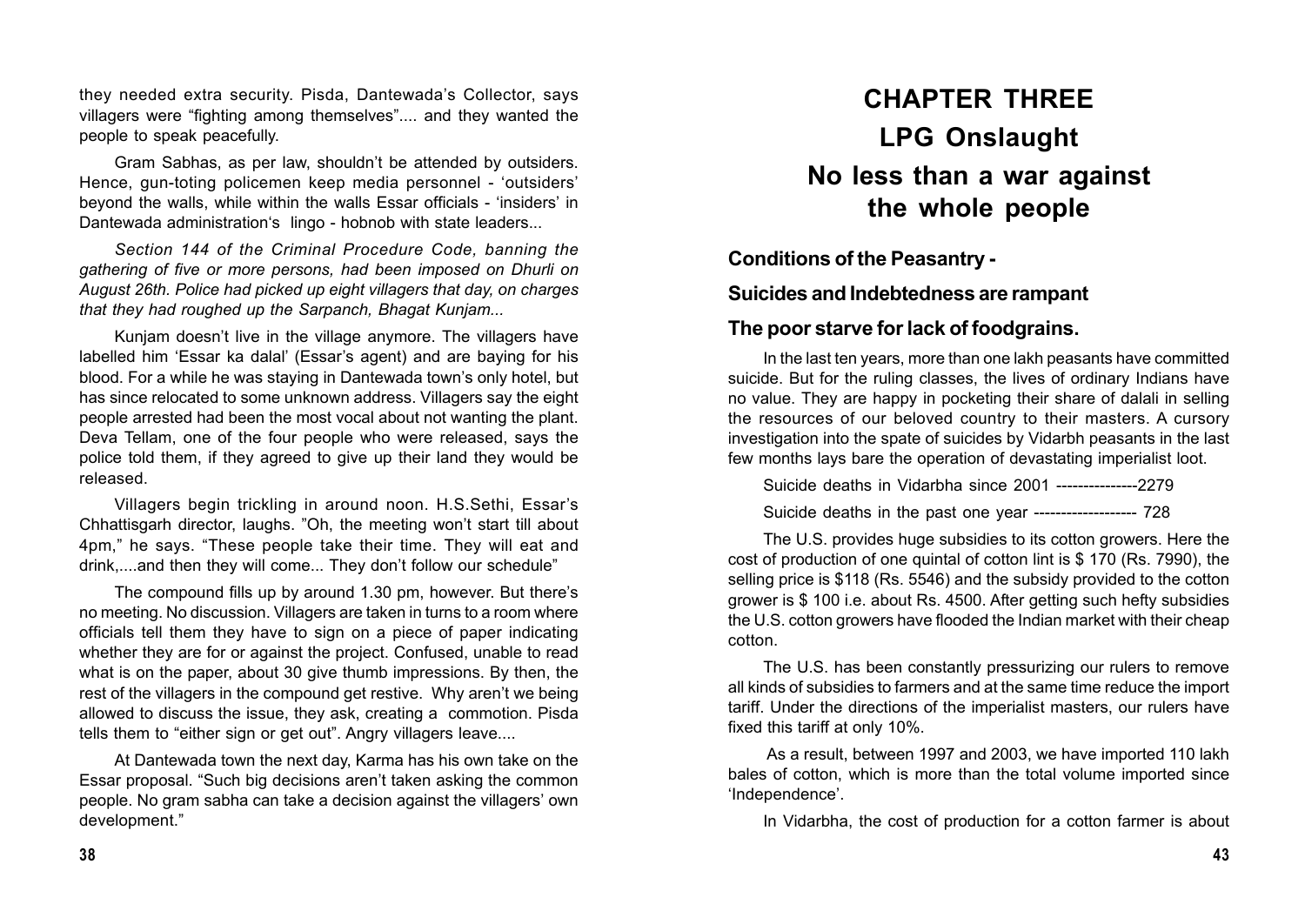*discontent and is being exploited by the Naxalites. Government has to take steps to solve this because industry cannot. You are talking of about \$30bn of foreign investment here - it is a lot of money," said Mr Dutta. ..*.(May 9, 2006)

And again on August 2, 2006 Guardian observes : *"A battalion of Indian paramilitary forces has backed this militia, known as Salva Judum (Peace March), against the Naxalites, turning the forest into a battlefield. Entire villages have been emptied as tribal communities flee from the burnings, lootings and killings. The civil conflict has left more than 50,000 people camping under tarpaulin sheets without work or food along the roadsides of southern Chhattisgarh.*

*Campaigners say that the reason why the government has opened a 'new front' in this' battle' lies beneath Chhattisgarh's fertile soil, which contains some of the country's richest reserves of iron ore, coal, limestone and bauxite. Above live some of India's most impoverished people: semi-literate tribes who exist in near destitution. India's biggest companies have moved stealthily into the forest areas, buying up land and acquiring the rights to extract the buried wealth. Last year the Chhattisgarh government signed deals worth 130bn Indian rupees (£1.6bn) with industrial companies for steel mills and power stations.*

*When the Guardian visited Naxalite guerrillas deep in the forests of central India earlier this year, Gopanna Markam, a company commander of the People's Liberation Guerrilla Army, stressed that the "exploitation" needed to be stopped. "The government is bent upon taking out all the resources from this area and leaving the people nothing.*

This is not a threat to take lightly. Naxalite bandhs or shutdowns in Jharkhand state, with rich deposits of iron ore and dolomite, have cost local steelmakers 60 days of lost work a year. Armed rebels have carried out several attacks in southern Chhattisgarh on the stateowned National Mineral Development Corporation iron-ore mine."

So, while the Indian ruling classes try to cover-up the real agenda, international media of the finance capital states the main contradiction quite frankly:

Attempt of imperialist loot vs. People's resistance led by the party.

At the district office, Pisda said: "The agenda was one point, yes or no. There have been discussions about this from before, so there was no need for further discussion at the Gram Sabha."

September 9: The story is replayed. Again Section 144 is imposed on the whole region. The area is sealed off this time. Roads are blocked by Central Industrial Security Force personnel. All the administrators, Essar officials and MLAs are present again. Few villagers turn up for the gram sabha, but since this is the second meeting on the subject, by law no quorum is necessary. The outcome of the meeting is not made public.

September 13: Two reports. One from Raipur by India Abroad News Service says "after months of protests" , villagers of Dhurli and Bhansi had agreed to give land to Essar...

*The second report, in the daily Chhattisgarh says thousands took out a rally in Dantewada against the proposed plant and gave the Collector a note saying they would not give Essar land. This is an extract from the report: "The villagers under the leadership of Dantewada Adivasi Mahasabha and Sangharsh Samiti, Dhurli, said that on September 9, police had forced them to sign no-objection letters. Two constables were posted at each house. No* o*utsider was allowed at the meeting place. People were not allowed to leave their homes or talk to each other. According to the villagers, at 9 am they were forced into vehicles, and taken to the meeting. They were taken to a room in twos, and pistols were placed at their temples to make them sign*"

 Forced by the popular mood and people's initiative, local BJP MLA from the Lohandiguda area, Lachhu Ram Kashyap was also active in some of the protests of the people against the Tata plant . According to Haribhoomi (Feb. 22, 2006):

"*MLA of the ruling party Lachhuram Kashyap said that a wrong site has been chosen for the the plant. There is an attempt to have a plant in an area of dense population and double crop. Administrative officers and the agents of the company are luring the adivasis to give up the land. ……Speaking during the thanks-giving resolution on the Governor's address, Shri Kashyap alleged that there is an atmosphere*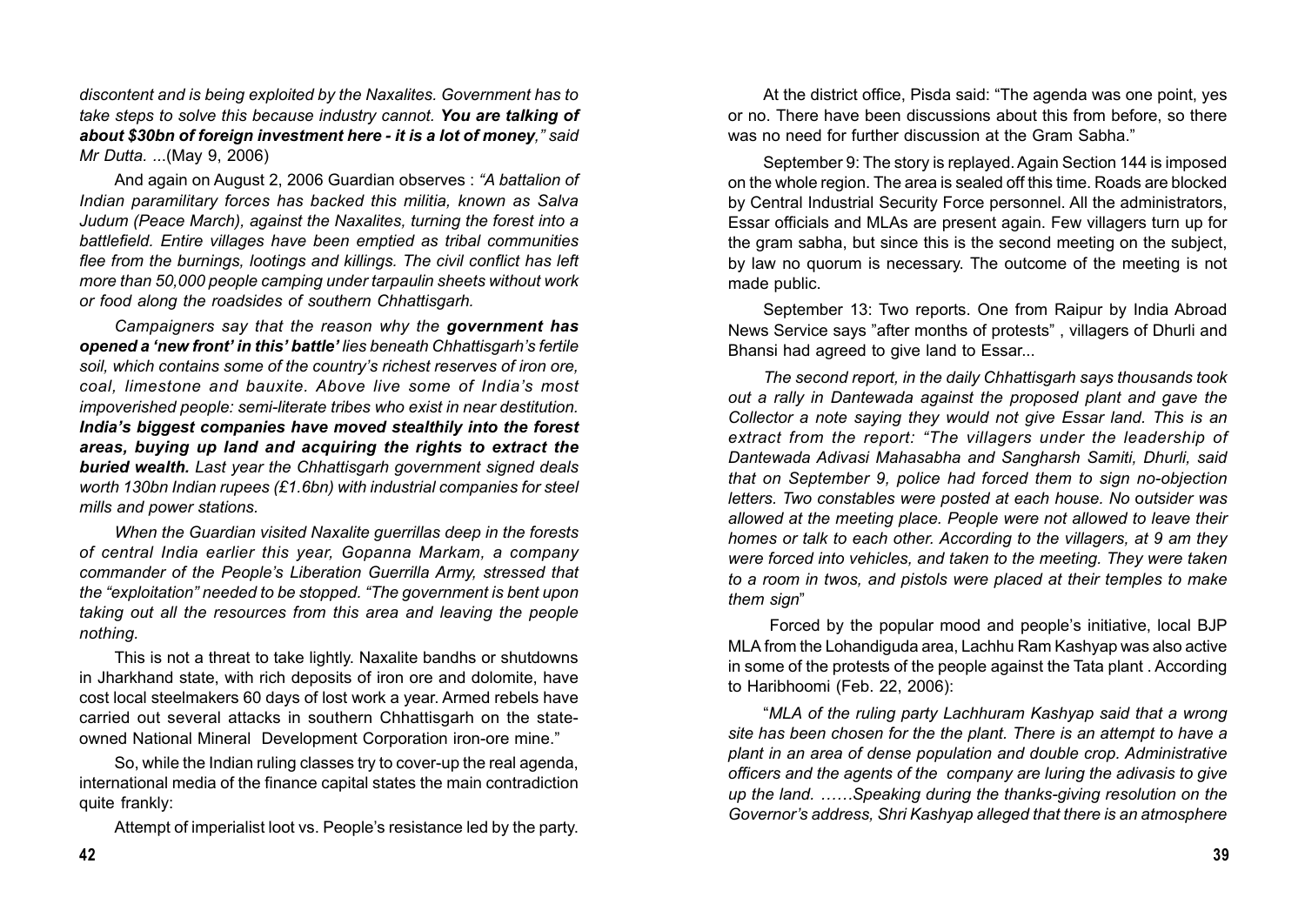*of terror because of land acquisition for the Tata plant. "*

The BJP high command summoned him to Delhi and reprimanded him for supporting the aspirations of the people of his constituency. He was later flown to Australia to facilitate a change of heart! This is how a journalist of 'Down to Earth' (October 31, 2006) reported his present situation:

"*I had wanted the location to be moved to another spot within the block where the land is uncultivable", he says. But Kashyap's party made sure he was nowhere near Lohandiguda when the gram sabhas were held. Kashyap is a subdued man today, aware that his political career is probably nearing an end. "I won't contest this decision any more," he says. "It's our government, they want it ... I am just one person. Who am I to say or do anything?"*

*......This correspondent visited Lohandiguda, where villagers said that people in all 12 villages, other than a small group of villagers, were against the plant proposal, at least in its current form. .... Villagers say, during the gram sabha on July 20 the administration trucked in people from other villages, paid them Rs. 50 each, fed them lunch and took their thumb impressions. "*

But the people have clearly not given up. Here is the latest situation based on a report in the daily Deshbandhu of November 23, 2006:

"*To control those (people) opposing Tata (steel plant) on Monday (20th November) police had to resort to tear gas. According to reports, police also resorted to lathi charge. Terrorized by this, the villagers have locked their houses and fled away to the hills. Most houses of Sirisguda have a lock hanging on the door. The market place has been converted into a police camp...*

Ex-MLA and President of the Adivasi Mahasabha Manish Kunjam visited the area and said that the issue of Tata Steel had become very sensitive for the tribal community. Actually the tribals of Lohandiguda region do not want a steel plant on their land.

*He demanded that the 13 point agreement between the district administration and the people of 10 villages should be implemented. He warned that the Sirisguda incident can take a serious turn. The*

*police is beating up tribal women and children. If this situation persists, then it will take little time for the Lohandiguda region to turn into another Kalinganagar."*

*'***'The Guardian' has carried a story "Inside India's hidden war" with the subtitle: "Mineral rights are behind clashes between leftwing guerrillas and state-backed militias".**

Here are some excerpts: "*B Muthuraman, Managing Director of Tata Steel, said: "We are working with the local people. They do want schools, water, [and] the development that the plant will bring.( Doesn't he admit that the governments have not brought school, water etc. in so many years? )It is some other elements who caused the problems. ...These "other elements" are now at the centre of a corporate debate over how to exploit resources in the mineral-rich but poverty-stricken tribal belt in India. Tata Steel would not say who the instigators in Kalinganagar were, only that they were "extremists". What happened in Orissa, say many experts, could easily be replicated across India, where the same mix of tribal disaffection could bubble up into a series of peasant uprisings. A bigger danger is, that holding sway over a vast area of India is an armed group of left-wing guerrillas, referred to as Naxalites, who see industrialisation as an unwanted intrusion and threaten a violent contest over rural lands.*

With \$85bn (£46bn) of investment slated for mineral-rich India including proposals from South Korea's Posco, the FTSE 100 mining firm Vedanta, which holds its annual meeting in London today, and the world's biggest steel company, Mittal Steel - financial analysts have begun to fret over the implications of trying to build an industry in the absence of the state. ...

 The brokers CLSA said in a note last month: "Lack of policy initiatives and the inability to win over the tribals, the largest stakeholders in the hinterlands where the Maoists hold sway, means the Naxalite movement is becoming stronger." ....

*Anirudha Dutta, a senior investment analyst with CLSA, said the problem was trying to square industrial growth with decades of government indifference. "Kalinganagar was a manifestation of the same problem. This economic insecurity is a serious source of*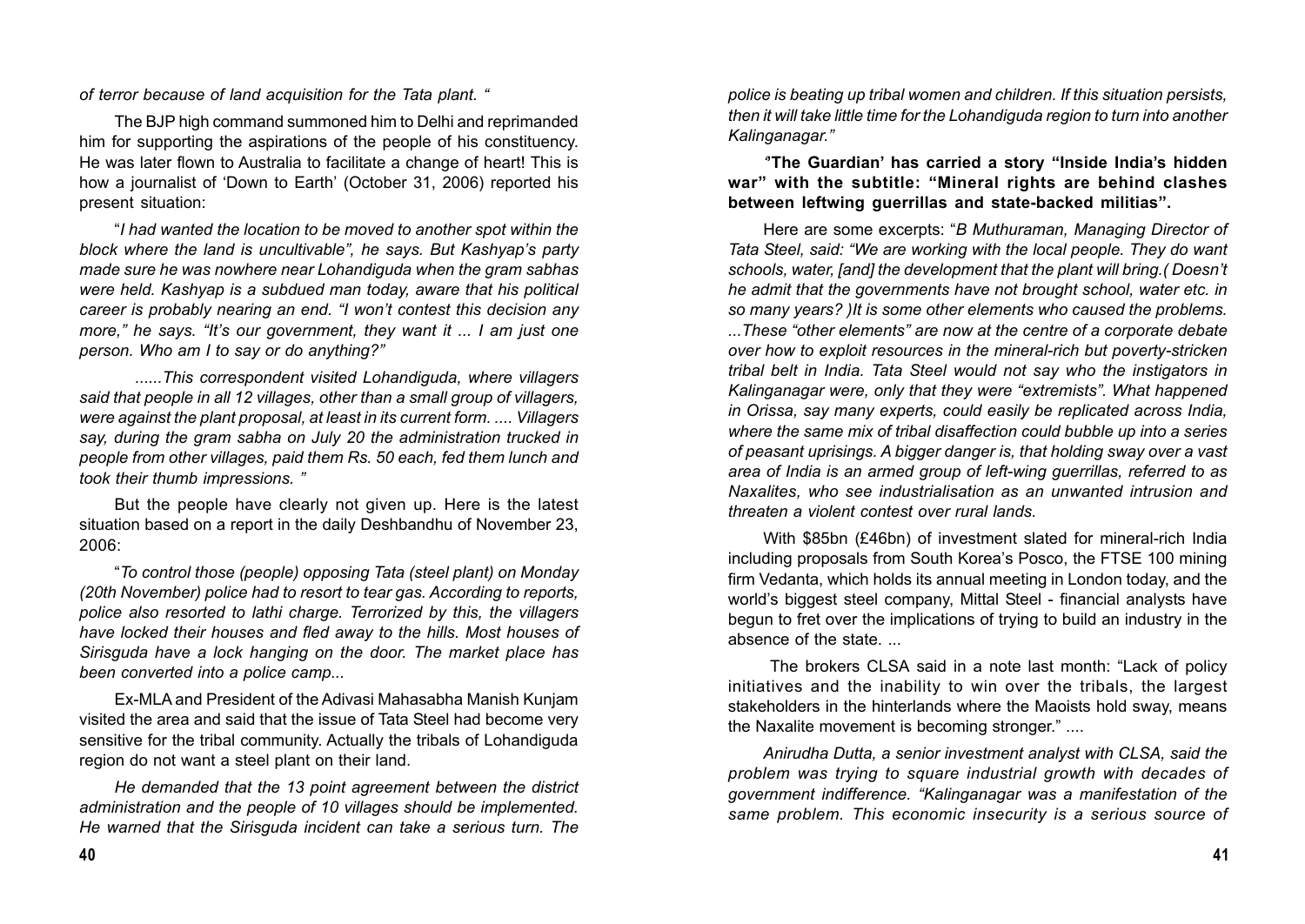do you oppose Pepsi and Coke so much? I replied that the people of my country oppose them and we have our own soft drinks. Then he said, "Mr. George Fernandes I am not joking". I also replied that I am not joking either. Then that Vice President said, "Allright but **I want to make it clear to you that for us Coke and Pepsi are a litmus test, on the basis of which we decide whether or not we give money to a country.** It is pertinent that this Vice President was not an American. He was working for America. I couldn't eat the dinner. I believe that they blackmail us through all these things." ….

*Q. "When iodized salt is made compulsory, the government claims that it is concerned about the health of the people and when it is established through scientific tests that health is harmed by Coke and Pepsi, then the government changes its stand. Why do the governments do this? What has happened to the character of the Government?"*

A. "**Bribe. All this happens through bribe and nothing else. All this is the work of bribes. Bribes have made the state power characterless.** I have written to the Prime Minister about this. We are going to have a movement on this in some days." …

Q. "The attitude of the Court also appears rather strange!"

A. "In our country anybody can be bought up on the basis of money. Whether millionaire or billionaire, anybody."

Thus Mr. Fernandes has frankly told us how Pepsi and Coke manage the governments of Atal Bihari, Vishvanath Pratap Singh, Manmohan Singh-Ambani Ramdoss, and Budhadev Bhattacharya are managed, let alone cricket boards. **Hunger and disease stalk rural India.**

## **India ranks 127th in Human Development Report.**

The October 2005 editorial of the Analytical Monthly Review paints a grim picture:

"*In the very months when the Sensex in Mumbai Stock Exchange steadily rose to cross 8,000 in the hinterland of India's most prosperous state, Maharashtra, 2675 children died of malnutrition within four months from April to July. They were concentrated in five tribal* *flag is changed every year on March 2, one was told, in memory of five persons killed that day in a police firing at that site in 1946 while they were demonstrating, along with many thousand Munda Adivasis of the region, for the formation of a separate Jharkhand State.*

*On February 2, 2001 in the newly formed Jharkhand, the police opened fire on an unarmed assembly of around 5,000 Munda Adivasis, including children, women and men. The dead have been declared shaheeds of the Koel-Karo Jan Sangathan and buried next to the Shaheed Smarak. Thus 1946 and 2001 have become one in Tapkara chowk.*"

In 1984 people under the banner of the Koel-Karo Jan Sangathan had erected a barricade first in 1984 to prevent the National Hydroelectric Power Corporation (NHPC) and government officials from going to Lohajimi, where a dam was proposed to be built on the Karo river. In 1995, when the government announced its decision to restart the project, a 'janata curfew' was imposed by the Sangathan and more such barricades were installed on the road leading up to the dam site. A round-the-clock vigil was kept near the barricades to prevent officials and the police from entering the area without permission.

On February 1, a police party broke the barricade without any provocation. When the villagers protested , they were beaten up badly. There was a large gathering protesting against the incident, in response to which indiscriminate brutal firing was resorted to. No action has been taken against policemen responsible for the murder of the tribals, while many activists of the movement have been charged under false and fabricated cases.

The tribal people are still holding out against successive governments of Marandi, Munda and now Koda each having a procorporate record.

## **"Essar gets tribal spit on its face"**

'Sebydesiolim' has posted this report on a website on 9th October, 2006:"*EVEN AS RED-CARPET welcome is being extended to corporate investors in Jharkhand, getting to the ground is not so easy. Essar Steel learnt this lesson recently on September 29 near the Chaibasa city....when it organized a medical camp in Ulijhari. And, it is here that*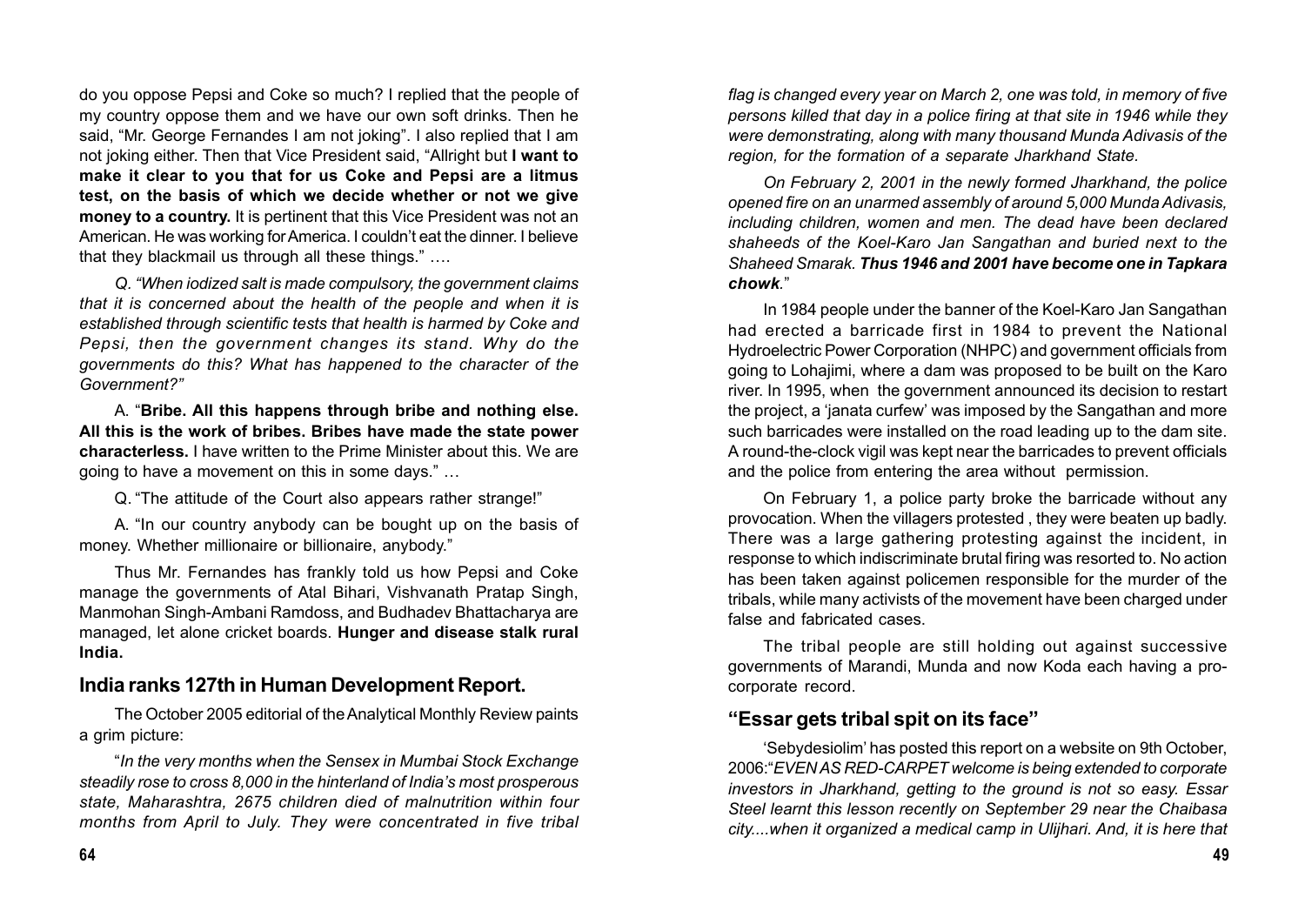*it got the taste of Adivasi revolt and was forced to beat a hasty retreat. Tribal chief Antu Hembrom, who was cooperating with the company, was caught and beaten up in front of company officials and the Jharkhand Police, and then tied and paraded through the city market, with women spit*ting *into his face. Hembrom was also forced to give a written undertaking that he will not henceforth collaborate with the company. A pot was hung around his neck with a poster reading: "I am a land robber." A garland of slippers was also presented to Hembrom, who is also the president of Manki Munda Sangh. He was forced to walk, carrying the poster and the garland, a distance of 4 km.*

Essar Steel plans to set up a steel plant and make major investments in the state. It is among the 44 corporates that signed memoranda of understandings (MoUs) with the previous state government headed by Arjun Munda. ...

The quantum of investments in mining and other industrial plants are around Rs 66,000 crore. Among the major investors in Jharkhand, besides Essar Steel, are Tatas, Mittals, Jindals, Dempos and South African De Beers. Each of these companies is finding it tough getting hold of suitable land for its project. A number of officials of these companies have been prevented — sometimes violently — from conducting surveys, as mostly such lands are inhabited by tribals and Dalits. ...

Essar Steel organized a medical camp in Ulihatu village, where the villagers were given ladoos to eat and some tablets to get cure of the various diseases identified by the doctors at the campsite. Essar then took signatures of the villagers on a blank paper. Nobody knows what happened to those blank papers on which the villagers' signatures were taken. The company, in a press statement to the Ranchi edition of The Telegraph called it a "confidence-building exercise" with the villagers whom the company is trying to get rid of.

*But ironically it was the company's confidence that got shattered when angry villagers refused to eat the ladoos and swallow the tablets. Essar Steel is seeking land measuring 4,000 acres, which is estimated to directly displace about 15,000 persons near Chaibasa. .... All these villages are in West Singhbhum District's Sadar Prakhand."*

beating of drums demonstrates that reservations are no more than a mirage in the desert of hopelessness. Indeed the Economist has listed India as one of the 54 "flawed democracies" on the five criteria of free and fair poll, civil liberties, good governance, political participation and political culture. The Anand Bazaar Patrika while reporting this on 24th November 2006 asks, "*Why this situation of Balmani? Because she is a woman? Because she is poor? Because she is illiterate? Or because she is a rusty nut-bolt of a broken down machine called democracy?"*

The parliamentary left has nowadays taken to preaching to the Indian Maoists to emulate the Communist Party of Nepal (Maoist) and join the "mainstream" of the parliamentary pigsty. They refuse to acknowledge that the vibrant mass movement visible in Nepal today, demanding the end of U.S.-India propped monarchy and the formation of a constituent assembly could only be built up through ten years of uncomprising armed struggle, and the sacrifice of 10,000 precious Nepali lives. Which was all along opposed by these parties and the revisionist CPN (UML) party of Nepal.

In an interview to the Sahara Samay (2/9/2006) George Fernandes, the first to defect to the "Hindutva" side and an ex-Defence Minister of India who did not demur when he was stripped and searched on an official visit to the U.S. candidly admits:

"Q. When you were a Minister in the Atal Bihari government the idea of banning Pepsi and Coke had come up particularly when the CSE had revealed that these products have a hazardous level of pesticide. .... At that time also were there pressures on the government not to ban these products as in 1977?

A. There must have been pressure. Because these (companies) are notorious for this. I will give you an example of their pressures. I was Rail Minister in the Vishvanth Pratap Singh government. In the tenure of the previous government there had been an international deal. The responsibility of completing this fell upon me. I went to Washington in this connection. I had to bring 200 crore rupees. A dinner had been organized for me there. There was a Vice President of the World Bank there and we started talking. This Vice President was of some Arab country. Even before the dinner he asked me why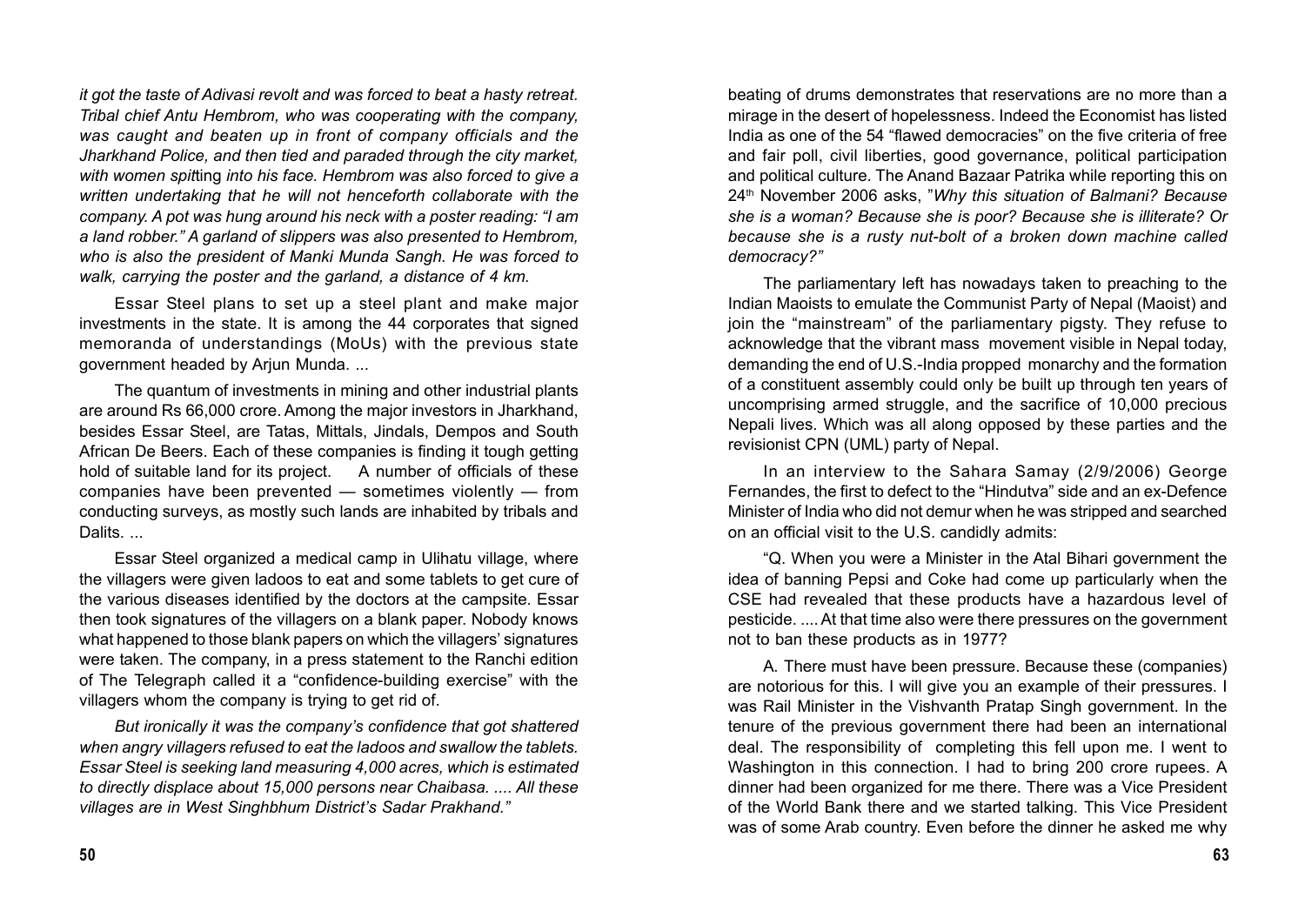The recent obscenity and throwing of chairs and tables by the "Hon'ble" members of Parliament in one of their usual sectional mock fights stands in stark contrast to the scene of the few minutes in which the Parliament unanimously passed the increase in allowances and perks of the members. This has intensified the disgust of the people. It is pertinent that the Lok Sabha which cost Rs. 100/- per minute in the year 1951 now costs Rs. 20,000 per minute. Rs. 3.17 lakh is spent each month on each Member of Parliament. And more and more of this revenue comes, not from taxing the corporate moneybags, but directly or indirectly from the poor.

After decades of sitting tight on the seat of power in West Bengal thanks to cadre (read muscle) power and exploitation of left liberal traditions of the Bengali middle class, the CPM still "has no alternative" than taking ADB loans, privatizing public sector, setting up Tata plants, okaying Pepsi and Coke, …Starvation deaths in West Medinipur, Purulia, Bankura, Birbhum and in the tea gardens of North Bengal or the large scale migration of the working class are only symptoms of the serious socio-economic problems.

The CPM-isation of the Liberation group after coming overground, thereby swelling the ranks of the "honest but ineffective democrats" is evident.

The periodic murmurs of recognizing only national parties, or emulating a two party system like the US shows that curbing even the limited clout of regional parties in coalition politics is on the agenda. The demand of statehood of the TRS, for instance, is as elusive as ever.

The manner in which the people are forced to vote by the Army and paramilitary in Kashmir is well documented by various journalists and observers and shows the real nature of elections. In this context the talk of making voting compulsory, justified by the provision of giving an option of "none of the above" is to forcibly legitimize a rotten parliamentary system.

The incident of 22nd November 2006 in Village Kodaikulam in Kerala where a poor dalit woman Sarpanch - Balmani Biman was forced to auction her reserved post for about Rs. 2,16,000 to Karrupaswamy of the upper caste Thevar community after a public announcement by

# **Peasants & Adivasis are drowned by the Supreme Court. Fate of much highlighted democratic struggle : NBA**

These are excerpts from an article by Arundhati Roy:

"...*The reservoir of the Narmada Sagar is designed to be the largest in India. In order to irrigate 1,23,000 hectares of land, it will submerge 91,000 hectares! This includes 41,000 hectares of prime dry deciduous forest, 249 villages and the town of Harsud. According to the detailed project report, 30,000 hectares of the land in the Narmada Sagar command was already irrigated in 1982. Odd math.*

Construction of the dam began in 1985. For the first few years, it proceeded slowly. It ran into trouble with finance and land acquisition. In 1999, after a fast by activists of the Narmada Bachao Andolan (NBA), work was suspended altogether.

On May 16, 2000, in keeping with the central govt.'s push to privatise the power sector and open it to global finance, the government of Madhya Pradesh signed an MoU with the Government of India to "affirm the joint commitment of the two parties to the reform of the power sector in Madhya Pradesh". The 'reforms' involved "rationalising" power tariffs and slashing cross-subsidies. The same MoU promised central government support for the Narmada Sagar and Omkareshwar dams by setting up a joint venture with the National Hydro-Electric Power Corporation (NHPC). That contract was signed on the same day. May 16, 2000. Both agreements will inevitably lead to the pauperisation and dispossession of people in the state.

... With no NBA to deal with, bolstered by the Supreme Court's hostile judgements on the Sardar Sarovar and Tehri dams, the Madhya Pradesh govt and its partner, the NHPC, have rampaged through the region with a callousness that would shock even a seasoned cynic.

The lie of rehabilitation has been punctured once and for all. Planners who peddle it do so for the most cruel, opportunistic reasons. It gives them cover. It sounds so reasonable.

In the absence of organised resistance, the media in Madhya Pradesh has done a magnificent job. ... Newspapers and television channels carry horror stories every day. A normally anaesthetised,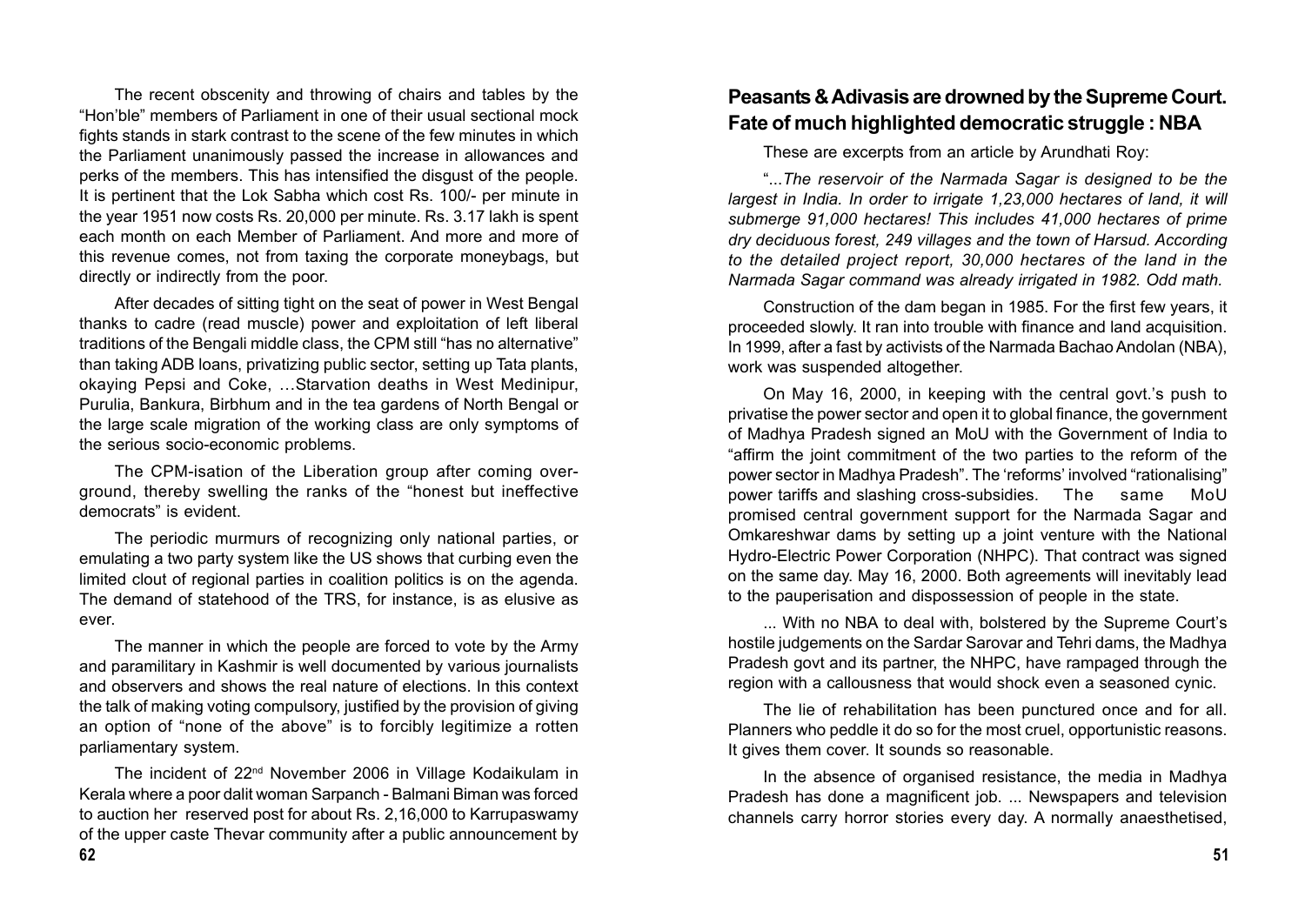*unblinking public has been roused to anger.*

The next lethal blow is when rates of compensation are fixed. The fortunate people who actually qualify as project-affected, asked, quite reasonably, to be compensated for their land according to the prevailing land prices in the villages in the command area of the dam. They received almost exactly half of that. ......As a result, farmers who had 10 acres of land will barely manage five. **Small farmers with a couple of acres become landless labourers. Rich become poor. Poor become destitute. It's called Better Management.**

At a meeting in Harsud, desperate people discussed the possibility of filing a Public Interest Litigation (PIL) in the Supreme Court.

An institution with the idea of Justice. Power, yes. Strategy, maybe. But Justice? Phrases from Justices A. S. Anand and B. N. Kirpal's majority judgement on the Sardar Sarovar flashed through my mind:

-"Public Interest Litigation should not be allowed to degenerate into becoming Publicity Interest Litigation or Private Inquisitiveness Litigation."

-"Though these villages comprise a significant population of tribals and people of weaker sections, but majority will not be a victim of displacement. Instead, they will gain from shifting. " -"**The displacement of tribals and other persons would not per se result in the violation of their fundamental or other rights".**

Thus were the thousands displaced by the Sardar Sarovar Dam doomed to destitution.

*Then again, on February 15, 2004, in a report that praises the NHPC for "completing projects like the Narmada Sagar within time and within budget", the Economic Times quoted a World Bank official saying, "The NHPC is moving towards global corporate performance standards and is improving its financial performance.* We have done due diligence on the corporation and are impressed by the performance."

Who suffers, who profits?

#### **Whose interest is the country's interest?**

An editorial in the magazine Analytical Monthly Review (Aug. 2005)

The most recent products of the legislature - the 'National Rural Employment Guarantee Act', which absorbed the energies of the progressive intelligentsia, NGOs, and parliamentary Left, has proved a damp squib with restriction to a few districts, the usual structural difficulties in implementation, and the acceptance in principle of a wage less than the minimum wage. Similarly the ineffectivity of the equally publicised 'Right to Information Act', which is sought to be pruned even before it is implemented, became absolutely clear in Chhattisgarh when the State Government first refused to place the controversial MOUs signed with Texas Power Generation, Tata and Essar on the table of the House, and subsequently they were refused to the Opposition leaders, even when applied for under the Act. Yet the left parties and NGOs continue to lobby and campaign for more Acts .....and yet more Acts!

The "Left lobby" in Parliament was not able to stall any major reforms by their empty threats of withdrawing support. Their timid role in the Honda Workers movement in Gurgaon, and even in protesting the brutal murder of three young CITU activists leading an agitation for minimum wages, whose bodies were thrown in the NHPC dam under construction at Chamba, Himachal Pradesh shows the "academic" nature of their anti-imperialist rhetoric.

The raising of the limits of electoral expenses has reserved the political arena for only the rich and well connected. Feudal or royal dynasties, film stars, mafia dons, industrialists, communal killers ... these are the representatives of the Indian people. And horse-trading and defection has attained new heights as exposed in the present crisis of the Arjun Munda government in Jharkhand where MLAs are being abducted and stashed away in various hill resorts to be conjured up in the last moment of head counting for forming the government. It is estimated that more than 100 out of the 574 Members of Parliament are habitual criminals. Shahabuddin, Narendra Modi, Pappu Yadav, Subhas Chakravarti are the most notorious but others are not far behind. In fact, the statistical decline in voting percentages is being offset only by the increasing capacities of heavily funded political parties to distribute goodies and engage film star campaigners in a competition where political issues hardly figure.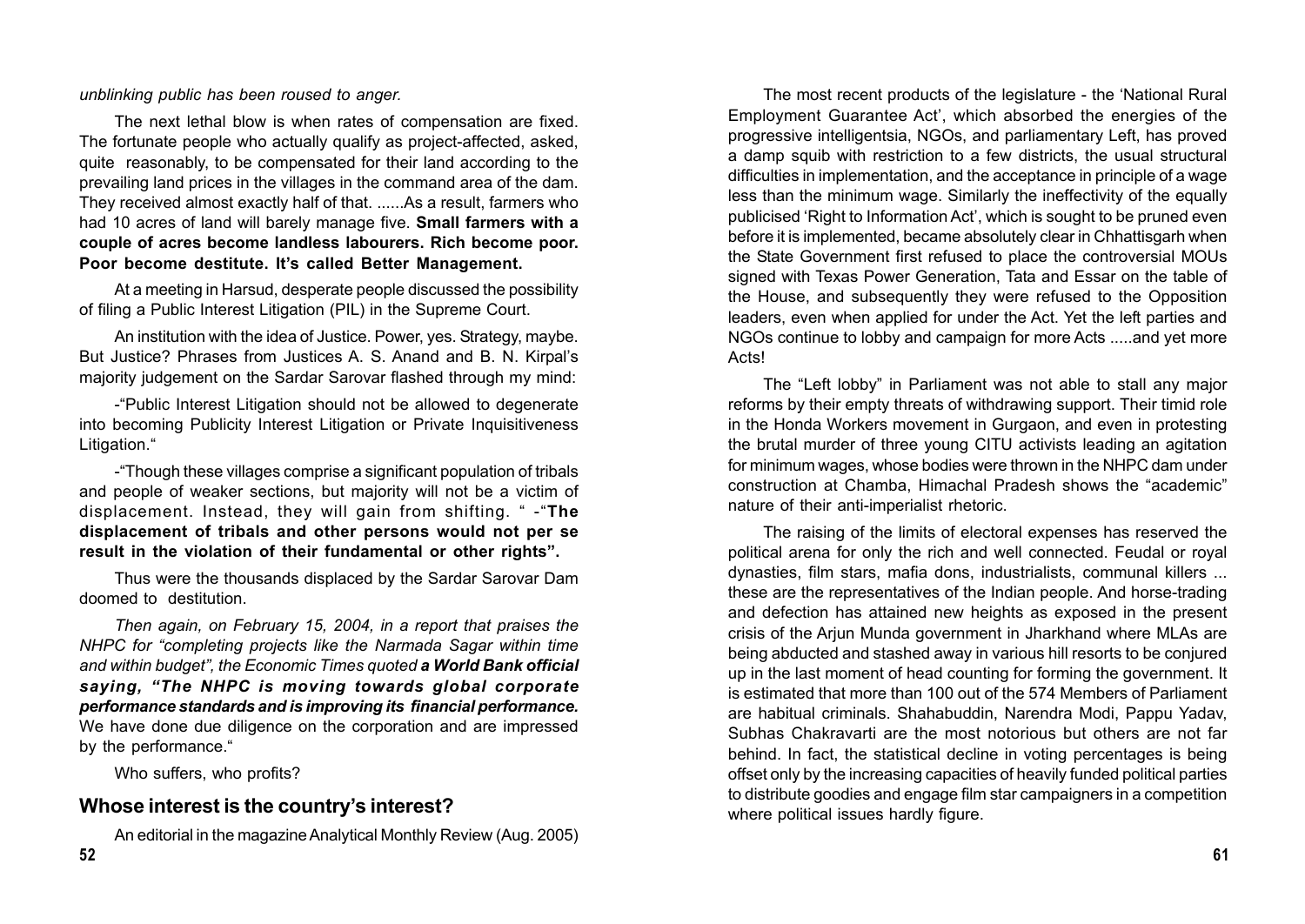Even the minister for public security published figures admitting that "mass incidents, or demonstrations and riots" rose to 74,000 in 2004, up from just 10,000 a decade ago, and 58,000 in 2003. ( New York Times, August 24, 2005) .....

Putting this understanding in a more theoretical context, one Zhengzhou worker explained that the current system of " bureaucratic capital" is a political problem, not basically one of the economy—an analysis that could have come straight out of the Lenin's What is to be done ? " It looks economic on the surface, but it is really a struggle between capitalism and socialism," primarily a question of politics. China, he said, is "not like the United States, where they never had socialism. Older workers understand this historical context. Most went through the Mao era and Cultural Revolution. They experienced Mao Zedong Thought, and their generation wants to bring China back to 'Mao's road.' It is part of the international struggle to protect the socialist path."

On his recent visit, Chinese President Hu JIn Tao advised CPIM to be even more pragmatic. Evidently capitalist roader CPC and revisionist CPIM are in the same boat which the people of West Bengal, India and China will be united in rocking!

## **Often the Maoists are given sermons about entering the mainstream and contesting elections. However what does an honest analysis of our legislature yield? Let us see:**

The recent Lok Sabha elections had clearly been a vote to oust the LPG policies - overturning the NDA at the Centre, the "blue eyed boy of the World Bank" Chandrababu Naidu, the kisan killer Chautala, the employee baiter Jayalalitha. Yet the newly elected UPA has not moved even an inch from these policies rather it has pursued them doggedly. The Sensex manipulated by FFIs and monopoly players was playing a bigger role than the ballot box in ensuring that all the World Bank candidates Manmohan Singh, Chidambaram etc. got ministerial berths.

reads:

"*In 1948, while laying the foundation stone of Hirakund dam, Jawahar Lal Nehru told the villagers, "If you are to suffer, you should suffer in the interest of the country." and termed the dams as "the temples of development". In 1994 the Govt. of India admitted that 10 million* (1 crore) *people displaced by dams, mines, deforestation and other development projects were still "awaiting rehabilitation". (A figure that is considered as gross underestimation by most independent researchers). It was revealed in 2001 that over 700 people displaced by the construction of Bhakra Dam (started in 1948 and completed in 1963) are still awaiting rehabilitation (The Tribune, 19th December, 2001).*

*According to a study of 58 dams conducted by the Indian Institite of Public Administration, nearly 62% of the population displaced were tribals (Adibasi) and members of the scheduled castes. But nationally together they make up only a little over 24.5% of the population. For tribals (Adibasi) alone, their proportion in the national population is only a little over 8%, while their proportion among the displaced was over 47%. The same proportions hold true for the mining projects. So the "suffering" is still going on after 58 years of political independence, and the "sufferers" in their tens and millions are the poorest and most vulnerable."* **Our country has become a hunting ground for the multinationals.**

## **Coca Cola Plant in Plachimada, Kerala**

A Coca Cola plant was commissioned in village Plachimada of district Palghat, Kerala in March 2000 to produce 12,24,000 bottles of Coca Cola and other bevarages. The company started to illegally extract about 15 lakh litres of clean ground water per day through 6 bore wells using electric pumps. The ground water level fell from 150 feet to 500 feet, thus drying up other water sources. The company started expelling its waste water into the fields, and selling sludge as fertilizer. The crops of the farmers began to get affected and drinking water sources got toxic and polluted. Particularly women, who had to walk miles to fetch water, initiated the struggle against the company. They began a continuous dharna. The police arrested hundreds of

.............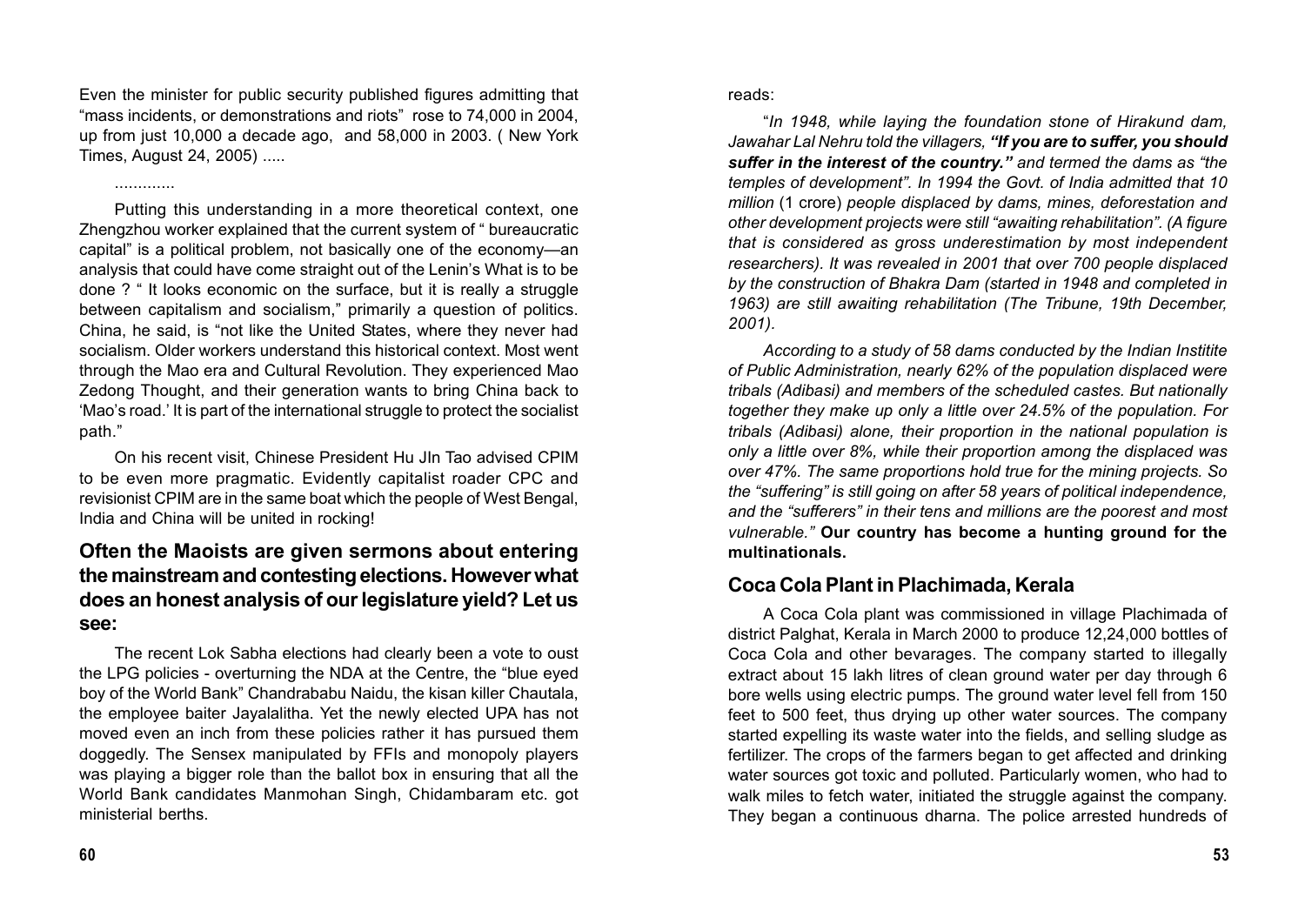men, women and children, but used to protect the company faithfully. On one occassion 130 protestors were arrested and adivasi women were manhandled and their clothes were torn. This agitation had even forced the High Court to direct Coca Cola to stop this illegal syphoning of water, though the company is trying every means to circumvent it.

The peasants of Ghadsana are refused a drop of water, but the Coca Cola company gets 15 lakh litre a day. The Centre for Science and Environment confirms the existence of hazardous levels of pesticides yet Coke and Pepsi continue to be sold and advertised. What explains this clout? See the statement of Geoge Fernandes at Page 56-57.

#### **Study the role of the judiciary**

It gives a fair picture of the class struggle waged by finance capital against labour and the toiling people "From the time the Indian ruling classes adopted the neoliberal economic regime in 1991, workers in the private corporate sector have suffered their worst defeat since independence. The working class has faced a unified anti-worker multiparty dictatorship, whether the face was that of Chidambaram or Advani, whether judge or party leader or mass media or police, no electoral exercise has slowed the assault on their ability to resist the extremes of exploitation. ... RBI surveys show that, comparing the average of 1988-1991 to that of 2001-2004, the share of wages has fallen from 49.8% to 39.1%, before tax profit have risen from 28.9% to40.4% and managerial remuneration has gone from 0.2% to 1.0% a five fold increase"

#### Aspects of the Indian Economy, June, 2005

In the recent months the Supreme Court has delivered several judgements hostile to labour, which according to The Associated Chambers of Commerce and Industry of India (Assocham) are "landmark" judgements establishing "significant" precedents. Assocham arranged workshops for managers to discuss the new tools placed at their disposal by the judiciary.

Some of the recent orders amounting to a judicial anti-labour wave are -

industries in Chhattisgarh and under the LPG regime, nonimplementation of the labour laws - even minimum wages and 8-hour work - is rampant in the industrial areas. The working class bastis are faced with the threat of eviction. Presently the movement is grappling with these issues with some success. This movement is yet another example to show the attitude of the state towards democratic movements well within the constitutional framework.

In Chhattisgarh, the movement of the young educated "shiksha karmis" on the principle of 'equal pay for equal work' is also persisting despite brutal lathi charges, arrests and repeated betrayals by the Congress-BJP leaderships.

## **We must learn from the struggles of the Chinese working class**

An article of Robert Weil in the Analytical Monthly Review of June 2006 describes the conditions of the Chinese working class under a similar LPG onslaught as below:

"*With the throwing open of the country to the global market place, the sale of lands by local officials to developers without adequate compensation to the villagers, and rampant environmental devastation of the rural areas, this policy has left hundreds of millions struggling to find a viable way to earn a living, while stripping them of the collective social supports that they had previously enjoyed. Over 100 million have become part of the massive migration to the cities, seeking work in construction, the new export oriented factories, or the dirtiest and most dangerous jobs, where they lack even the most basic rights. For many migrants, conditions are deteriorating rapidly as they settle semipermanently in the urban* communities and as their age and health problems mount.

Chinese working classes have not been passive in the face of their deteriorating conditions and the loss of rights won over decades through struggle and sacrifice in the socialist revolution. Class conflict and social turmoil have surged to levels not seen for decades. The workers, peasants, and migrants in China today are mounting some of the largest demonstrations anywhere in the world, at times involving tens of thousands and resulting in violent clashes with the authorities.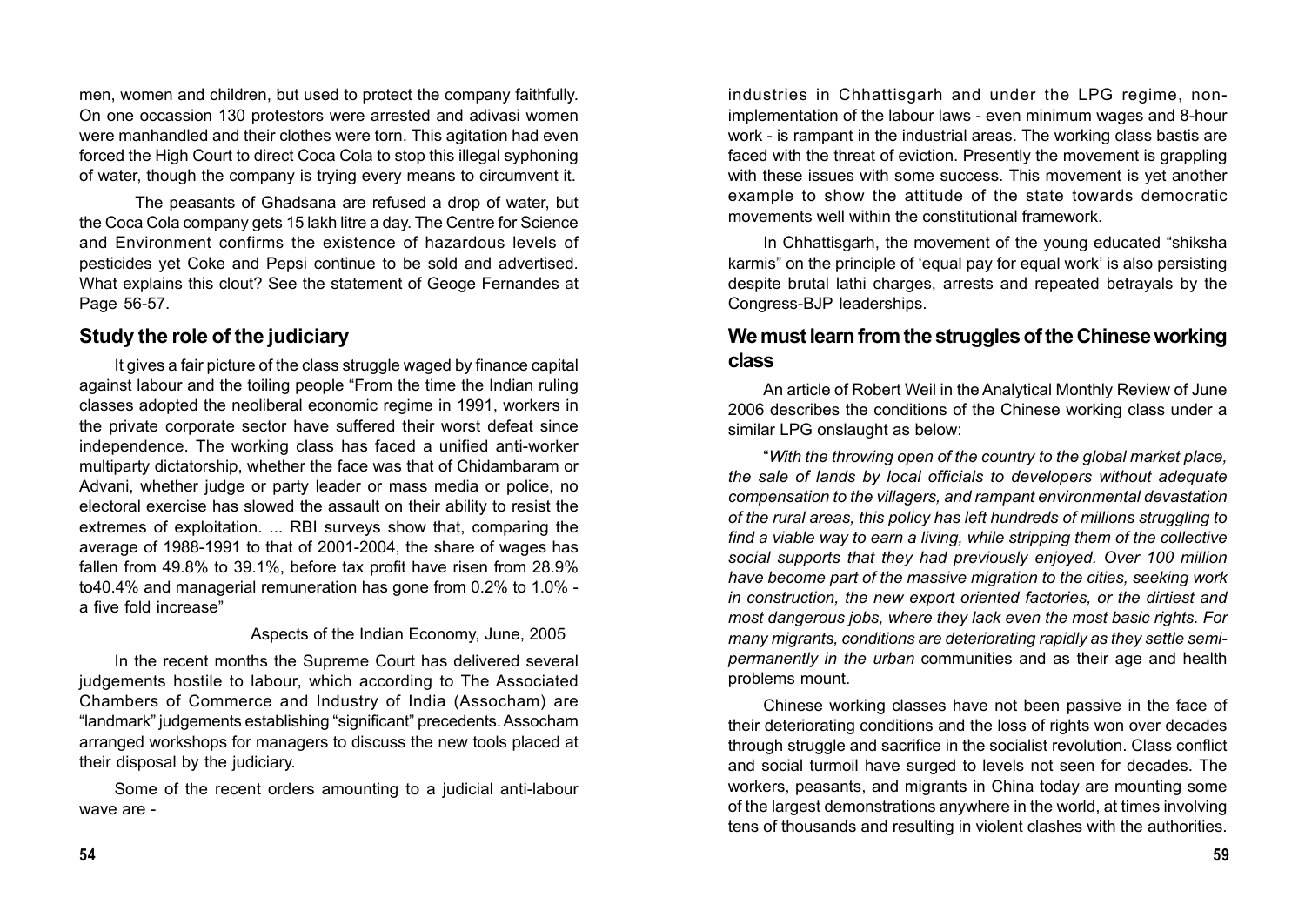repressive state, but againt those MPs who were asking disturbing questions to the Home Minister Shivraj Patil.

When a journalist from the electronic media asked Mr. Gurudas Dasgupta to explain his hypocritical behaviour of supporting a government carrying out LPG reforms in the parliament and opposing it in the streets , Mr. Gupta became visibly furious but couldn't say a word. Earlier he had spelled out the limits of revisionism when he said that if the government didn't agree to their demands they would stage a walk-out from the parliament. When asked what if government didn't listen to them still, Mr. Gupta remained silent for some time and then dejectedly said, we shall again stage a walk-out.

#### **Working class movement in Bhilai**

Thousands of workers of Bhilai had started their agitation for implentation of labour laws in October, 1990 under the leadership of Shankar Guha Neogi of Chhattisgarh Mukti Morcha. There were many assaults on them by the private goonda army of the industrialists killing and injuring many trade union activists. More than 4000 workers were thrown out of their jobs for becoming members of the unions affiliated to CMM. When these attempts failed to curb the agitation, the state police came farward to serve the industrialists. Many lathi-charges, mass arrests of workers and externment charges against Neogi were carried out. Neogi went to Delhi with 400 representatives of the workers and submitted a memorandum to the President of India signed by 50 thousand people demanding implementation of the laws of the land and 'right to life' . Just about two weeks later, on 28thSeptember, 1991 the goons of the industrialists assasinated him. The workers continued their agitation. On July 1, 1992 there was a brutal police firing by the BJP govt of Sunderlal Patwa on the workers when they were sitting on the Mumbai-Howrah line in a rail-roko agitation. In this firing, 16 workers were killed and more than 100 workers, men and women, were injured in the firing. No police official was tried for killing of the workers but a large number of trade-union activists were implicated under false charges of murder etc.

 Only some partial gains have been achieved in this agitation. The trade union movement has spread to some new industrial centres. Foreign multinationals are beginning to buy out many of the indigenous

- Supreme Court upheld the Bharat Forge Company Ltd. dismissal of an employee who had fallen asleep. The bench made the sweeping statement that falling asleep at work amounted to a level of misconduct that could justify dismissal. (Interestingly ,there are so many judges, of the Supreme Court well -known for sleeping while presiding over the Court. One notable example is of Justice A.R.Lakshmanan)

- Allowing an appeal filed by Mahindra & Mahindra Ltd., the Supreme Court upheld the company's decision to dismiss an employee for using "filthy" language against his boss 11 years ago.

- A Supreme Court bench upheld the dismissal of a group of employees of a Faridabad based private company who had gheraoed their senior officer. The court said, "Once the participation of the employees had been conclusively proved, they would not be entitled to any relief in any manner".

- The Tamilnadu High Court, having first declared a strike of 170,000 state government employees illegal then refused to set aside punitive dismissals stating that government employees "under no circumstances have any fundamental, legal or moral right to go on strike ... Even the trade-unions, who have a guaranteed right for collective bargaining, have no right to go on strikes."

- The Calcutta High Court has banned rallies on weekdays.

- The "SAIL" judgement of the Supreme Court ensures that no contract labourer can approach the courts for regularisation.

- The "Uma Devi" judgement of the Supreme Court has rejected the possibility of regularisation of daily wagers.

- A recent shocking judgement of Arijit Pasayat holding that "casual workmen are not covered by the Workmens Compensation Act" has opened the doors for employers to literally squeeze out the blood of workers in low paid, hazardous work.

- The judgement of the Supreme Court in the Balco privatization case prevents trade unions from challenging policy changes in the public sector.

- The Supreme Court has even held that private security guards of an industry who shot and killed agitating workmen would not be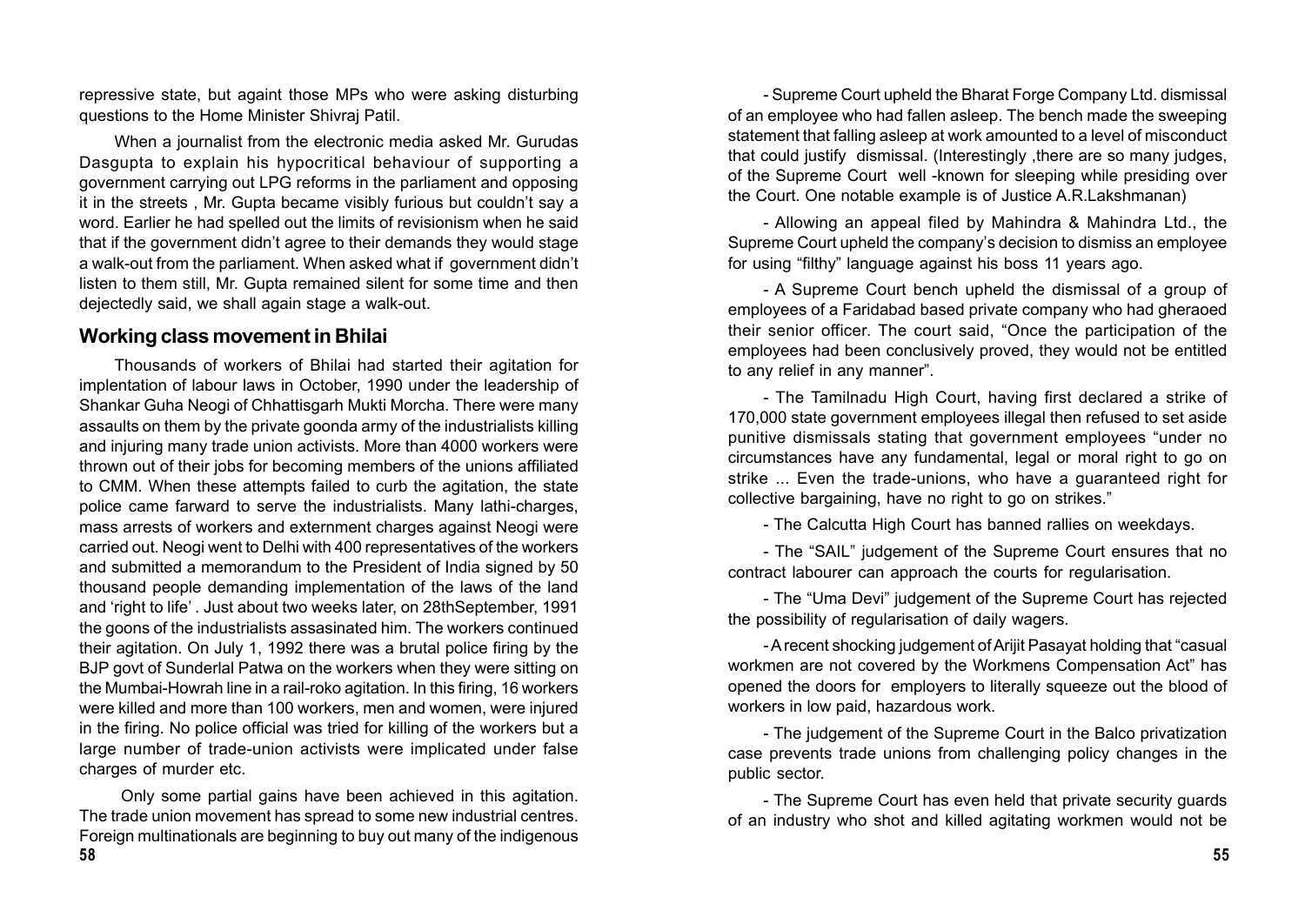charged u/s 302 since they were protecting private property, thus giving a license to private armies of industrialists to murder at will.

While the character of the judiciary has been visible in the "Delhi shop sealing case" against small shopkeepers and the "Almitra Patel" case holding slum dwellers to be encroachers and 'like pickpockets' deserving only eviction, its bias is most systematic in its judgements against the working class.

Adressing a May Day rally in Calcutta last year Jyoti Basu had said that the trade unions will have to get " the Supreme Court to change its views".

On this hypocritical statement, the Analytical Monthly Review has aptly commented that *"trade union unity counts for little if the initiative of the employees .... is consistently discouraged in order to create an 'investment friendly' environment or 'to not destabilize the government'."*

# **The Gurgaon Workers Struggle**

One of the important trade union struggles which brought out the ferocious character of the state was that of the workers of the Honda Motorcycle and Scooter India (HMSI), Manesar, Gurgaon.

The HMSI has around 4000 employees out of which about 3000 are permanent and 1000 are employed on a casual basis. A Japanese manager kicked a worker on the shop floor in December 2004. The services of four workers who came to his rescue were terminated. Fifty workers who protested against this unfair dismissal were also placed on suspension. There were other cases of humiliation and harassment also.The simmering discontent culminated in the formation of a trade union affiliated with the AITUC.

On 27 June, 2005 the company imposed a 'good conduct undertaking' on the entire workforce: they could not form any union, call strikes, move courts or ask for monetary increments till 2008. The factory's 3500 employees faced a lockout. ... On the same day, several union leaders were assaulted by goondas hired by the Honda Company and a union leader was thrown from the third floor. He suffered several fractures and serious injuries.

Three agreements were concluded under the aegis of the Labour

Commissioner wherein the company agreed to take the workers back in separate batches. However, it reneged on its commitment. The stalemate continued even after the issue was raised before the Prime Minister by CPI Parliamentarian and AITUC National General Secretary, Gurudas Dasgupta.

So on 25 July, the workers along with other trade unions marched in protest to the mini-Secretariat. A small police squad stopped the procession when it reached the Gurgaon industrial area. In the afternoon, the workers were called to a park near the office of Deputy Commissioner for discussions with the administration. While the crowd was waiting peacefully, a huge police contingent launched itself on the hapless crowd and savaged them. The fact that additional forces were brought in from adjoining districts for this attack suggests prior planning by the authorities and that the police action had support at the highest political level. Incidentally, Mr. Sandeep Hooda, Manager, Manesar factory, is a relation of the Haryana Chief Minister, Mr. Bhupinder Singh Hooda. Predictably no punitive action has been taken against the police or district administration.

After intense pressure upon Honda and the government following massive and widespread protests in Gurgaon, Delhi and all over India, a tripartite agreement was reached between the management, state government and the workers.

The Indian Express reports: "India today sought to make the point that an 'isolated incident' of labour unrest at the Gurgaon-based Honda Motorcycle and Scooter India should not become a benchmark for judging the investment climate in the country. New Delhi underlined that the 'legal interest' of foreign investors will be 'fully safeguarded'. The Government reaction came as a response to Japanese Ambassador Enoki's remark that unrest at the Honda unit could have an adverse impact on the inflow of foreign direct investment into India".

The West Bengal Commerce and Industries Minister and CPI(M) Central Committee Member, Mr. Nirupam Sen lost no time in 'dispelling Japanese fears' and assured investors that similar incidents shall not take place in West Bengal.

Mr. Somnath Chatterjee, speaker, was seen to be very disturbed and angry. But this anger was not against the spokepersons of the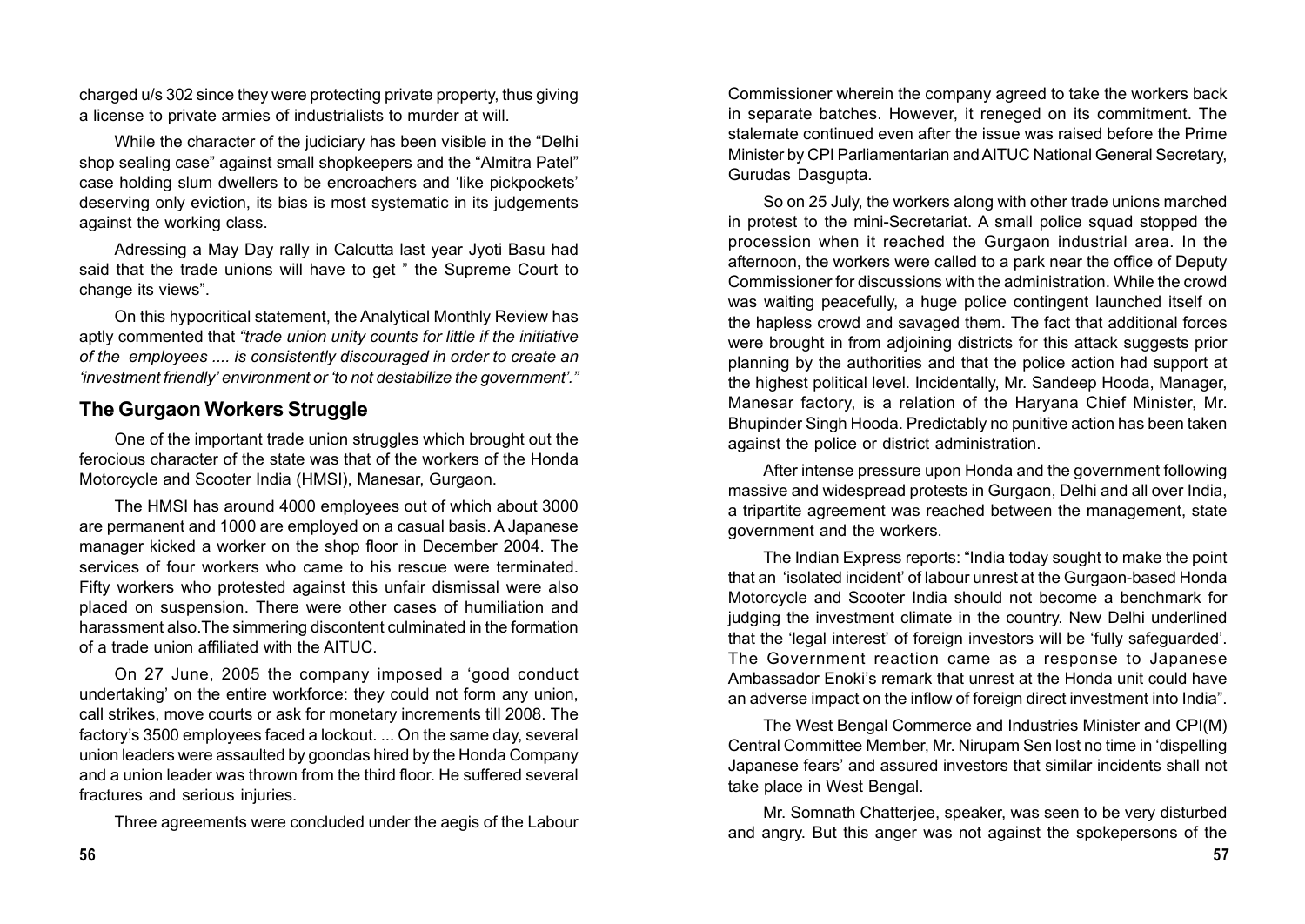On 15<sup>th</sup> October 2006 a trader of Dornapal (district Dantewada) – Shekhar Sah aged 41 years was found shot through the head. The previous evening two Naga jawans had had a dispute with him over a paltry sum of Rs. 15, when they were purchasing undergarments from his hosiery shop. They took him with them and the next day his body was found. On 16<sup>th</sup> October the traders of Dornapal declared a bandh against the atrocities of the Naga battalion.

The Indian State uses the same cruel counter insurgency tactics everywhere – Kashmir, Manipur, or Bastar.

Another diabolically cruel assault on the people is through the policy of creating espionage networks and recruiting surrendered militants to spy on the people and commit barbaric torture for which none is accountable. This is most poignantly described by the death row convict of Kashmir - Mohammed Afzal:

" *I know from last seven years how the STF (Special Task Force) men kill the Kashmiris, how they make youth invisible and had disappeared them while killing them in custody. I am living eye-witness to various tortures and custodial killings and I am myself the victim of STF terror and torture. Being a surrendered militant of JKLF I was constantly harassed, threatened and agonized by various security agencies like Army, B.S.F. and S.T.F. But since S.T.F. is unorganized, without being unaccountable a band and gang of renegades patronized by the State government. They intrude every house, everywhere in Kashmir anytime day or night. If anybody is picked up by S.T.F. and his family came to know this, the family only wait to get his dead body which they hope. But usually they never came to know his whereabouts. 6000 youth have disappeared. Under these circumstances and under this fearful environment persons like me are always ready to play any dirty game in the hands of S.T.F. Just for survival. The people who are able to pay in terms of cash are not forced to do the dirty things the way I did as I was not able to pay."*

His wife Tabassum sums up the situation in Kashmir like this: *"You will think Afzal must be involved in some militant activities that is why the security forces were torturing him to extract information. But you must understand the situation in Kashmir. Every man, woman, and child has some information on the movement even if they are not*

*dominated districts - Thane, Nandurbar, Nashik, Amravati, and Gadchiroli. These are government figures.*

The Human Development Report 2005 reported that "Bangladesh has an infant mortality rate of 46 per 1,000 live births compared to 63 for India. Had India matched Bangladesh's rate of reduction in child mortality over the past decade, 7.32 lakh fewer children would die this year." On HDI ranking, India is again ranked at 127 this year against a total of 177 countries.

*Over the last two months, in hospitals in Gorakhpur the death toll, almost all children, from the outbreak of Japanese encephelitis (JE) has now reached over 700.... At least another 3,040 patients remain hospitalized, most of them children, said O.P. Singh, the state's Director General of Health Services. With a fatality rate between 30 and 60 percent, senior health ministry officials predict that JE could claim over 2,000 lives by December.... Some analysts say it could have been prevented. India produces about 4,00,000 doses annually of a Japanese encephalitis vaccine used in the United States and some other countries. It is labour intensive and requires three injections to be effective, costing about \$3 per child. However, Uttar Pradesh neglected vaccination drives despite smaller outbreaks nearly every year for the last two decades. An Uttar Pradesh health official noted, 'Though JE is a recurring problem in Uttar Pradesh, we can't vaccinate seven million plus children in the state every season. It will cost us US\$58 million. (Rs. 2610 crores)"*

It is to be noted that owing to the proposed SEZs which the Central and state governments are pressing ahead to establish despite widespread protest, it is estimated that the govt. will lose about Rs. 90,000 crores in revenue. But of course vaccinating children is too expensive for the govt. to contemplate. Thus it is clear that the LPG policies are wreaking death and devastation on the vast majority of the people of India. Let us see how the renowned Bengali authoress Mahasweta Devi characterises this situation in her appeal regarding protests against forcible land acquisition at Singur, West Bengal published on the front page of the Bengali daily "Dainik Statesman"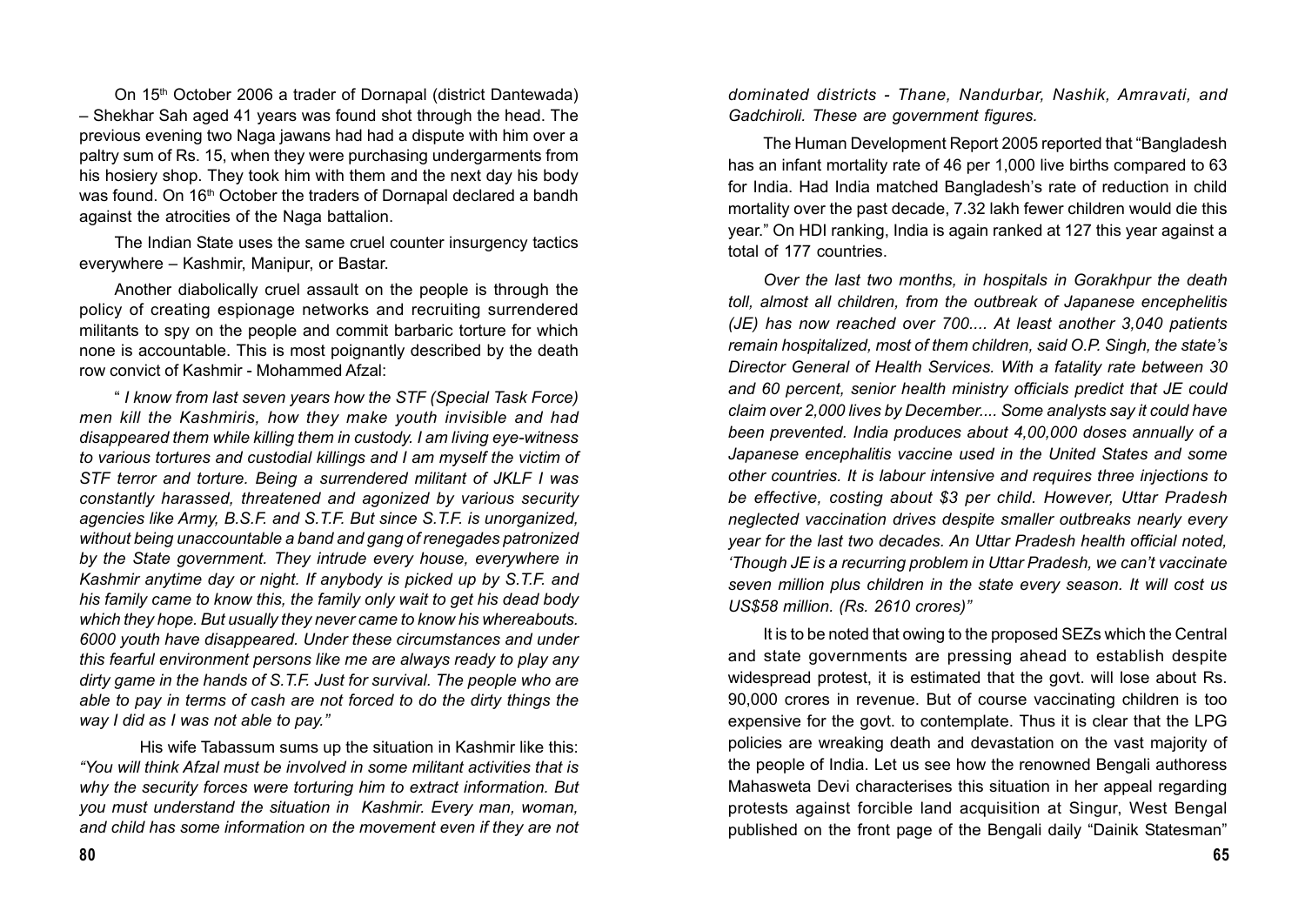on 27/11/2006

#### **"A Message of Warning**

#### **Singur is in danger! East Medinipur is in danger!**

Today just before leaving for Shantiniketan I am giving the readers a grave message of warning – an S.O.S.

After 29/11/06 the fascist State Government is sending 10, 20 or maybe 50 thousand police to grab the land in Singhur. There will be one policeman for each struggling man or woman – that is the news. All the thanas of district Hooghly are being emptied and police are being brought from there. Along with them will be CPM "cadre vahini". They will take Singhur. They will take the coastal and surrounding agricultural lands of the East Medinipur.

**Buddhadev and Bush have become one.** I am not able to have faith in the other constituent parties of the Front. I am addressing all the people of West Bengal including the writers, artists, intellectuals, students and women. Intellectuals, do not let the allurement of governmental awards make you keep a distance. All the organizations must join in. Rivers of blood will flow. The State Government will deploy police. Wherever one is, all must go to Singur. Otherwise at least protest in one's own place.

This is a war. I will say to the women of Singur. Keep chilly powder and salt with you. Throw it into the eyes of the assailants including the police.

If it was possible I would have gone too, but I am not able.

Post Script – On Saturday evening there was a Citizens Convention in support of Singur at Chakdah. Today there is a rally in Barasat. It is being reported that 40 organisations have signed the memorandum. **This is a war. All have to react collectively. Singur is watching you."**

Yours,

#### **Mahasweta Devi.**

residents of Odgi (district Sarguja) - teachers, students and other employees were brutally beaten up by the CRPF jawans. …..Among the victims of the CRPF atrocities were teacher Pradeep Singh, retd. Teacher SR Pandey, junior engineer of Pradhanmantri Sadak Yojana Akhilesh Kumar Singh, tailor Abdul Jabbar Khan, tailor Ramprasad Sahu, Vijay Gurjar and students of the hostel, Jeetlal, Shivshankar,Amrit Toppo etc. ……Agitated by the incident the residents of Odgi gave an ultimatum of agitation from 7 am and started shouting slogans. The agitated crowd started a road-block by burning tyres.

*The residents of Odgi disclosed the excesses of the CRPF. …..They said that beating up of the general citizens is a routine here.The CRPF are involved in sexual assaults on the simple women, teasing the girl students of the hostel, and entering into houses of the villagers. Indulging in drinking and behaving obscenely is routine. The villagers said that now the limit has been reached and this can not be tolerated any more. They demanded removal of the batallion and action against the the accused jawans".* ( Navbharat August 17,2006).

In the Gollapalli incident, on November 5, 2004 the police went berserk and shot three young teachers Malla Markam, Santosh Thakur and Sodhi Hidma and a 12 year old student Hapka Nagendra pointblank in Village Golapalli, district Dantewada, and then released a statement in the press that three persons were killed in a cross-fire between police and the naxalites. Fortunately one of the teachers, Santosh Thakur survived and told the true story to the world. Nearly ten thousand people took out a procession along with the Shiksha Karmi Sangh (Contract Teachers Union) in Konta protesting against these police atrocities.

Jean Dreze, a renowned economist, who had closely worked with the UPA government to draft the National Rural Employment Guarantee Act had led a Yatra through out the country to mobilize support for the passage of the Act. When the Yatra was passing through Sarguja, the police led by the notorious SP Kalluri (famed for fake encounters and custodial torture) resorted to a lathi-charge on the meeting in which several persons were injured including Jean Dreze himself. Kalluri unashamedly made a statement to the Haribhoomi (30 April 05) that he had suspected that this was a Naxalite meeting.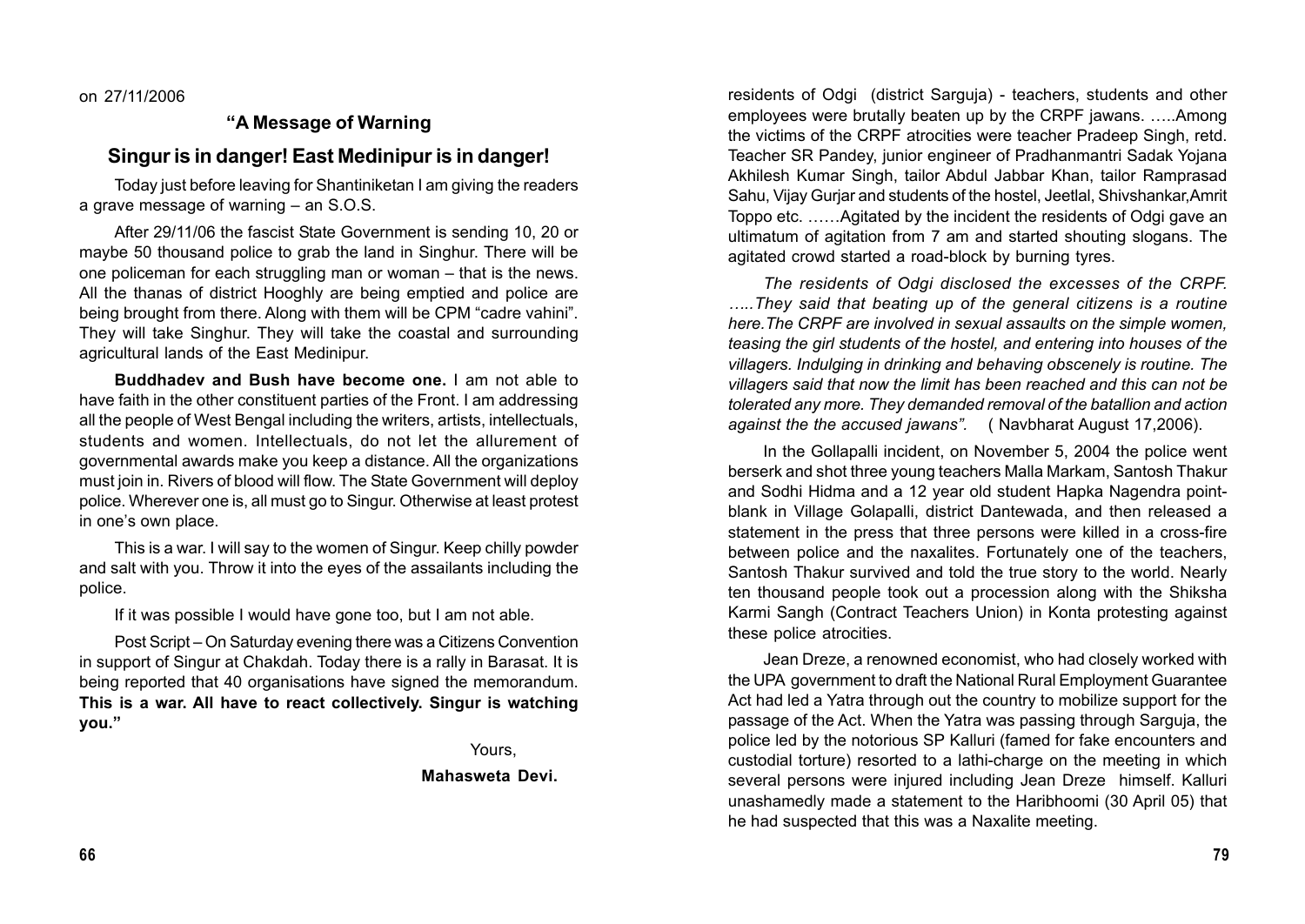Here is a report of the incident and protests by the local tribals carried by the daily Dainik Bhaskar:

 "*Today adivasis held a mahasabha ('grand assembly') in protest against the attempt by SAF jawans to outrage the modesty of an adivasi women in Kondagaon (district Bastar). More than 5000 adivasis of the Bastar division congregated on this occasion.*

In the rally, people carrying banners and posters were shouting slogans against the government. During the rally the National Highway No. 43 was blocked for quite some time.… On 23rd July two jawans of the SAF forcibly entered a house in the Bandhwapara locality of Kondagaon in the darkness of night and tried to molest an adivasi woman. On the woman raising a hue and cry, the residents of the neighbourhood gathered and caught hold of one jawan. The other ran away and came back with the other jawans of the camp armed with lathis. After this the jawans got together and beat up with lathis all the persons present.

… About 125-150 government employees of the division took leave from their offices to attend the rally. These persons concealed their identity to avoid their names being published,

Sonau Ram Netam, the President of the Gondwana Samaj Adivasi Mahasabha said that no-one is concerned about the suffering of the adivasis. He condemned the terror perpetrated by the SAF jawans on the Markam family and the people of their locality and demanded that stringent action should be taken."

#### **And this incident is far from being an isolated one.**

With the heavy deployment of para-military forces in the state, such atrocities by the state forces have become an everyday affair. One such incident had taken place on so-called independence day 15th August 2006 at a village Odgi in district Sarguja so infuriated the villagers that they gheraoed a thana and demanded that the paramilitary be withdrawn. Here is the report.

## **Bandh and road-block in Odgi, Sarguja Demand to remove the CRPF batallion.**

"On the evening of the independence day celebrations the

# **CHAPTER FOUR Mechanisms of Imperialist Rule Politico-Economic and Politico-Military**

Let us recall, the gruesome picture of adivasis killed point blank and their mutilated dead bodies in Kalinga Nagar to serve Ratan Tata. Kalinga Nagar in Orissa, Lohandiguda in Bastar-Chhattisgarh, and Singur in West Bengal.

Suddenly the Tata group has come out so aggressively on the people in various parts of India.

#### **What can this qualitative aggressiveness of the Tata be attributed to?**

Well, Ratan Tata has been made Co-Chair of the U.S.-India CEO Forum in the privileged company of Willian Harrison of JP Morgan Chase, along with the leaders of Citicorp, Cargil, Pepsico, Mukesh Ambani etc.

Clearly ,

U.S.-India CEO Forum is the Imperialist-Comprador seat of power with Ratan Tata acting as the main agent of the imperialists. So he comes out with proportionate arrogance and aggression.

The Report of the US-India CEO Forum entitled "U.S.-India Strategic Economic Partnership" was released during the recent Bush visit. Like Shylock, the U.S. big capitalists are eager to extract every drop from our economy.

The small industrialists of Chhattisgarh, Orissa and Jharkhand had resorted to a two-day bandh demanding supply of cheap coal and iron-ore. For that purpose they had demanded that the government should take care of the small players, and had also sought nationalization of precious mineral resources. But on the other hand the **U.S. - India CEO Forum is demanding a new Act to denationalize Coal to monopolize it.** Vast numbers of Indians who find it difficult to make two ends meet are seeking a reduction in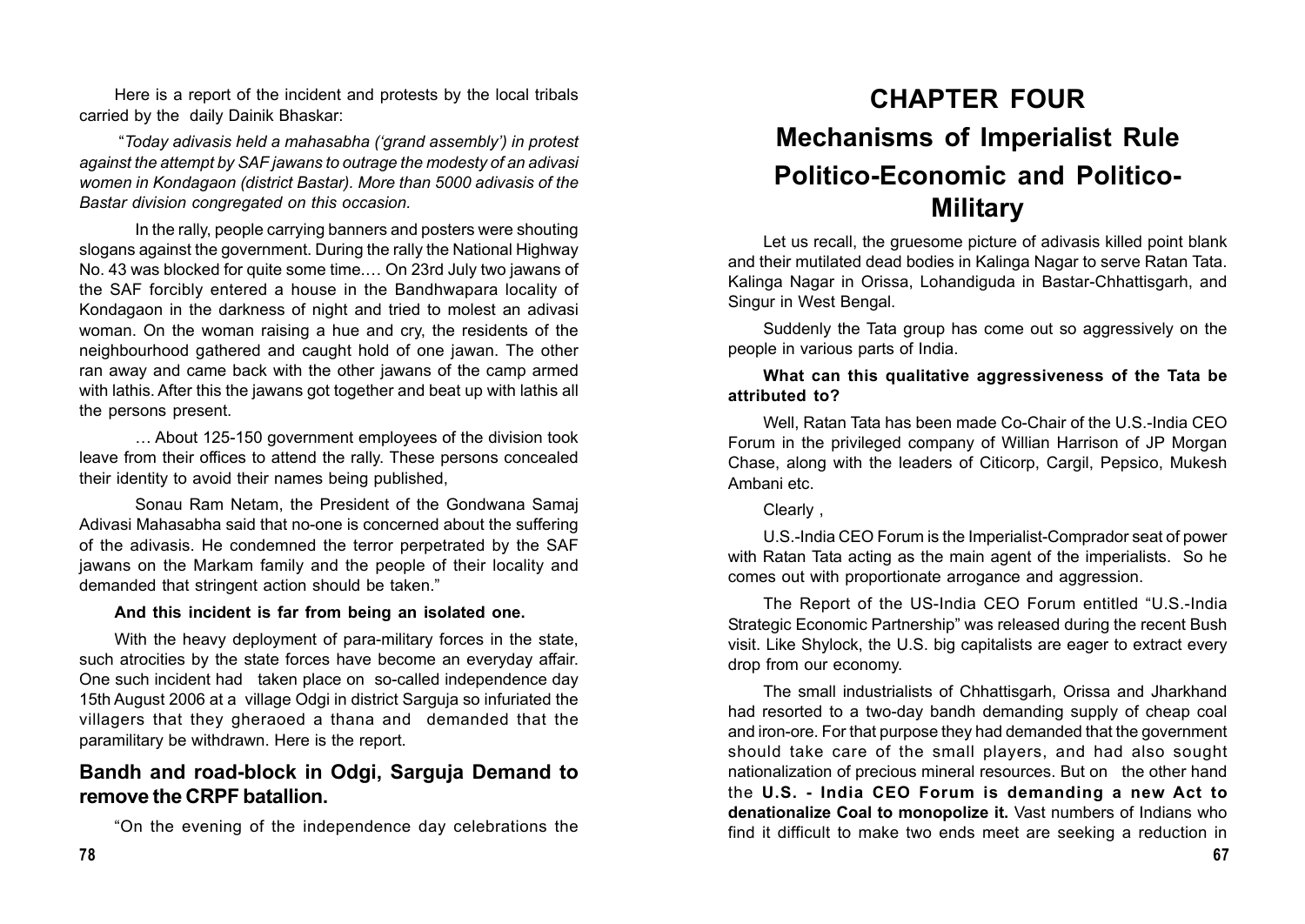electricity charges, but the CEO Forum wants further reduction of subsidies and increased charges in the name of 'honest implementation' of the Electricity Act 2003.

U.S.-Tata CEO Forum has decided to set up a \$ 5 billion private sector Infrastructure Fund (minority Government participation) with the participation of US companies to fund infrastructure projects under the supervision of multilateral agencies like the World Bank, ADB and IFC. There are further proposals to involve the US in the development of Mumbai into a 'Regional Financial Centre'.

U.S.-Tata CEO Forum notes that **"Indian infrastructure needs exceed its funding capacity, which can be met by American assistance and funding."** The Forum sees new possibilities in building Special Economic Zones (SEZ) to cater to overseas as well as domestic markets. **"World class infrastructure"** and **"flexible**, **internationally competitive labour laws"** would provide incentives for investment. The Forum moots the formation of a task force comprising business interests to work with the Central and State governments to **"expedite execution of plans to set up such SEZs"**

The Union Carbide gas leak in Bhopal killed more than 7000 persons. The gas affected survivors are fighting for the redressal of crimes committed by a U.S. company. They recently came to know that the U.S. company that had taken up the liabilities of Union Carbide in Bhopal, namely Cherokee, had negotiated with Citibank, Tata and The Dow Chemical Company, all three members of the U.S.-India CEO Forum. The CEO Forum put forward a proposal applying pointed pressure on Indian officials in this regard, namely: *"Specific focus on resolving legacy issues such as those impacting Dow/ Bhopal tragedy of 1984 .... would send a strong positive signal to U.S. investors."*.

Within weeks of these proposals, officials in the U.S. government were dutifully repeating the party line. The U.S. Trade Representative said that he was aware that many American companies have liability and insurance concerns about doing business in India after the 1984 gas leak at the Union Carbide plant in Bhopal. He was quoted as saying:

*"We've raised these concerns with the Indians. I'm hoping that they will be addressed to the satisfaction of our companies .....At the*

of KAMS, was killed by the Naga police and the Salwa Judum goons in the most brutal manner.

Four women of Jangla - Munni, Kalmu, Jayyu and Korsa Butke, all belonging to the KAMS were caught by the police and the goons in a search operation and they were gang-raped. They were taken to a 'relief camp' where they were physically exploited regularly.

Mase Parso, 35 years, from village Chinnapalli in Bhairamgarh block, was gang raped by the Salwa Judum goons on February 1, and then brutally attacked with knife. The PLGA soldiers who had reached there the next day, treated her wounds. But because of damage to the vocal chords caused by the injury, she has lost her voice.

The Salwa Judum goons (SPO's), from Kotmetta and Jegur village caught Lakke of Eadwada village and 15 of them gang-raped her in December 2005. She has been kept in Jangla 'relief camp'.

Women comrades Korsa Santu, Modium Sukki and Kurram Lakki, all leading activists of the KAMS were brutally tortured and murdered by paramilitary and Salwa Judum goons even as they were bravely resisting them.

These are only some of the gruesome crimes against the adivasi women. Apart from such direct physical assaults, the thousands of adivasis, who are forcibly kept in the 'relief camps' are living on the verge of starvation. There are many reports that women are being forced into selling their bodies just to make two ends meet. The reports of a large number of cases of medical termination of pregnancies of women SPOs and forcible "marriages" in the camps that have been filtering out are indeed alarming. The CMO Dantewada has admitted that a number of para-military jawans appear to be AIDS patients and this fact makes the issue of sexual violence and also of prostitution even more serious.

### **Atrocities on the people of Chhattisgarh by para-military forces.**

**Thousands of adivasis protest at Kondagaon against molestation of an adivasi woman by SAF jawans.**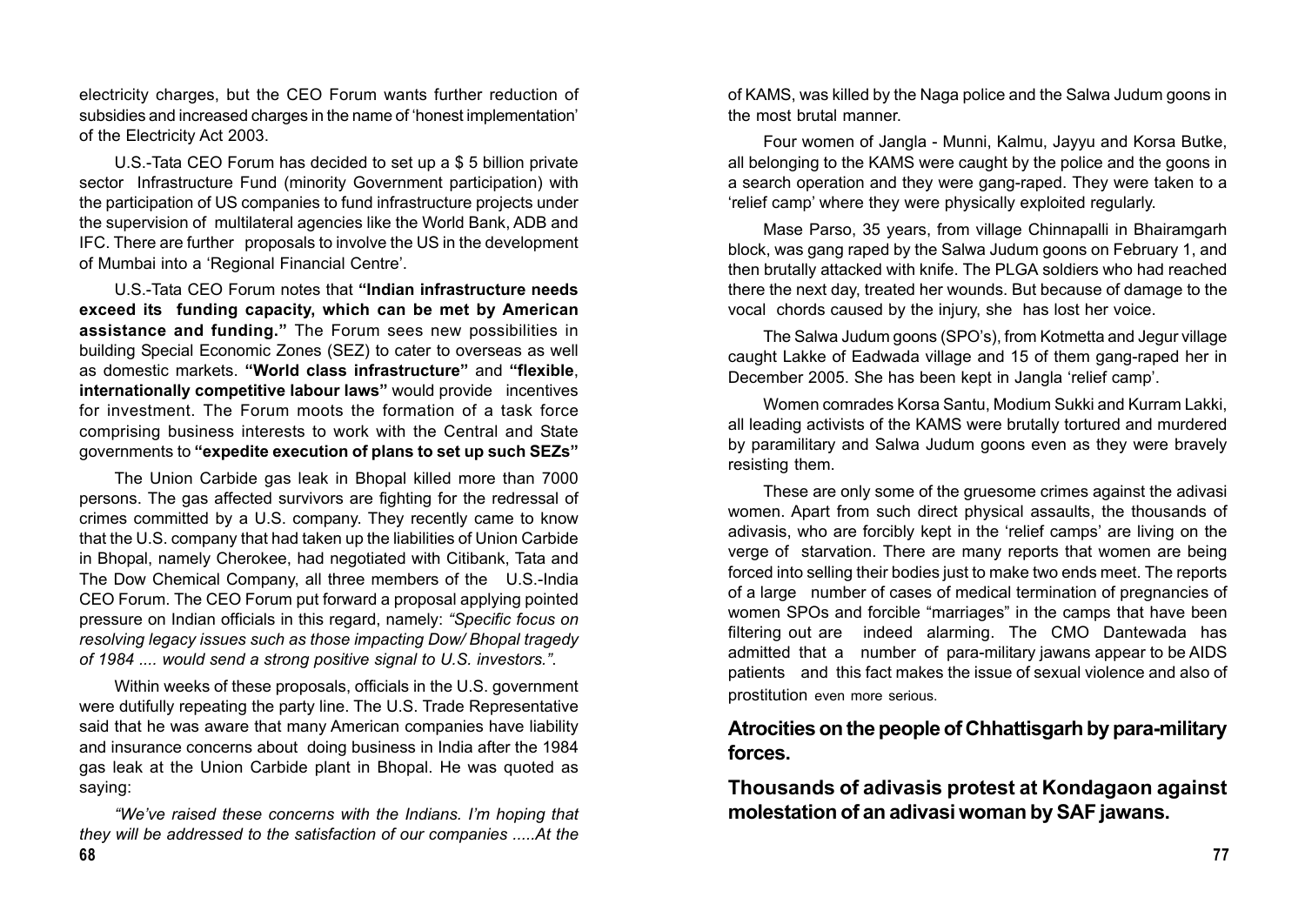*dignity. What is her fault? Why do the state forces institutionalize violation of human rights? Why has woman's body always been targeted to exercise 'armed authority' of the State? These are the questions tha*t *the democratic struggle poses against the rampant violation of human rights in the state."*

There are reports of continuing atrocities on the people of Manipur by the armed forces and the people are again taking to the streets. On November 13, 2006 police killed N. Binoy just as he was released from jail. Protesting against this grotesque murder, various organizations called for a 48 hour Manipur bandh under the banner of the Joint Action Committee. This bandh was a total success and normal life in Manipur came to a grinding halt.

#### **There are many Manoramas and Naobis in Bastar.**

One of the most gruesome incident related in the ICI report:

*" We met a female inmate of the Jagdalpur Jail who said she had been picked up while accompanying her brother on a cycle, to visit their sister. Her brother was shot dead in front of her and she was first gang-raped by the CRPF near the roadside and then sent to the local thana where she was held and gang-raped for another ten days, after which she was sent to Jagdalpur Jail. The other women in jail corroborated that when she first arrived , she was so swollen from the sexual torture that she could hardly walk. This woman (whose identity we cannot reveal ) is currently charged under the arms act and dacoity. This woman was not on the Maoist list of women raped".*

On 15<sup>th</sup> August 2005 (ironically) in Karremarka village, the Naga police and Salwa Judum goons caught the president of the Krantikari Adivasi Mahila Sangathan Madri Sarita, gang raped her and brought her bleeding and unconscious to the Bhairamgarh Thana, where she was raped for several days. Another woman Telam Jamli of the same village was gang-raped by the Naga jawans and thrown in the jungle in a state of unconsciousness.

On September 1, 2005 police and the Salwa Judum goons caught Budri, Somari and Munni of Kogam village and gang raped them. Their cloths were taken off and they were dragged to Mirtur police station, beating them all the way. Korma Santo of Phulgatta village, a member

*end of the day, India has worked very hard for this deal and ... I would assume is not going to want their own domestic corporate laws to stand in the way of them actually benefiting meaningfully."*'

So the **U.S.-India CEO Forum represented by Ratan Tata has become the instrument to threaten the gas affected people into submission** to serve the U.S. masters.

Notwithstanding the euphoria of Buddhadev Bhattacharya and others, the much celeberated acquisition of Corus by Tata is actually a fullfilment of the longstanding need of western big capital. It is a well known fact that Corus had been restructuring its operations since July 2005 and was looking for a low-cost partner in countries like India, Russia and Brazil.

Experts are of the opinion that the main reason for Corus's interest in Tata Steel is its access to captive iron ore and coal mines. Comparative cost of a ton of steel for Corus in UK is \$320, which is twice of Tata Steel's \$160 per ton in India. Tata makes a \$1.5 billion of operating profits (on five million tpa) whereas Corus makes only \$1.9 billion on 18 million tpa. This big difference in cost is due to the availability of cheap raw material and cheap labour.

Tata Steel has also firmed up plans to set up capacities equivalent to 33 million tpa, most of these projects also have 100% coverage for iron ore and other inputs like coal. So, that is where the value of Tata actually lies. It in the availability of cheap mineral resources and cheap labour. And it is the owners of the land, peasants and tribals and the labour who are the source of these riches. Therefore they must be looted and killed if they dare to oppose this daylight robbery.

Naturally, Tata does not have money enough to buy out a concern thrice its size, let alone for projects of 33 million tpa capacity. As the U.S.-India CEO Forum has succintly put it: "Indian infrastructure needs exceed its funding capacity". After accounting for all the resources and loans etc. Tata falls short by atleast \$6.3 billion. This, it is claimed is planned to be "raised through debt by Tata Steel UK". and this is a "leveraged buy up". This debt will be backed and serviced by cashflows from Corus Group. Obviously, the deal is highly leveraged. JP Morgan Chase, Citycorp, Cargil, Pepsico and Mukesh Ambani in the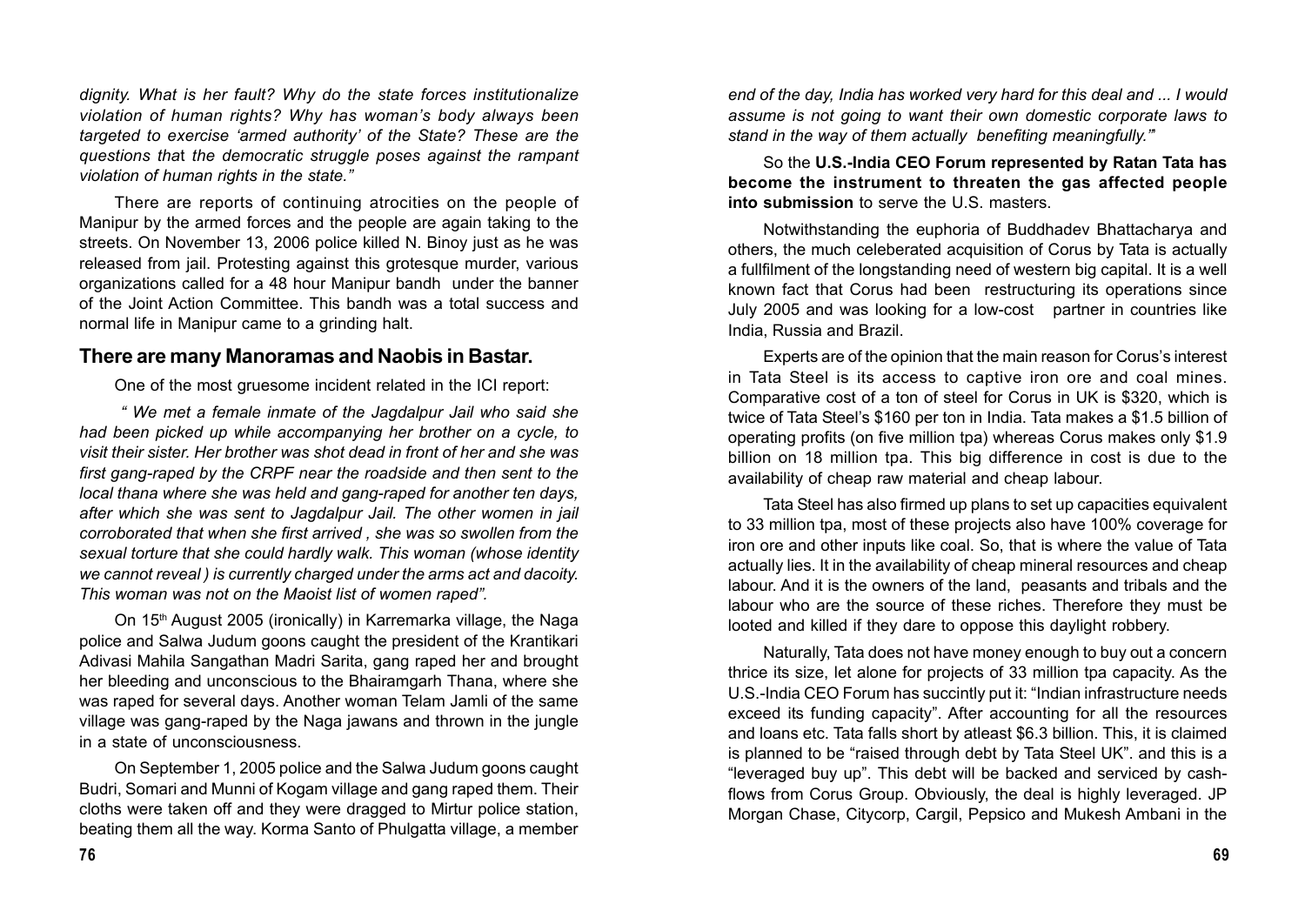US-India CEO Forum. What greater lever?

It is worth recalling that the great grand father of Ratan Tata had made the Tata's first big money as a broker, shipping opium to China for British companies. Today his great grandson is acting broker for international finance capital, for enormously precious mineral resources.

No wonder, whether it is Kalinga Nagar in Orissa, Lohandiguda in Bastar-Chhattisgarh or Singur in West Bengal, Ratan Tata is at the forefront of devastating class-war by the imperialists and the compradors against not only the Maoists in Bastar; not only against more than one lakh members of DAKMS, KAMS, KABS etc; but also against the whole population of tribal majority Bastar; against the peasants, workers and also the small industrialists of Chhattisgarh, Orissa and Jharkhand. This is also a war by the number one enemy of the world people - U.S. state power and its lackeys like Ratan Tata, Manmohan and Raman against the vast majority; it is a war to rob the coming generations of the riches of the mother earth exploiting them mercilessly, playing havoc with man and nature.

#### **Indo-U.S. Defence Policy Group at Work**

Indo-Pak Agreement to have common intelligence network demonstrates that like Pakistan and Israel, India is a lackey of the U.S., at the most of a different status.

In the recently concluded NAM summit in Hawana, Manmohan Singh and Parvez Musharaff had a meeting on September 12, 2006 and decided to have a common intelligence network. It is apparent that this agreement has been concluded in the U.S. Defence Policy framework. Intelligence agencies are the innermost core of any state power and relations at that level show the degree of collusion. The extra legal stature of CIA in the power structure of the U.S. state is quite well known.

Pakistan's lackey status vis-a-vis U.S. has been public for some time now. Its notorious intelligence agency ISI (Interservices Intelligence) has been created by the U.S. and the most decisive influence on it is also exercised by the U.S. For example, uptill now, every single head of the ISI has been appointed in 'consultation' with the U.S.

# **CHAPTER FIVE**

# **The State sends out its invading occupational army**

**In the name of dealing with insurgency - Police, Paramilitary, IRB battalions Naga and Mizo, behave as an army of occupation.**

**The stark demonstration of women against the Assam Rifles in Manipur is a testimony.**

**There are Many Manoramas in Bastar.**

**Even the Naga people are demanding withdrawal of the Naga Battalion from Bastar, Chhattisgarh.**

**A release of the Manipur Student Association, Delhi is excerpted below:**

" *It has been hardly two years since women of Manipur staged a historic protest by shedding their clothes off against the rape and murder of Th. Manorama by the 17th Assam Rifles. The world showed its solidarity to them and demanded repealing of the Armed Forces Special Powers Act, 1958.*

Among the most painful incidents of the military excesses in Manipur, the recent detention and torture of Miss Naobi has once more captured the focus of the democratic struggles against human rights violations in the state.

Miss Naobi, a private school teacher, was picked up on 21<sup>st</sup> February evening(2006), when she came to attend the last rites of Vikas, who was killed in an encounter with the Manipur police commandos on  $20<sup>th</sup>$  February. In a press briefing on  $2<sup>nd</sup>$  March in Imphal, she presented her tortured body to narrate the encounter with the savagery of the Manipur police for the 9 days in their custody.

*A widespread movement was voiced for Naobi's safe release. She was released from the custody unconditionally on 2nd March with a brutally tortured body, deeply wounded psyche and painfully dislodged*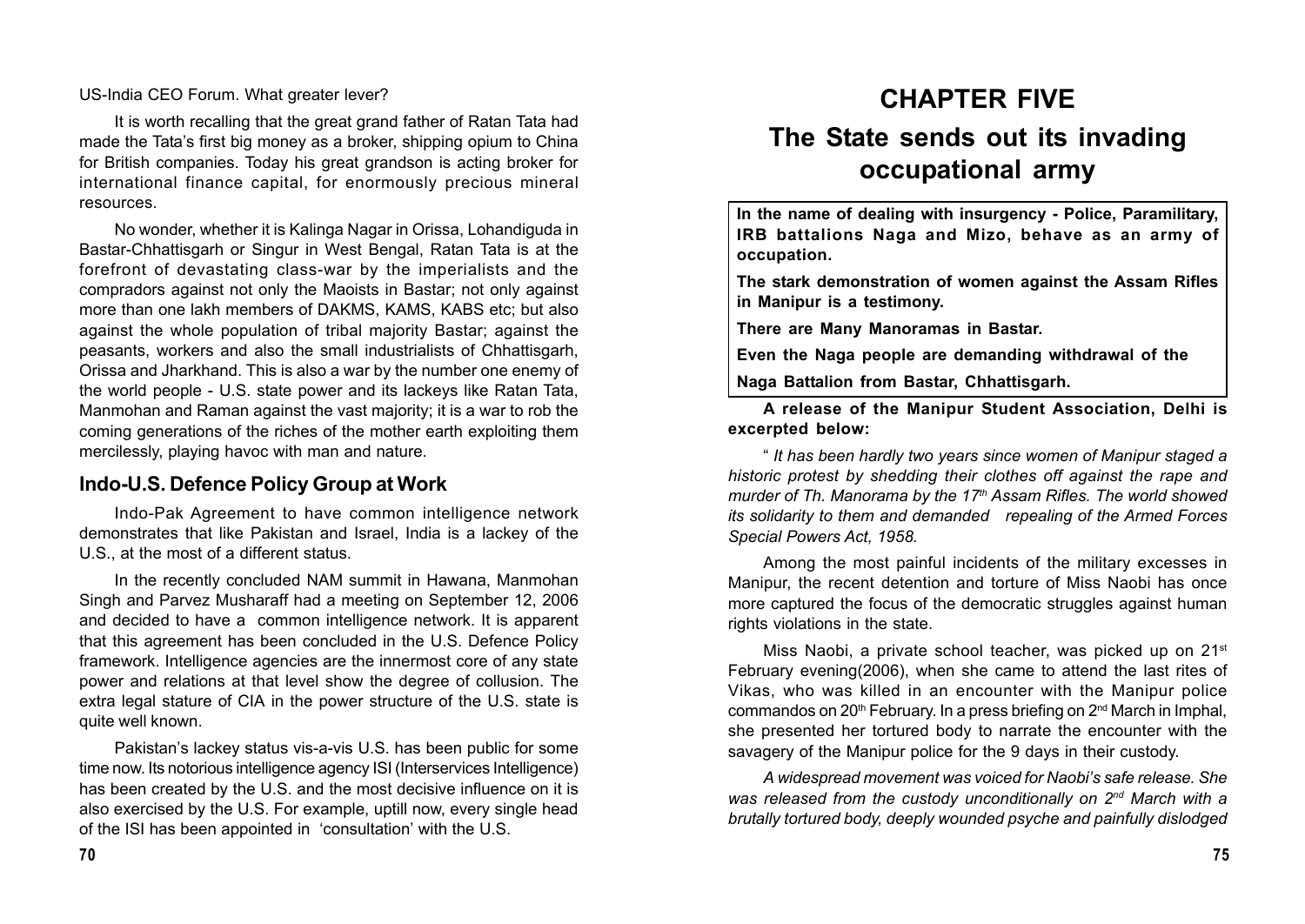Today, crisis-ridden finance capital is out for aggressive exploitation the world over. The Indian state's journey towards a tie up with the U.S. as its lackey, is accompanied by the most ruthless repression on the people of India who are demanding the basic rights to live.

The most discredited monarchy in Nepal would not have survived for so long without U.S.-India interference.

There are many instances to show that the military campaign of the Indian state against the adivasis and the Maoists is being directly monitored by the U.S. (This has been described in some detail in other chapters.) U.S. imperialism, armed with its executive tools - the U.S.-India CEO Forum and the Indo-U.S. Defense Policy Group. We are in for most bloody attacks on the people of India. This is the gravest internal consequence of the Indian state acting as a lackey of the U.S.

Apart from the US-India CEO Forum, master and lackey have also formed the Indo-US Defense Policy Group. It is through this forum that the strategic ties of US-India are being implemented.

Rahul Bedi writing for Frontline (20/7/2002) says army officers admit that Washington is using the same tested technique with the Indian military that it used successfully with its Pakistani counterpart. "*Washington augmented its influence in Islamabad by regularly dispatching Pakistani service officers and their children to the US on courses and scholarships and even assuring them jobs in the US after retirement."*

Frontline further quotes an officer who had recently been on a six-weeklong trip to the US saying that a similar co-opting of India's military has begun. So many Ministers and MLAs are also similarly taken abroad for political brainwash.

FBI has opened an office in New Delhi.

During the last visit to India by U.S. President Bush, there were reports that the Indian Prime Minister Manmohan Singh had to undergo security check by the U.S. security personnel in our own country. Though the PMO quickly came out with a statement denying the same, there can be no smoke without fire!

We are said to have one of the strongest defence forces with over 10 lakh servicemen, but the then defense minister George Fernandes did not have the courage to say a word to oppose stripsearch by U.S. security personnel.

The ex. Defence and Foreign Minister Jaswant Singh and the whole parliament enacted a big drama about some American mole high up in the govenment but were silenced by one rebuke from their masters in the U.S. Well, most of them are already party to selling our sovereignty.

A senior officer of RAW - Rabinder Singh was found to be working for the CIA. In April 2004, RAW Chief C.D. Sahay reported this to PMO and National Security Advisor Brijesh Mishra and sought permission for action against him. Yet he was not arrested. On May 14, 2004 action against Rabinder Singh was approved. On the same day, Singh and his wife had left for Kathmandu. There U.S. passports were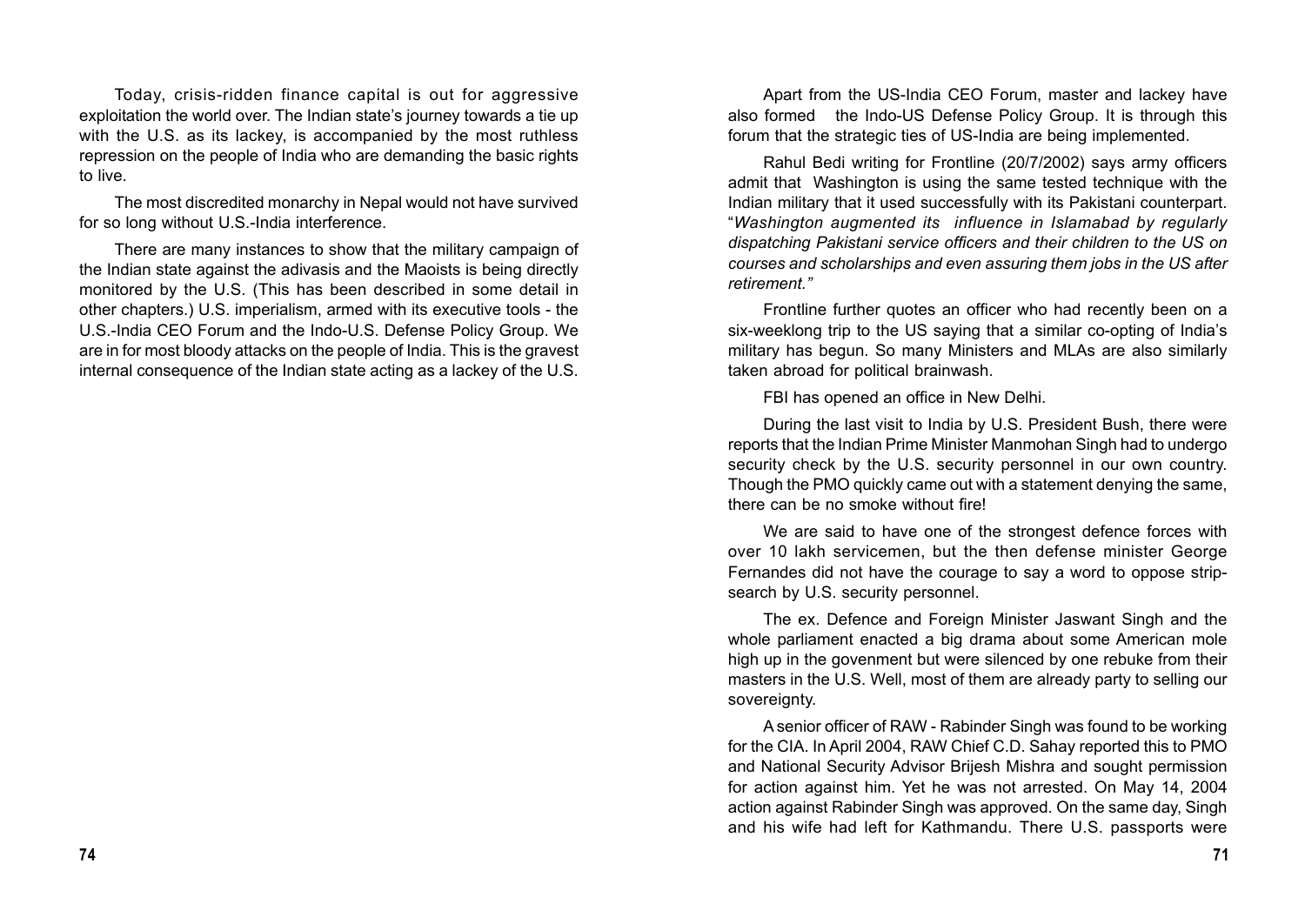prepared for them on false names and they flew away to the U.S.

Not only Singh, more than 36 Indian Foreign Service officers have disappeared while on posting in North American countries. It is also reported by the Bureau of Security of the Ministry of External Affairs that more than 90% do not return from their postings in the North American countries.

And this class of traitors, sitting in parliament, in services or otherwise, are resorting to every kind of repression in the name of security and development on the revolutionaries and other people fighting for their rights! The ruling classes through Manmohan Singh sign an agreement with General Musharaff for joint working of RAW and IB with ISI, and the same ruling class through its media has the temerity to accuse our party that the Maoists are working with ISI!

Serious consequences of being a lackey of a crisis ridden, desperate imperialist superpower.

For a long time now, US is able to maintain its economic dominance through political and military arm-twisting. Even then, its position of economic dominance is fast eroding. In 1950, the United States accounted for nearly 50% of the world GDP, by 2003 it had fallen to just above 20%. The U.S. share of global foreign direct investment has the same graph. On the other hand, share of the U.S. in the world's military spending has gone up to 50%. It is double of what is spent by the next six largest spenders - Russia, France, Japan, Germany, UK, and China put together.

Though the U.S. is the single superpower, its capacity to act as a global state is doubtful. This has become all the more evident in its increasing difficulties in sustaining direct military engagement in just two small countries - Iraq and Afganistan.

So, it is desperate to have lackeys which can be outsourced low end tasks.

The Middle-East is the world's richest oil producing region. The U.S. has dominated this region since the second world war, though its dominance was not unchallenged when the USSR was in existence. The present invasion of Iraq by the U.S. is also for the strategic control of oil. Ever since the second world war, the U.S. has also propped up

its client state Israel. The U.S. has seen to it that Israel is never at peace with its neighbors. Most of the fighting in the region has been done by the Israeli army. The blood which is shed is of the Arab people and of the Israelis, and the fruits in terms of oil and the world dominance go to the U.S. From the class view-point, apart from causing untold miseries to the whole populations of Palestine and Lebanon, the toiling people of Israel are reduced to the role of glorified watch-dogs of the financial interests of the billionaires sitting in the U.S., Jews or otherwise.

So, for India, a lackey status to the U.S. is fraught with grave consequences both internally and externally.

Externally, U.S. will fight its competitive war with China using India as a stooge. It will also see to it that, we are never at peace with our neighbors. 'Aspects of India's Economy' (no. 41) has brought out extensive material to substantiate this. Let us quote one such example. *" While U.S. officers bluntly told the author of the Pentagon study that " We want a friend in 2020 that will be capable of assisting the U.S. military to deal with a Chinese threat", they also admitted that the U.S. and India "do not discuss this (the 'chinese threat') publicly, for such a rationale for the relationship will make the task of selling the Indo-U.S. relationship to the Indian public exceedingly difficult."* So various other justifications are being manufactured and sold through the media.

The Indian rulers are part of these schemings, but they dare not say it openly. Central Minister for Science and Technology, Kapil Sibbal has been quoted saying *" If the U.S. faces a challenge in the 21st century, it will not be from India, (but) somebody from its neighborhood. U.S. is cosying up with India because of the Chinese challenge. He hastened to add that he was not speaking in an official capacity."* (Aspects of India's Economy) We should remember that when the British militarily subjugated the Middle-East countries, including Iraq, during the First World War, the number of Indians who gave up their lives (as soldiers of the Indian army of the British India) far exceeded that of the British themselves.

Also, though it is true , that it was General Dyer who personally ordered firing in the Jalianwala Bagh massacre, we must not forget that most of the soldiers who actually fired at the people's gathering were Indians.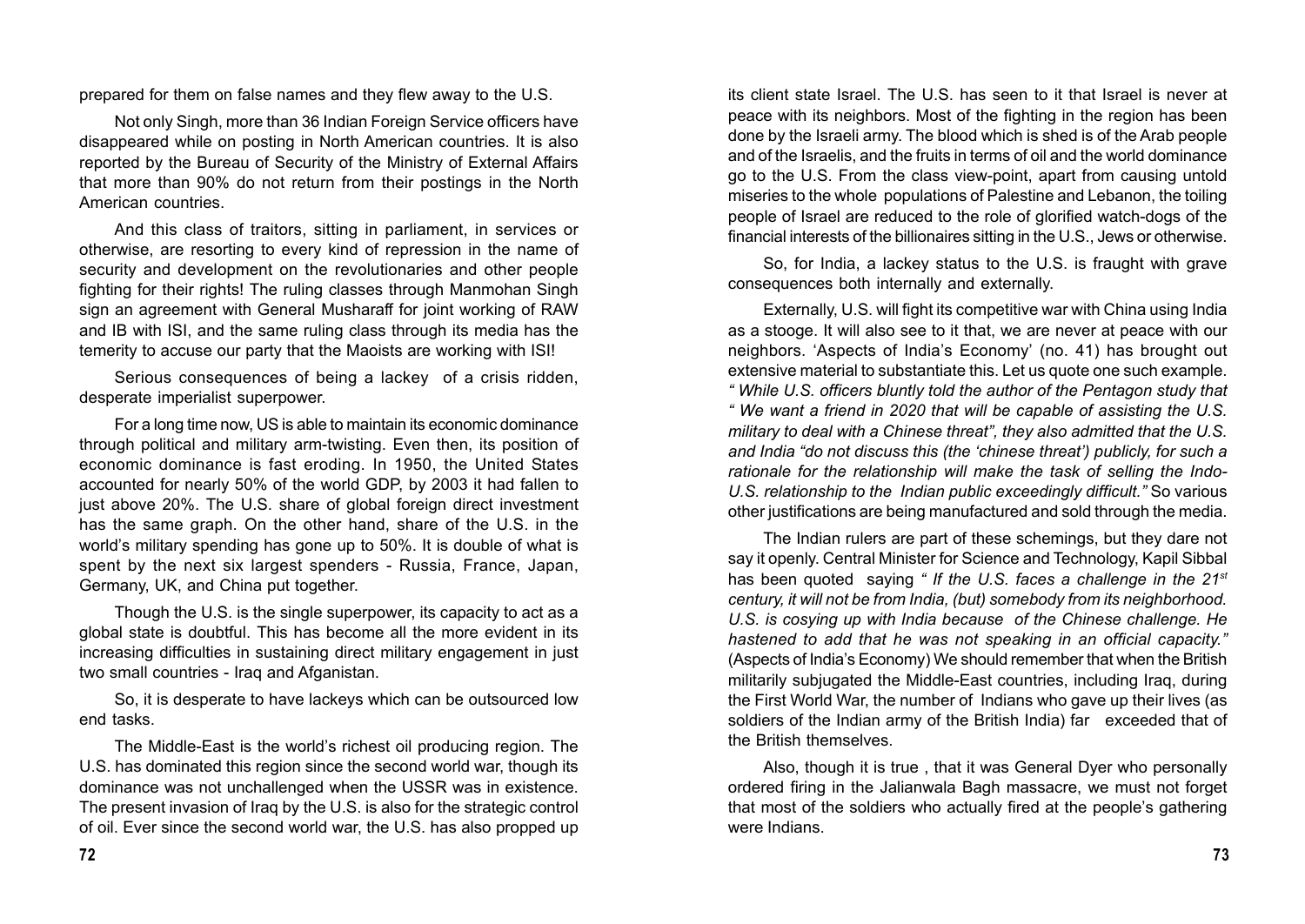forest guard who is making the lives of lakhs of adivasis and of the poor people a hell and let them live in peace?

On the contrary, MOU's are there for these forests to be peopled only by guards for their master's benefit. In fact, the MOU signed by our governments with the ADB as far back as 1996 includes the directives that there shall be a ban on new recruitments in all government posts. According to these directives, new recruitments shall take place only in the police department.

So, the moot question is, how to turn our forest from hell to heaven by dealing with the forest guard? As has been described in detail in the previous chapters, this hell, wherein, people are undergoing immense suffering - suicides by lakhs of peasants, displacement of crores, unemployment and uncertainty of employment for the whole new generation, heavy army deployment and associated atrocities such as the Armed Forces Special Power Act just to mention a few. And on other side is the jump from millionaire to billionaire status for a few, with malls and multiplexes displacing millions of shopkeepers and urban slum dwellers. **So, what is to be done?**

All the political parties are working only as a prop of the present system. Their degeneration has gone so far that, even the common people do not have any faith in them. The few NGO's which are taking up some issues that concern the masses, do not go beyond treating only the symptoms, which has the effect of serving as a safety valve.

The people of course are fighting. Where the revolutionaries have their work, people are joining them in large numbers to carry forward the struggles. Where various other mass-organizations or social organizations are there, people are fighting carrying their banner. Where there are no such organizations, people are spontaneously going ahead with the struggles. But how can these struggles lead to a qualitative break from the shackles of this exploitative system?

Learning from history, from an objective study of our society and from the revolutionary practice paid for by the blood of the best among us, we the Maoists are carrying out armed agrarian revolution in the direction of forming base areas, initially in Dandakaranya, Jharkhand, Bihar and Andhra Pradesh. Here Janathana Sarkar and Krantikari *involved. By making people into informers they turn brother against brother, wife against husband and children against parents. Afzal wanted to live quietly with his family but the STF wouldn't allow him."*

 Even the Naga people are demanding the withdrawal of the Naga Battalion from Bastar.

There is a strong sentiment in Nagaland against deployment of Naga forces to carry out repression on the adivais of Bastar in Chhattisgarh. There have been many articles, statements condemning it and demanding withdrawal of the Naga Batallion from Bastar. The "Morung Express" of Nagaland has stated in its editorial that "*The recent revelations of atrocities committed by the 9<sup>th</sup> IRB in Chhattisgarh has put Naga consciousness to the test*." It also notes that the mere bringing back of the 9th IRB battalion is not sufficient and "*The questions surrounding the formation of IRB, its training techniques, the chain of structural accountability as well as its functional aspects ought to be critically evaluated. These are necessary in the light of the incidents that have not only occurred in Chhattisgarh, but also within Nagaland itself, where there have been a number of reported instances where IRB personnel, have overstepped their boundary"*.

#### This editorial also observes that "*using members of an indigenous community as tools against the aspiration of another indigenous community is tragic***".**

Irked by this public out cry, the DGP Chhattisgarh has come out with a weird, untenable defense. He has claimed that the Naga Batallion is so popular in Chhattisgarh that the people are demanding its deployment. He also advised the Nagaland government to take legal action agaist those who are "making allegations against them. The North-eastern states, fighting for their liberation have been suffering under military rule and the Armed Forces Special Powers Act for many years, so also Kashmir. DGP Rathore poses as a friend of the Naga people. But his cruel thinking towards not only against the people of Chhattisgarh, but also towards the people of North East is reflected in his eagerness towards heavy deployment of para-military all-around. Frontline (May 20, 2006) reports:

*"Director General of Police (DGP) O.P. Rathore agreed that lack*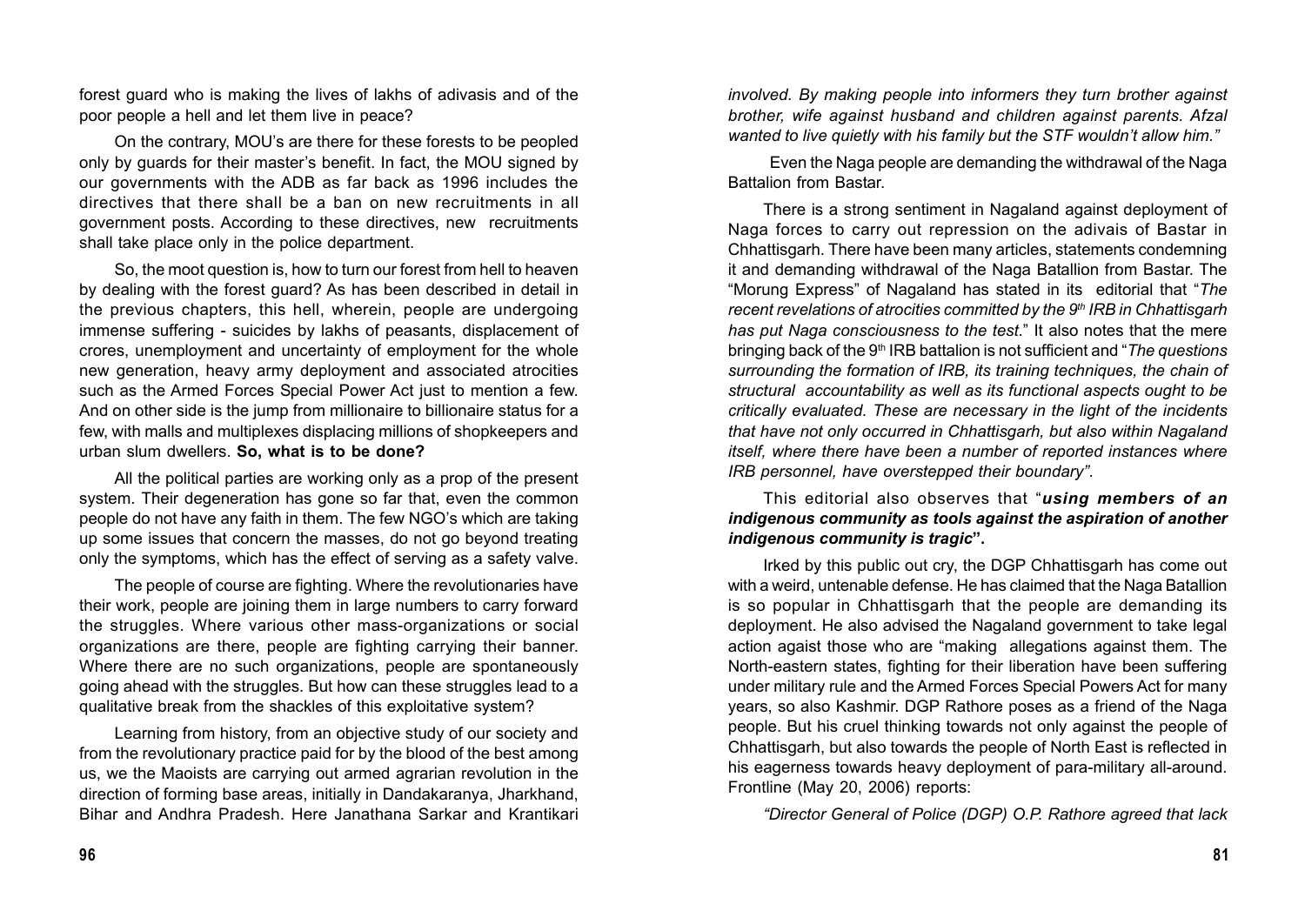*of personnel was a major handicap. He said: " We only have six battalions of CRPF, one battalion of the Naga force and eight battalions of the State police to man an area of 1,35,000 sq. km. Jammu and Kashmir has 144 battlions to man an area of 55,00 sq. km* (sic- actually the area is 2,22,000 sq. km.)*, and Manipur has 48 battalions to man 22,000 sq km."*

Going by these ratios, it appears that the DGP Rathore would like to deploy about 250 battalions of paramilitary forces in Chhattisgarh! But the lesson to be learnt is that despite such heavy deployment for decades together, (or rather because of it), the alienation of the people and even the revolt of the people has only increased.

#### **K.P.S.Gills record in Punjab is soaked in blood**

#### **Chhattisgarh government has appointed him Security Advisor to preside over massacres**

Praful Bidwai writes: "*Gill is a notorious votary of coercion. A great myth about him is that he effectively, yet lawfully, crushed the Punjab insurgency. His methods were lawless: torturing suspected militants, harassing their families, deploying unnumbered jeeps and killing hundreds of those merely suspected to have harboured Khalistanis. The National Human Rights Commission has just authenticated the judicial finding that almost 2,000 people were cremated without identification in a single year in Punjab. Clearly Gill has a lot to answer for. In a more just society he would be tried for crimes against humanity.The Khalistani movement died not because of Gill's brutal methods but because its militants antagonised the people. By relying on the Mizo contigents trained in counterinsurgency and more generally on brute force, Gill will visit even more violence than Salwa Judum on the Chhattisgarh people. He must be stopped in his tracks. Salwa Judum must be disbanded.......*

*The Naxalites have a history of 39 years. They represent something in this society. It won't do to crush them by force."*

Meanwhile an interesting news appeared in the newspaper Dainik Bhaskar of August 24<sup>th</sup> 2006:

Indian people.

Apart from this, in our vast and highly complex society with uneven and varied development, there are some very specific features in different regions and the method of concrete analysis of the concrete situation has to be followed.

There were times when the productive forces of human society were not developed enough to prevent certain calamities. Society was at a loss when faced with small-pox, tuberculosis, gastro-enteritis, malaria to name only a few. Even kings could not survive these. In face of a crop failure, societies were often without foodgrains and vast populations perished without food.

But today, the productive forces have developed to such a level that, human beings taken together, grow enough foodgrains to sustain mankind for many years at a stretch. Medical knowledge and technique are so developed today that the killer diseases of yesterday are easily curable. This qualitative development of the productive forces has the associated factor of socialization of production, socialization of labor and socialization of knowledge. Whatever we have today, is the sum total of labour and knowledge, the input of millions of laboring human beings over the generations. In the production process, there is a phenomenal socialization, but what about distribution? Can a handful of persons claim that these materials are their products? When one simply lights a gas stove with an electronic spark lighter or an adivasi lights his chulha (earthen stove) with a match-stick, we should not forget our ancestors who labored so hard to establish fire as an invention of human society.

Yet, does an expectant mother or the child to be born have a better chance of surviving childbirth today? Why is it that the astounding development in the productive forces and in the science of medicine has not helped, first to reduce and then to (almost) do away with these mortality rates?

Then to what use are these stupendous strides in the productive forces being put? Aren't a handful of monopolies indulging in destructive production processes robbing, not only the present population but also the future generations of their share in nature's bounty? Can we expect that the state shall quietly withdraw the lone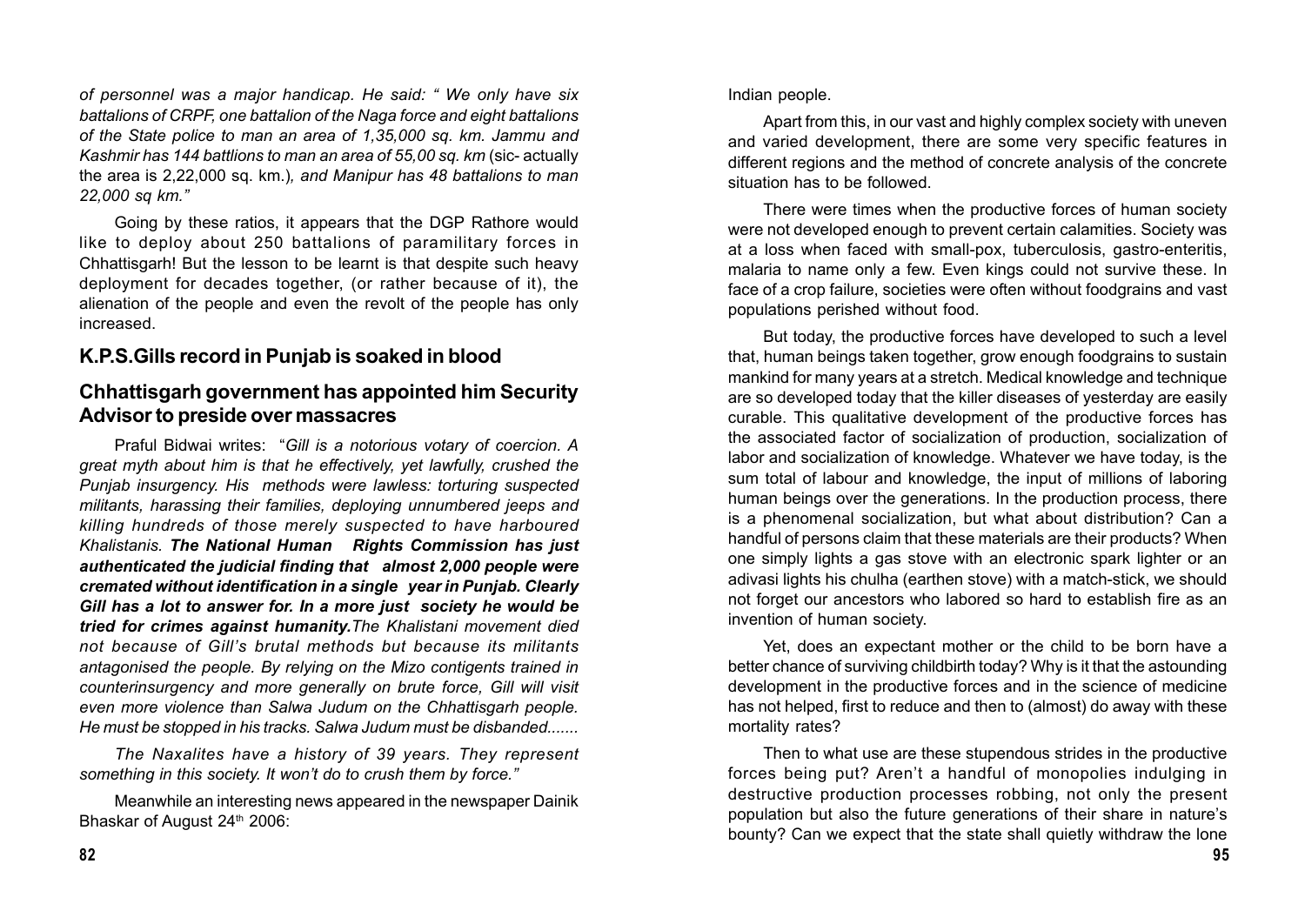# **CONCLUSION Fighting against the imperialist onslaught, People's War of Resistance in Bastar shows the way**

## **To all the oppressed people of India.**

There is a popular saying of Muria adivasis of Bastar,

" Heaven is miles and miles of forest of Mahua trees and hell is miles and miles of forest of Mahua with one forest guard in it."

One forest guard by himself does not have the power to make lives of thousands of people hell. He represents the state power and there lies his capacity to turn the lives of lakhs of people into hell. This simple adivasi saying has actually captured the crux of what is the real nature of state power.

Ira Jha in the Hindi daily Hindustan (November 23, 2005) has observed, *" This much is a fact that the Naxalites have provided the tribals of Bastar what their elected govt could not provide. Now the contractor doesn't take away their forest produce in exchange with salt, they get justified wages for the tendu leaves they collect and those teachers who only used to make an appearance on salary day, can be seen teaching regularly. Terror of the police and the forest officials has decreased so much that the graph of crime in Bastar has fallen drastically."*

Indian state power is in the hands of three classes. On the ground level there are the feudals like Janardan of Vishnugarh, Baijnath of Giridih, Mahendra Karma, Rambuvan Kushwaha in Bastar. Then there are the compradors of India like Tata, Ambani, Essar, Jindal, Birla etc. On top are the masters of all, the international finance capital, Cargil and Monsanto, Citicorp and J.P. Morgan Chase,WB, ADB, and the IMF.

Politically and economically, the imperialists reproduce, or say, consolidate feudalism which is the main prop on the basis of which they penetrate the economy and exercise their strangle-hold over the

29 Jawans Flee from Training. On getting the news of being posted in naxal-affected Chhattisgarh, 29 Mizo Jawans of Indian Reserve Police ran away in fear on Monday leaving the training midway. They have been suspended from the services……. AIG of Mizoram, Zorammavi said that these jawans not only violated the orders of their superiors, they also tried to take away government guns and magazines."

**Massive clamp down to prevent 8th March 2005 International Womens Day Celebrations in Ambikapur, Chhattisgarh.**

Toiling women of the region had been organizing themselves under the banner of the Mahila Mukti Manch. The previous year they had observed 8th March at Pratappur and Bargarh and thousands of rural women had participated enthusiastically. In 2005, they decided to celebrate 8th March in the district headquarters - Ambikapur. The subject matter of the meeting was the present situation of violence against women and its relation with Imperialist globalization, and the situation of Sarguja, where rural poverty forces large-scale migration of women and girls to the metropolitan cities mostly for work as domestic help in the houses of the rich and prosperous.

The Collector had granted permission to the Mahila Mukti Manch to hold the programme on a ground near the Collectorate. But it appears that, realising thousands of women might reach Ambikapur, the administration backed out at the last moment. They therefore suddenly shifted the venue to a college ground and held their sarkari (governmental) 8th programme at the venue alloted to the Mahila Mukti Manch earlier. Inspite of prior permission for the programme, thousands of women, men and children coming for the program were forcibly stopped 20 to 30 kms outside Ambikapur. In protest against this outrageous behaviour, people conducted meetings whereever they were stopped.

The town looked as though it was under seige, all the crossings of the major roads were manned by machine-gun totting policemen. The police had arrested a woman activist three days earlier, and local newspapers were briefed by the administration that a leading woman Naxalite had been arrested in a village near Ambikapur with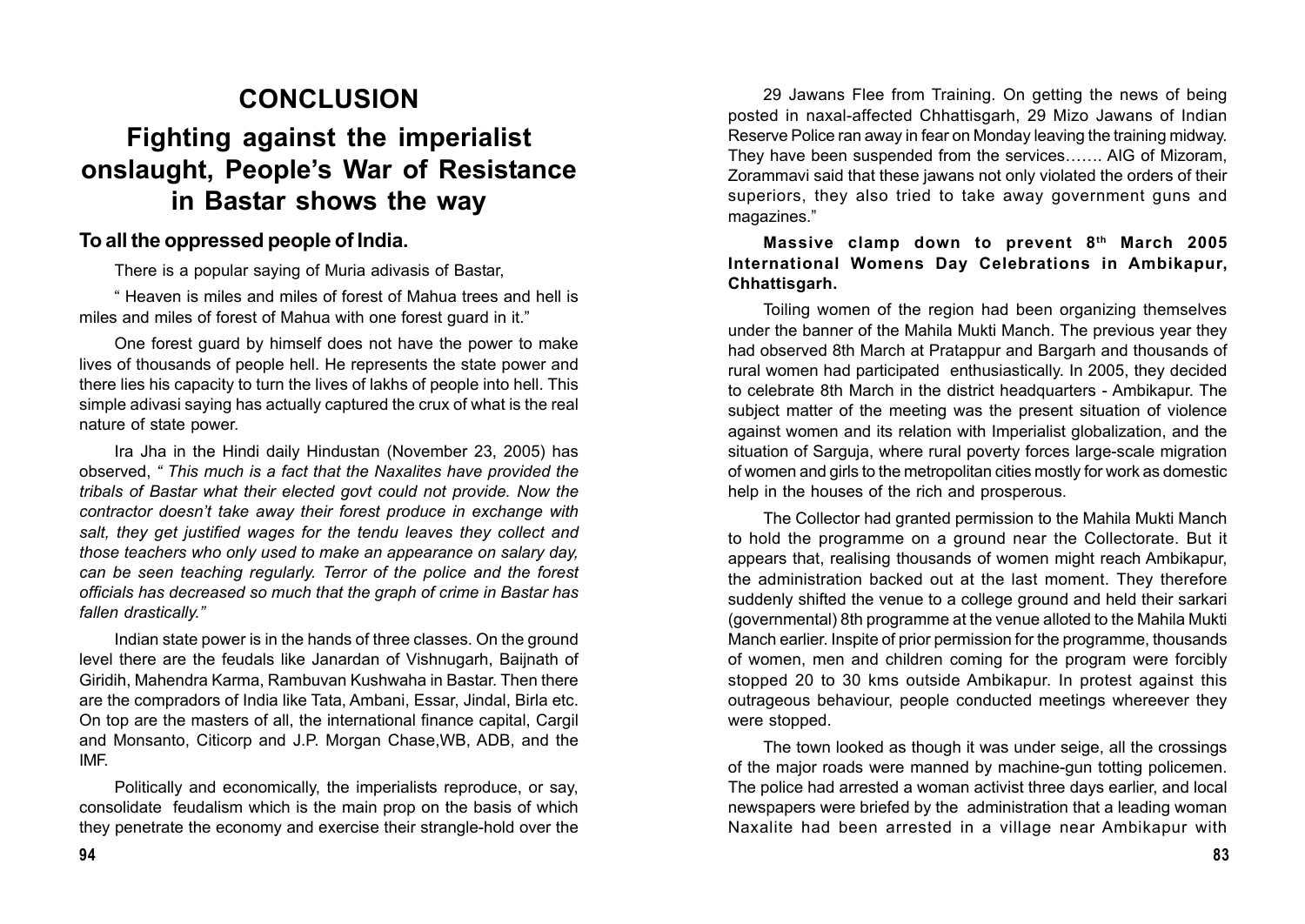propaganda material for the  $8<sup>th</sup>$  March programme. This story was utilized to crack-down on the proposed demonstration.

Police propaganda flashed it as a big success, when they arrested some women and children engaged in preparation for the Women's Day Programme. Whereas those arrested included children - Vyas 12 yrs. Arvind 12, Sushma 11, Rinku 10 and two women - Rekha 32 and Shankha 25 yrs.

Reacting to this, even the mainstream media had observed that these repressive actions by the state police vindicated the Maoist contention that when the state does not tolerate even a peaceful protest demonstration of the women, what other alternative is there for the people except armed struggle?

*represent "the most outrageous squandering of labour-power and of the social means of production."*

Under socialist reconstruction in the USSR and China, these questions were attempted to be answered practically. Particularly, during the great proletarian cultural revolution in China, the toiling people of China under revolutionary leadership strove to develop and carry forward these principles into revolutionary practice by numerous lively expreriments. In his article 'On Ten Major Relations' Comrade Mao outlined urban-rural relation as one of the fundamental contradictions to be resolved under socialism.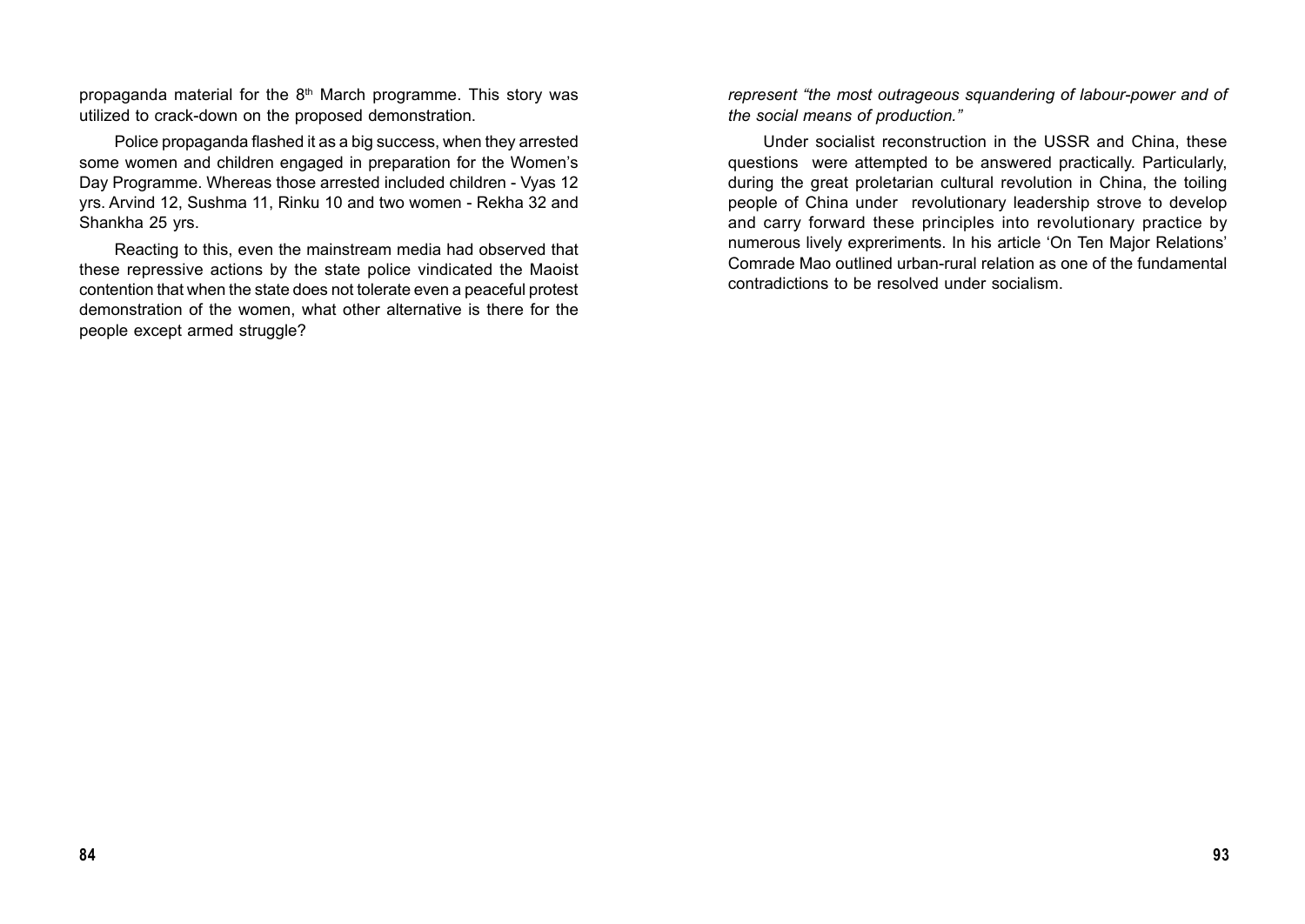An article "Marx's Vision of Sustainable Human Development" by Paul Burkett in the Analytical Monthly Review shows how, quite contrary to the stereotyped vilification by some 'environmentalists', not only do Marxists deeply share the ecological concerns for sustainable development, but their class analysis of the destructive capitalist system shows the only way to put an end to this deadly journey of mankind rushing headlong towards destruction.

"*Marx was deeply concerned with capitalism's tendency to "sapping the original sources of all wealth, the soil and the labourer." And he repeatedly emphasized the imperative for post-capitalist society to manage its use of natural conditions responsibly.........*

*In Marx's view, the "Association, applied to land, .... reestablishes, now on a rational basis, no longer mediated by serfdom, overlordship and the silly sticism of (private) property, the intimate ties of man with the earth, since the earth ceases to be an object of huckstering." As with other means of production, this "common property" in land "does not mean the restoration of the old original common ownership, but the institution of a far higher and more developed form of possession in common." Marx does not see this communal property as conferring a right to overexploit land and other natural conditions in order to serve the production and consumption needs of the associated producers. Instead, he forsees an eclipse of capitalist notions of land ownership by a communal system of user rights and responsibilities. ....... Observing capitalism's ecologically disruptive urban concentrations of industry and population, industrialized agriculture, and failure to recycle human and livestock wastes, Marx and Engels early on pointed to the "abolition of the contradiction between town and country" as "one of the first conditions of communal life.".........Marx's communism would dispense with the waste of natural resources and labour associated with capitalism's " anarchical system of competiton" and " vast number of employment ......... in themselves superfluous." Many anti- ecological use values could be eliminated or greatly reduced under a planned system of labour allocation and land use, among them advertising,the excessive processing and packaging of food and other goods, planned obsolescence of products, and the automobiles. All these destructive use values are "indispensable" for capitalism; but from the standpoint of environmental sustainability they*

# **CHAPTER SIX**

# **The People's War of Resistance in Bastar (Chhattisgarh) and Jharkhand**

## **To give a vivid description and a partial historical overview**

We are beginning with reproducing excerpts of documents already available, namely "Dandakaranya me Janayudha ki 25vi Varshaganth" brought out recently by the Dandakaranya Special Zonal Committee of the CPI (Maoist) and the book, "Inside MCC Country" authored by a noted journalist in the year 2003.

## **In the eye of the storm**

"2nd November, 1980. That day the soil of Garhchiroli was drenched in the blood of Com. Peddi Shankar. He was the first martyr to sign in his blood, the history of revolutionary movement of Dandakaranya. Since then more than 300 comrades have laid down their lives in the last 25 years.

Adivasis who were oppressed for generations came forward in struggles in the leadership of the revolutionary party. The adivasis living in the forest realized that actually they had no rights over the forest any more. The slogans, ' All rights of forests to the adivasis' ' Land to the tiller' 'Democracy to the people' generated again the consciousness for struggle. Brave adivasi heroes - Gend Singh, Baburao Sarmek, Gunda Dhur, Alluri Sitaram Raju, Komaram Bhimu had fought against the British imperialists before the so called independence. The masses of Dandakaranya drew inspiration from the rich history of their ancestors and the democratic consciousness born out of these anti-imperialist struggles and resolved to carry on the present struggles. Now under the banner of red flag, they came forward for struggle with redoubled confidence.

The first battle was against the forest officials who tormented them day in and day out. Their atrocities were checked. As far as possible, they were chased out of the forests. **Adivasis declared,**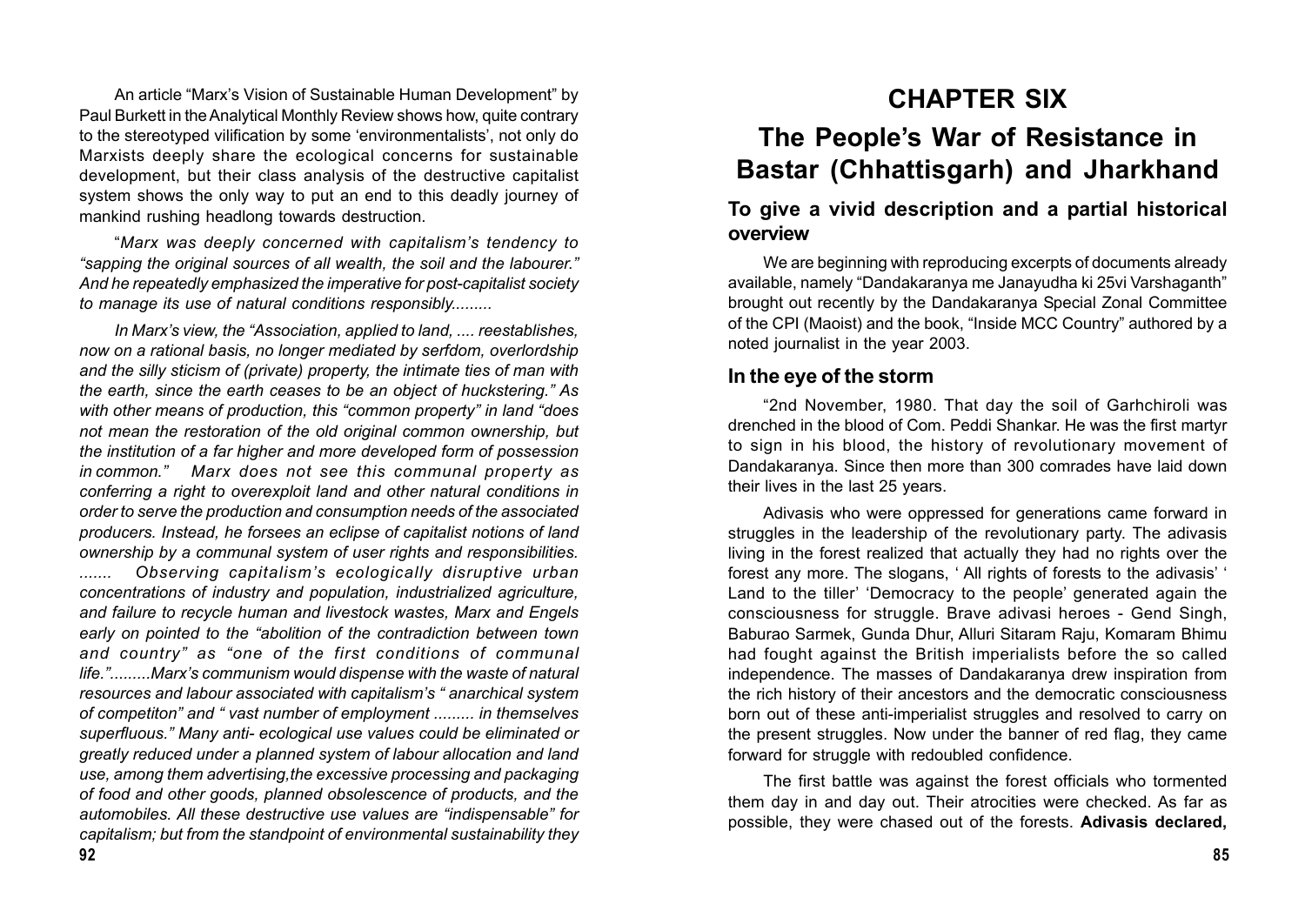**this forest is ours.** On the other hand battle began against the comprador bureaucratic bourgeousie, such as Bangore, Thapar, Birla etc. who were plundering the forest resources and the labour power of the adivasis, and also against the big contractors and the government. Masses got organised around the issue of fair wages. For the first time in the history, bamboo shoots and Tendu leaves bundles were heated up with the strikes of the adivasi masses. Employers expert in buying up the revisionist and bourgeois trade unions, and crushing the workers strikes in the factories, had to bend before the oppressed adivasi people. **There was no reply to the question raised by the red flag of the battle that, "can the guns of the police cut the bamboo, can the they collect the tendu leaves ?"**

The oppressed adivasi masses struggled not only against the government and the capitalists, but they also didn't spare the notorious feudal headmen who had carried out begaar, atrocities and oppression in the name of social customs and penalties. Their hegemony was demolished. These elements had earlier had a tremendous hold over village life because of having a large share of land deeds of the forest land and in their occupation of land by clearing the forest. To loosen their stranglehold, their lands were seized in the leadership of the red flag. About three lakh acres of land were seized. **As a result of 25 years of struggle there is not a single landless peasant in Dandakaranya. We declare it with pride.** Through their mass struggles the adivasis put an end to the exploitation of the traders who used to loot large quantities of precious forest produce in return for a measure of salt.

The revolutionary politics of Naxalbari clearly declared for the first time that in this country, agrarian revolution is the only way to solve the problems of the peasantry and that the peasants have to organize protracted people's war. Definitely we can say that for the oppressed adivasi masses of Dandakaranya the process of organizing with the aim to capture state power started after 1980. Peasants organizations came into existence in the villages. Revolutionary movement organized not only the men, but the women and children too. The dramatic changes brought about by the revolutionary movement in the country side could not have been imagined earlier.

#### **Just a few of the Heroic Actions of the PLGA in Bastar since Salwa Judum started**

- June 1, 2005: Asst. Commander of CRPF R K Mishra and 5 other CRPF personnel were killed when the PLGA ambushed a CRPF combing party near Injeram.
- September 3, 2005: 22 CRPF and two state police personnel killed near Padeda village.
- Murkinar raid: 11 police/SPOs killed with 49 weapons and 2700 rounds of ammunition were seized.

(4 AKs, 2 sten guns, 1 mortar, 14 SLR's) 22nd January,2006: A militia squad attacked a vehicle coming from Bijapur to Avapalli bank and seized Rs.5 lakhs.

- February 6, 2006: 10 Naga Armed police personnel were killed and 8 others injured in a land-mine exploded by the PLGA in Kothacheruvru near Bhejji.
- February 9, 2006: 8 CISF jawans killed in an attack on Hirauli near Dantewada, (14 SLRs, thousands of detonators and explosives seized).

Is it possible to check the ruthless exploitation of natural resources with Imperialist rule of Monopoly Capital in place?

New Democracy with the vision of Socialism and Communism is the only way for the future.

Today, the productive forces have developed to stupendous levels. Yet, the condition of the majority of human beings on earth is absolutely miserable. There is the unnecessary, irreversible, irreparable destruction of natures bounty under this decadent capitalism i.e. imperialism. In the concrete situation of India today, this throws up some burning questions. They have to be answered with a vision of future higher societies.

1. Displacement of crores of peasants, specially the adivasis in Chhattisgarh, Orissa and Jharkhand and from hundreds of SEZ's.

 2.Ruthless exploitation of natural resources for destructive production. E.g. bauxite mining for the military industry led by the US.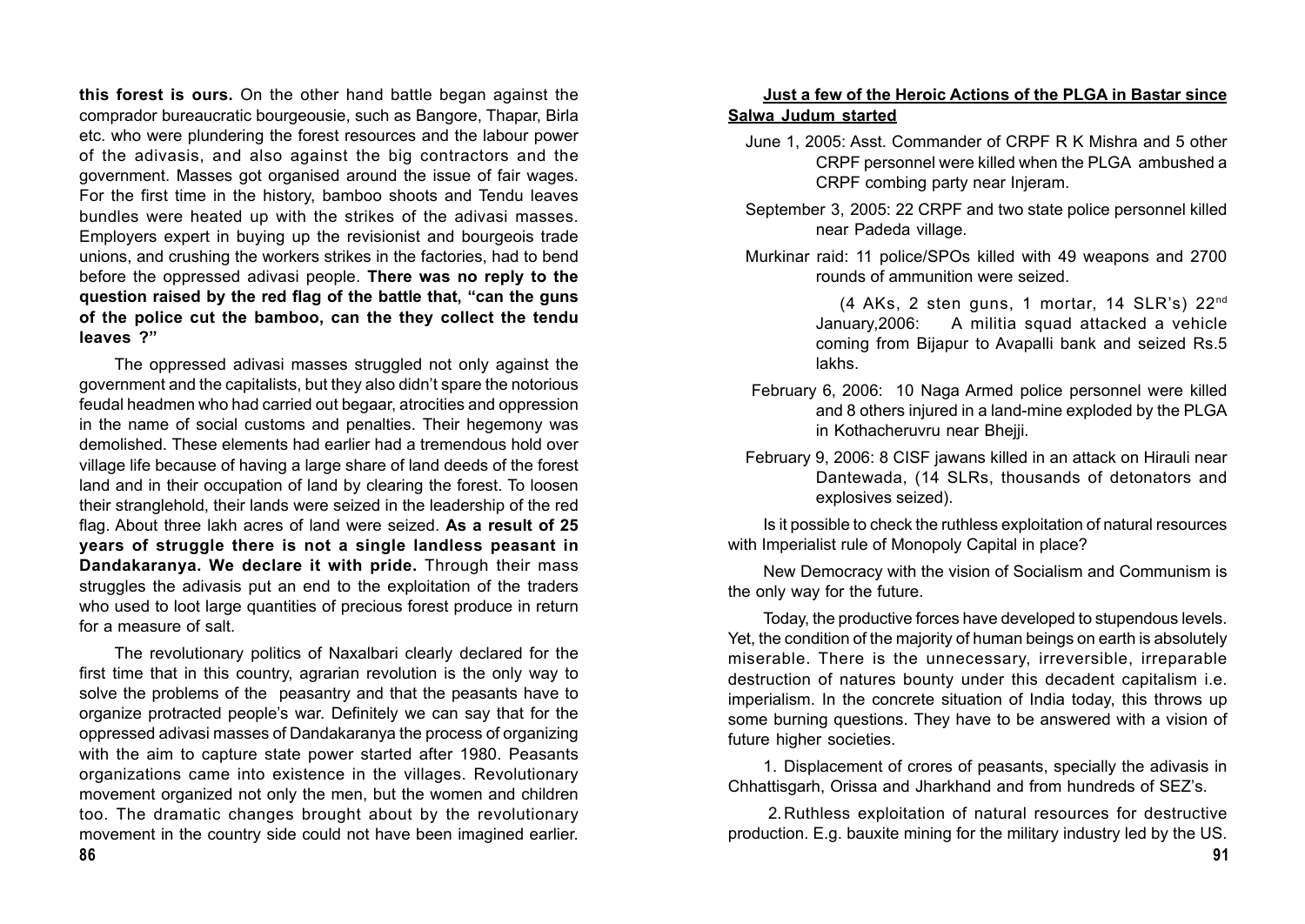#### *red army," Marandi said."*

From 'Inside MCC Country', by journalist Aloke Banerjee

## **Today every village of Maad has been turned into a fortress.**

The real essence of people's war is at work in Bastar today. Virtually, every village has been turned into a fortress**.** To protect their villages, the masses and the militias have used ingenious methods like "boobie trap", pressure bombs etc. to resist the enemy forces. People have been hiding their stock of grains in the forests to save it from loot and destruction by the government forces. In every village, there are two or three sentry posts that function round the clock. In some places, pressure bombs have been placed known only to the villagers. Utilizing the weakness of the mercenary forces to loot valuables, the villagers put bombs to radio sets which go off on being turned on. Two salwa judum goons were killed in Chinnapalli village when they tried to rob a radio. A new 'Koya Bhumkal Militia ' has been formed which along with revolutionary organizations of peoples power and the PL GA have been resisting and retaliating the state's "white terror."

Despite severe repression, massive political campaigns are also being carried out by the revolutionary mass organizations in the entire Dandakaranya area. A campaign against patriarchy in general and the inhuman brutalities of the Salwa Judum goons and paramilitary forces in particular was taken out through out the area on  $8<sup>th</sup>$  March 2006, International Women's Day. Between 20th and 23rd March, 2006 commemorating the martyrdom of Shaheed Bhagat Singh, thousands of adivasi peasants held meetings in hundreds of villages and distributed pamphlets. In these meetings, the imperialist loot of Bastarparticularly of iron-ore from Bailadilla by Japan which the NMDC has extended by another ten years was exposed. On 1<sup>st</sup> May, a bandh was observed against Salwa Judum. The central committee of CPI(Maoist) had also called for road-block programmes against Salwa Judum on June 14<sup>th</sup> and 15<sup>th</sup> in Jharkhand, Bihar, Orissa, Chhattisgarh, Andhra Pradesh and West Bengal.

Hegemony of the revolutionary organizations was established in the villages.

 In the initial period of revolutionary activity, these mass organizations worked openly. But later on, with increasing repression, they had to work underground. In the first phase of repression, mass organizations were crushed temporarily. But the enemy was unable to crush them completely. Slowly these organizations became active again. By 1995, 60 thousand peasants, men and women, were organized in various mass organizations mainly, Dandakaranya Adivasi Mazdoor Kisan Sangh (DAKMS), Krantikari Adivasi Mahila Sangh (KAMS), Adivasi Bal Sangha,(ABS), Chetana Natya Mandali (CNM) etc. Presently this number has crossed one and a half lakh.

Initially, the responsibility of protecting the organizations from the feudal headmen was taken up by the cadre of the mass organiztions bearing lathis. Later the Gram Raksha Dals came into existence. Now, the basic force the People's Liberation Gurrilla Army (PLGA), the militias have taken the responsibility of protecting the mass organizations. They are giving a fitting reply to the repressive forces of the state wanting to crush these organizations. In the direct guidance of the Communist Party of India (Maoist), these organizations are leading the people of Dandakaranya towards a liberated area. Last 25 years struggle has crystallized the power of these organizations into the embryonic peoples government - Janatana Sarkar. **This stage of development of the revolutionary people's war is illuminating a new path for the oppressed and toiling people....**

The Communist Party of India (Marxist-Leninist) (People's War) and the Maoist Communist Centre of India were merged on September 21, 2004 forming the Communist Party of India (Maoist). With this, the revolutionary movement of Dandakaranya has become an integral part of the all India revolutionary movement and the march forward with the aim to form liberated areas in Dandakaranya and Jharkhand, is giving the enemy sleepless nights ……."

From *"Dandakaranya me Janayudha ki 25vi Varshaganth"* Mahasweta Devi, noted Bengali authoress has commented after the historic Jahanabad Jail-Action.

*"There is nothing to be surprised. ..I have a good understanding*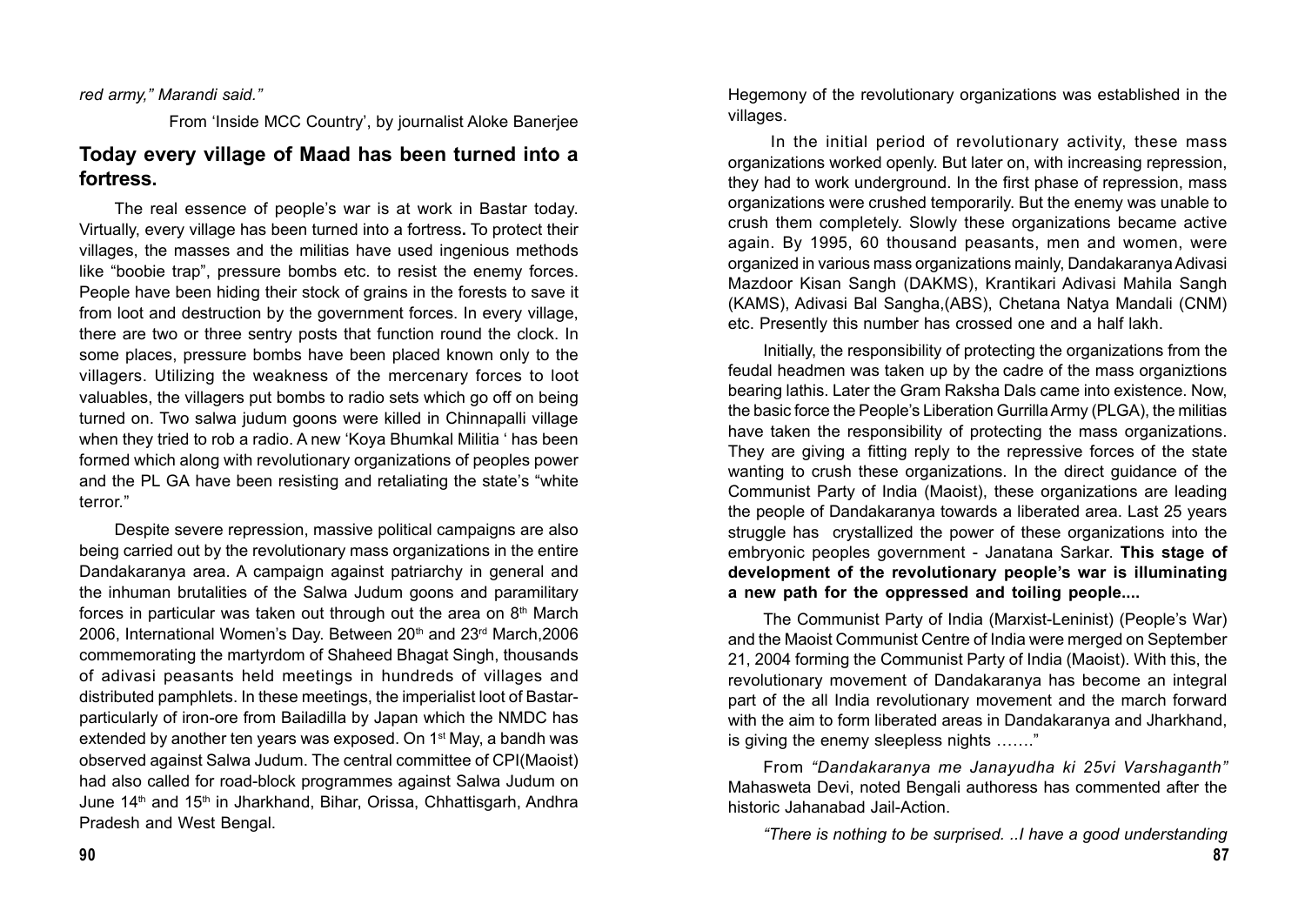*of Jahanabad, Arwal, Bhojpur region. When the land grabber landlords kill the poor with the guns of Ranvir Sena filled with the ammunition of the government, then these kind of things will certainly happen. When the army has the guns and also the police, then how is the people's guerrilla war surprising? How the poor, backward dalits have been oppressed throughout is a matter of history to be written. Be it CPI-ML or the naxalites, whoever is fighting for the poor, I salute them"* **People's Government.**

"*……The mansion once belonged to Janardana Singh, the Raja of Vishnugarh in Hazaribagh. Four years ago, a group of about 100 Maoists, all belonging to the MCCI, accompanied by local villagers, had raided the house and had blasted it off with dymanite, Singh and his family had sensed trouble and had already fled. All the 3900 acres of land that belonged to him was then distributed among the villagers. About 30 kilometres away at Madhgopali in Giridih, once stood a similar mansion that belonged to Baijnath Barnwal, the local landlord. Here the dynamite of the MCC and the wrath of the people against the landlord were even stronger. So, nothing remains of the house now and 600 acres of his land was also distributed among the villagers.*

*Girls who had the misfortune of attracting his attention had to spend nights with the landlord. That was the rule. No one dared to protest because he was ruthless," reminisced 70 year old Shiv Mahto (name changed) of Marmu village in Vishnugarh." He would pick any girl of his choice and no one could escape his lust," Mahto said. It is this kind of rapid growth of the popularity, influence and authority of the KKC's ( Krantikari Kisan Committee) which is giving the govt sleepless nights. Of late, the institutions built by the KKC – even the schools and dams - have been identified as targets by the police. The intention of the govt. is to create panic among the villagers and discourage them from having any association with the KKC, and, on the other hand, to lure them back to the govt. by promising relief. So far, the results have been just the opposite.*

One early morning in June last year, a large contigent of police swooped down at Chowk in Palamau. Their aim was to pull down a dam. The reason: the dam was built by the MCCI. Over 200 villagers were arrested for participating in an "extremist project." A month later, the police undertook two similar operations, first in Tutki in Chatra and then in Jeridih in Giridih. Here too, villagers were arrested for participating in MCCI-run developmental projects.

*In May 2001, Menka primary school at Manika in Palamau was destroyed by the police. Vinod Behari Mahto primary school in Giridih was also bulldozed in the same month. The charges against both were the same. They were being run by the MCCI.*

" It is true that we were running these schools. They have been rebuilt and we are still running them. But look at the way the government is destroying even the schools now. We are surely not teaching the students the art of bomb-making," wondered Krantikari Kisan Committee leader Amaresh.

 Party units, comprising the commander, deputy commander, the section commander and the political commissar, operate in each platoon. Each platoon party committee reports directly to the zonal committee of the MCCI. The party at present has 16 platoons in Jharkhand. A company has also been raised by merging three platoons as a test case. All the platoon members are obviously armed with weapons seized from the police and the CRPF. A platoon has guns, rifles, SLRs, carbines, sten gun, modern Insas rifles and now even mortars and mines. Some platoons in Jharkhand have even seized LMGs from the police.

"*We do not purchase large weapons. We always snatch them from the police," informed Bihar-Jharkhand-Bengal special area committee member Marandi. " Earlier we only had .303 because that was the only weapon the police had. Now we have SLR's, sten guns, LMGs and even mortars. Of late, the police have been given AK series rifles. So we will have them too. The more the police use sophisticated arms, the better for us." Marandi said with a smile.The platoon is the army of the alternative government the MCC is trying to give shape to, Marandi explained. Apart from engaging the police in battle, the platoon maintain order in the area and participate in political campaigns. They also help villagers in major constructions such as the building of dams and roads and digging of ponds. Apart from the platoons, the MCCI also raises local regular guerrilla squads and village level people's militia on a regular basis. " You can't have socialism unless you have a*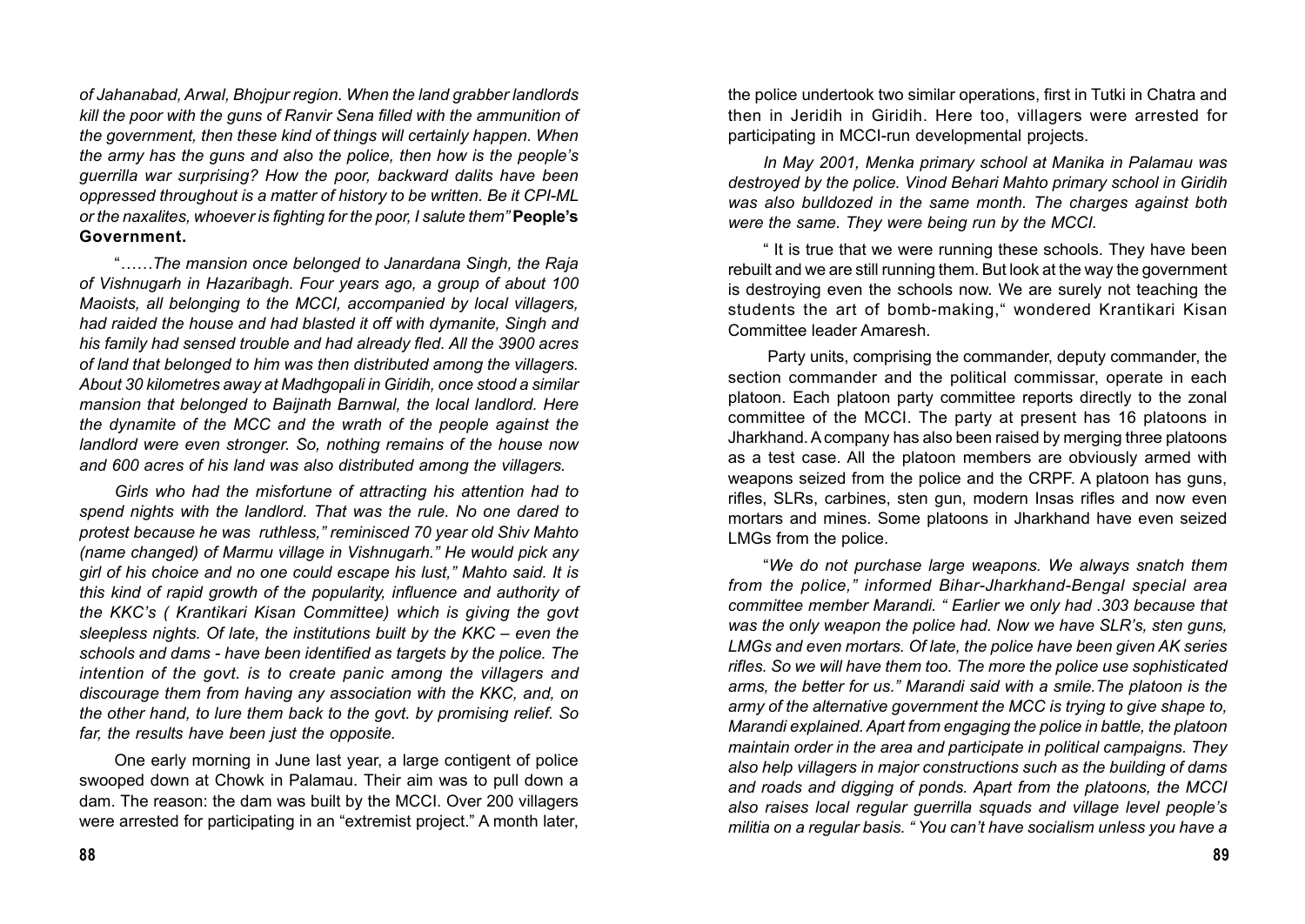the ground and suspending all fundamental rights of the people. In just the three states Chattisgarh, Jharkhand and Orissa over three lakh crores of rupees are likely to be pumped in to extract several times more wealth to fill the coffers of these steel and aluminium barons of India and imperialist countries. And the so-called adivasi leaders like Karma expect fat commissions and bribes from their masters for clearing the areas of Maoists. This is the logic behind *salwa judum*.

We haven't placed a blanket ban on all kinds of roads and railway lines. We oppose the laying of only those roads and railway lines that are meant for looting the wealth from the region and for enemy troop movement. It is an open secret that the railway line from Waltair to Kirandul was meant for looting the raw material from Bastar to the imperialist countries like Japan just as the British did during their colonial rule. The proposed line from Raoghat to Jagdalpur is meant for the same purpose. Would you, as enlightened intellectuals support these mega-development projects that result in underdevelopment and misery for the vast masses?

We support the just demand of the adivasis that the raw materials of the region belong to them, that they should not be displaced from their homes due to so-called development projects such as mines and steel plants, and that roads and railway lines should not be laid for looting the wealth from the region. We stand in the forefront of their struggle against these huge projects and the roads and railway lines meant for draining the wealth from the adivasi areas. We expect support from democratic intellectuals like you to prevent wealth from flowing out of the adivasi regions and from our country itself. We have our own model of development which you can see in the areas where we have established the real democratic rule of the masses. You know very well that most of the development funds do not reach the really needy. So much about the story of development.

Even more amusing is the charge against us that we prevent people from voting. The very same marauders who trample underfoot all the fundamental rights of the people guaranteed by our so-called Constitution, lament when the Maoists take up election boycott campaign. Here we wish to make it clear that people have not only the right to vote but also the right to boycott. But this right is snatched

Kisan Committee are the rudimentary organs of the people's new democratic state, which is a concrete alternative to the present exploitative and unbearable system.

At present, the vicious Salwa Judum military campaign is being carried out by the Indian state with a clearly expressed intention to target the adivasi masses, who are the main support base of the Maoists as has been demonstrated earlier. It is very much in fashion for the officials associated with the repressive measures in Bastar to talk about taking the water (people) away from the fish ( the Maoists). This establishes one thing for sure, which is that if they are having to strategise and take such large-scale and cruel methods to separate the two, it shows that the party is deeply integrated with the people.

There are a number of well intentioned intellectuals and citizens, who when confronted with the grave situation start thinking, "aren't the people becoming victims in the fight between the state and the Maoists? " Another related question that crops up is about the violent means adopted by the Maoists and carrying it further they ask whether by " taking up armed struggle, are you not inviting greater repression?"

These are serious questions and we are accountable to the people on these counts. As seen earlier, we find the brutal fascist state 'emptying the water' to 'kill the fish'. In this context, the people and the party are integrated as a single whole and it is not possible to separate the two however much the commanders take their lessons from their US experts. The state is trying to separate the two physically or militarily. But when our well-meaning intellectuals counter pose the two, they are doing the same thing theoretically.

We have about one and a half lakh members in our revolutionary mass organizations in Bastar. The DGP Rathore says there are 45-50 thousand Maoist sangham members. Who are the Maoists? Have they fallen from the sky? Aren't they the children of the growing people's struggle against this unjust and intolerable system?

Today there is a situation of fascist onslaught in Bastar akin to the invasion of an army of occupation. The State is pressing into service spies, mercenaries and feudal bloodsuckers in cruel counter insurgency tactics. The US imperialists' strategies of ' relocation' and '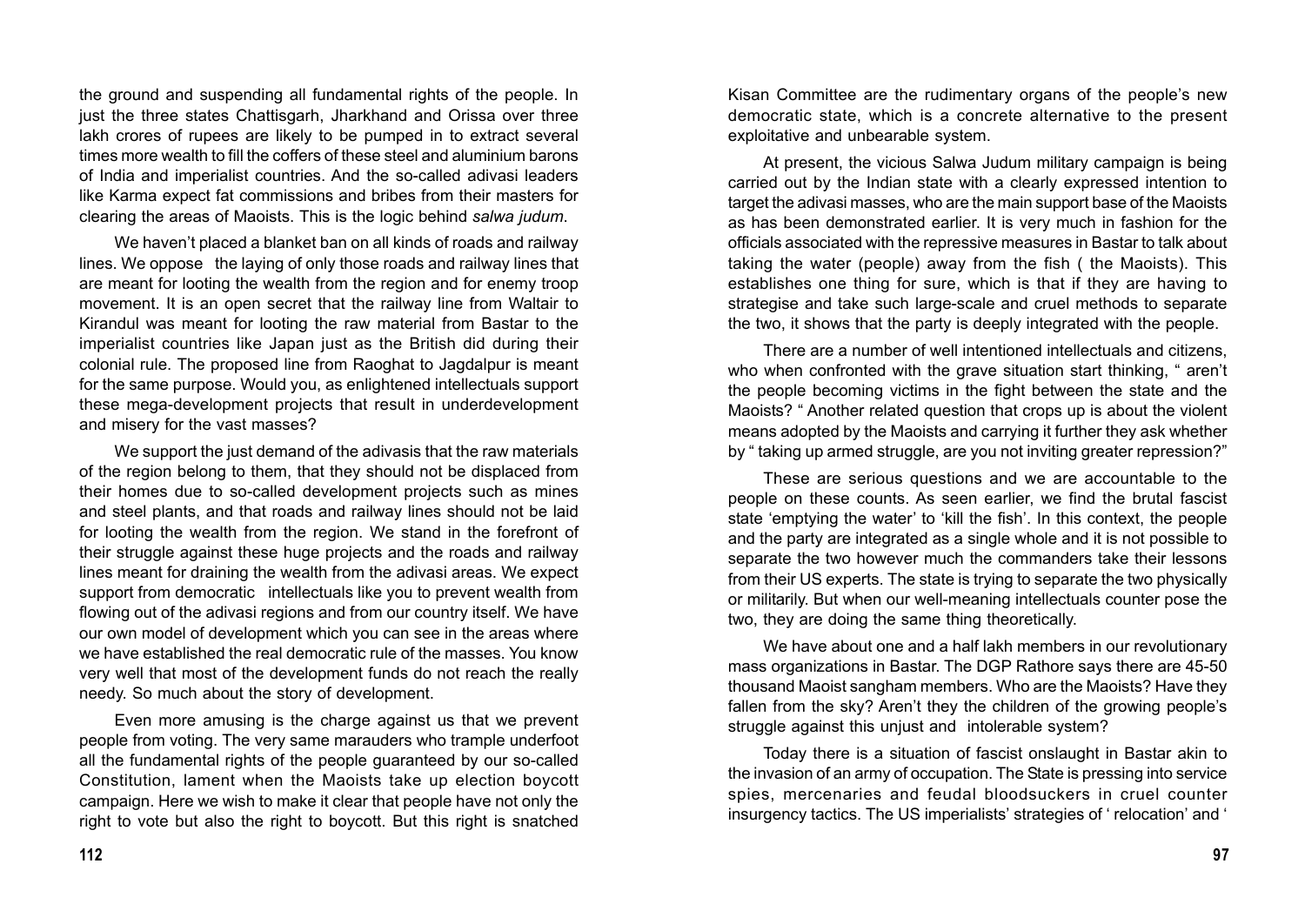scorched earth policy' are being applied with a vengence to facilitate the loot of mineral resources for compradors. And yet the the state officials are on record admitting that after the initiation of the Salwa Judum, " there has been a spurt in the Maoist recruitment". In fact, in this situation of intensification of war, the adivasi people under the revolutionary leadership, have formed a new "Koya Bhoomkal Militia" and are putting up a determined resistance against the state.

Hundreds of villages sought to be emptied or starved are heroically resisting en masse, they are preferring to join the war of resistance rather than suffer subjugation silently. Hundred of the adivasis are daring to escape from the state concentration camps. Even during incidents like the attack on Errabore or the land-mine killing Pakhanjor traders, people are venting their rage against Mahendra Karma, DGP Rathore, and the Home Minister Netam. Entire villages are bravely resisting the land aquistion for the Tata and Essar steel plants. Thousands of adivasis protested at Kondagaon against molestation of an adivasi woman by the SAF jawans. Traders of Dornapal carried out a bandh on  $16<sup>th</sup>$  October 2006 protesting the cold-blooded murder of a fellow trader by the Naga jawans. Even the well managed media admits about a rally taken out in Dantewada on 14<sup>th</sup> November 2006 that :

"*More than 50,000 villagers came walking 150 to 200 km to say that they do not want Salwa Judum. ……The villagers also raised the slogans against Mahendra Karma and also opposed Tata and Essar in Bastar*"

When the police is acting like an occupation army, ousting the tribals of Bastar from their homes and lands, left and right, the urgent need is to strengthen the resistance against this bloody campaign. And our intellectual friends still feel that the adivasis are "being ground between two stones"?

No doubt the State and the ruling classes countinuously devise methods -both savage and subtle, to create divisions among the people, and even inflict serious losses on the struggling people from time to time. If the Salwa Judum or the Sendra or the SPO's are one face of this policy, then the Panchayat Elections or the Forest Protection Committees or the aid agencies are the other. However,

the children rather than seeing it in a larger perspective affecting the lives of the entire people. We are curious to hear what you would say of hundreds of other villages which do not have schools although "Maoist threat" does not exist in those villages? It is for you to ponder over whether we are in any way responsible for the lack of education to the children of Dantewara. 6. Another white lie doing the rounds ever since the Maoist movement began to be recognised by a significant section of the people as the only alternative to solve their basic problems, is that we are against development and that we obstruct people from exercising their right to vote and to participate in government-sponsored development works. Nothing can be farther from truth. We were surprised to see that you too had fallen prey to this vicious disinformation campaign unleashed by the government and the media controlled by the big moneybags. You wrote: "*Not all the lack of development can be blamed on the government People have a right to vote, to work on road construction schemes, to access panchayat money, all of which your party has opposed."*

Is it true that we are in anyway responsible for lack of development? We had never, I repeat never, opposed any schemes of the government if those really helped in ameliorating the lives of the people. You can verify this assertion of ours through independent investigation and not based on complaints from those bigwigs like Mahendra Karma and his agents among the adivasis and the nonadivasi exploiters who feel deprived of the funds that would flow into their pockets if the Maoists were not present.

Our party spokesperson had already explained what model of development our Party stands for which has been published in the EPW and hence I will not elaborate much on this aspect. The main point is that we oppose any development that plays havoc with the lives of the people. You might have known how an Essar and a Tata managed to get the consent of the adivasis by holding fake gram sabhas at gun point (see *Down to Earth* October 31, 2006). There is immense wealth in the areas inhabited by adivasis from Jharkhand to AP and all the big guns have their greedy eyes fixed on this wealth. Hence they leave no stone upturned to grab this wealth even if it means massacring the indigenous people, razing entire villages to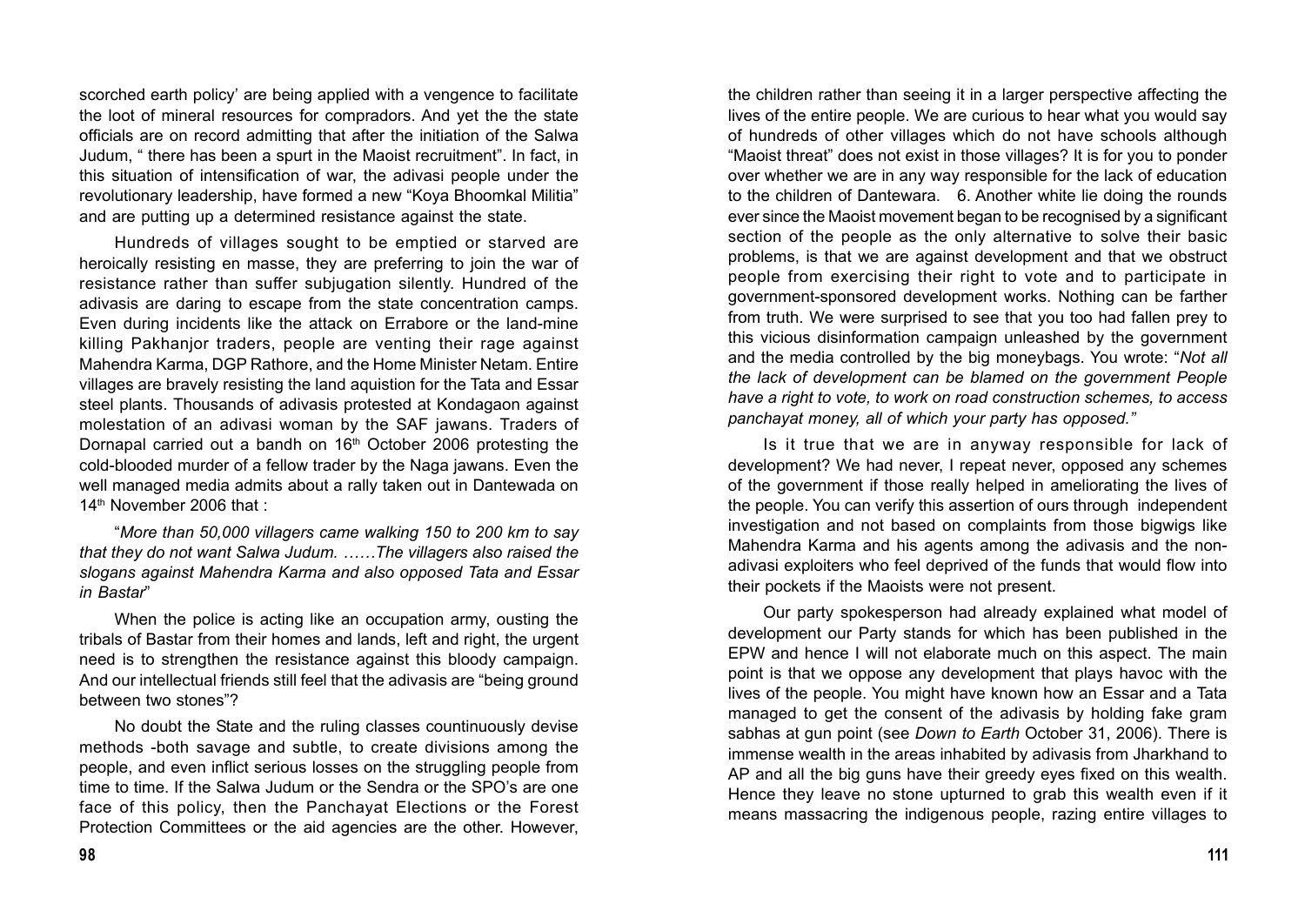forests and have to arm themselves for their self-defence. When the enemy is erasing every norm of international law, the oppressed people have the full right to arm themselves and fight. Making a fuss over age makes no meaning in a situation where the enemies of the people are targeting children too without any mercy. If the boys and girls do not do resist with arms they will be eliminated completely. The intellectuals of the civil society should understand this most inhumane and cruel situation created by the enemy and take the side of the people instead of pushing them more onto the defensive by raising all sorts of idealistic objections.

As for destroying schools used by the CRPF as their camps, neither the people nor our Party think it is wrong. The schools, once they are occupied by these forces, are transformed into torture chambers and concentration camps and there is no hope that they will once again be used as schools in the near future. Moreover, in many villages that did not have a school for the past six decades after the so-called Independence, new RCC school buildings are now coming up on a war footing for providing the needed infrastructure for the 'carpet security system'. People living in the villages know for what purpose these buildings are being built. That is why they have decided to destroy them and our Party fully stands by the people.

Education of the adivasis is not affected by destruction of school buildings used by the security forces but by the destruction of entire villages (upto 900 villages had been uprooted since June 2005) by the state police, para-military forces and *salwa judum goondas* with active police support. In mid-July thousands of students whose education was disturbed by *salwa judum goondas* came into the streets demanding education and gave slogans against police-judum gangs for depriving them of education. We must all demand the immediate withdrawal of all police-CRPF camps from schools and colleges in villages and towns, stop the destruction of villages and killing of teachers and students by *judum goons*, allow people to go back to their villages from the so-called rehabilitation centres, and to provide all facilities for education. While destruction of school buildings had taken place in a few villages where people's very existence has become a question mark you still think that this is affecting the education of the events in Bastar confirm our firm strategic understanding that the present ruthlessly exploitative system, backed by brutal repression is so structured that it can only feul the urge of vast sections of the people to struggle for their very survival. Such divisions can not stop the people for long from advancing the struggle and swelling the revolutionary ranks. The stage of 'base area' towards which our party is determinedly advancing, is not merely a territorial concept, but rather a concept of creating the conditions to qualitatively release the political initiative of broad masses of the people; to create organs of people's political power; and destroy the state's capacity to either "dangle the carrot" or "wield the stick".

The central issue, therefore in resolving these kind of questions is the understanding about State power, and also the understanding that the vast masses of toiling people are the creators of history. Of course the lackeys of finance capital had long ago pronounced the end of history. Yes, it is the people who have the capacity to smash this hellish semi-feudal, semi-colonial state under the grip of finance capital and carry forward the march of history. The CPI(Maoist) not only has the supreme confidence in the people but also believes that at this stage of development of productive forces, it is the period of conscious history making.

Intellectuals of Independent Citizens Initiative have expressed, "Even if your party builds a thousand irrigation ponds and runs schools, can you ever replace the resources that the government has, and to which the people have a right?"

It is true that the resources are there and the people's rights too are there written in the words of the constitution like 'sovereignty' and 'socialism' But then, there is that lone forest guard turning all the visions of entitlements into hell. The state as an instrument of class rule, of oppression, for exploiters to use against the people is present throughout. That is how the schools of the state become the barracks of the CRPF and the schools built by the revolutionary people are bulldozed by the state.

Even at the cost of repitition, it is proper to narrate the instance of Lingo, Bodo, Paiku, Mara and Rupa, five poor adivasis of Dantewada who had their land with valuable timber trees. Mahendra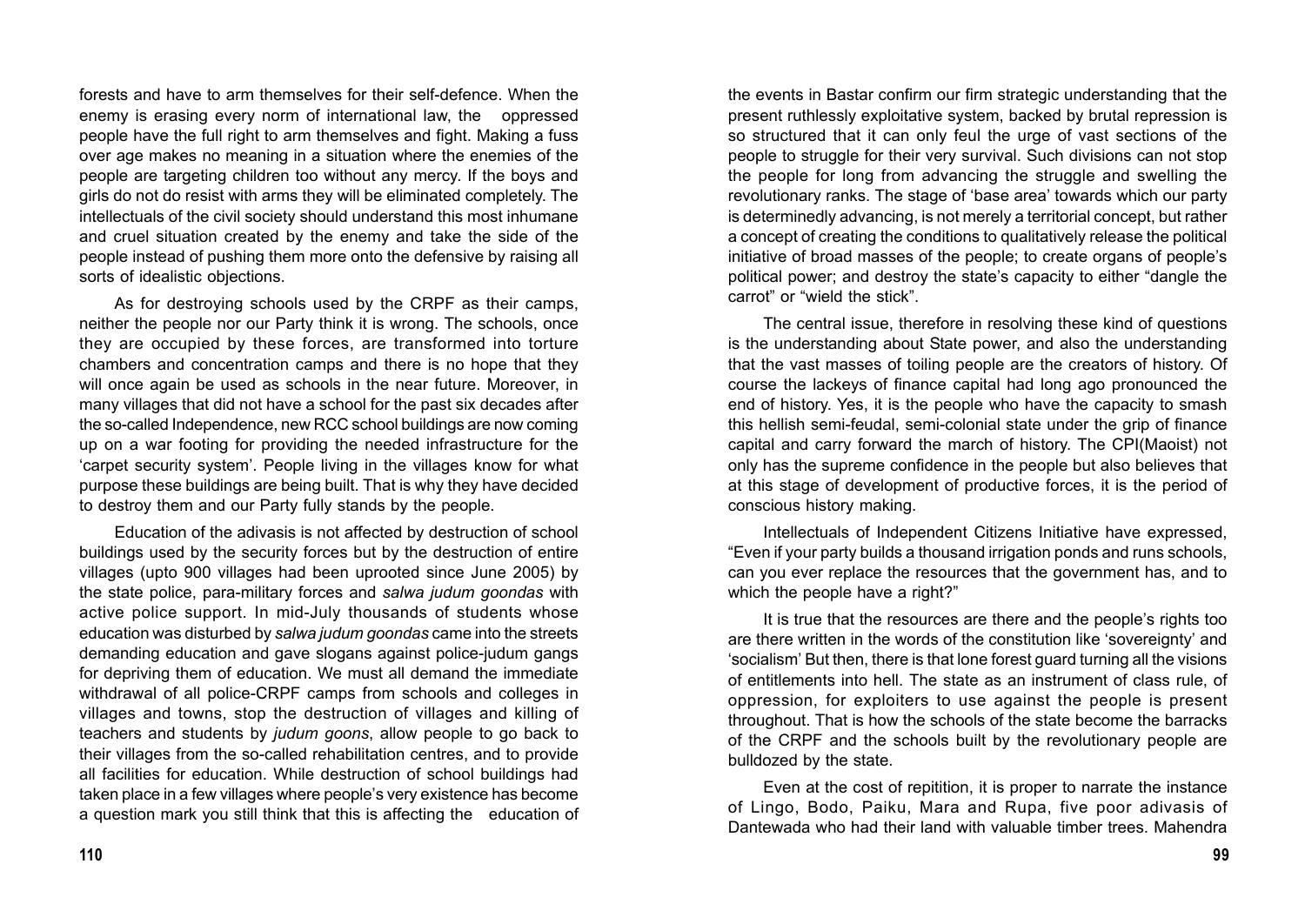Karma along with Gupta, Surana and Awasthi, in collusion with the government officials looted 16 lakh rupees from these poor adivasis and paid only 1.5 lakh out of 17.5 lakh due to them. The highest authorities of our country - the Supreme Court, Lokayukta and CBI took cognizance of the case but nothing came out of it. People are suffering every day, every hour, every minute, from this instrument of oppression of the exploiting classes - the state power. So even if the government has enormous resources, the people have no access to these. Notwithstanding the constitution and the elections, this state, this government, the judiciary, legislature and the executive are the very instruments to deny the people these resources, this state has to be smashed and a new democratic state of the people has to be established. It is only then that the resources, created by the labour of the toiling masses and to which their right is inalienable, will indeed be theirs.

Today the vast masses, the toiling people of India are reeling under devastating onslaught of imperialist policies implemented through various agencies particularly the US-India CEO Forum. Tata as co-chairman has been anointed to lead on behalf of the imperialist masters the policy to loot the rich mineral resources and cheap labor in Chhattisgarh, Orissa and Jharkhand. Thus a fierce battle is raging in the tribal areas as the adivasi people resist displacement and dispossession and the state unleashes brutal repression to facilitate the corporate loot. This is at the centre of the corporate debate, as 'The Guardian' had noted.

Thus Kalinga Nagar, Kashipur, Lanjhigarh, Lohajimi, Ulijhari, Singbhum, Singur…..and Bastar.

And today, the people's war in Bastar, is where the most heroic resistance is being put up. Just like the brave resistance of the Iraqi people against the US army occupation for oil and hegemony, the people of Bastar in the leadership of CPI(Maoist) are resisting the hidden imperialist war for loot .They are at the very forefront of the battle. Their struggle shows the way for the people of India.

 In 1967, making a clear theoretical analysis of the rotten exploitative and brutally repressive semi-feudal semi-colonial State, making a decisive break with revisionism, and placing a firm step on

4. It is a baseless allegation that we had laid mines all over. People, to defend their very existence, are compelled to plant mines here and there in order to check the influx of hundreds of state forces and SJ goons who are creating a reign of terror in the villages. Neither is this indiscriminate or on an extensive scale. We also do not believe we can prevent *salwa judum* by using mines. We are with the world people in condemning the use of mines and all other weapons of mass destruction that create more "collateral damage" to borrow the phrase from the greatest terrorist of our time, George Bush Jr., and we stand for total ban of these weapons. If the indiscriminate use of grenades, mortars and aerial bombing by the state's forces which are deployed in thousands in Dantewara-Bastar region killing or wounding hundreds of people is stopped then there is no need for us to use this weapon.

We believe that it is people, and people alone, who can smash *salwa judum* through mass political movements and mass armed retaliation. Weapons are used by our PLGA and the people's militia as they have to confront an enemy armed with the deadliest of weapons that are used for suppressing the just and peaceful movements of the people. In fact it is the *salwa judum* and the large-scale atrocities by the police and para-military forces that had led the people to arm themselves en masse and build armed defence system for their selfdefence. They have every right to defend themselves with whatever kinds of weapons available.

 5. As regards training minors under 18 years in the use of arms, we wish to make it clear that our policy and the PLGA constitution stipulate that no one should be taken into the army without attaining 16 years of age. And this age limit is strictly followed while recruiting. In the specific conditions prevailing in the war zone children attain mental and political maturity by the time they complete 16 because they are directly or indirectly involved in the revolutionary activity from their very childhood. They receive basic education and political training early in their lives and have organisational experience as members of *balala sangham* (children's associations).

But now the enemy has changed the entire situation in this region by pursuing a policy of "*kill all, burn all, destroy all*" not sparing even children and old people who are forced to flee the villages and stay in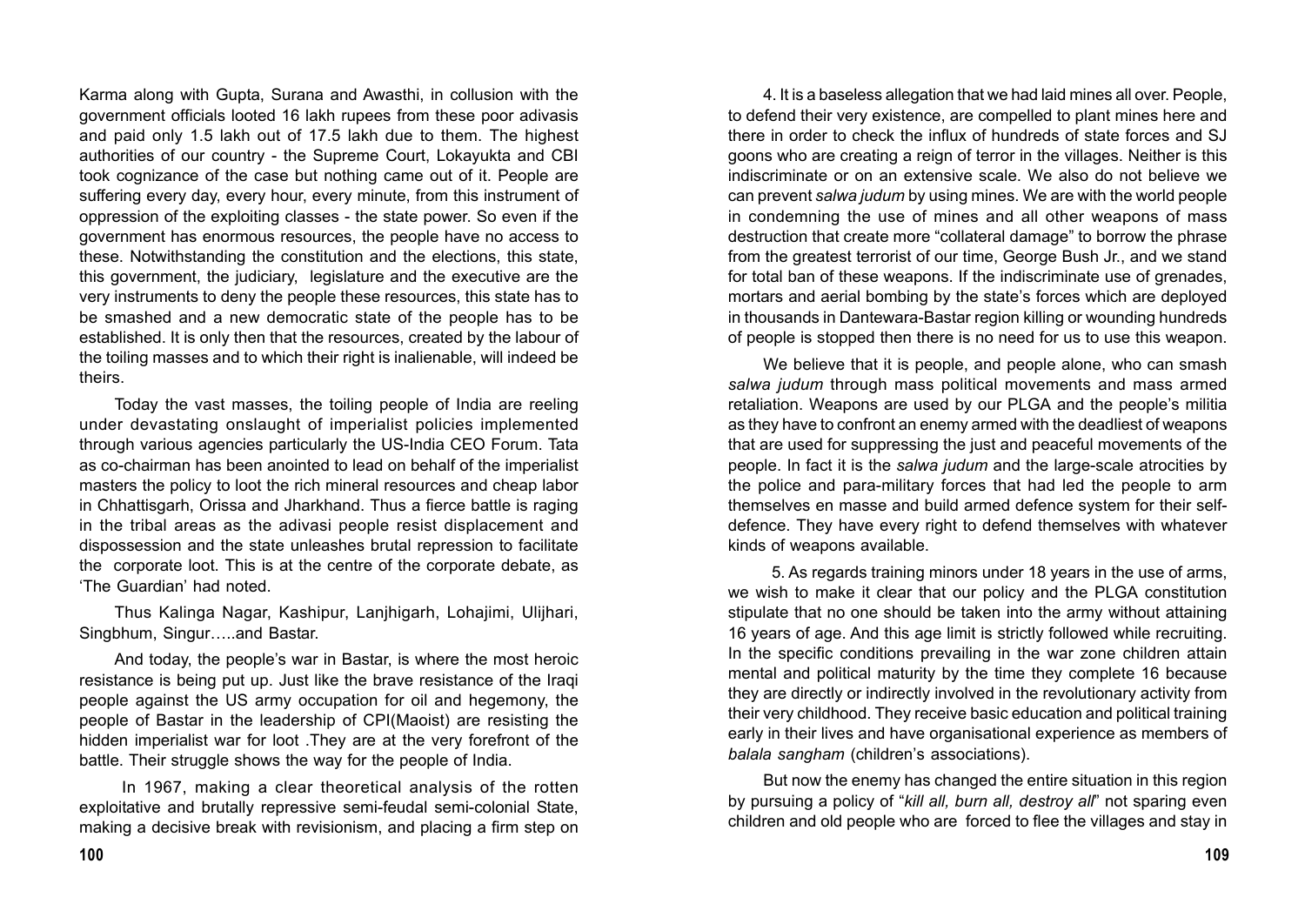examine the so-called justice system that is being implemented by the state in Dantewara-Bastar region or anywhere in our country for that matter. Does due process mean engaging professional lawyers (who turn out very often to be unethical professional liars) to prove one's crime (which is the rarest thing that can happen in our country if you see real-life criminals occupying highest positions of power while hundreds of thousands of innocent languish in jails without trial for years without end). When it is a universally known fact that nine out of ten cases do not get justice through the so-called courts of law why should you find fault with people when they themselves punish the culprits as in the *Jan adalat*s held under the leadership of our Party? The very fact that out of the 57 people taken away by the *jan* militia led by our PLGA from the concentration camp, 44 of them were let off after due investigation of their deeds speaks of the fairness of the *jan adalats* unlike the so-called courts of law that let off the real culprits and throw the innocents for long years into jails. Moreover, if we see our past history you will find that several times we had let off even police officers after detaining them for days when their crimes were not proved in the investigation. Many anti-social elements were simply censured and let off. It is only the most notorious anti-people criminallumpen elements and proven agents of the enemy who were given the highest punishment of death.

In principle, we are against death penalty and our new system that would evolve after the seizure of power will scrap death sentence. But now the oppressed people and the revolutionaries are compelled to resort to it for our defence as even our very survival is at stake if proven counter-revolutionaries are allowed to create havoc with people's lives and pass on information about our movements to the police. And as for evidence let me tell you that the excellent evidence collected by us—recorded cassettes of the entire investigation in the *jan adalat* which we had placed by the side of the dead bodies for the world to know — had been taken away by the police. We request you to bring pressure on the government and also ask the courts to direct the police to produce the cassettes. That would answer your question about evidence for due process. If you are ready to collect live evidence then thousands of people in Dantewara are prepared to place the facts before you whenever you come.

the path of agrarian revolution through protracted people's war the glorious Naxalbari movement had been initiated with the slogan "Naxalbari shows the way." As the movement of the CPI (Maoist) has determinedly advanced through countless sacrifices over the past four decades, revolutionary practice has established that indeed "Naxalbari is the only path".

We end this discussion with a call to the people of this country to steadfastly stand by the people of Bastar and the revolutionaries in their heroic people's war of resistance against the genocidal onslaught of the Indian State. And to support the determined struggles of the revolutionary masses in Jharkhand, Bihar, West Bengal, Andhra Pradesh, Orissa and all over India.

We also call upon the people to turn this battle into a war of the oppressed people of the world to unitedly **uproot the imperialist powers along with their lackeys and indeed dig their grave in the soil of Asia!**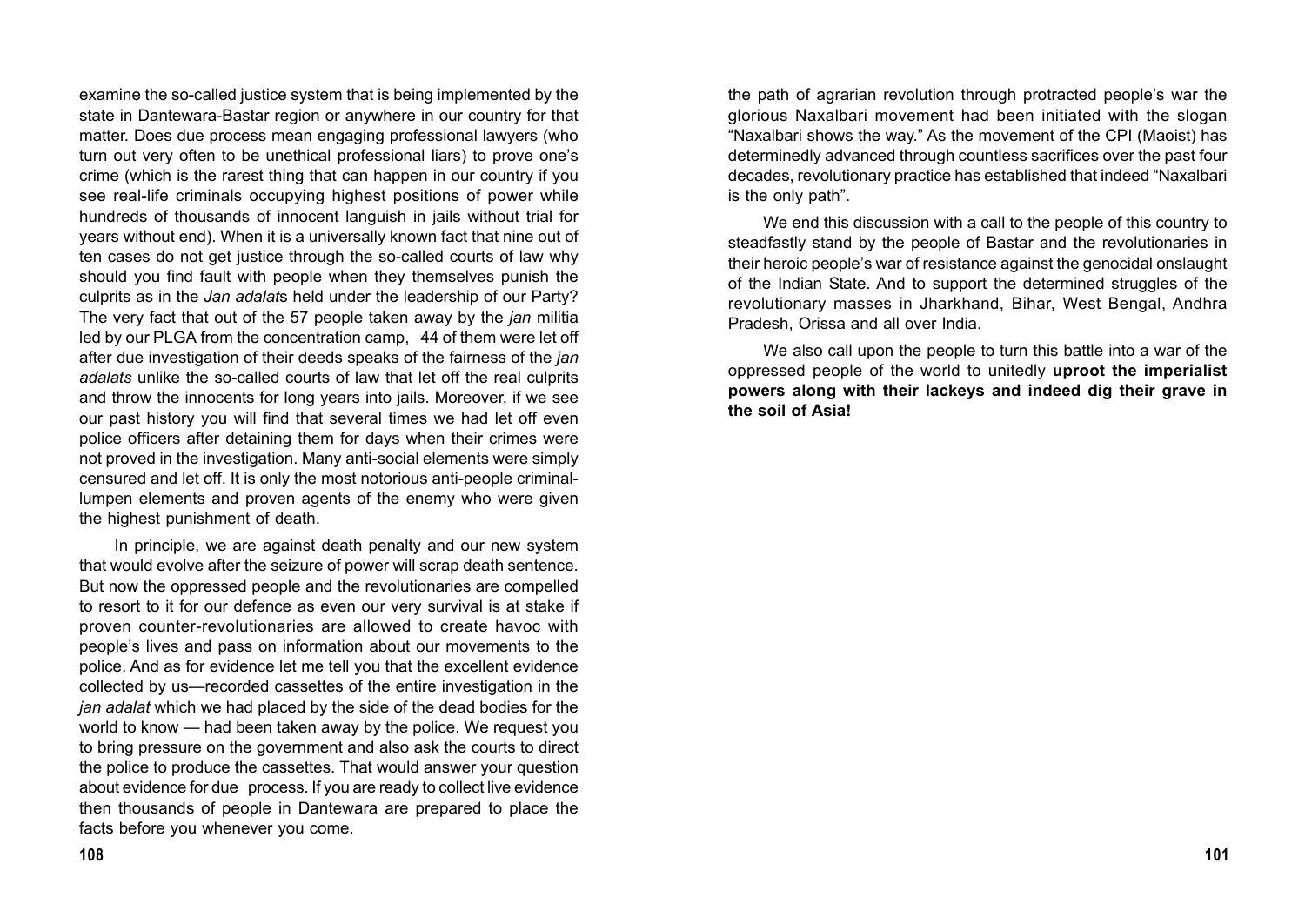# **APPENDIX - 1 Letter of the General Secretary, CPI(Maoist) to the Members of the Independent Citizens' Initiative**

#### **To**

#### **The Members,**

#### **Independent Citizens' Initiative**

#### Dear Friends,

I received the letter sent by six prominent personalities of the Independent Citizens Initiative who had visited Dantewara district of Chattisgarh on a fact finding mission in last May. I could not ascertain when the letter was actually sent as it did not bear any date and I could get hold of it only recently. On behalf of our Party I thank you all for your letter and the responsible attitude and genuine desire shown by you to put an end to the armed conflict in Dantewara between the oppressed adivasis on the one hand and the state-sponsored *salwa judum*, state police and central para-military forces on the other. I convey my apologies to you for the long delay in sending a reply, whatever are the reasons on our side.

Our Party appreciates the serious efforts made by you in your genuine quest for finding a resolution to the tragic conflict that had suddenly flared up in Dantewara since June 2005 and has taken over 400 lives until now. It is indeed heartening to all of us waging a just war for the liberation of the most oppressed sections of the Indian society to see democratic intellectuals like you seeking to explore the truth and place it before the world. There are some good articles written by some of you such as the one in *The Hindu* by Sri EAS Sharma, which made attempts to present the truth in a more objective manner. He had correctly analysed the origin and nature of *salwa judum* in sharp contrast to the barrage of false propaganda that it is a spontaneous movement and an uprising against the Maoists: "*It is certainly not a "peoples' movement" as it has been made out to be. It is a State-* peace. To accuse us of having a casual attitude towards taking away life is a myth fabricated by the bourgeois media. Our society including the sharpest critics of the ruling classes are bound to be influenced at least to some extent by this subtle propaganda. With greater care and more meticulous planning we assure you that we shall strive to avoid such unfortunate incidents in future.

We are as much grieved as you when policemen are killed in our ambushes and raids. We made several appeals to the policemen and their families not to kill innocent people or launch attacks on our cadre. We had issued leaflets appealing the Naga battalion jawans, CRPF jawans to defy orders from their superiors and to desist from attacks. We have composed a number of songs describing the plight of poor and unemployed youth who are forced to join police force due to lack of alternative employment. Whenever we attack the police we try to minimise bloodshed. We had never killed any policeman who surrendered. We do not harbour any anger towards ordinary policemen but would anyone expect us to remain silent when people are tortured, killed, women are raped, houses and property destroyed by the policepara-military-salwa judum goondas? We stand for the defence of the people's rights and it is for this reason we are compelled to attack those who are snatching away people's right to live. You would not have suggested a reconsideration of the strategy of people's war itself just because a few mistakes were committed had you known why; in the first place, we had taken up arms.

3. Regarding the *Jan adalat* in Manikonta village, the first point we would like to place before you is that those who were punished were not villagers as you describe them but were paid SPOs and SJ goons who had committed terrible atrocities on the people in the name of salwa judum. A retribution of that order is a necessity to control these goons. Common people, generally speaking, do not go to the extent of killing those who had committed crimes. The fact that hundreds of people who were present in the *Jan adalat* resorted to this extreme measure shows the pent-up anger and righteous indignation of the people intimidated since June 2005 without a let up.

You had questioned for evidence that due process was followed in the *Jan adalats.* Before such a question is placed we request you to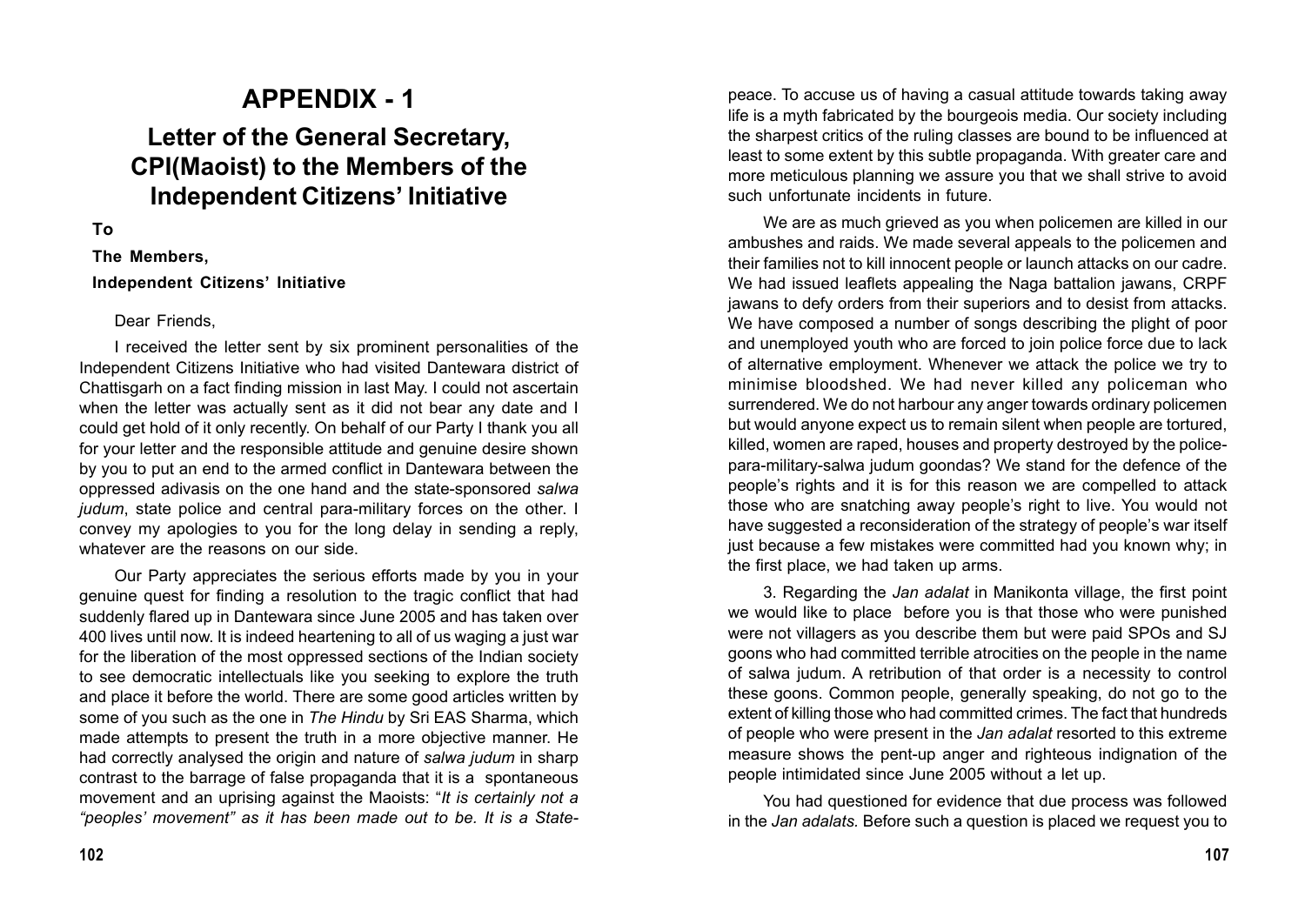and created a conducive atmosphere for dialogue by withdrawing the police and para-military camps from the countryside, punish the guilty officers responsible for murders and rapes, and so on.

Today, along with the above demands, other demands such as: immediate disbanding of salwa judum, punishment to the perpetrators of atrocities on the people, suspension of the Public Security Act, 2006, removing obstructions on adivasis who want to go back to their villages from the so-called relief camps have also come to the fore. Is there any justness in asking us to one-sidedly declare a cease-fire and go for dialogue without the government first creating a conducive atmosphere? The talks in AP in 2004 had exposed the hypocrisy and heinous game plans of the Indian ruling classes when the government refused to extend the cease-fire, commenced brutal attacks and created conditions which made second round of talks impossible under YSR's Congress regime. These bitter lessons have naturally become a deterrent for talks anywhere in the country. To ask us to declare cease-fire even as the exploiting classes continue their cruel barbaric campaign against the people means asking us to commit suicide. It is like the poor lamb believing the butcher. We appeal to you to think over the dangerous implications of your call for a cease-fire from our side in today's conditions.

2. You conveyed your worry at our "*casual attitude towards taking away life*". Deaths of members of the marriage party returning from Gadchiroli or of the traders in Kanker were unfortunate incidents that occurred due to mistaken identity. No revolutionary would ever think of committing such attacks on innocent people. \* Social scientists and investigative journalists do not stop at mere facts that happen. They would go into the causes behind these incidents, the history and ideology of those who committed such acts, and the overall prevalent atmosphere that triggered such incidents. Such incidents are exceptions in our long-drawn revolutionary struggle spanning over 25 years in Dandakaranya. Our ideology and politics teach us to protect the people as the pupil of our eyes. We value life and peace as no other party or even a humanist does. It is our love and commitment to the people that had drawn us away from our homes and families and goads us on to sacrifice our lives so as the vast majority can live in

*sponsored campaign in which unsuspecting Adivasis are used as ammunition in a war that will serve the private interests of a few."* He had also traced the exploitation of the adivasis by the non-tribal tradercontractor nexus: "*For decades, unethical land-grabbers, wily traders, and exploitative contractors, all non-tribals, have dominated the lives of t he Adivasis in this area, undeterred."*

I would also make it crystal-clear at the outset that just as you do, our Party too believes "*that the well-being and all-round development of the adivasis in Dantewada and elsewhere should be the central theme of any discussion or effort that impacts their lives, either directly or indirectly."* However, what we do not believe, unlike you, is *"that the defence of the rights of the adivasis can be ensured more effectively through political, non-violent and open means, rather than through armed struggle."* And it is precisely these diametrically opposite ideological-political beliefs by our respective sides regarding the means to be adopted to defend the rights of the adivasis that has led to two differing viewpoints in grasping the reality of the class war in Dantewara. And it is these differing perceptions, outlooks and class biases that are coming in the way of arriving at a correct solution to the ongoing conflict, or what could be more correctly described as a war between the revolutionary forces versus counter-revolutionary forces, that is going on not only in Dantewara but in various parts of the country. Can you show us one instance from the pages of Indian history where the rights of the adivasis were ensured through nonviolent and open means? And not just in India but anywhere in the word for that matter? What have the tribals of Kalinganagar received for their peaceful protest against Tata Steel?

You have placed nine questions before our Party. In brief, these are: lack of response from our Party to your call for a dialogue with the government and declaration of cease-fire; our "*casual attitude towards taking life*"; the legitimacy of *jan adalates* like the one held in Manikonta; that our Party is placing mines "all over"; that we are training minors under 18 in the use of arms and destroying schools used by the CRPF, our Party's opposition to the right to vote, road construction and access to government funds for development; putting people to risk and inviting greater repression by resorting to armed struggle; subordinating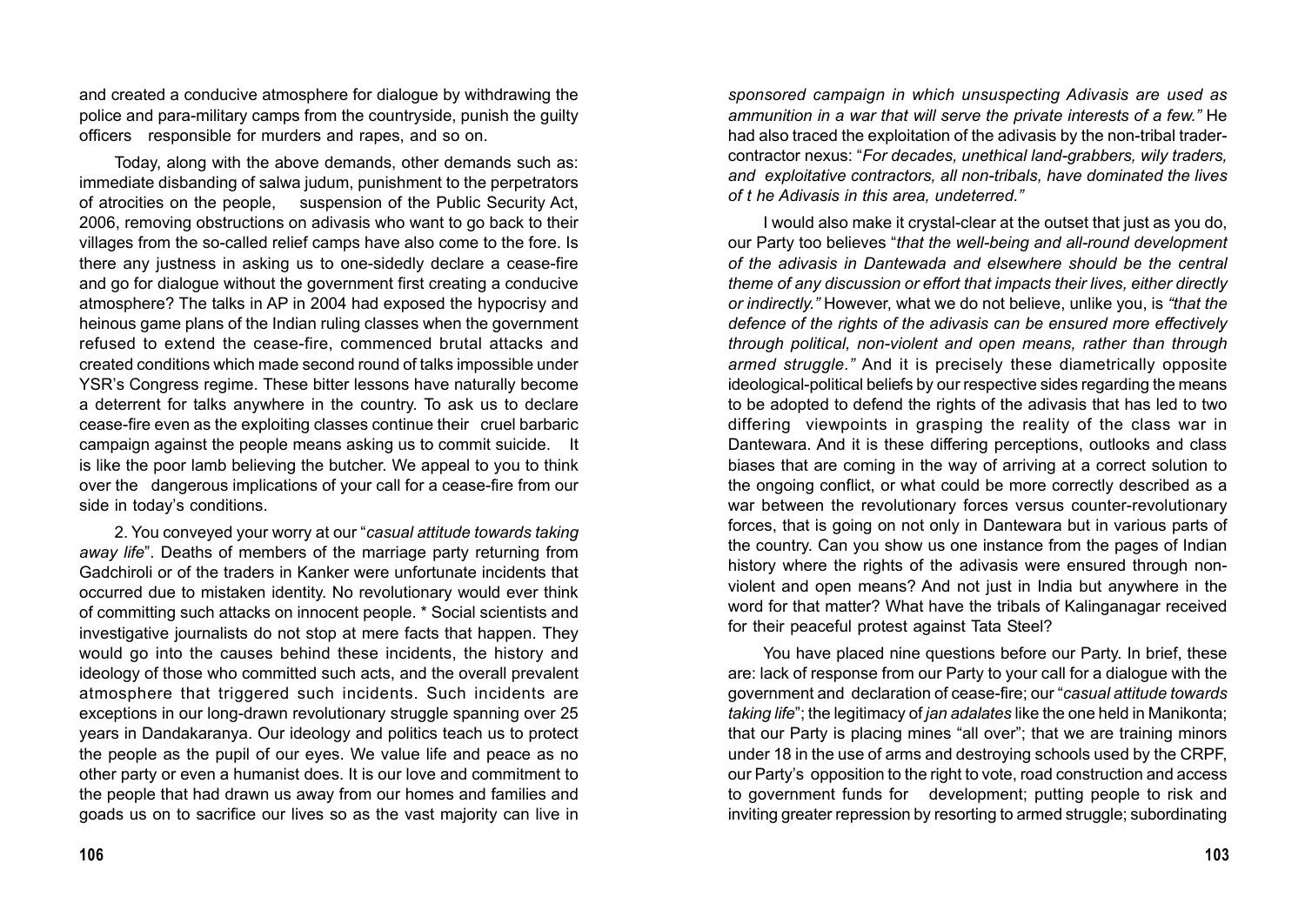the interests of the people of Bastar and Dantewara to our wider goal of capture of state power; and showing no distinction between civilians and combatants and so on.

Before answering these questions, the tenor and tone of which unmistakably betray the mind and attitude of the liberal democratic intelligentsia, I wish to ask you one straight question: How does one get to know the truth from a plethora of facts? Can you say with full confidence that your perception of the reality in Dantewara is not tainted by your ideological biases against the Maoist movement and violent revolution? Is it possible for anyone, even if one claims to be a neutral or impartial intellectual, to analyse facts and arrive at conclusions correctly if he/she has an inherent aversion for armed struggle?

We know that our answers will not satisfy you. How is it possible when we both have different ideological and political perceptions towards the means to be adopted to bring the oppressed out of their miserable conditions of existence? There is no level playing field in the merciless class war between the cruelly exploited, brutally oppressed majority on the one hand, and the fatty upper five per cent of our society bulging at the expense of the hundreds of millions of poor on the other. In a class-divided society there cannot be any absolute truth. The truth of the oppressed is different from the truth of the oppressor. This has been true right from the time of Spartacus and the unsung slave heroes who waged struggle against slavery. Either you were with the slaves, in which case Spartacus and the rebels represented a just cause and truth, or you were with the slave owners for whom the revolts were merely the unjust acts of the slaves who had strayed from their duty of serving their masters. Likewise if Bhagat Singh was a hero for the Indian people he was the greatest terrorist and villain for the British colonialists.

In class conflicts, unlike in ordinary sport, it is impossible to have an impartial referee who cries foul whenever there is a violation of the rules by either side. For class war is no game played out between equals based on rules that apply to both sides equally. It is an unequal war between the mighty militarised state that stands in defence of the propertied classes and their "right" to exploit the majority at will, and the vast majority of the wretched of the earth—hungry, homeless,

emaciated, docile, helpless masses—who, in the eyes of the ruling elites, are not much distinct from the slaves of bygone millennia. Rules are preset by these very same exploiters through their Constitution with enough provisions for violating the same. Those who imagine themselves to be impartial referees in class war and try to set the rules equally for both sides will ultimately end up as apologists for the oppressors, in spite of their good intentions and sincere attitude. Anyone who thinks that he/she is being impartial in a class-divided society is only a victim of his/her fanciful imagination.

You have condemned both types of violence, i.e., violence unleashed by the state and salwa judum goons at the behest of the imperialist Macs, big corporate houses like Essar and Tata, unscrupulous traders, contractors, as well as collaborationist adivasis leaders who had become part of the ruling elites, on awakened adivasis masses who are struggling for their just rights and liberation under the leadership of our Party on one hand, and the legitimate revolutionary violence resorted to by the oppressed adivasis on the other. You held both sides responsible for the unfortunate situation. How can you equate the violence of the oppressor with the legitimate violent response of the voiceless oppressed? Whom would such a stand help ultimately? Would it not provide added strength to the oppressors and help perpetuate their domination? All these have to be pondered over by democratic-minded intellectuals. We sincerely appeal to you to stand more firmly on the side of the oppressed and then it will not be much difficult to find answers to most of the seemingly perplexing questions.

Now we shall try to answer your points very briefly:

1. You had called on us to declare a cease-fire and enter into a dialogue with the government. You were dismayed that we had not responded to your call and had even escalated the violence. You also queried whether we are prepared for a dialogue? When the enemies of the people have a single agenda of suppressing the struggling masses through ever-increasing brute force, where does dialogue come in? In fact, ever since 1998 we had always been responding positively for a dialogue on the issues of the people provided the government cried a halt to its repression and oppression of adivasis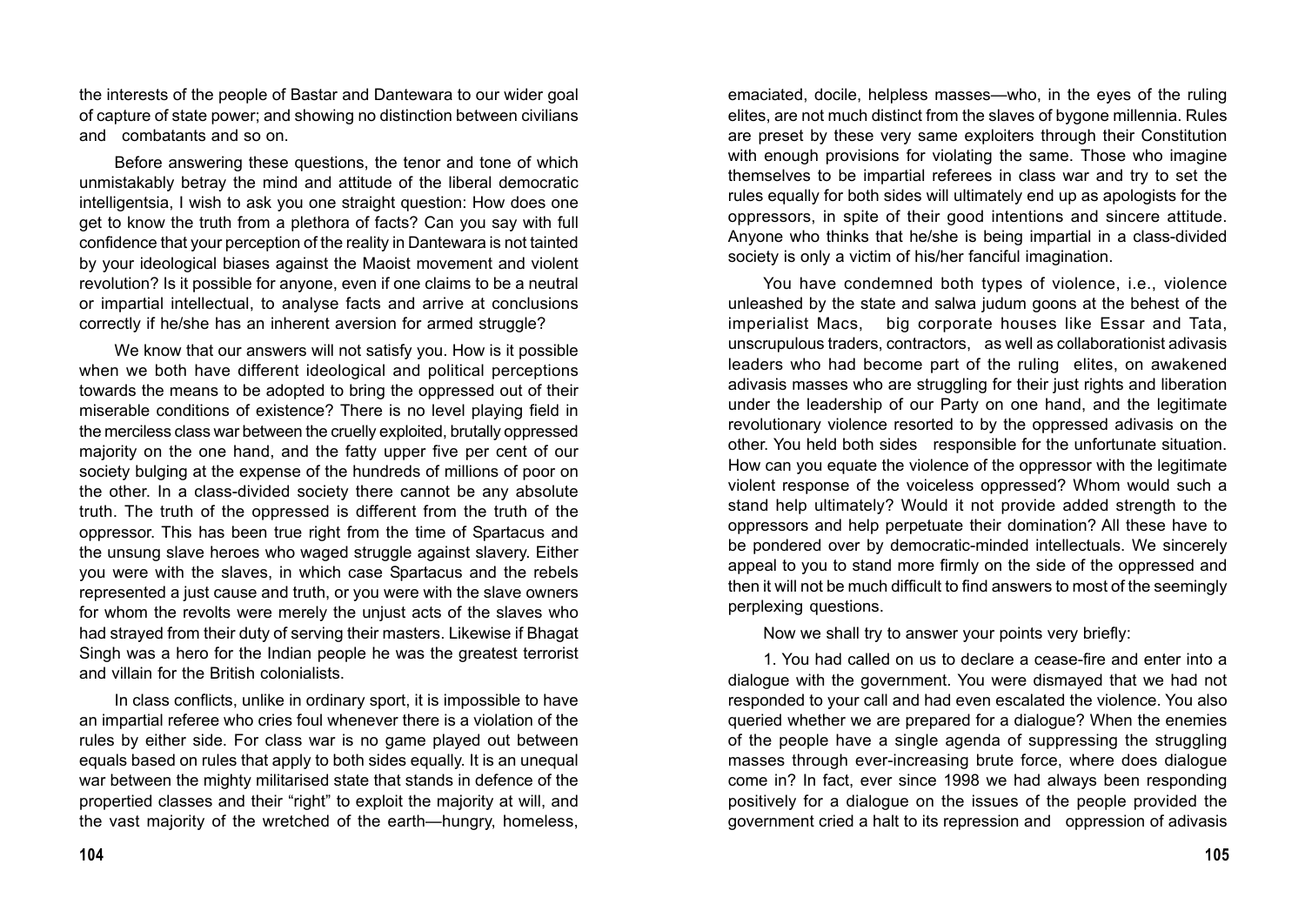away at gunpoint by the rulers who deploy huge contingents of central forces to intimidate and force people against their will to vote for their very oppressors. This has been most conspicuous in AP where people are threatened with dire consequences if they dare to boycott and, in several instances, are even pulled out of their houses on the polling day and brought to the booths. During the last elections in 2003 and 2004 in Chattisgarh helicopters were used to create terror and huge para-military force was deployed in the name of preventing the Maoists from foiling the elections. Just as other political parties have the right to campaign for electing them to power the CPI (Maoist) too has the right to call upon the people to boycott the elections that are only meant to suppress them. Never was force used by our Party to prevent people from exercising their franchise. This is easily verifiable from the people in our areas of armed struggle.

Boycott of election is a political tactic of our party to mobilize, organize and rouse the oppressed masses against the rotten system and to make them realise the necessity to destroy it through people's war. It is only then that election of a genuine people's democratic government becomes possible. With this aim, under our party leadership and with the protection of PLGA, the oppressed masses of Dantewara-Bastar region are not only boycotting the election farce imposed by the oppressors, but are also electing their own organs of political power, *Janathana Sarkars,* with deep political conviction.

7. I shall deal with the  $7<sup>th</sup>$  and  $8<sup>th</sup>$  questions together as they are closely related. Both these question the very strategy of people's war and try to set up an artificial wall between our Party and the masses. As one of the great founder-leaders of our Party, comrade Charu Majumdar, pointed out "*People's interests are the Party's interests*". There cannot be any other interest for a genuine Communist Party than that of the vast masses. It is not our armed squads that are waging the actual war but the people themselves.

We believe that it is the people, and people alone, who make history. It is they who have to liberate themselves from all kinds of oppression. Tomorrow if the Communist Party itself changes colour and becomes a bureaucratic ruler after capturing power, as it occurred in Russia and China, people will wage a bitter struggle against them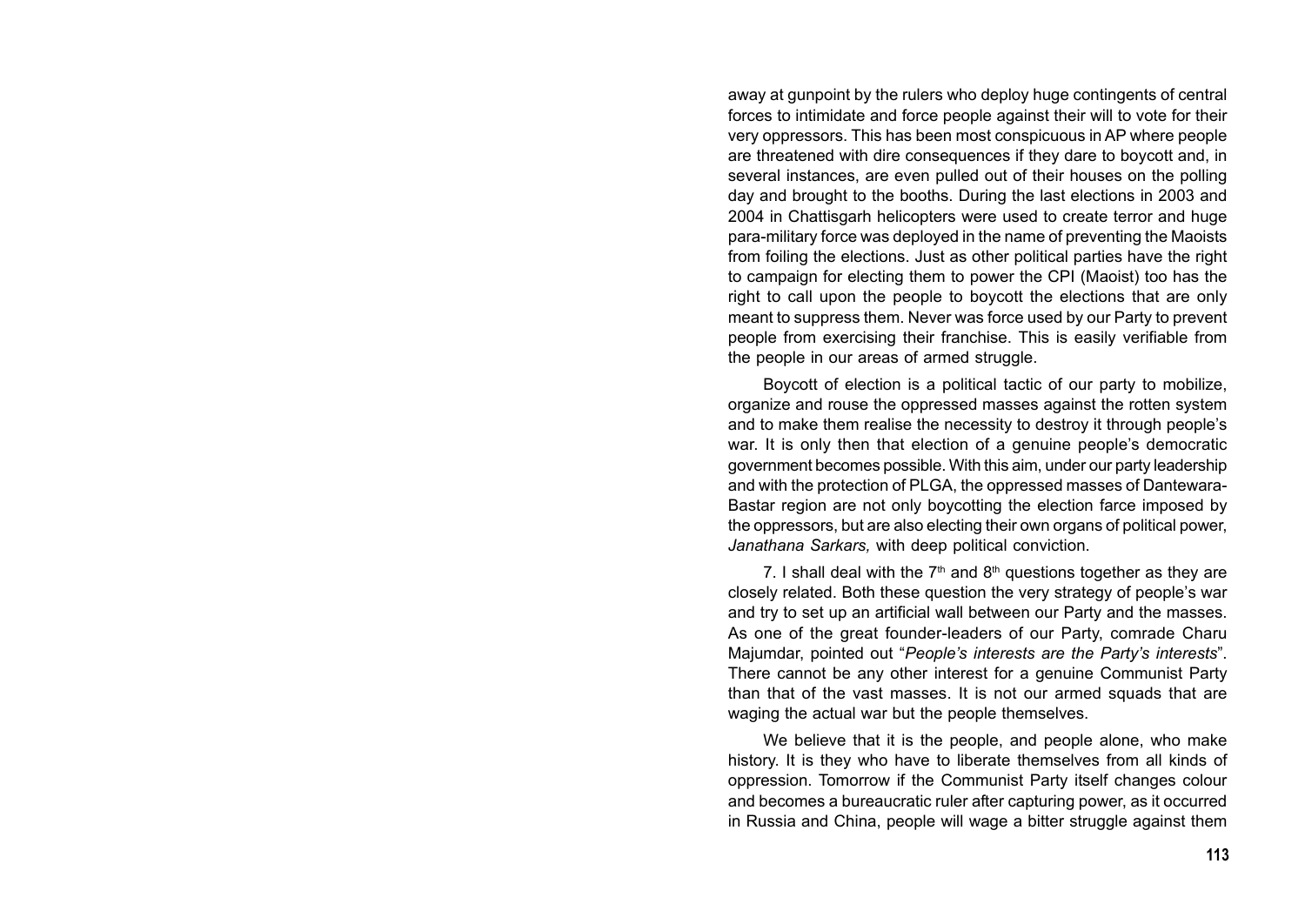also. Our Party and armed squads are mere catalysts that help the masses to achieve their liberation. It is the people who are the real heroes and we awaken them and equip them with the scientific theory of Marxism Leninism Maoism. And theory becomes a material force once it is correctly grasped by the masses. Our Party and the PLGA are able to survive the severest repression of the enemy because we are protected by the masses who act as a fortress of steel. One must have a correct dialectical understanding of the interrelationship between the Party and the masses or else mistakes such as separating one from the other are bound to occur.

And when you ask us are we not "*inviting greater repression by taking up armed struggle*", I would say "*Yes. But without armed struggle people will continue to live like slaves without self-respect or dignity and will perish like flies with hunger and destitution."* That is why the slogan "*better to die in struggle rather than succumbing to hunger!"* has become so popular with the masses. You might be aware of the chilling fact that the number of people who died of hunger and disease in just the past one decade far exceeds (by five times according to an estimate) those who died in all the revolutionary wars that occurred in the last two centuries?

The ruling classes will not abandon political power or their exploitation, oppression and suppression of the people until they are forcefully overthrown. Whether to live a life of slavery and indignity and die of hunger by remaining docile or by peaceful protests (we all know the fate of those displaced by Sardar Sarovar project even after two decades of non-violent struggle, just to take one instance), or take up arms to completely eradicate the grounds that give birth to all kinds of suppression and oppression in order to live as free and independent human beings. Our armed struggle is to draw the curtain on pre-history of humankind and herald the dawn of real history where people become the makers of their own destinies, and not a handful of moneybags and corporate gangsters.

As for measuring the support our Party enjoys among the masses anyone can easily verify it. The police could not find a single informer in hundreds of villages which made their task of suppression extremely difficult. In fact, it is the immense support that we enjoy among the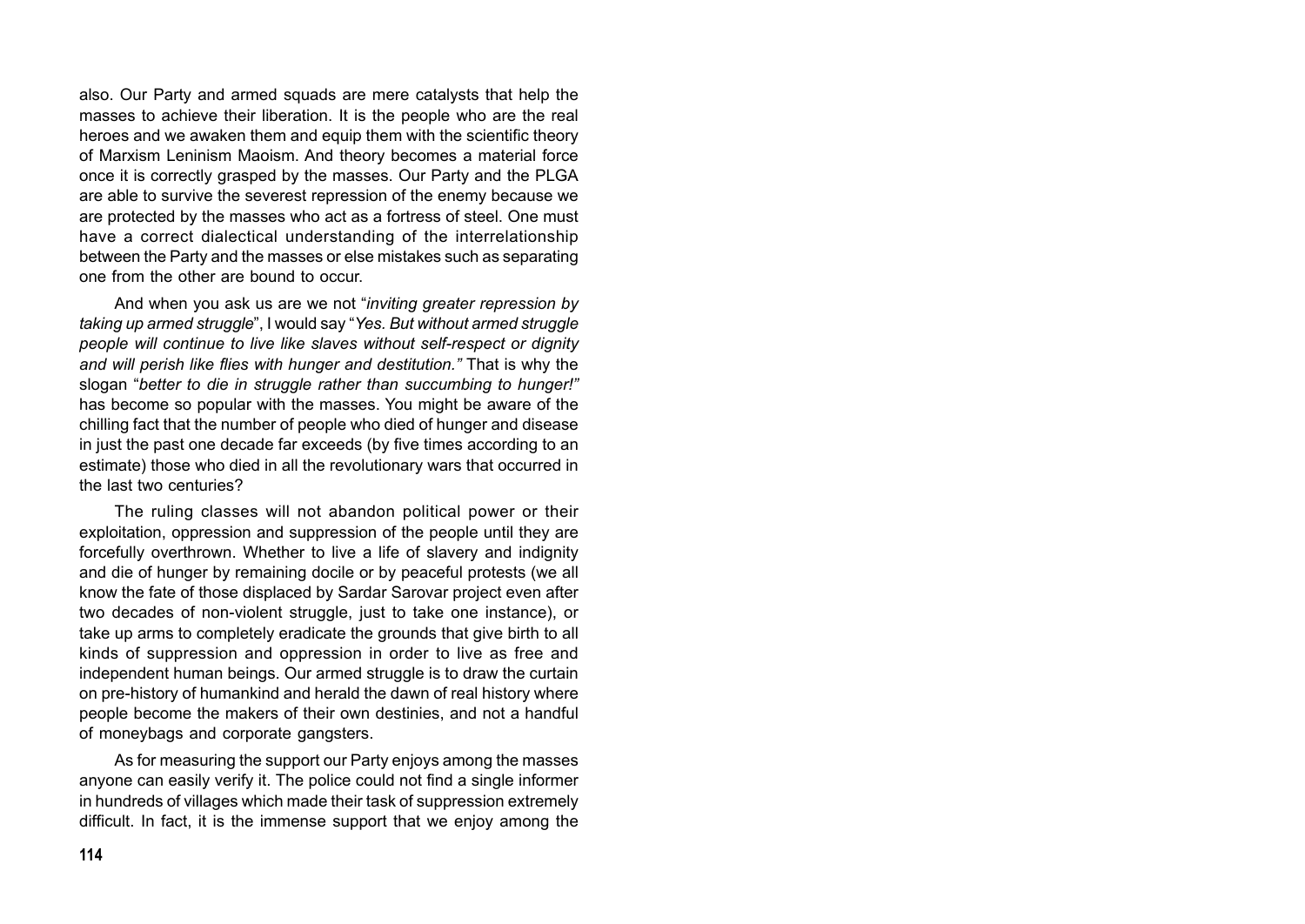

masses that made the ruling classes sit up and think of ways and means to suppress us besides deploying the security forces. That was how the heinous strategy of salwa judum evolved by mobilising non-tribal exploiters, lumpen elements among the adivasis who were punished by the jan adalats for their anti-people deeds, and people from villages falling outside the areas of our struggle. It can also be seen in the turnout in the elections with several villages boycotting the polls completely or registering extremely low percentages of votes.

8. We totally agree with your last point that "*there must be a distinction between civilians and combatants"* and that "*those who claim to struggle for the people must struggle responsibly and with full accountability".* Our Party had always demarcated between civilians and combatants. But you say such a distinction does not exist today. We earnestly appeal to you to point out where we have not made the distinction and we shall certainly correct ourselves if it were true. We do not consider all those who joined salwa judum or those who are forced to become SPOs as our enemies. Nor are the people who are herded into the so-called relief camps set up by the government to be treated as enemies. We only consider those who unleash brutal attacks against villages with the help of the state's forces as people's enemies and punish them. For outsiders the SPOs might appear as poor adivasis but to the masses of adivasis who had borne the brunt of their cruel attacks the hardcore among the SPOs are even more dangerous and brutal than the police. Any independent and impartial enquiry will bring this truth out. We assure you that we shall take even greater caution in this regard.

**Yours sincerely, Ganapathi, General Secretary, October 10, 2006 CPI (Maoist)**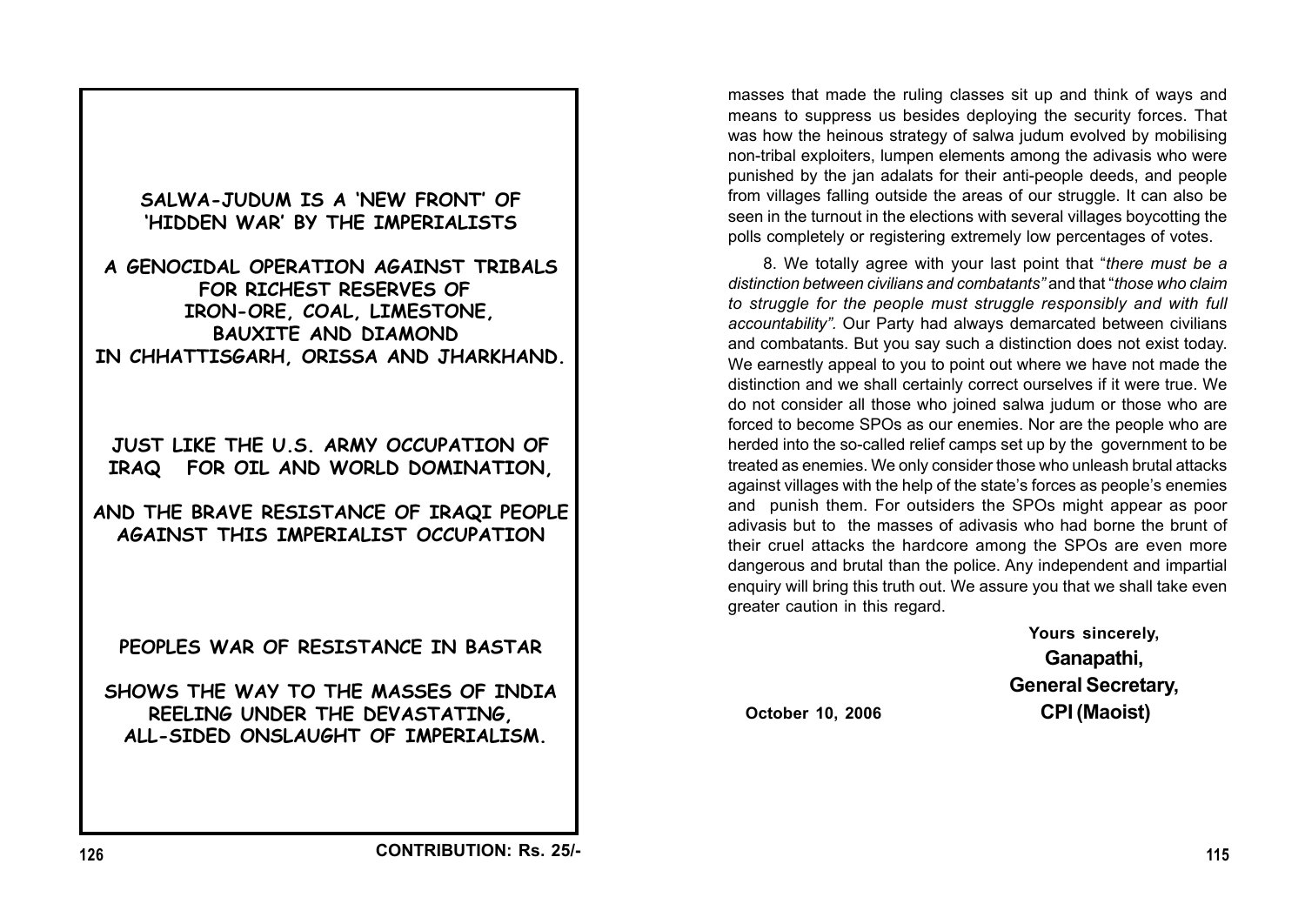# **APPENDIX-II**

# **EXCERPTS FROM THE ARTICLE "MAOISTS IN INDIA A REJOINDER " SENT BY OUR PARTY TO THE "ECONOMIC AND POLITICAL WEEKLY" IN RESPONSE TO THE ARTICLES PUBLISHED IN THE SPECIAL ISSUE "MAOISTS IN INDIA"**

#### **The Question of Violence**

As mentioned earlier this is the single most important thread passing through all the articles. That is why we shall deal with this at length. No real communist is for violence per se. Communists are for a peaceful social system built around equality and justice. But when they seek to work for such a system they are attacked most brutally. This is not only today, but ever since the birth of communist ideology. They have been butchered, massacred and exterminated by the lakhs right from the days of the Paris Commune. It would be naïve to think that the Indian ruling classes, who have a lengthy record of violence on the oppressed masses, are any better. Besides, it is not just state violence that people face; in a class society as exists in India violence is endemic to the very system and the oppressed masses face it in their daily lives — from the feudal authority, by the factory managements, through archaic feudal practices of untouchability, patriarchy, superstitious beliefs, etc.

Human society, ever since the birth of classes, has moved forward only through a process of prolonged and tortuous struggles giving birth to new and more advanced systems. Human society has advanced only through sustained struggle against the violent state of the ruling classes of that period. To expect that they will today accommodate those demanding a basic change in the system is to deny the lessons learnt from history.

 For instance, Balagopal has speculated regarding an alternative response that could have been pursued by the Maoists even after the encounter killings began in AP. Would the govt,, as speculated by Balagopal, have allowed the Maoists to concentrate on exposing the

the people, and the guidance it gets from the American intelligence. But in the name of 'creativity' if we seek a compromise with reform and revisionism, the revolution will be defeated from the very start.

※ 灬 涤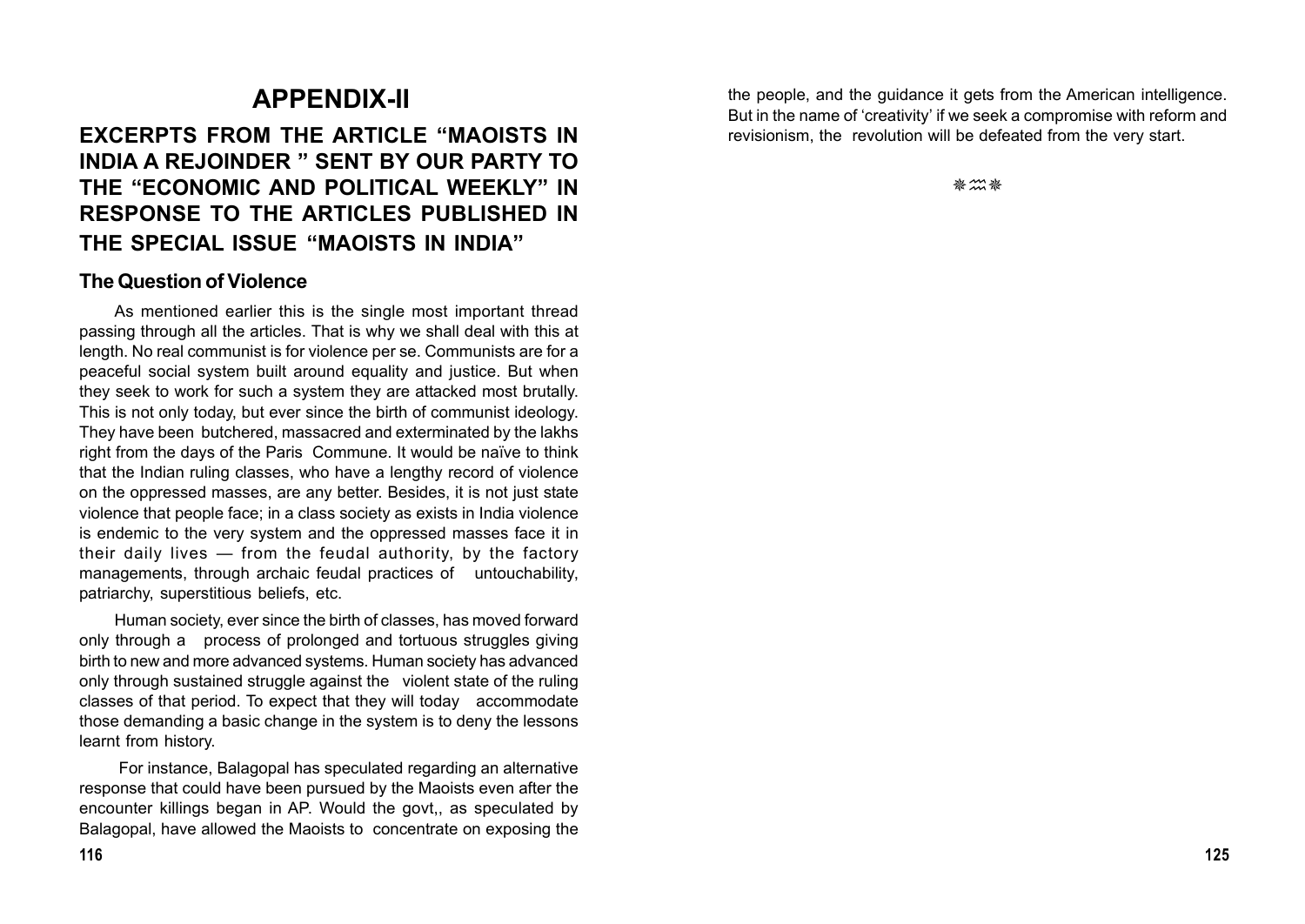fascist nature that imperialism and its agents throughout the globe are acquiring due to the growing economic crisis. Even in the field of entertainment serious democratic artists are feeling this reduction in space. This is very clear in India where the governments at the Centre and the States are developing their armed might daily, on a scale never seen before. More than the intellectuals, they realize that with the aggressive implementation of their polices of LPG mass revolts will have to be dealt with. So, it is not clear in which direction does Tilak pose *the case for revising the ideological-political line and the strategy and tactics of the CPI(Maoist)*. There is need for much greater depth of analysis before making such far-reaching statements.

Well-meaning intellectuals need to fight for democratic space from the fascist rulers backed by the world's biggest terrorist, US imperialism, while appreciating the role played by the revolutionaries in confronting the fascist rulers through all forms of struggle, including armed struggle. In fact, the armed struggle has created the space for the oppresses masses to exercise their will and develop their lives.

Today if the movement is weak in many parts of the country, the need is to strengthen it there, not change to the path to some vague "*genuine confederation of the various Left organisations*". What is needed is not such an amorphous conglomeration, but of a genuine United Front of the four classes of the workers, peasants, middle classes and the national bourgeoisie. An effective UF is the only way to rally all the anti- imperialist, anti-feudal forces and not a *confederation of the various Left organizations* which blurrs the basic distinction between the different class forces, and liquidates the edge of the revolution by considering enemies as friends. History of all revolutions, particularly that of Russia and China, have clearly shown that victory was only possible by fighting an uncompromising ideological-political battle with all forms of revisionism. And where they compromised, the socialist goal was lost though they may have been militarily victorious as in Vietnam, Cuba, North Korea, etc.

It is true that fixed and rigid dogma does not help one bit in advancing the revolutionary movement against such a sophisticated enemy. There is the need for utmost creativity in taking on a giant like the Indian State machinery with their long experience in suppressing anti-poor bias of the govt and extend their mass activity to a point that would have given their aspiration for state power a solid mass base? If that possibility existed, why, in the first place, did the ruling classes pounce on the legal movement in Karimnagar and Adilabad? There was then no armed activity when the disturbed areas act was declared by the Chenna Reddy govt in 1978. And how does one confront the attacks by the landlords and the police? BG also asserts that a positive response from the state would have delegitimised the argument for revolutionary violence. The speculation of BG only displays the illusions of our intellectuals with regard to the nature of the state, rather than a realistic appraisal of the situation.

To put so much focus on violence of the Maoists appears to divert the issue, where, in the present system the masses have to face violence every day of their lives. Hundreds die each day of hunger, starvation and easily curable illness; is this not violence? Over a lakh peasants have committed suicide in the past ten years; is this not violence? Feudal and semi-feudal authority in the villages has only force as its major form; is this not violence? Workers in all but the big industries (sometime even there) have to regularly face the hoodlums maintained by the management and even the police; is this not violence? Women of our country have to face daily patriarchal violence and even thousands of so-called dowry deaths; there is no end to the violence of this system. Dalits have to face humiliation, abuse and even death on a daily basis; is this not violence? And over and above all this is the daily violence of the state, the Hindutva fascists, the mafia forces maintained by politicians, and the increasing criminalisation of politics, big business and every aspect of the ruling system. And over-and-above all this is the violence and wars sponsored by the imperialists and their comprador agents.

So, violence is not really the issue; justice is. Or, if Naxalite violence is to be discussed, it should be in the above overall context of violence pervading every aspect of our system. If not seen in this framework we could fall prey to the abstract bourgeois concept that 'violence breeds violence'. When in fact revolutionary violence is the only violence to end ALL violence of the existing system.

One important aspect of today's counter-insurgency operations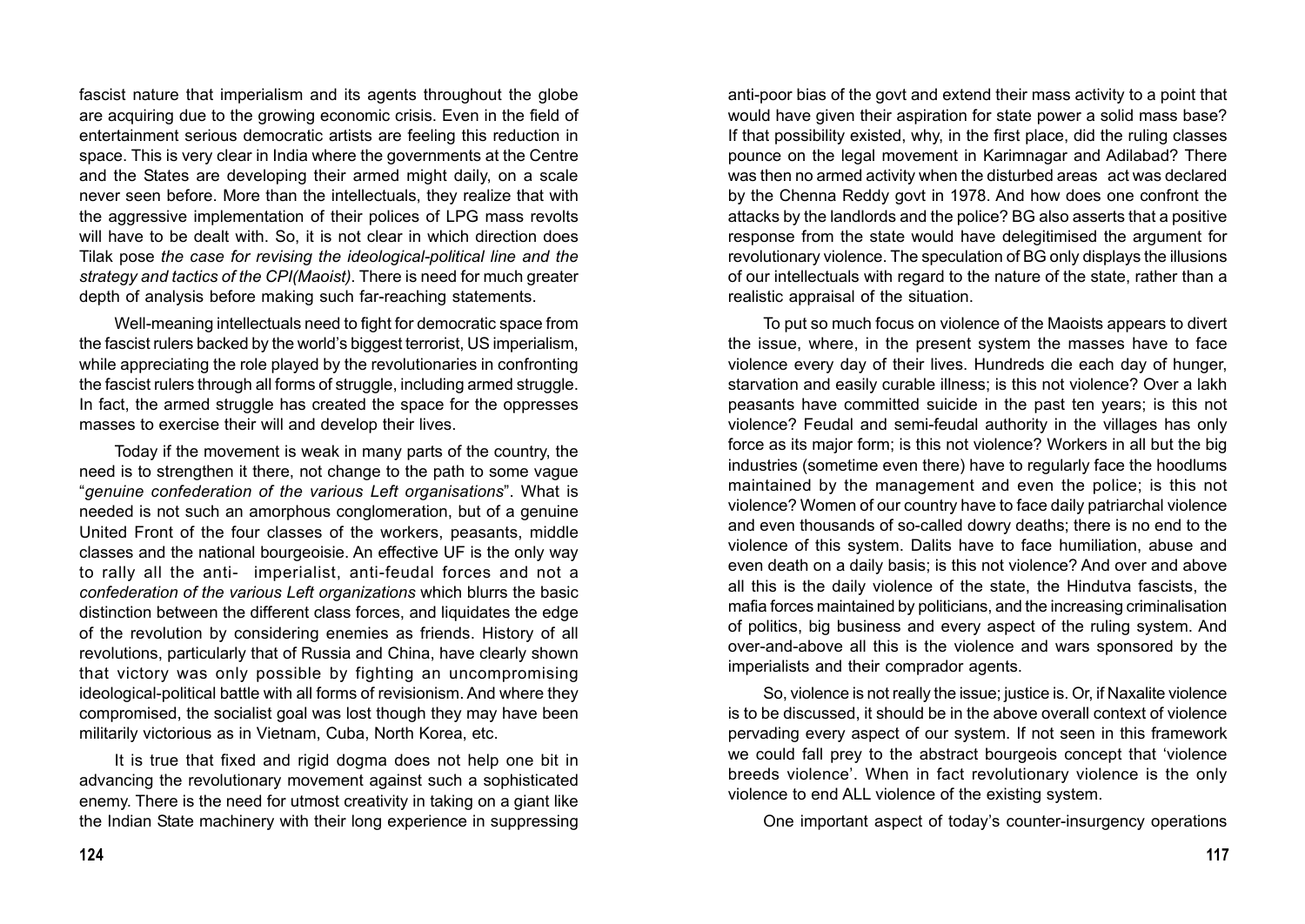is the massive use of an informer/espionage network to decimate the movements, not only externally, but also from within. Today, this is one of the major weapons in counter-insurgency strategies in the world, including India. This operates from the very village level, mass organisation level, to covert operations within the Party itself. Massive funds are being secretly allocated for this purpose. Many revolutionary movements throughout the world have faced trying situations because of the decimation of vast numbers of their cadre and leading forces, primarily because of this.................. Their existence has lead to the death of thousands and thousand of the best of revolutionaries throughout the world. This has been accompanied by brutal torture to extract information. Earlier the stories of the unbelievable levels of torture became public; now they make sure that this does not happen by killing off the tortured victim and by legitimizing torture (one of the 'gains' of the war against terror).

What the world sees is only the overt violence of the state not these covert operations that precede it. While the only long-term method of countering this, is by deepening the mass base of the party (not mere mass support) and by raising the political level of the party; it is also necessary to deal with them in the immediate sense otherwise it results in the massacre of the best of our cadre. If all persons in every village are tightly organised (into mass organisations, militia, and party units) it is very difficult for an informer to survive without getting noticed soon. But such intensive organisation takes time and is not so easy in the bigger villages and the urban bastis. In between the informers are recruited. If not spotted in time and dealt with, it can lead to the decimation of the entire local leadership and also possibly of other leaders visiting the area. Most of the elements recruited by the state may come from poor backgrounds, but they are mostly from lumpen or degenerate elements. They are recruits in the covert operations of the police and army. Any leniency towards them can mean (and has meant) the death of the best of our comrades. Actions on these forces, are not on civilians, but on recruits to the police/ para-military forces, and should be seen as such. This is important to understand, in the light of modern-day counter-insurgency in the form of Low Intensity Conflict devised by the MI5 (of Britain) and the CIA (of the USA) and used throughout the world.

*political line and the strategy and tactics of the CPI(Maoist) is quite potent by itself because of the changed international situation and above all due to the major worldwide setback to socialism*." Earlier in the article he also raised doubts on the change to Maoism. So he questions some of the very basics of the CPI(Maoist). Sagar too after raising questions on a large number of tactical questions — idealizing elections, pitting mass action against armed struggle, opposing democratization of tribal culture, negating its successes and only focusing on its supposed lack of presence everywhere (as though all over the world Marxists are making sweeping gains), etc — he goes to the extent of clubbing the entire 'left', including the ruling class CPI and CPM with the CPI(Maoist) in a single category by calling for a "*genuine confederation of the various Left organisations*". Sagar goes so far as to equate the parliamentarians with those leading the armed struggle by saying: "*In the broad context of Indian politics it would appear to him/her that the Left in all its diversity is actually part of one 'parivar' with one component doing nothing but parliamentary work and the other focusing on armed struggles and the middle consisting of many combinations of these two extremes*". Mohanty, while even having his facts wrong (saying that all have equal strength, which not even the enemies of the movement say) equates the CPI(Maoist) with the revisionist Liberation and Kanu Sanyal groups.

Some have taken certain lacunae within the movement to negate the entire path, others negate it in the name of 'changed situation' and yet others negate it by obfuscating the lines of demarcation between Marxism and revisionism. Now to take some of these arguments: As Tilak says it is true that there have been some changes in the international situation, though the basic essence of imperialism has not changed. But the changes, linked with the economic crisis, and the increasing ferocity of imperialism, particularly the US, would warrant more extensive and deeper armed resistance than what we have today. Witness what happened in Iraq, or the arrogance displayed by Israel in Lebanon and Palestine; or the massacres of communists and even liberal opposition in Latin America; the butchery of even hundreds of mass leaders in the Philippines; etc. The much talked of 'space' for the revolutionaries and democrats is shrinking, not because of the armed activities of the Maoists, but because of the increasing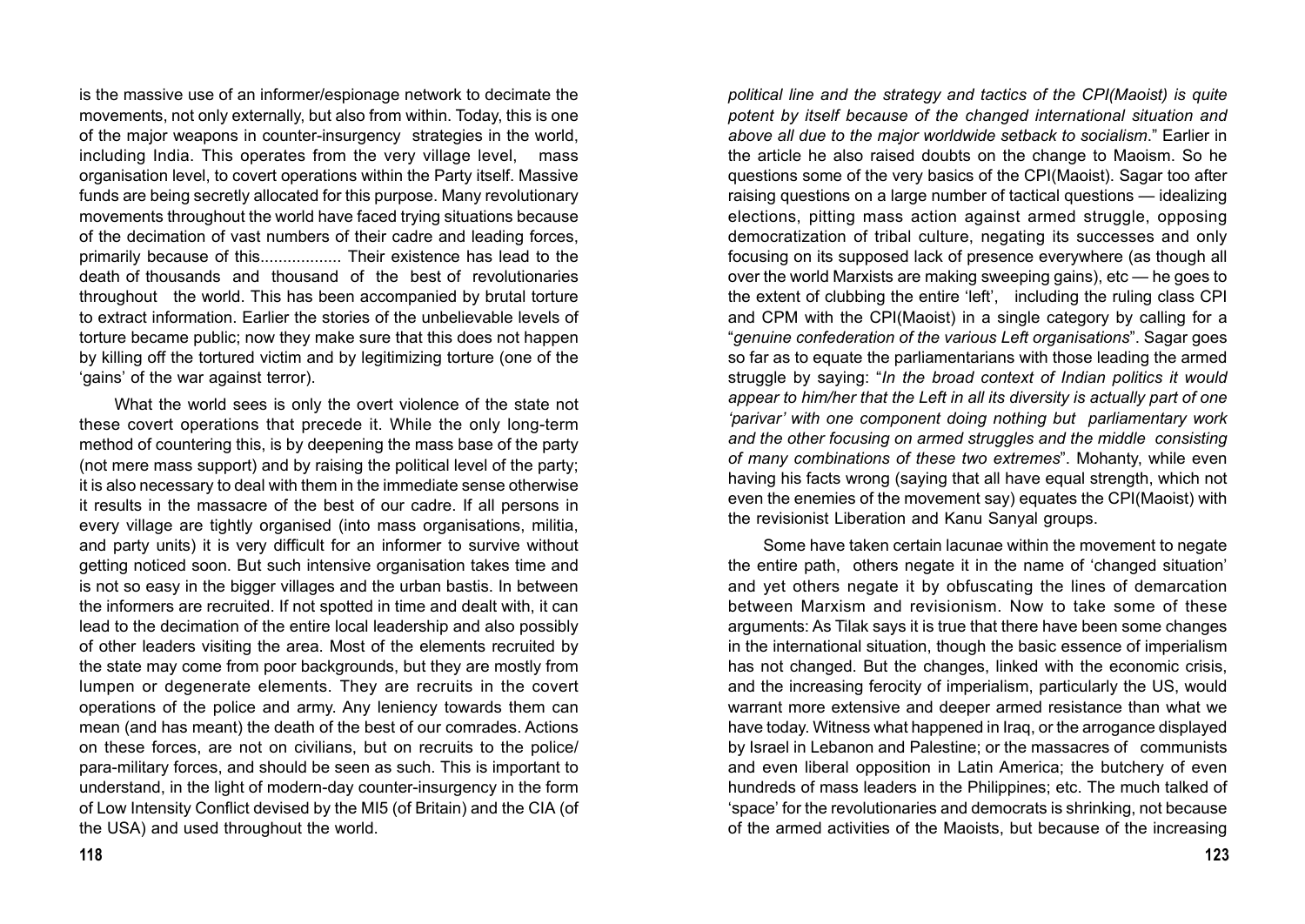must also be realized that no class war can be expected to be conducted with clinical precision. It is very tortuous and painful; just as the daily life of the bulk of our population is no less agonizing.

#### **(b) Some other major arguments**

Here we will take only the major arguments and leave the rest for a future discussion:

**(i)** There is a tendency to compare the Maoists movements of Nepal and India, pitting the Nepal Maoists present tactics as a supposed peaceful alternative to the Indian Maoists violent methods. But one should not forget the present victories of the anti-monarchy movement are built primarily on the massive politico-military successful battles by the People's Liberation Army and their ability to beat back the attacks of the King's army. Their victories are built on the backbone of a 30,000 PLA and one lakh militia and the loss of 12,000 lives. This fact is brought out in a recent interview with the Hindi magazine *Philal* where Com Prachanda, the Chairman of the CPI(Maoist), said: "*When we talk with the leaders of these political parties we say that had we not been armed, there would have been no 12-point understanding. Had we not been armed, Deuba would never have been able to come out of prison. Had we not been armed, many of you would have been killed because of the feudal monarchy, which murdered its blood relations inside the Palace……. We also told them that our weapons only made the revival of your parliament possible, you are not credited with it, the credit goes to the PLA.* …". Besides, change of tactics depends on the situation in the respectivecountries and the strength of the contending forces. Yechuri, as also many rightist elements has particularly sought to pit the Nepal Maoists against the Indian Maoists. While the CPM brutally suppresses the Maoists in West Bengal it is hypocritically speaking in praise of the Nepal Maoists. Instead of pitting one revolution against the other it would be far more constructive to take the positive experiences of other revolutions and see how best that could concretely be applied to the Indian revolution to take it forward.

**(ii)** Some of the writers have focused on questioning the very path of the revolution. The most forthright in posing this question was Tilak Gupta who has said: "…*the case for revising the ideological-*

There is yet another major misconception; as though the 'innocent' people are being caught in the cross-fire between the Naxalites and the police. Firstly, this is not a fact. Secondly, the 'people' are not some homogenous mass, they are divided into classes — the ruling elite and their hangers-on are with the state while the masses of the oppressed are with the Naxalites. In any conflict the former support the state terror (as in the Salwa Judum), while the latter act together with the Maoists to resist it. This misconception flows from a concept of a homogenous populace linked to the post-modernist thinking of a so-called 'civil society'. The latter term conceals the deep class divisions within society and results in the above confusion. Though, in all the conflicts between the state terror and the people's resistance there will be some not yet attached to either side, but the majority are divided into the two camps — a tiny minority being with the state, the masses backing the Naxalites. The above fallacy passes through all the articles including that of Sumanta Banerjee when he says " …. *the Maoist guerrillas often betray an immature mind-set by intimidating them, instead of patiently politicizing them*". In any village the masses are divided into three sections: the die-hard reactionaries, the intermediary sections who may vacillate between the two contending forces, and the masses won over by the Maoists. The above statement would apply to the intermediary sections; but in reality the bulk of actions taken by the Maoists have been on the die-hard elements. There may have been errors; and also there may be different conceptions of who belongs to the first or second category. These can be discussed; but that three have to be clearly demarcated is fundamental to understanding the class struggle at the ground level. It is a struggle for power. The first category have to be suppressed, or else they will raise their head again, while the rest have to be patiently politicized.

There are, of course, problems of class analysis and consequently, incorrect handling of contradictions among the people due to inexperience of some cadres. Although this is an exception rather than the rule, the state has used these aberrations by magnifying them and many intellectuals who refuse to see the reality have become a prey to the manipulations of the state often joining the chorus against revolutionary violence.